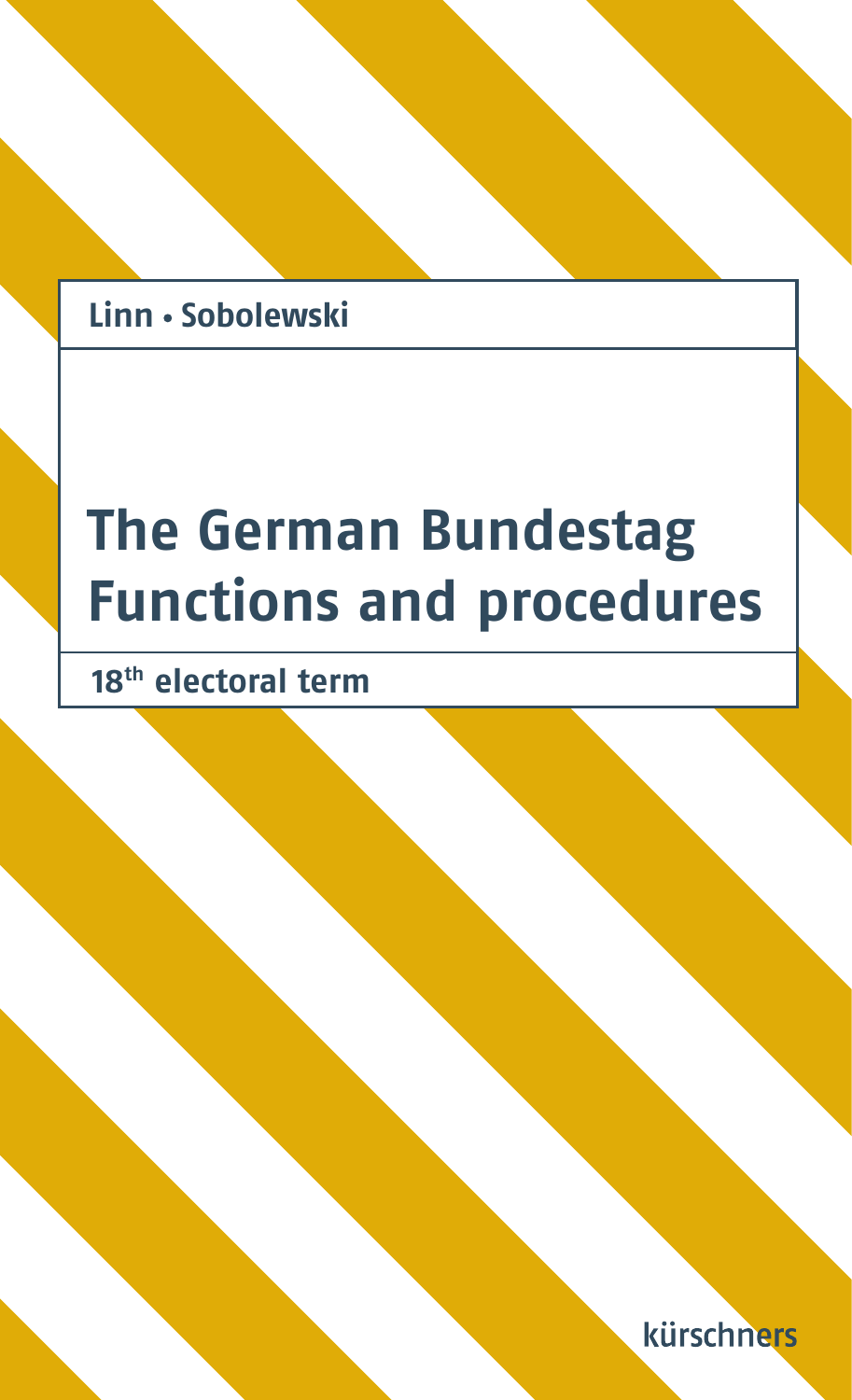LINN · SOBOLEWSKI THE GERMAN BUNDESTAG – FUNCTIONS AND PROCEDURES –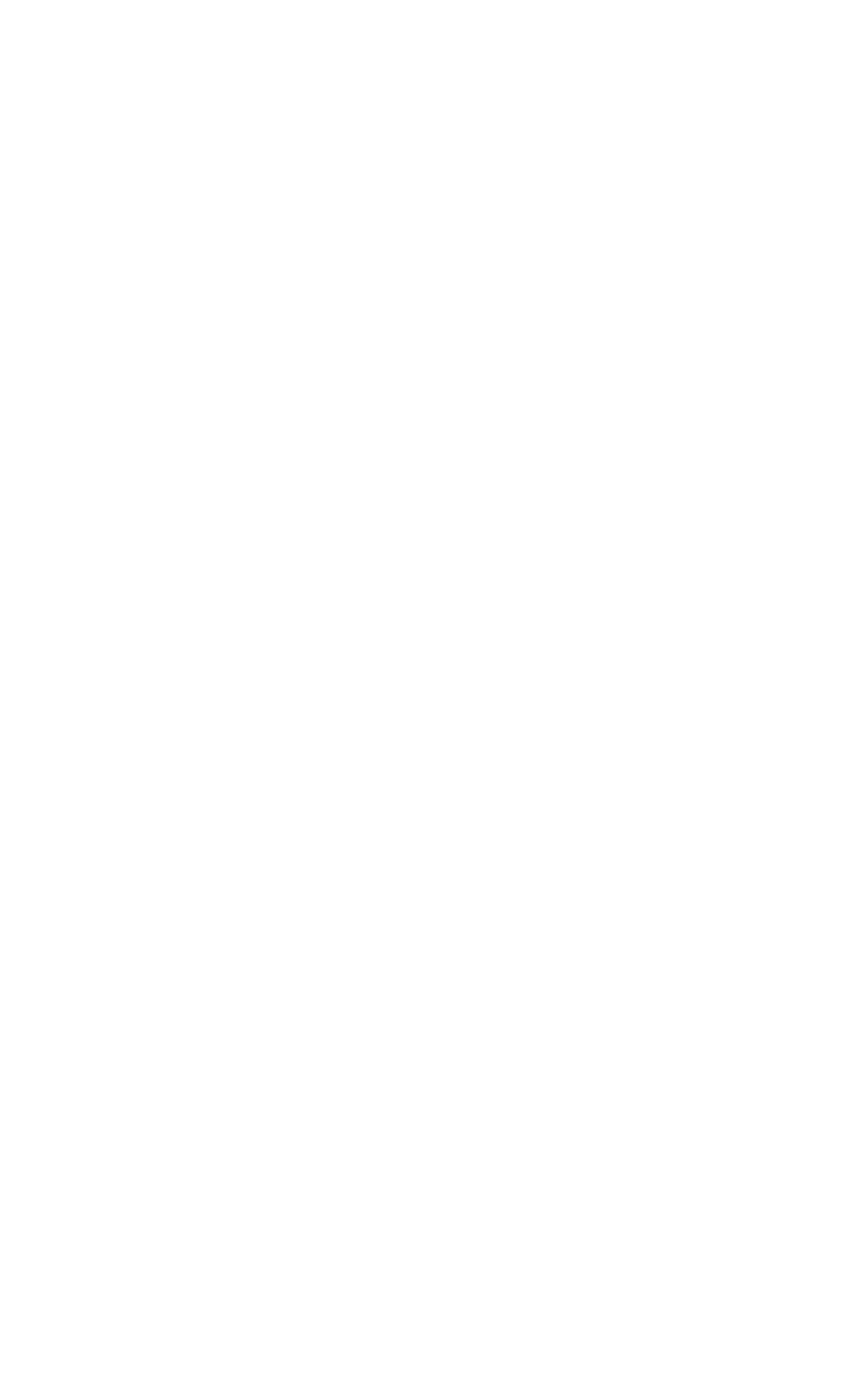## THE GERMAN BUNDESTAG – FUNCTIONS AND PROCEDURES –

Organisation and working methods The legislation of the Federation

> by Susanne Linn and Frank Sobolewski

Kürschners Politikkontakte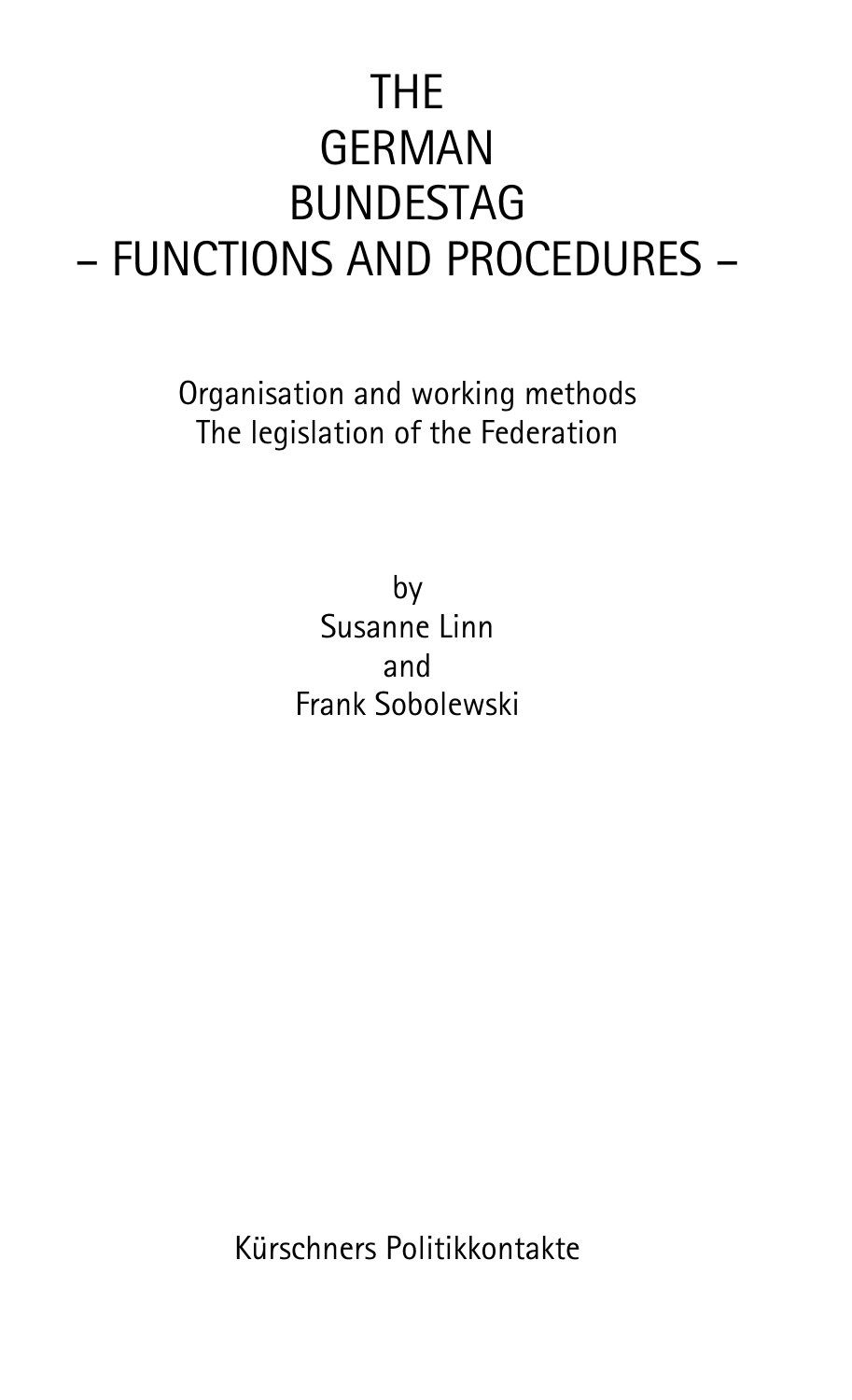

Susanne Linn heads the Parliament and Members Directorate-General of the Administration of the German Bundestag.

Frank Sobolewski is head of the Parliamentary Services Directorate.

Translated by: Language Service of the German Bundestag, in cooperation with Emma Hardie Typeset by: Schröder Media GbR, Dernbach Lithographs by: graphica, Neuwied Produced by: GGP Media GmbH, Pößneck

Photographs by: Bildpixel / Pixelio.de (Paul Löbe Building), Stephan Günzel / Pixelio.de (Marie-Elisabeth Lüders Building), Deutscher Bundestag / Simone M. Neumann (Reichstag Building), Deutscher Bundestag / Achim Melde (plenary chamber, swearing-in of Angela Merkel, swearing-in of Manuela Schwesig, Bundestag Presidium, committee, ballot using voting cards, polling booth), Deutscher Bundestag / Thomas Trutschel / photothek.net (government seats, opposition)

Further information: www.ndv.info

ISBN 978-3-87576-783-4

© 2015 by NDV GmbH & Co. KG, Rheinbreitbach

Any use of this work, including of individual sections, outside the strict limits of the Copyright Act is prohibited without the publisher's express permission; this applies in particular to reproductions of any kind and to saving and processing in electronic systems.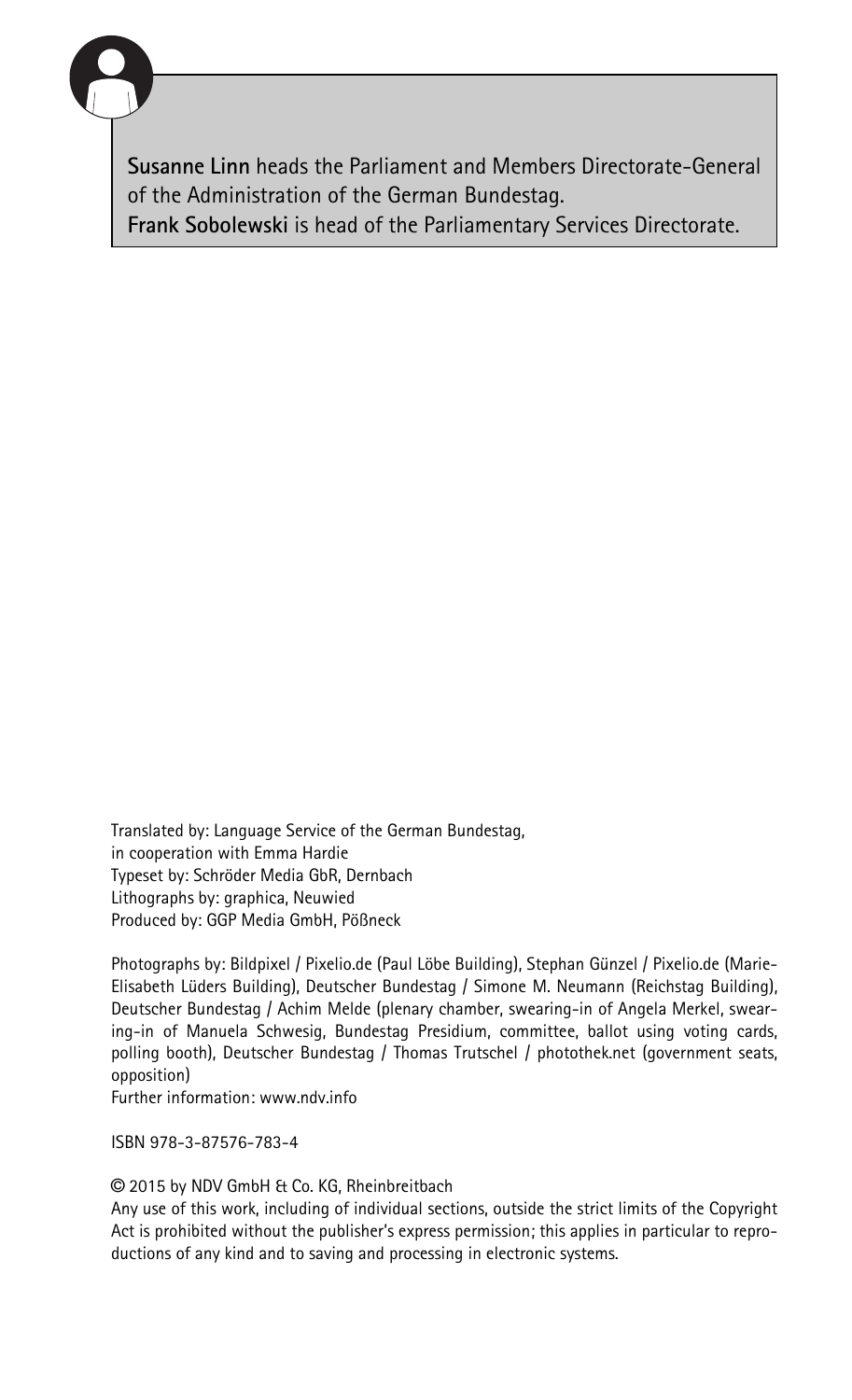## Table of Contents

|                                                                                                                                                                                                                                                                                                                                          | 7                                            |
|------------------------------------------------------------------------------------------------------------------------------------------------------------------------------------------------------------------------------------------------------------------------------------------------------------------------------------------|----------------------------------------------|
| 1. Organisation and working methods                                                                                                                                                                                                                                                                                                      | 9                                            |
| Elections and composition resources and composition resources and composition resources and composition<br>The parliamentary groups $\ldots \ldots \ldots \ldots \ldots \ldots \ldots \ldots$<br>The Bundestag's constituent meeting $\ldots \ldots \ldots \ldots \ldots$                                                                | 9<br>10<br>17<br>21<br>24                    |
| Committees of inquiry and other bodies<br>The Parliamentary Commissioner for the Armed Forces                                                                                                                                                                                                                                            | 25<br>25<br>27<br>27<br>28<br>30<br>50<br>54 |
| Plenary sittings of the Bundestag<br>Questions put to the Federal Government<br>Votes                                                                                                                                                                                                                                                    | 55<br>56<br>58<br>64<br>70                   |
| The Bundestag's participation in EU affairs<br>Participatory rights under the Cooperation Act<br>Participatory rights under the Responsibility for Integration Act<br>Participatory rights in the framework of the European Stability<br>Participation vis-à-vis EU institutions<br>Interparliamentary cooperation in the European Union | 71<br>72<br>76<br>79<br>81<br>81             |
| The Bundestag's participatory rights in relation to mixed institutions<br>The Committee for the Election of Judges                                                                                                                                                                                                                       | 82<br>82<br>83<br>84<br>84<br>85             |
|                                                                                                                                                                                                                                                                                                                                          | 88                                           |
|                                                                                                                                                                                                                                                                                                                                          | 90                                           |
| Statistics on the work of the German Bundestag<br>in the 15th. 16th and 17th electoral terms<br>.                                                                                                                                                                                                                                        | 92                                           |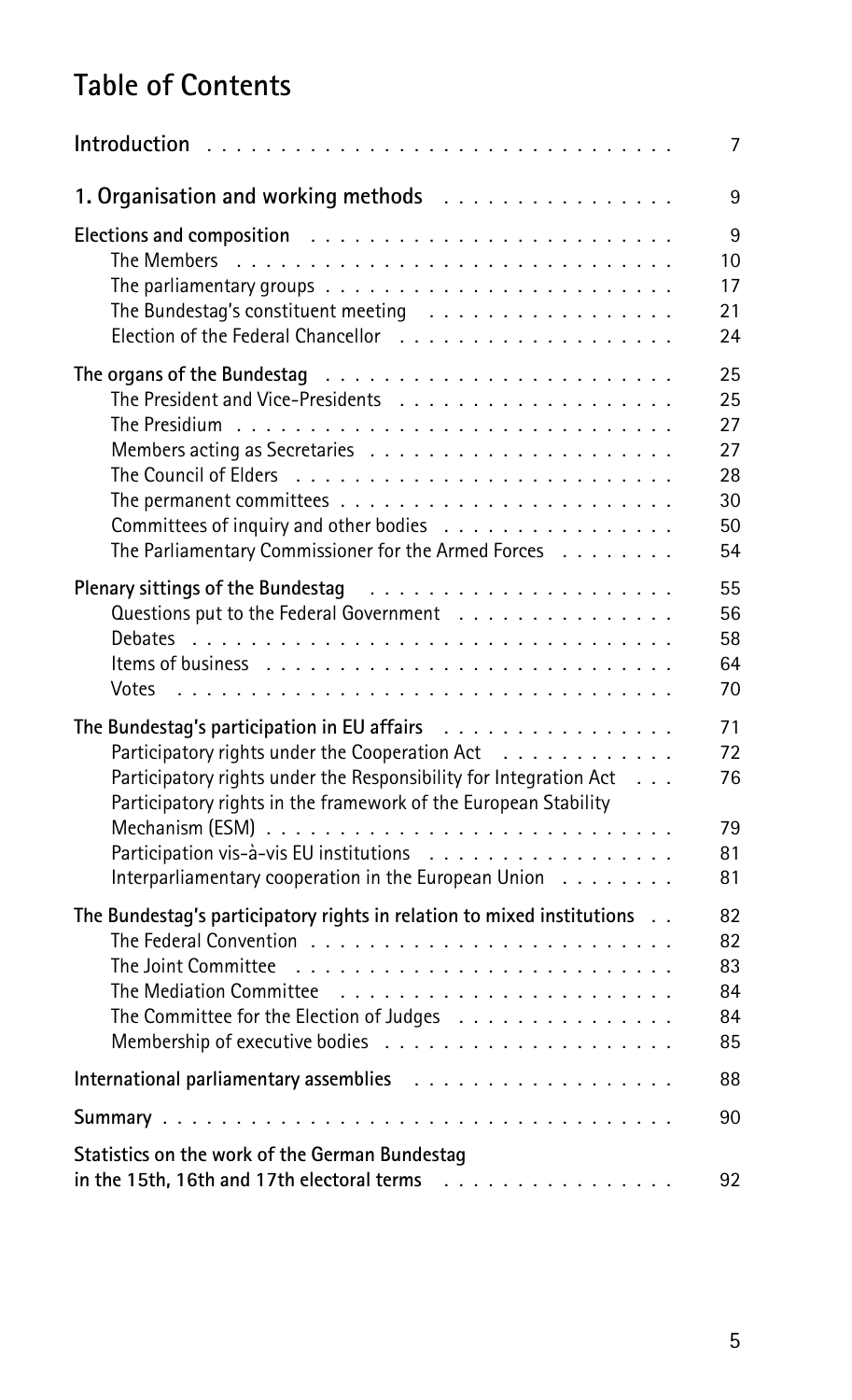|                                                                                                                                                                                                                                                              | 94                                     |
|--------------------------------------------------------------------------------------------------------------------------------------------------------------------------------------------------------------------------------------------------------------|----------------------------------------|
|                                                                                                                                                                                                                                                              | 95                                     |
|                                                                                                                                                                                                                                                              | 96                                     |
| Involvement of the Bundesrat and forwarding of the bill to the Bundestag                                                                                                                                                                                     | 100                                    |
|                                                                                                                                                                                                                                                              | 105                                    |
| The first reading $\ldots \ldots \ldots \ldots \ldots \ldots \ldots \ldots \ldots \ldots$                                                                                                                                                                    | 107                                    |
| The committee stage $\ldots \ldots \ldots \ldots \ldots \ldots \ldots \ldots \ldots \ldots$<br>The committee's recommendation for a decision and report $\dots$ .                                                                                            | 108<br>110<br>111<br>112<br>114        |
|                                                                                                                                                                                                                                                              | 120                                    |
| The passage of legislation in the Bundesrat                                                                                                                                                                                                                  | 125                                    |
|                                                                                                                                                                                                                                                              | 128                                    |
| The signing and promulgation of laws $\ldots \ldots \ldots \ldots \ldots \ldots$                                                                                                                                                                             | 135                                    |
|                                                                                                                                                                                                                                                              | 136                                    |
|                                                                                                                                                                                                                                                              | 138                                    |
| 3. Support for the Bundestag and its Members Fig. All Algebra 2. Algebra 3. Support for the Bundestag and its Members                                                                                                                                        | 141                                    |
| Staff employed by Members and the parliamentary groups                                                                                                                                                                                                       | 141                                    |
| The Administration of the German Bundestag<br>Central Services Directorate-General (Z)<br>Parliament and Members Directorate-General (P)<br>Research and External Relations Directorate-General (W)<br>Information and Documentation Directorate-General (I) | 141<br>142<br>145<br>148<br>150<br>153 |
| Parliamentary Commissioner for the Armed Forces                                                                                                                                                                                                              | 154                                    |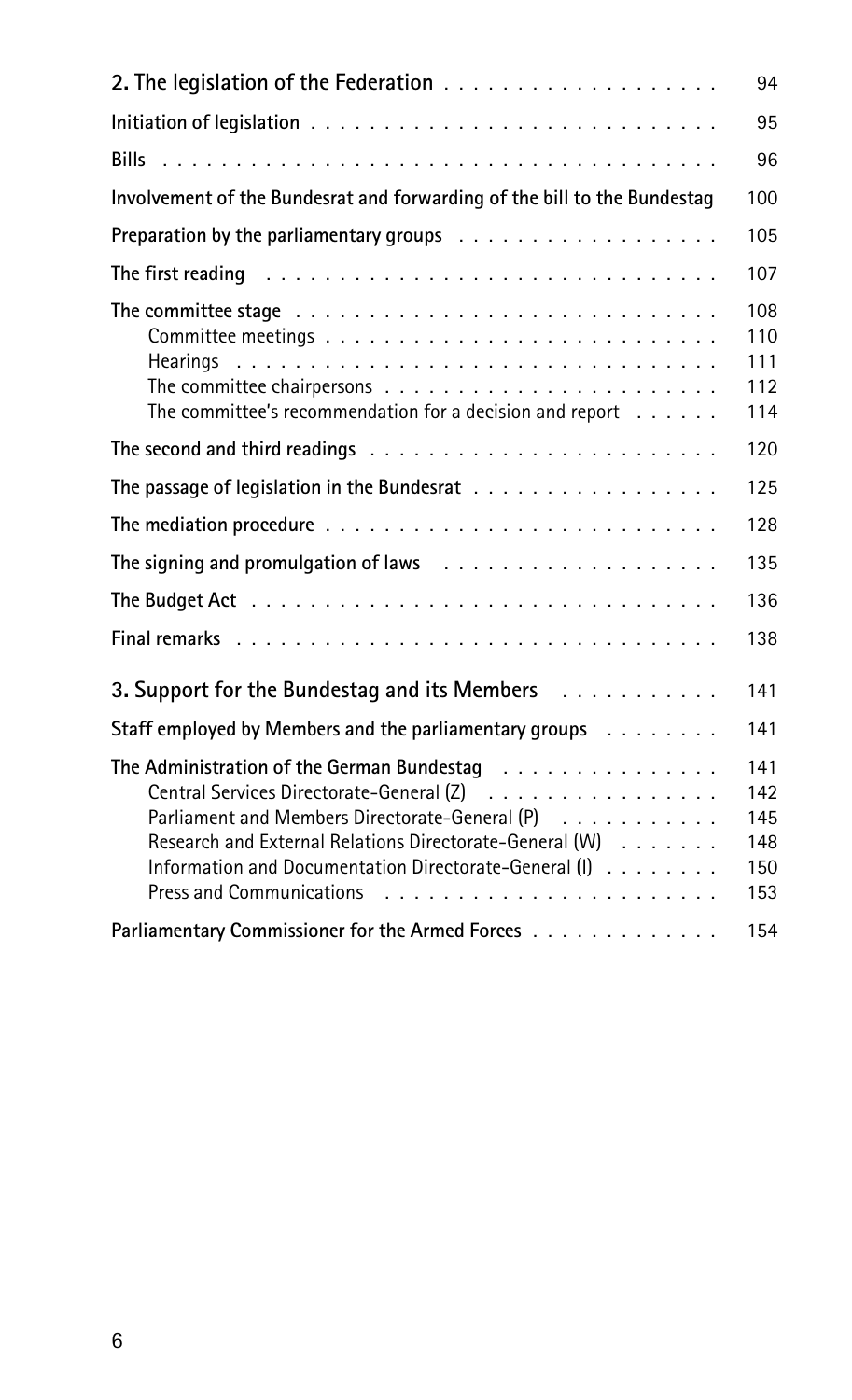### Introduction

The Basic Law, the constitution of the Federal Republic of Germany, has placed the German Bundestag at the centre of Germany's representative democracy. The Bundestag's function is to form a majority which allows a government to take up office and remain in power for the duration of the electoral term. It is responsible for scrutinising the work of the government and other executive bodies. And the Bundestag is assigned a central function in the legislative process at federal level and in approving the budget. Due to this special status, the German Bundestag is generally regarded as the most important body in Germany's political opinion-forming and decision-making process.

This book aims to explain the German Bundestag's organisation and working methods. By offering a ''look behind the scenes'', it seeks to set out how the German Bundestag fulfils its constitutional functions in practice, in the framework of the parliamentary system of government of the Federal Republic of Germany.

The first section introduces the Bundestag's political actors – its Members, parliamentary groups and organs – and describes their working methods. It looks in depth at the work of the committees, which play an important role at the Bundestag. This is followed by a detailed explanation of how the German Bundestag's plenary sittings are organised and held. The section continues with an examination of the Bundestag's participatory rights in matters concerning the European Union, which are becoming ever more important. Finally, an overview is provided of Parliament's participatory rights in relation to other organs and bodies.

The second section looks in detail at the legislative process. Taking a specific law as an example, the reader is shown the individual stages that a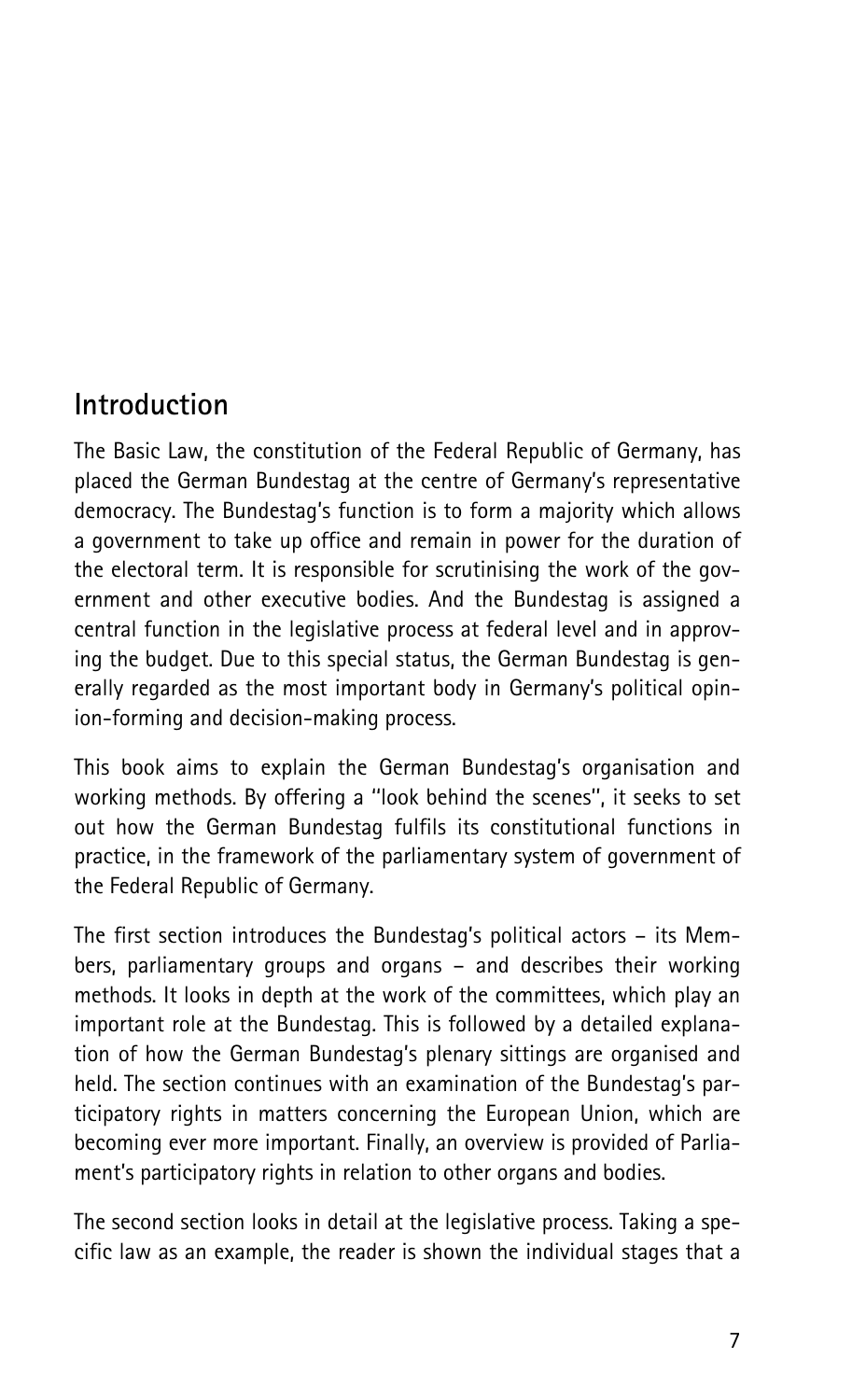law passes through, from the first draft to its promulgation in the Federal Law Gazette, and learns how the relevant constitutional bodies – the Bundestag, the Bundesrat, the Federal Government and the Federal President – work together in this process. Particular emphasis is placed on the procedure in the German Bundestag.

The final section of this book offers information about the support services which the Administration of the Bundestag provides to Parliament and its Members to enable them to fulfil their functions.

Taken together, this wealth of practical information offers a clear overview of the German Bundestag's functions and procedures.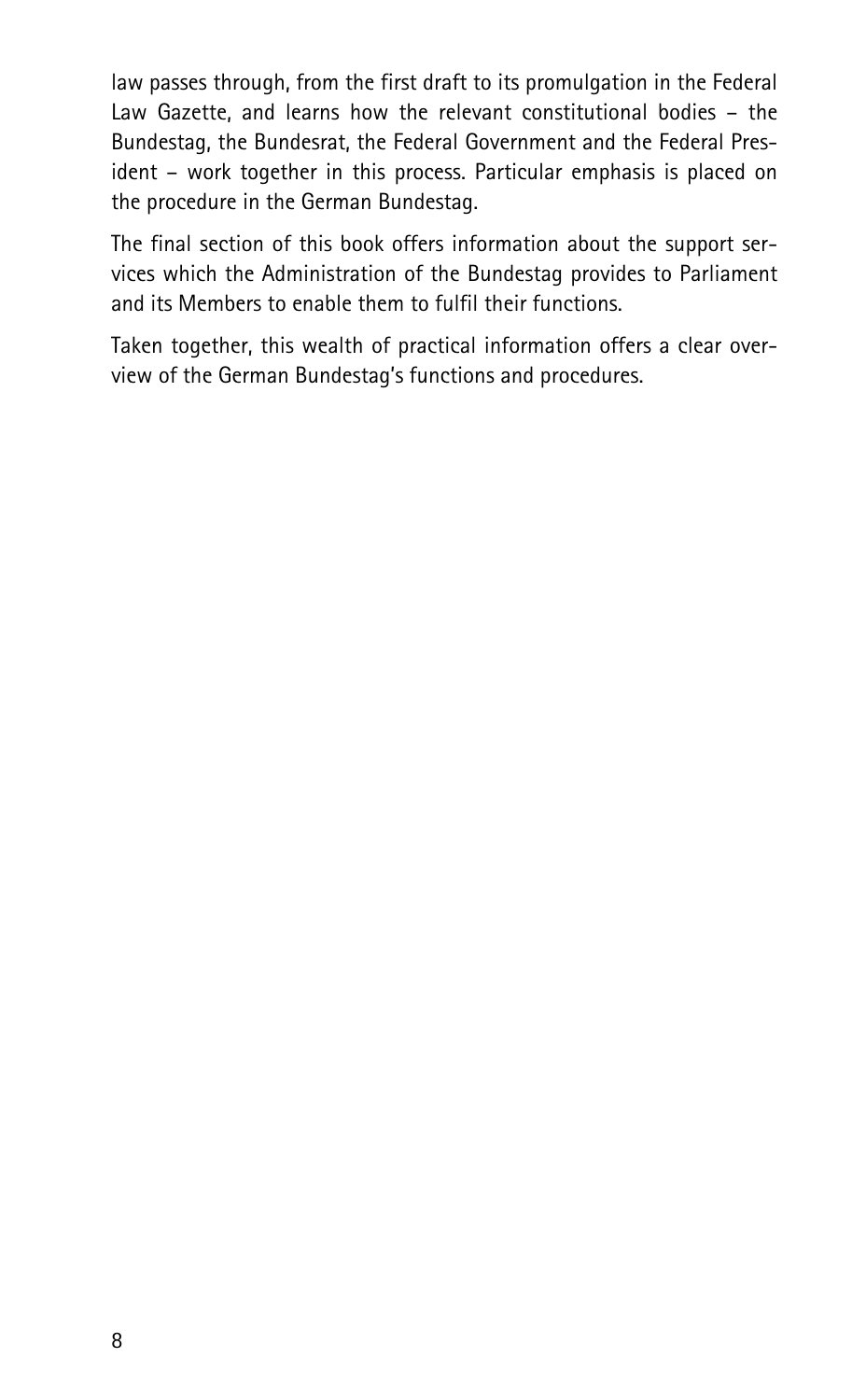## 1. Organisation and working methods

### Elections and composition

The Members of the German Bundestag are elected in general, direct, free, equal and secret elections for an electoral term of four years (Articles 38 and 39 of the German constitution, the Basic Law). Taking each of these principles in turn:

- *general* means that every citizen aged 18 and over has the right to vote;
- . direct means that the voters elect Members of Parliament directly, i.e. without the involvement of any intermediary;
- free means that no one may put voters under pressure of any kind to vote in a particular way;
- . equal means that each vote carries the same weight with respect to the final composition of the Bundestag;
- . secret means that it must be ensured that no one can check how someone else has voted.

The German Bundestag is composed of at least 598 Members. Half of them are elected directly in the 299 constituencies on the basis of the first of two votes cast by each voter, while a further 299 Members are elected on the basis of the second vote, which is cast in favour of one of the lists of candidates put forward by the political parties in each of Germany's Länder, or federal states (Section 1 of the Federal Electoral Act). This second vote determines the composition of the Bundestag, i.e. the relative strengths of the parties represented in Parliament. Parties are only taken into consideration in the seat allocation process if they have received at least five per cent of the second votes cast or won at least three constituency seats.

At times, the Bundestag may have more Members due to what are known as ''overhang'' seats. If a party wins more direct constituency seats in a single Land than the number to which it would be entitled based on its share of the second votes, all of the party's successful constituency candidates take up their seats in the Bundestag regardless. This results in the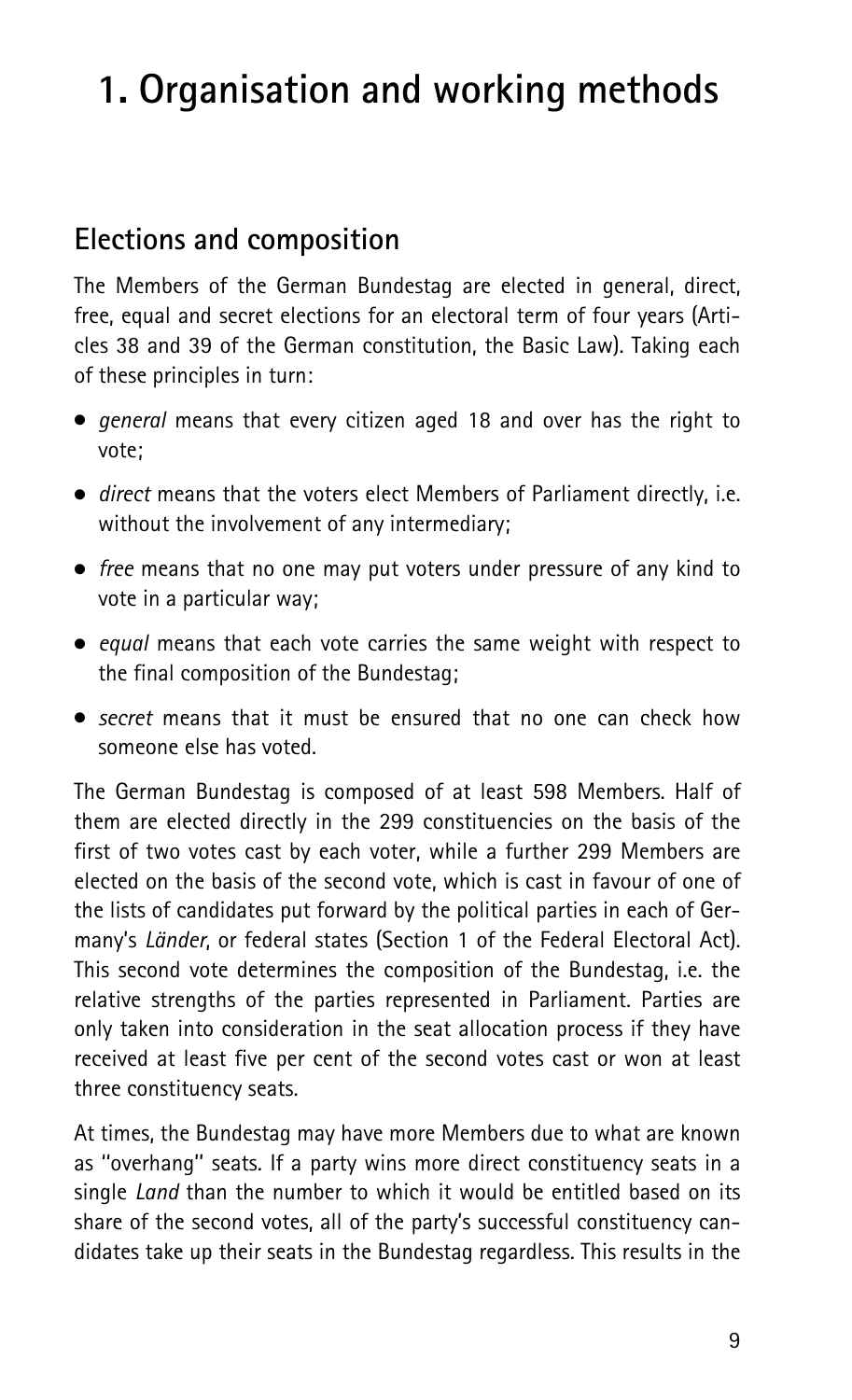Bundestag increasing from its statutory size (598 Members) by the number of these overhang seats.

In line with requirements laid down by the Federal Constitutional Court, the German Bundestag decided in the spring of 2013 to change the electoral law. The Additional Member System was retained. However, a new two-stage seat allocation process was introduced. The second stage involves the Bundestag's total number of seats being increased until any overhang seats gained by one party are fully compensated for by extra ''balance seats'' allocated to the other parties. This restores the balance between the parties on the basis of the second votes. In the elections to the 18th German Bundestag, there were four overhang seats, all won by the CDU. The new seat allocation process resulted in 29 extra balance seats, 13 of which went to the CDU, ten to the SPD, four to the Left Party, and two to Alliance 90/The Greens.

The 18th German Bundestag, elected on 22 September 2013, is thus composed of 631 Members (598 statutory seats, plus four overhang and 29 balance seats). The CDU/CSU has 311 seats in total, followed by the SPD with 193, the Left Party with 64 and Alliance 90/The Greens with 63.

#### $\blacktriangleright$  The Members

For the successful candidates, election to the Bundestag constitutes a mandate to represent the interests of the people as a whole and thus, through the system of representative democracy enshrined in the Basic Law, to realise the rule of the people by the people. They carry out this mandate by performing the functions assigned to the Bundestag by the constitution: in particular, to form a governing majority, to appoint the government and the members of other constitutional bodies, to scrutinise the work of the executive, to pass federal laws, and to approve the budget. In other words, it is the Members of the German Bundestag who together form the German Bundestag, the only constitutional body of the Federal Republic of Germany directly elected by the people. In its position as a constitutional body, the Bundestag acts through its Members. Its functions are their functions. With their vote in Parliament, they determine who governs the country and what rules apply in society. When they support the government's policies, Members stand for their success or failure. Their task is to engage critically with their political opponents and, by developing and setting out political alternatives, to get voters on their side. To this end, they are in constant communication with the pub-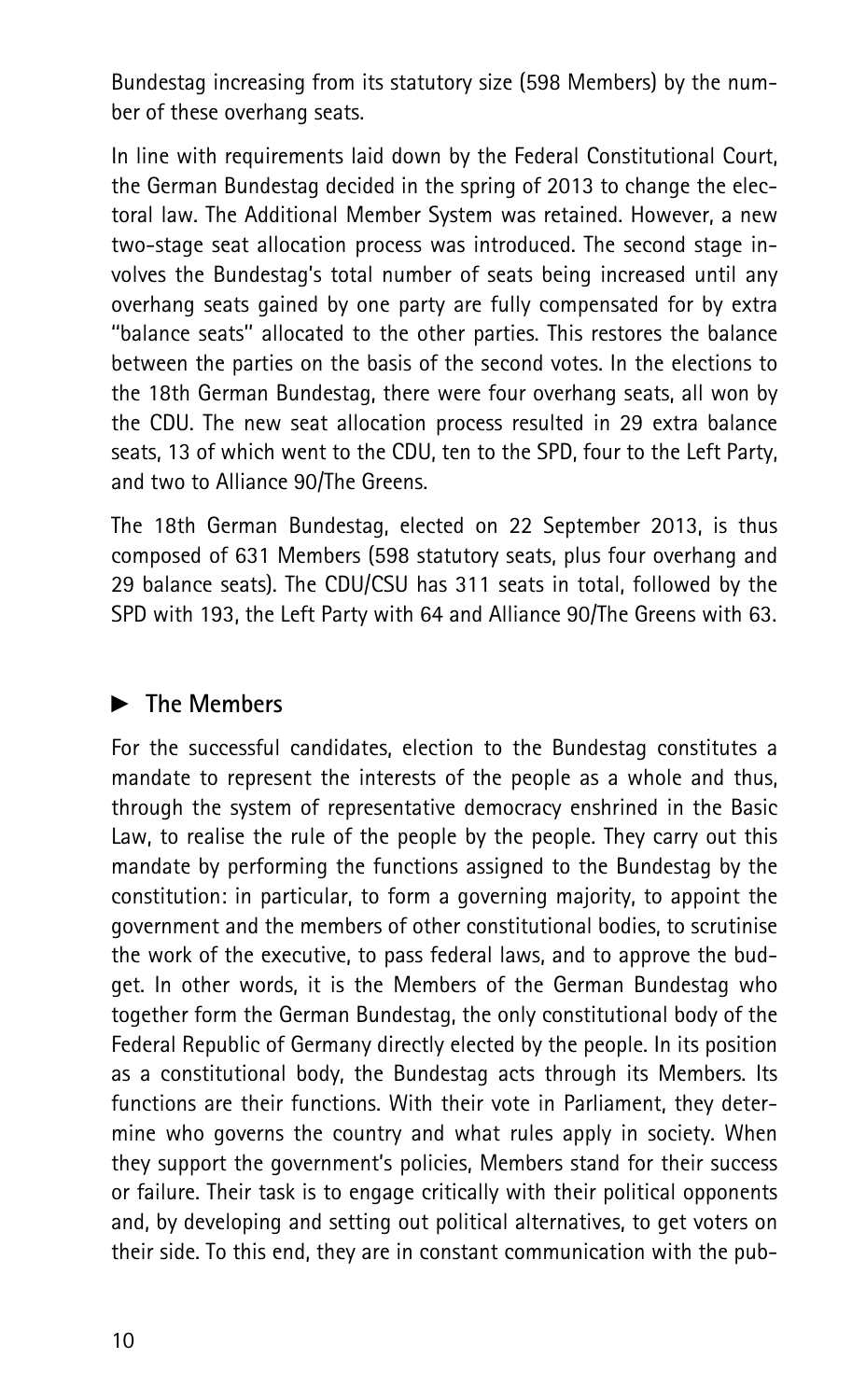lic, particularly in their constituencies and at the seat of the Bundestag in Berlin. As the democratically legitimised link between the state and society, Members take on board the opinions, positions and interests of the people they represent to ensure that they are taken into account in the political opinion-forming and decision-making process. This is a regulated process in order to allow a balance to be struck between the various interests and values present in society, and solutions to be reached based on the common good. Once decisions have been taken, it is up to the Members to publicly explain, support or criticise them, whether in the plenary of the German Bundestag, in interviews with the press, at public meetings, or in one-to-one talks with those affected. In other words, with their election to the Bundestag, Members assume an office of state whose duties cannot be compared to those of other offices or professions.

To enable them to fulfil these wide-ranging duties, Members acquire a special status upon their election with specific rights and obligations. This status is regulated in particular by the Basic Law, the Members of the Bundestag Act, and the Rules of Procedure of the German Bundestag. The core regulation is Article 38 (1), second sentence of the Basic Law, which states that the Members are representatives of the whole people, not bound by orders or instructions, and responsible only to their conscience. This central provision touches on several key aspects of the Members' legal status.

Firstly, they are representatives of the whole people. In their actions and decisions, Members are accountable not just to individual sections of the population, interest groups or their constituencies, but ultimately to the people as a whole. The Bundestag fulfils its function of representing the whole people through the participation of all its Members. This requires all Members to have the same powers of participation, and thus, in principle, the same rights and obligations.

This constitutional provision also makes clear that Members have what is known as an ''independent mandate''. The independent mandate strengthens Members' ability to form their own political opinions and take independent decisions, by stipulating that orders or instructions of any kind, for example from groups of voters or interest groups, are not legally binding. Even decisions by a Member's own party or parliamentary group are therefore ultimately no more than non-binding recommendations. In other words, the independent mandate protects Members from pressure or influence by political or economic groups which could inter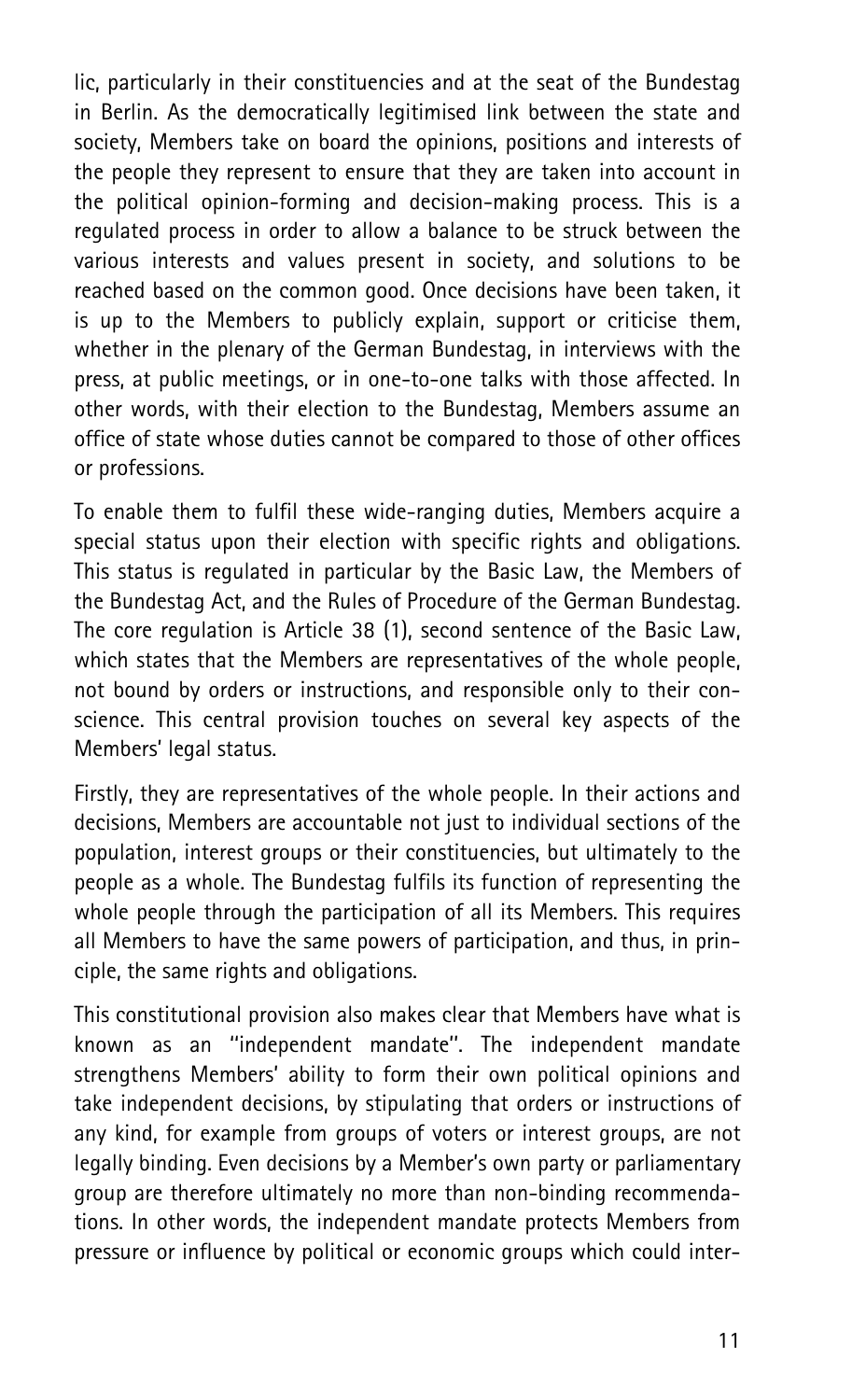fere with their autonomous and independent activity in Parliament. It enables them to take decisions on the basis of their own political convictions (their conscience), without having to fear a loss of parliamentary rights, let alone their mandates, as a result. Article 38 of the Basic Law is also the basis for a range of core parliamentary rights which cannot be withdrawn, such as the right to speak and vote, the right to participate in the work of the committees, rights to receive information and put questions, certain rights to table motions, and the right to join together with other Members to form a parliamentary group. These rights will be examined in greater depth in a later section.

The Members' rights and duties are centred around their obligation to participate in the work of the German Bundestag, its sittings and decisions. For this reason, attendance registers are displayed on each day when the Bundestag is sitting. Any failure by Members to enter their names in the register or to participate in certain votes carries financial penalties, which were substantially increased at the start of the 18th electoral term, and now stand at up to 200 euros for each sitting day or recorded vote that is missed. That said, it is up to Members to determine how they fulfil their duty of participation, given the independence of their mandate, as Members are not legally obliged to perform any specific services. This is another way in which membership of the Bundestag differs from other offices and professions: Members must decide for themselves – within the framework of their duties of participation – how to fulfil the wide-ranging functions associated with their office. Ultimately, they are accountable only to the electorate, who, when casting their vote, also decide whether they were satisfied with each Member's work in the previous electoral term.

The exercise of the mandate of a Member of the Bundestag is central to his or her activity. Nonetheless, Members are permitted in principle to engage in activities of a professional or other nature alongside the exercise of the mandate. As the Members' mandate from the electorate is for a limited period of time, they are generally permitted, as time allows, to continue previous professional activities or take up new activities. This ensures that their professional future is more secure after they leave office, and thus strengthens their independence. It also allows people who are self-employed to hold a mandate as a Member of the Bundestag. That said, people who hold positions in the public service, such as civil servants, judges, soldiers or other public-service employees, are automatically suspended from those positions for the duration of their term of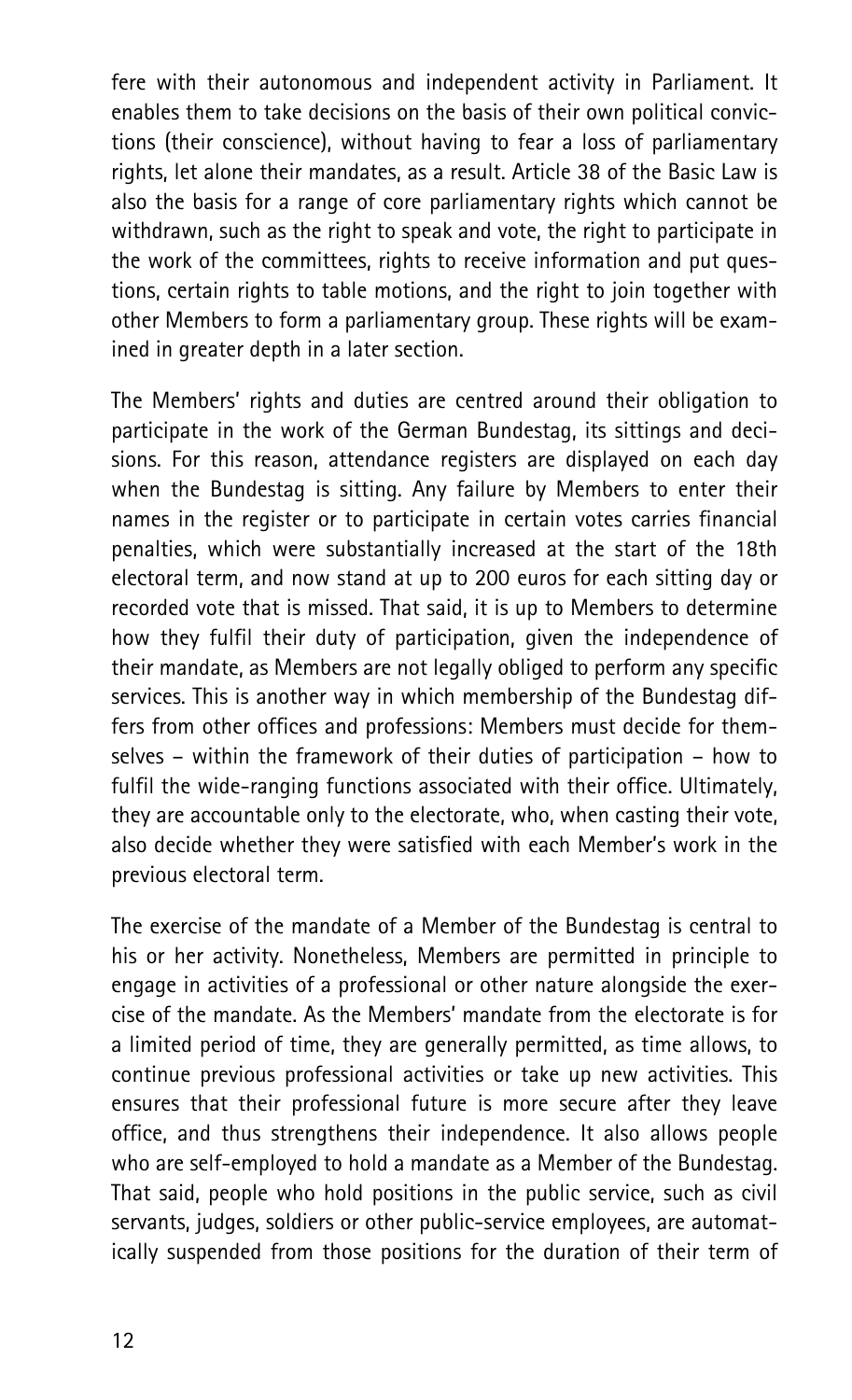office as Members of the Bundestag. In return, they are entitled to be reinstated after they leave office.

While Members are entitled in principle to engage in secondary activities, they are required to comply with far-reaching disclosure and publication obligations enshrined in the Code of Conduct for Members of the German Bundestag. The Code of Conduct, also referred to as the ''transparency rules'', essentially aims to ensure that the public can access information about the secondary activities of each individual Member at any time. In this way, potential combinations of interests or economic dependencies are disclosed, and members of the public can draw their own conclusions regarding the way in which a Member exercises his or her mandate.

All Members of the Bundestag are therefore required to notify the President of the Bundestag, on a continuous basis, of their individual activities and positions, whether voluntary or paid. They have to provide information about activities pursued prior to their acceptance of the mandate, paid activities in which they engage alongside the fulfilment of their mandate, functions they perform in companies, corporations, associations, foundations and other organisations, shareholdings in companies, agreements on future activities, donations and other benefits received in respect of political activity, and gifts received from guests or hosts. If Members engage in a paid activity, they are required in principle to disclose the name and registered office of the client or organisation concerned, and to report the income they earn above certain de minimis limits. Members who breach these notification requirements face sanctions (in the form of an admonishment, a statement indicating that the requirements have been breached published as a Bundestag printed paper, or a fine). In accordance with the Code of Conduct, most of the information provided is published on the Bundestag's website, www.bundestag.de, and in the Official Handbook of the German Bundestag, and is continuously updated. Income is indicated in the form of ten categories, beginning with 1,000 euros (Category 1) and ending with a secondary income of over 250,000 euros (Category 10).

There are also types of payment which Members are generally prohibited from accepting to ensure their independence is not compromised. These include payments which are only granted in the expectation that the interests of the payer will be represented and asserted in the Bundestag (known as ''payments by interested parties''). The same applies, in the context of secondary activities, to the acceptance of benefits without the Member rendering an appropriate service in return (known as ''unearned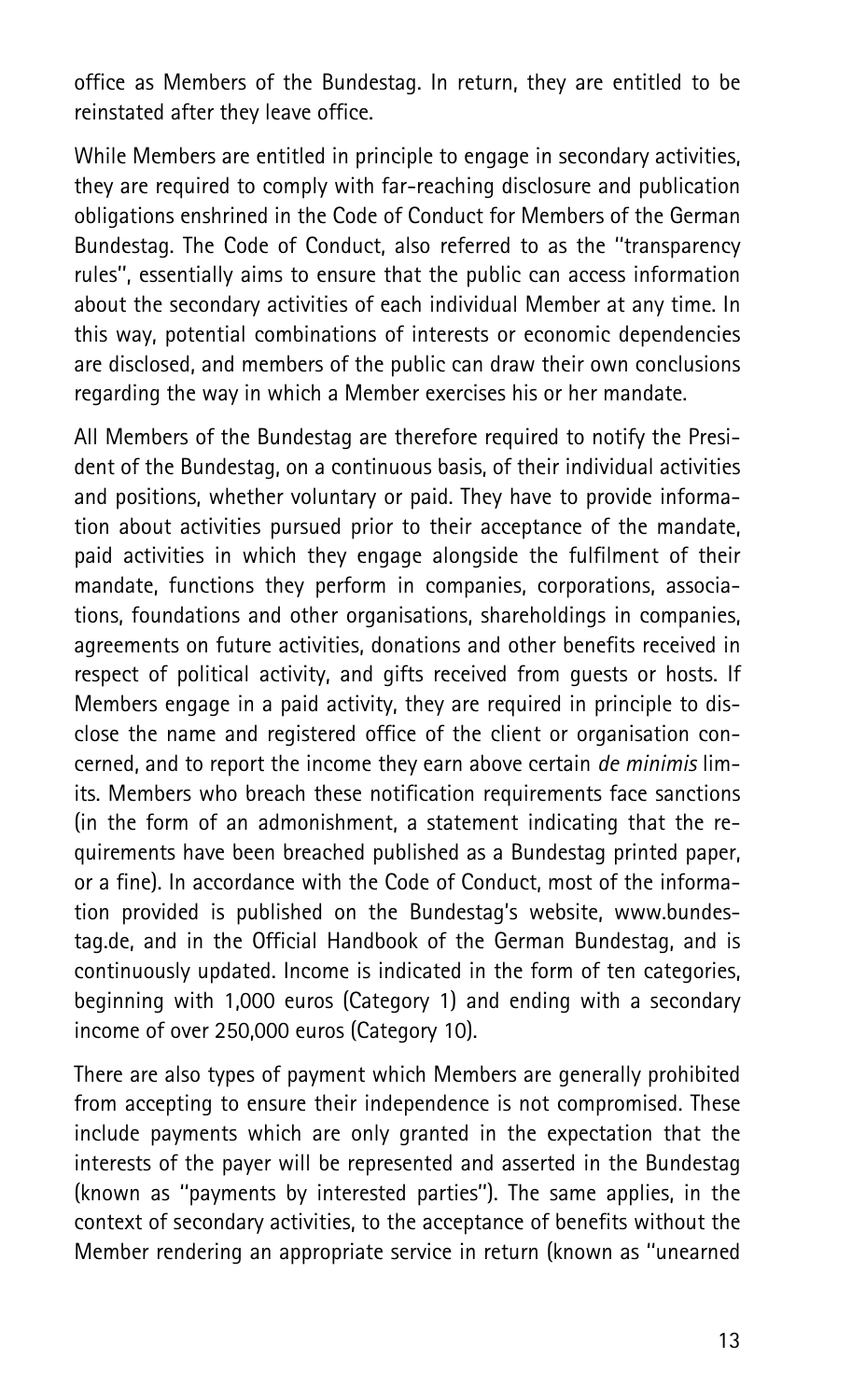income''). The acceptance of donations, i.e. payments to support a Member's political activity, can also be impermissible in certain circumstances. All in all, the Bundestag has established a system of legal rules which, while not requiring complete transparency from Members, nonetheless provide a public record of whether individual Members are engaging in activities alongside their mandate, and if so, what those activities are.

The Members of the German Bundestag receive payments from the public purse for carrying out their work. In this context, a distinction has to be made between Members' remuneration, which represents their ''income'' for the work they perform in Parliament, and what are known as Members' allowances, which cover costs incurred by Members in connection with the fulfilment of their mandate.

The Basic Law stipulates in Article 48 (3) that the Members of the Bundestag are ''entitled to remuneration adequate to ensure their independence''. The Federal Constitutional Court found as early as 1975 that the fulfilment of a mandate has become a full-time job for Members. It ruled that the remuneration must provide an adequate livelihood for Members and their families, including for Members who have no professional income or who lose their professional income, in full or in part, as a result of their mandate. At the same time, it ruled, the level of Members' remuneration must be commensurate with the importance of their mandate, taking into consideration the workload involved and their status within the constitutional framework. In view of the formal equality of all parliamentarians, the remuneration must in principle be the same for each Member. In its judgment on Members' remuneration, the Federal Constitutional Court also emphasised that Parliament itself must decide on the level of the financial benefits for Members.

The Bundestag took these requirements into account by choosing, since 1995, to base Members' remuneration on that of holders of public office whose responsibilities and workload are comparable to those of Members of Parliament. The Members of the Bundestag Act specifies that the office-holders in question are judges of the highest federal courts (who, like Members, take decisions for the whole of Germany, are not bound by instructions, and are subject only to the law), and mayors of cities, towns and municipalities (who are also elected to office for a fixed term, and who have responsibility for a section of the population roughly equivalent in size to a constituency). However, the actual level of Members' remuneration has always remained below these benchmarks. Not only that: whenever the Bundestag has adjusted the level of remuneration, it has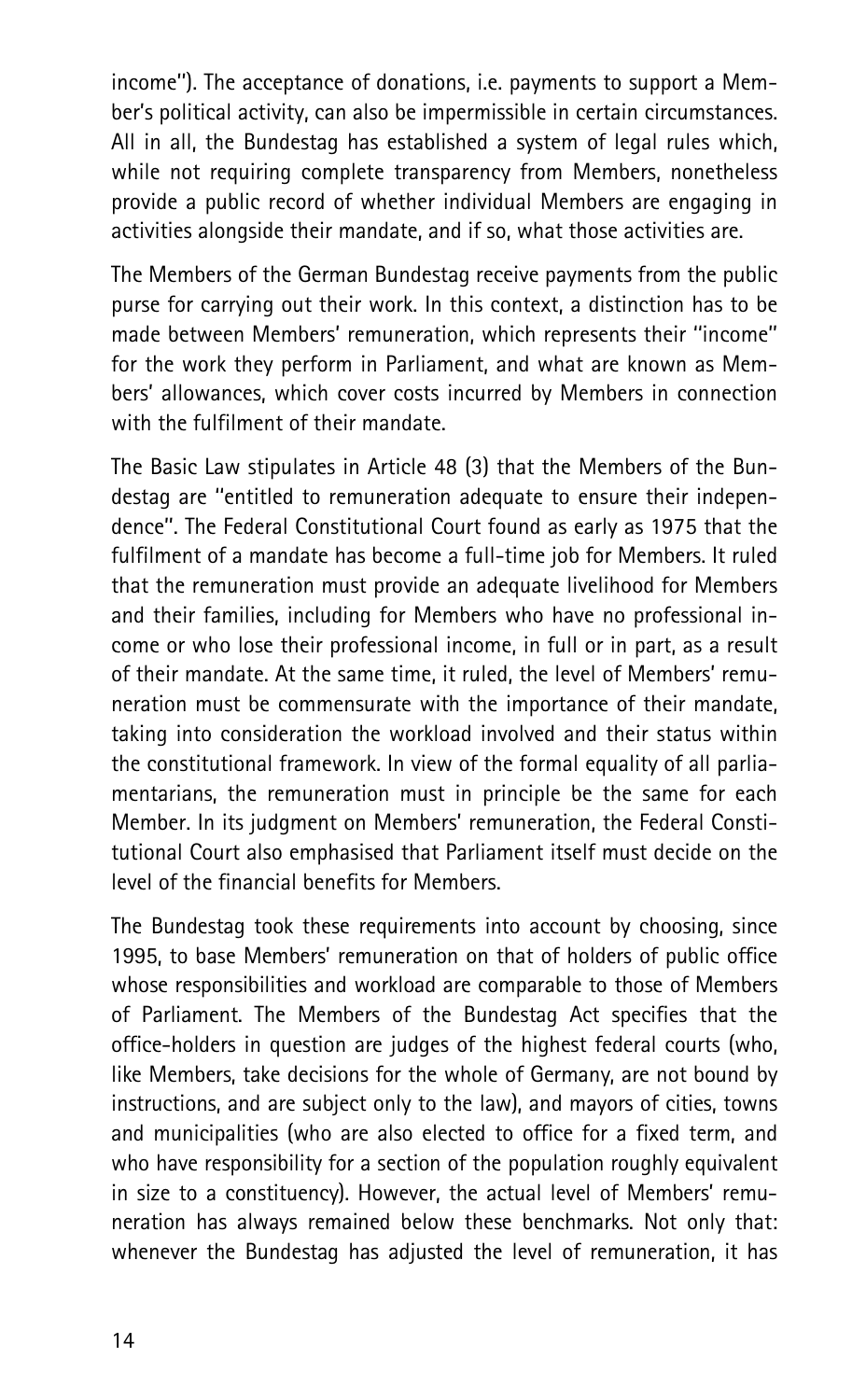faced public criticism that this is ''inappropriate'' and ''self-serving'' on the part of the Members. The Bundestag therefore set up an Independent Commission to Examine Legal Provisions Specific to Members of the Bundestag, which published its recommendations on 18 March 2013, including recommendations on the procedure for adjusting Members' remuneration (Bundestag printed paper 17/12500). In a bill adopted on 21 March 2014, the German Bundestag accepted the Commission's recommendations and decided to link Members' remuneration to general wage developments in Germany in future. This indexing procedure will be applied for the first time on 1 July 2016. In advance of this, Members' remuneration – on which, incidentally, Members pay tax – has been aligned in two stages with the remuneration of federal judges, bringing it to 9,082 euros with effect from 1 January 2015. Members who hold positions of special responsibility involving a higher workload receive supplementary allowances. Specifically, the President of the Bundestag receives a supplementary allowance equivalent to 100% of the current Members' remuneration, while the Vice-Presidents of the Bundestag receive 50% and Members who chair committees, committees of inquiry or study commissions receive 15%.

Another element of remuneration is adequate retirement provision for Members. The superannuation benefits they receive are intended to close the provision gap caused by their parliamentary mandate, which typically involves giving up another occupation in which they would otherwise be accumulating pension credits. Members are, in principle, entitled to begin receiving superannuation benefits upon reaching their 67th birthday, provided that they belonged to the Bundestag for at least one year. The amount to which Members are entitled for one year of membership is equivalent to 2.5% of Members' remuneration, i.e. 227 euros at present, and the amount rises by a further 2.5% for each year of membership to a maximum level of 67.5% of Members' remuneration, a level attained after 27 years in Parliament. The rate of increase has been gradually lowered from its previous level of 4% per year, and the maximum level has been reduced from 75%. In line with a proposal made by the Independent Commission, from the Bundestag's 19th electoral term the maximum level will be reduced further to 65% of Members' remuneration, and Members will lose their entitlement to early retirement with full benefits. Instead, Members will only be able to begin receiving their superannuation benefits from the age of 63 at the earliest, and this will involve reductions in the level of benefits they receive. All in all, the law offers Members a retirement provision which helps to ensure their political and economic independence, including during their term of office.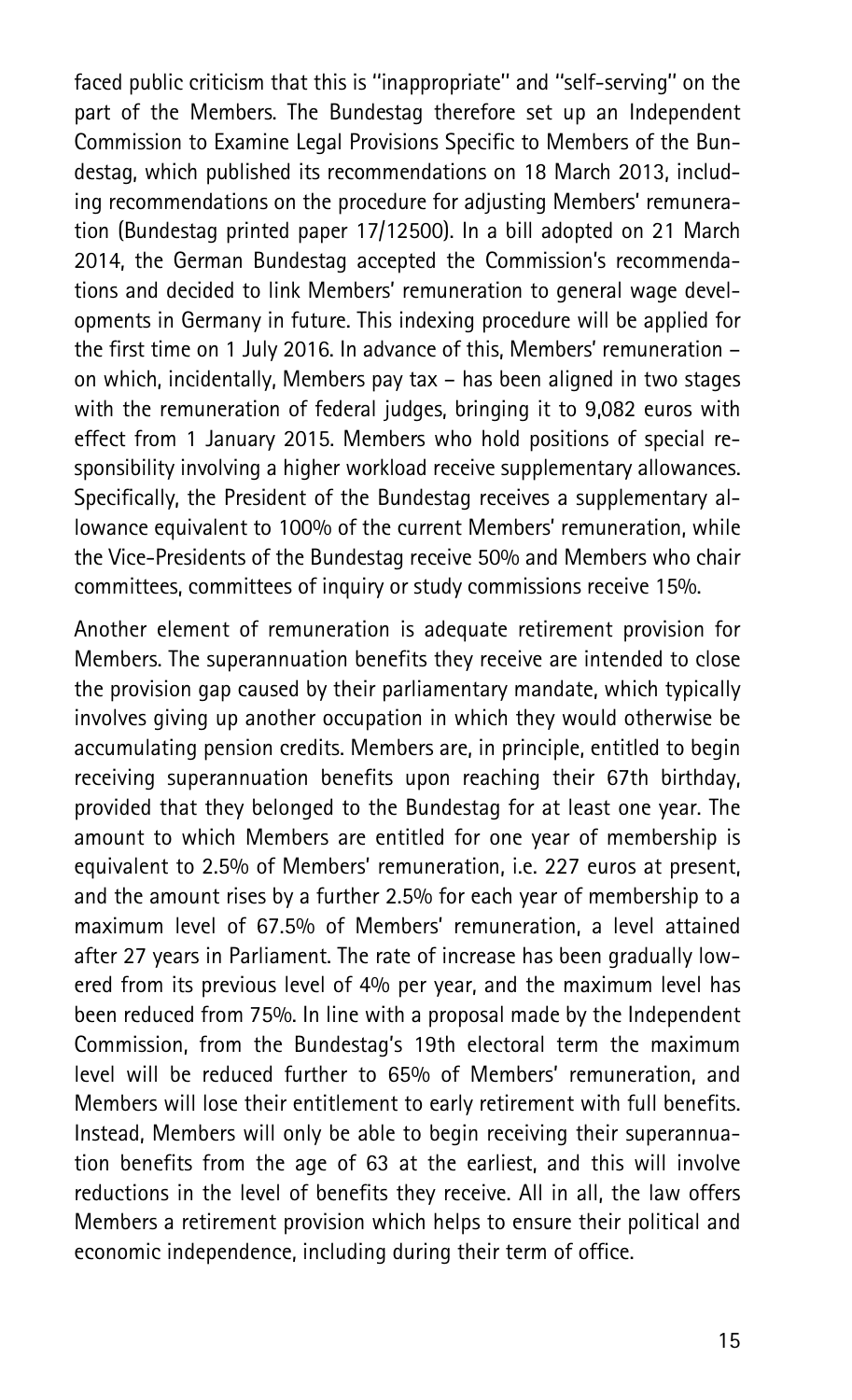Finally, the personal benefits which Members receive also include transitional emoluments. These are intended to help former Members to resume their previous careers or take up a new occupation when they leave Parliament; former Members are paid the equivalent of the current Members' remuneration for up to 18 months, depending on the length of their membership.

Under the Members of the Bundestag Act, other income received by a (former) Member is offset against the payment of remuneration, superannuation benefits and transitional emoluments. This can, depending on the circumstances, reduce a Member's entitlements to zero.

Members' allowances, which consist of benefits in kind and financial benefits, serve to cover costs incurred by Members during their term of office in connection with the fulfilment of their mandate. These allowances include:

- . a furnished office at the seat of the Bundestag in Berlin;
- . use of the Bundestag's common information and communications system;
- . free use of all transport services provided by the rail operator Deutsche Bahn AG within Germany and of official Bundestag vehicles within Berlin's city boundaries;
- . reimbursement of substantiated expenditure on information and communications technology equipment, in particular, up to a maximum annual limit of 12,000 euros;
- . reimbursement of expenditure in connection with the employment of staff to assist the Member with the performance of his or her parliamentary work in Berlin and in his or her constituency. A maximum monthly allowance of 16,913 euros (as at: March 2015) is available for this. If the conditions for reimbursement (enshrined in detailed implementing provisions) are met, the Members' staff have their salaries paid to them direct by the Administration of the Bundestag;
- . a monthly expense allowance of 4,267 euros (as at: January 2015) to cover all other expenditure incurred by Members in connection with the fulfilment of their mandate. It compensates, in particular, for the cost of the establishment and upkeep of one or more constituency offices, additional expenditure incurred at the seat of Parliament in Berlin (e.g. for a secondary residence), travel costs arising in the fulfil-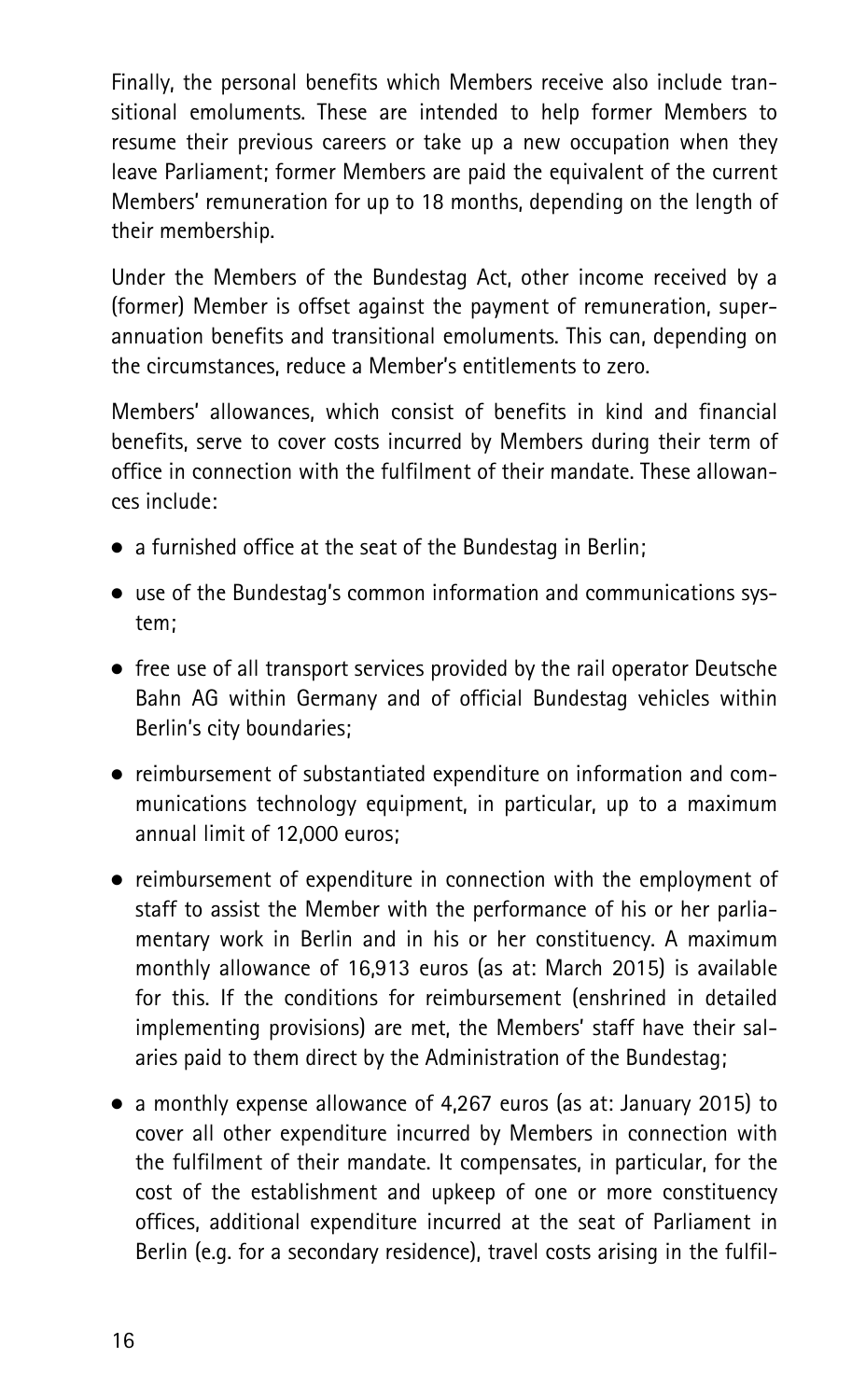ment of the mandate, and expenditure on constituency work, representative duties, invitations, etc. Unlike Members' remuneration, this expense allowance is tax-free. On the other hand, Members (unlike other workers) cannot offset costs incurred in connection with their work against their tax liability, not even if their actual expenditure exceeds the amount of the monthly expense allowance.

#### $\blacktriangleright$  The parliamentary groups

The newly elected and re-elected Members of the Bundestag gather in Berlin in the first few days after the election to form and constitute parliamentary groups. In accordance with the Bundestag's Rules of Procedure, a parliamentary group may be formed on the following conditions: firstly, it must comprise at least 5% of the Members of the Bundestag, i.e. currently at least 32 Members. In addition, its members must belong to the same party or to parties which have similar political objectives and do not, therefore, compete with one another in any of the 16 Länder. For example, the CDU (present in all Länder apart from Bavaria) and the CSU (present only in Bavaria) have formed a single parliamentary group in every electoral term since 1949.

Parliamentary groups are sometimes also referred to as ''parties in Parliament''. They are the organisations through which political objectives and initiatives are implemented and pursued in concrete terms, and they play a decisive role in the work of the Bundestag. It is in their parliamentary groups that the political parties agree on the positions they then present to the Bundestag and the general public.

Parliamentary groups are expected to take a unanimous stance on the major issues of the day. And parliamentary groups themselves need unity on such issues, both to sharpen their political profile and to ensure the effectiveness of their parliamentary work. They do not need to ''whip'' their members into line to ensure unity of this kind.

With regard not only to the passage of legislation but also to a host of other parliamentary functions in the Bundestag, the Rules of Procedure confer certain rights exclusively on the parliamentary groups – or 5% of the Members of the Bundestag. For instance, only they have the right to introduce bills, table motions or submit major and minor interpellations; to move amendments to bills even at third reading; to request postponement of items of business or of a sitting; to question whether the plenary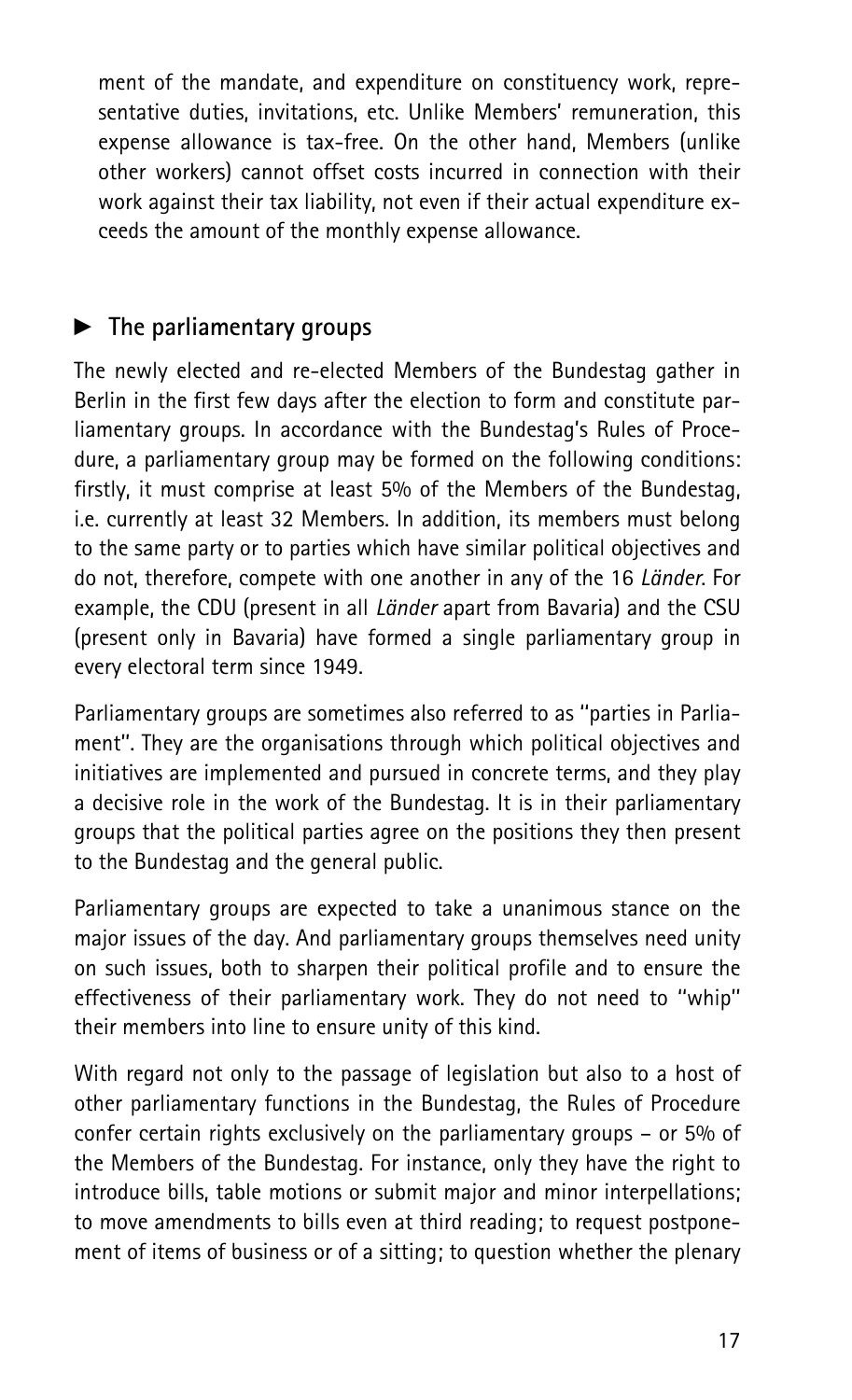has a quorum; and to demand a recorded vote or a debate on a matter of topical interest, and so on. Without doubt, therefore, the parliamentary groups are the key centres of political power, and the main driving forces, in the work of the Bundestag.

The parliamentary groups are not organs of the Bundestag, but rather parts of the Bundestag vested with rights of their own. This autonomy entitles them to assert their constitutional rights, and those of the Bundestag, before the Federal Constitutional Court. In view of the fact that they perform various duties assigned to them by the Basic Law, the Members of the Bundestag Act (which states in Section 47 (1) that ''The parliamentary groups shall assist in the performance of the duties of the German Bundestag'') and the Bundestag's Rules of Procedures, they are legally entitled to state funding for their work. This consists of a basic sum for each parliamentary group and a component based on the number of members in the group, as well as an additional sum given to each opposition parliamentary group.

Each parliamentary group elects an executive committee comprising a chairperson, several deputy chairpersons, parliamentary secretaries and a varying number of other Members. In the CDU/CSU parliamentary group, the chairperson of the Bundestag group of CSU parliamentarians is also traditionally the first deputy chairperson of the CDU/CSU parliamentary group.

Each parliamentary group sets up a number of working groups or working parties to prepare the ground for decisions subsequently taken by the parliamentary group as whole. Each parliamentary group also appoints a spokesperson for each Bundestag committee. He or she is responsible for coordinating the work of the members of the parliamentary group on the respective committee and for ensuring that they act in line with the positions agreed by the group as a whole. Thus, the work of the Bundestag's committees, too, is prepared and steered by the parliamentary groups.

In the 1st electoral term (1949 – 1953), the Bundestag was composed of 8 parliamentary groups. From the 4th to the 9th electoral term (1961 – 1983), the Bundestag had only three parliamentary groups (CDU/CSU, SPD, and FDP). In the 10th and 11th electoral terms (1983 – 1990) they were joined by a fourth – that of the Greens. In the 12th electoral term (1990 – 1994), a special feature of the first all-German elections enabled two further groupings to enter the Bundestag: the PDS/Left List and Alliance 90/The Greens. In the 15th electoral term, the Bundestag was com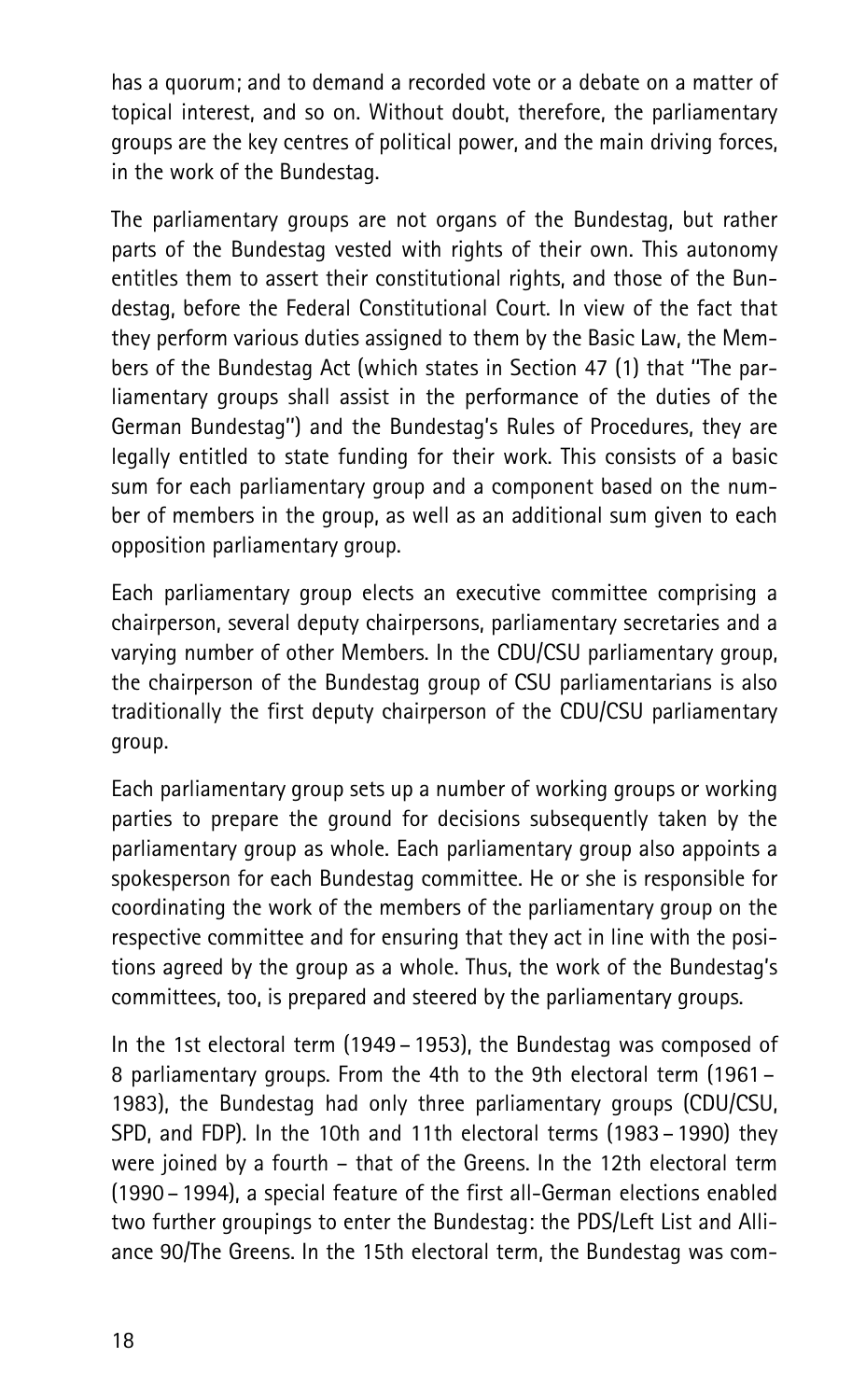posed of four parliamentary groups (SPD, CDU/CSU, Alliance 90/The Greens and FDP); in the 16th and 17th electoral terms, the Left Party entered the Bundestag as a fifth parliamentary group. In the Bundestag elections in 2013 for the 18th electoral term, the FDP failed to secure the minimum 5 per cent of the vote required to enter Parliament, with the result that it is no longer represented in the Bundestag for the first time since 1949.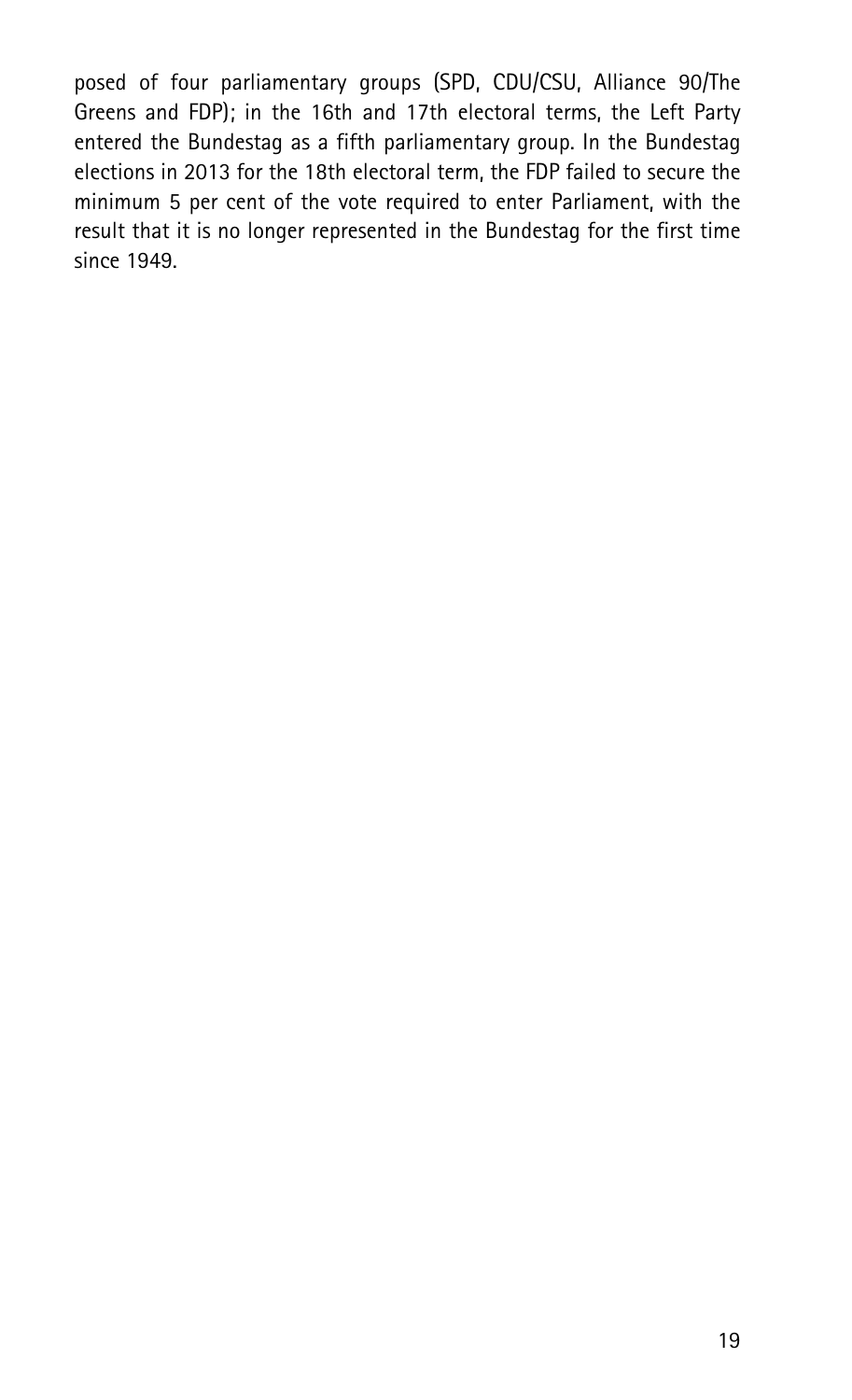

#### The chairpersons of the parliamentary groups



Volker Kauder Chairman of the CDU/CSU parliamentary group



Gerda Hasselfeldt First deputy chairwoman of the CDU/CSU parliamentary group and chairwoman of the Bundestag group of CSU parliamentarians



Thomas Oppermann Chairman of the SPD parliamentary group



Dr Dietmar Bartsch Chairman of the Left Party parliamentary group



Dr Sahra Wagenknecht Chairwoman of the Left Party parliamentary group



Katrin Göring-Eckardt Chairwoman of the Alliance 90/The Greens parliamentary group



Dr Anton Hofreiter Chairman of the Alliance 90/The Greens parliamentary group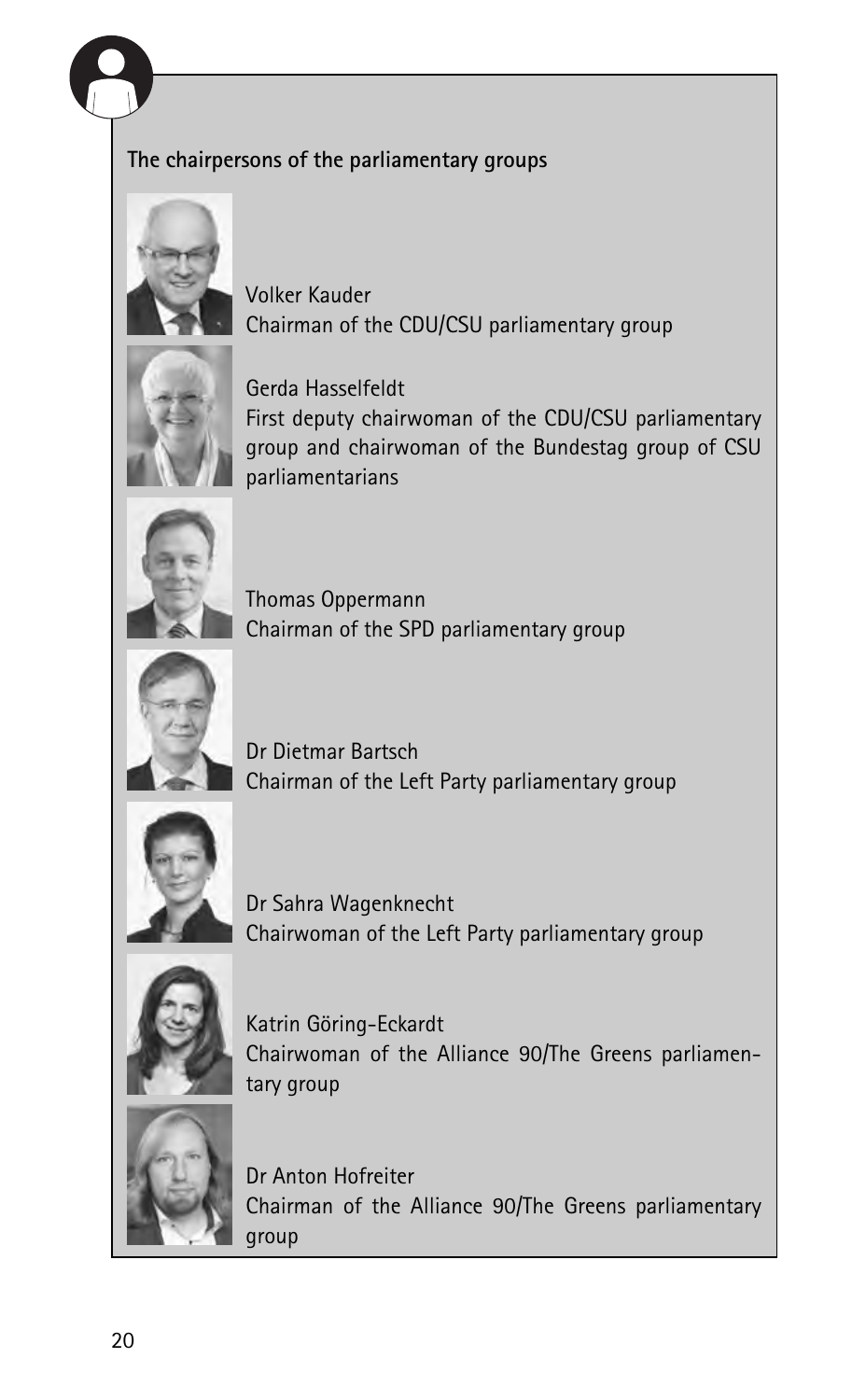#### $\blacktriangleright$  The Bundestag's constituent meeting

The first meeting of the Bundestag is convened by the outgoing President no later than 30 days after the election. The beginning of this first meeting marks the end of the previous electoral term, and thus also of the term in office of the previous President of the Bundestag. The meeting is therefore opened by the oldest Member of the Bundestag, known as the President by age. The meeting centres around the election of the new President of the Bundestag. In accordance with a parliamentary tradition stretching back to 1920, the largest parliamentary group nominates the candidate for this office. The Members of the 18th German Bundestag re-elected the outgoing President of the Bundestag, Professor Norbert Lammert (CDU/CSU), on 22 October 2013.

Once the new President has been elected, he or she takes over as chair of the meeting from the President by age and, again in line with parliamentary tradition, delivers a non-partisan political speech for which he or she can expect broad support in the House. This is followed by a series of votes in which the new Bundestag establishes the rules for its parliamentary work. These can only be adopted for a single electoral term, since each Bundestag is free to decide, within the framework of the Basic Law, how to organise its work.

Following the votes on the Rules of Procedure, the Bundestag decides how many deputies the President should have and proceeds to elect the Vice-Presidents. The Rules of Procedure give each parliamentary group at least one seat on the Presidium. In the 18th electoral term, the Bundestag has decided that the largest and second-largest parliamentary groups will each provide two Vice-Presidents, while the other parliamentary groups will each provide one.

The rules governing Parliament's work include, in particular, the Rules of Procedure of the German Bundestag, which are adopted during the constituent meeting. The Rules of Procedure regulate the Bundestag's internal procedures, for example the way in which bills and motions are dealt with in the plenary and the committees, the organisation of plenary sittings, and the procedures relating to votes and elections. They also contain the Code of Conduct for Members (see page 13 et seq. above). However, the main function of the Rules of Procedure is in fact to establish and safeguard the opposition's rights as the minority in Parliament. Without a binding set of rules, the majority of the day would be able to determine the Bundestag's procedures and restrict or eliminate the mi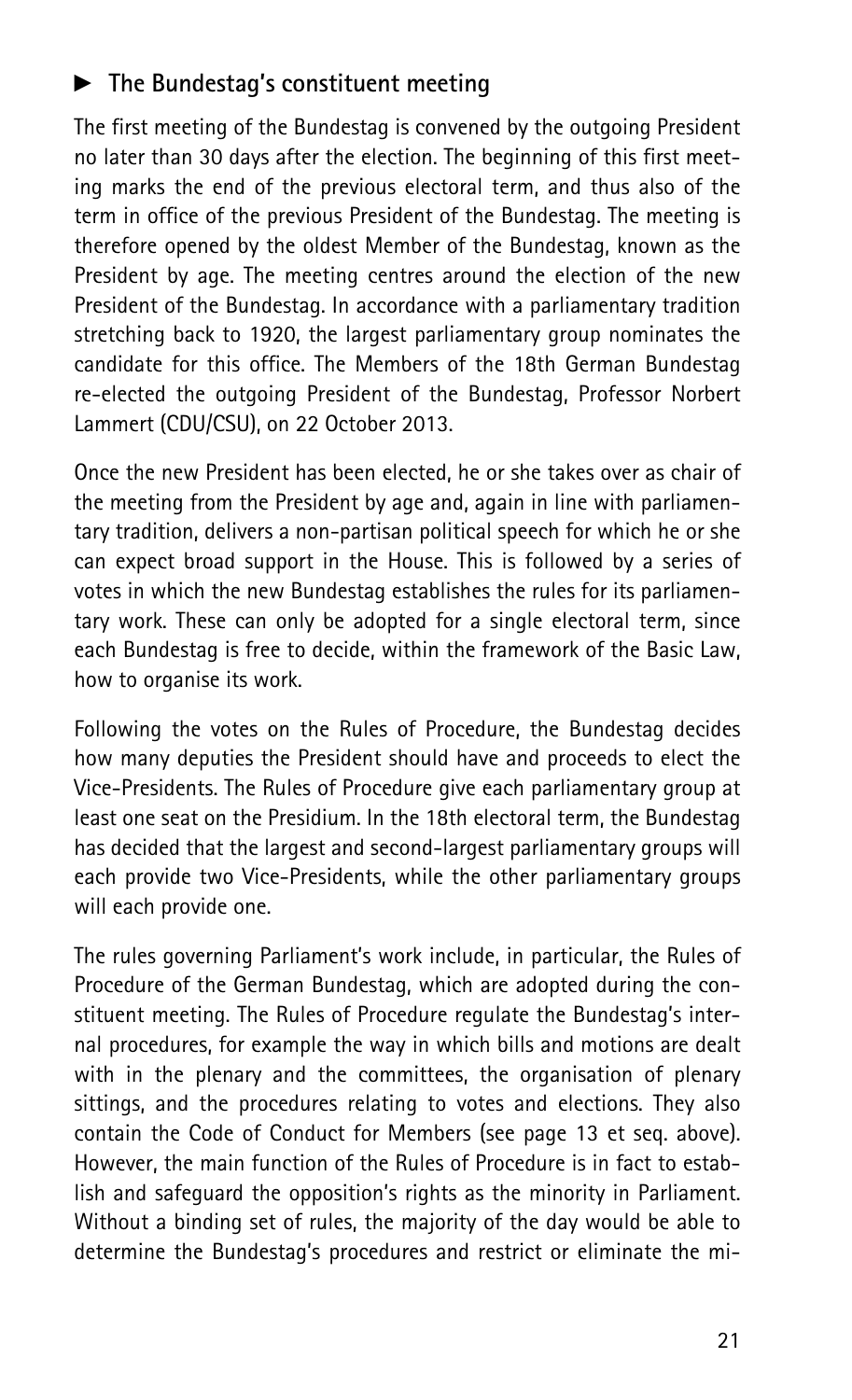nority's opportunities for participation, except where such minority rights are enshrined in the constitution or other laws.

The governing coalition formed in the 18th electoral term by the CDU, CSU and SPD holds a total of 503 of the German Bundestag's 630 seats. The parliamentary groups of the Left Party and Alliance 90/The Greens hold 127 seats between them, around 20 per cent of the total number of seats. However, the Rules of Procedure provide for various minority rights that can only be exercised if at least 25 per cent of the Members support the motions concerned.

The Bundestag therefore took the decision on 3 April 2014 to strengthen the parliamentary opposition's rights by adding to the Rules of Procedure a provision on the special application of minority rights in the 18th electoral term (Rule 126a). This has temporarily adjusted the number of Members required to support certain motions in view of the relative strengths of the parliamentary groups at present. For example, in the current electoral term a committee of inquiry or a study commission must be established if 120 Members support a motion to this effect. If the opposition parliamentary groups present a united front, they can also require the Defence Committee to constitute itself as a committee of inquiry to investigate a ''defence matter''. Likewise, the President of the Bundestag must convene a sitting of the Bundestag upon the motion of 120 Members. These and other minority rights will be examined in greater detail in a later section.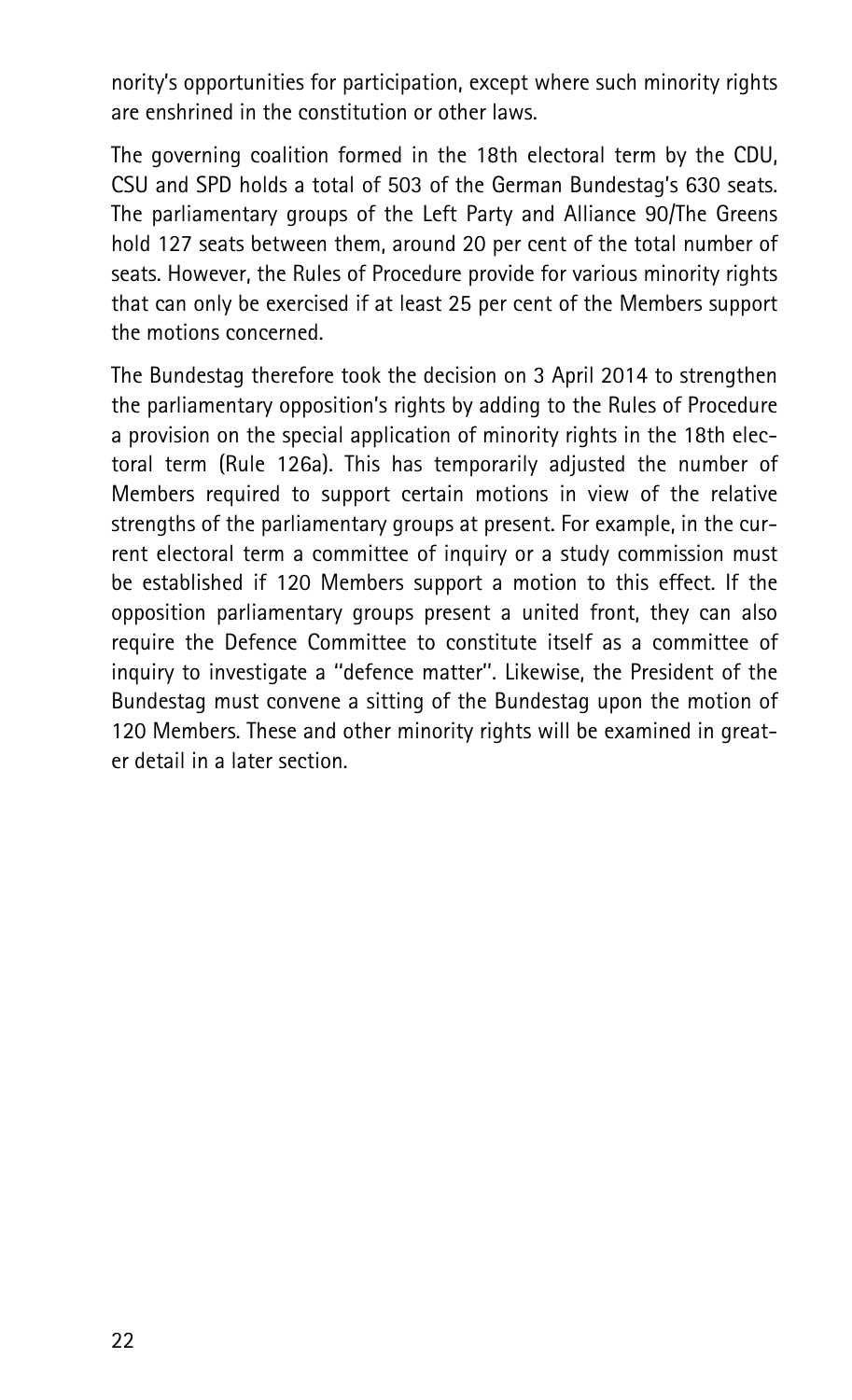

#### The Presidium



President Professor Norbert Lammert CDU/CSU



Vice-President Peter Hintze CDU/CSU



Vice-President Johannes Singhammer CDU/CSU



Vice-President Edelgard Bulmahn SPD



Vice-President Ulla Schmidt SPD



Vice-President Petra Pau The Left Party



Vice-President Claudia Roth Alliance 90/The Greens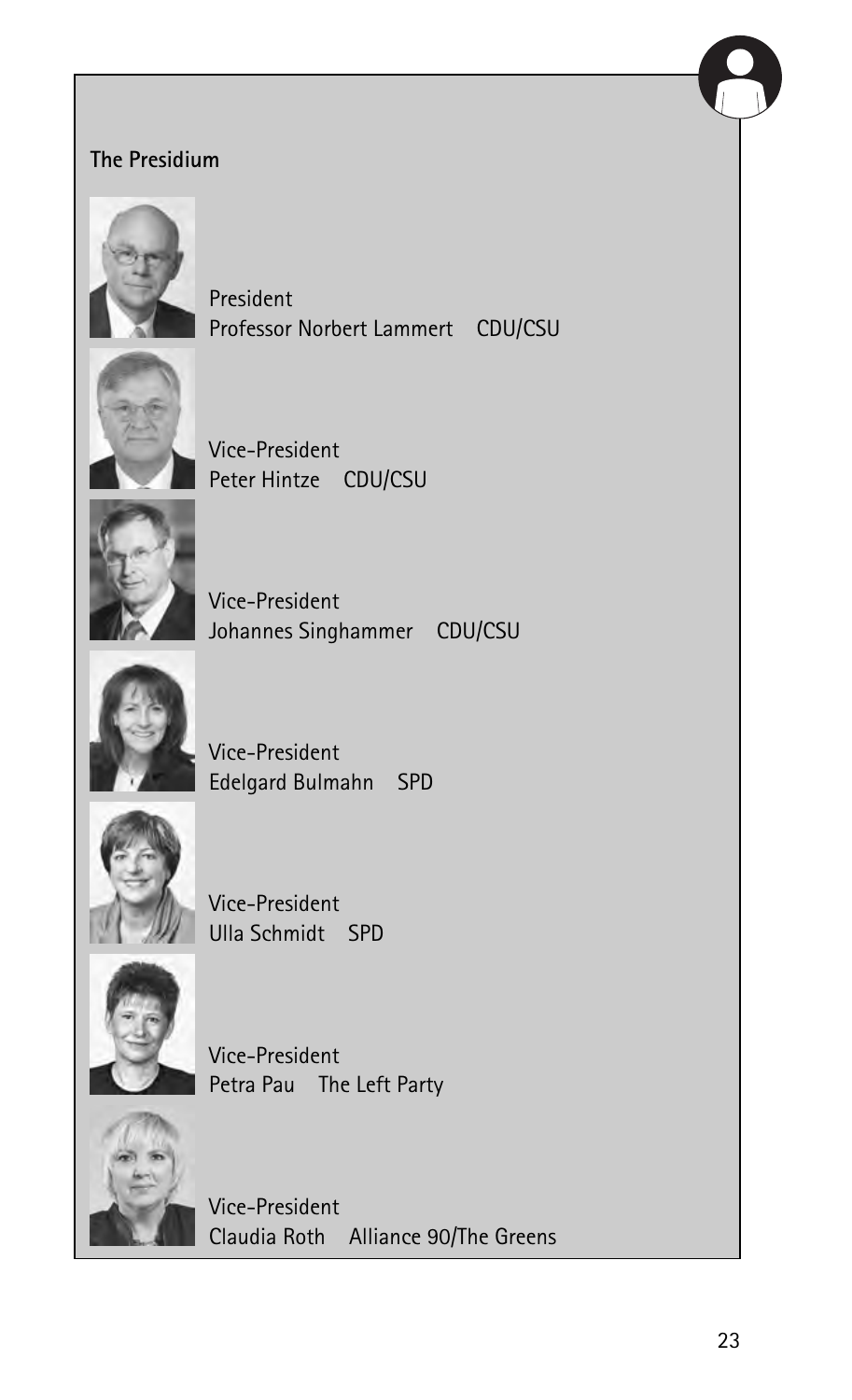#### Election of the Federal Chancellor

Immediately after the elections to the Bundestag, and long before the Bundestag's constituent meeting, negotiations begin on the formation of a new government. Generally, they take the form of coalition talks, as it is rare for one party to gain an absolute majority. The main group responsible for the negotiations usually consists of the leaders of the parties and parliamentary groups and of the outgoing or future government. The detailed preliminary work on individual policy fields normally takes place in smaller working groups. As well as members of the main negotiating group, additional experts are also involved, such as ministers with responsibility for the subject in question, deputy chairpersons of the parliamentary groups, and chairpersons of internal working groups set up by the parliamentary groups. The aim of these negotiations, which since the 1970s have generally taken around three to four weeks, though significantly longer on occasion, is to build a parliamentary majority for a programme of political action over the electoral term and to agree on the distribution of government ministries between the coalition partners. The outcome of the coalition negotiations is adopted by the presidiums, executive committees and parliamentary groups of the parties concerned in the form of a coalition agreement, which is normally also presented to the party conferences for their approval. Following the Bundestag elections in 2013, the SPD for the first time allowed all party members to vote on the coalition agreement negotiated between the CDU/CSU and the SPD.

The Federal President is kept up to date by the chief negotiators on progress in forming a new government and must be formally informed of the final outcome as, in accordance with Article 63 of the Basic Law, the President has the task of proposing a candidate for election as Federal Chancellor to the Bundestag.

In accordance with the Basic Law and the Rules of Procedure, the Federal Chancellor is elected by secret ballot without prior debate. To be elected, the candidate must obtain the votes of the majority of the Members of the Bundestag, i.e. a total of 316 in the current electoral term. The person elected is then appointed by the Federal President and sworn in before the Bundestag.

To date, all the candidates put forward by the Federal President have been elected. Were this not to be the case, a complicated procedure set out in Article 63 (3) and (4) of the Basic Law, and providing for several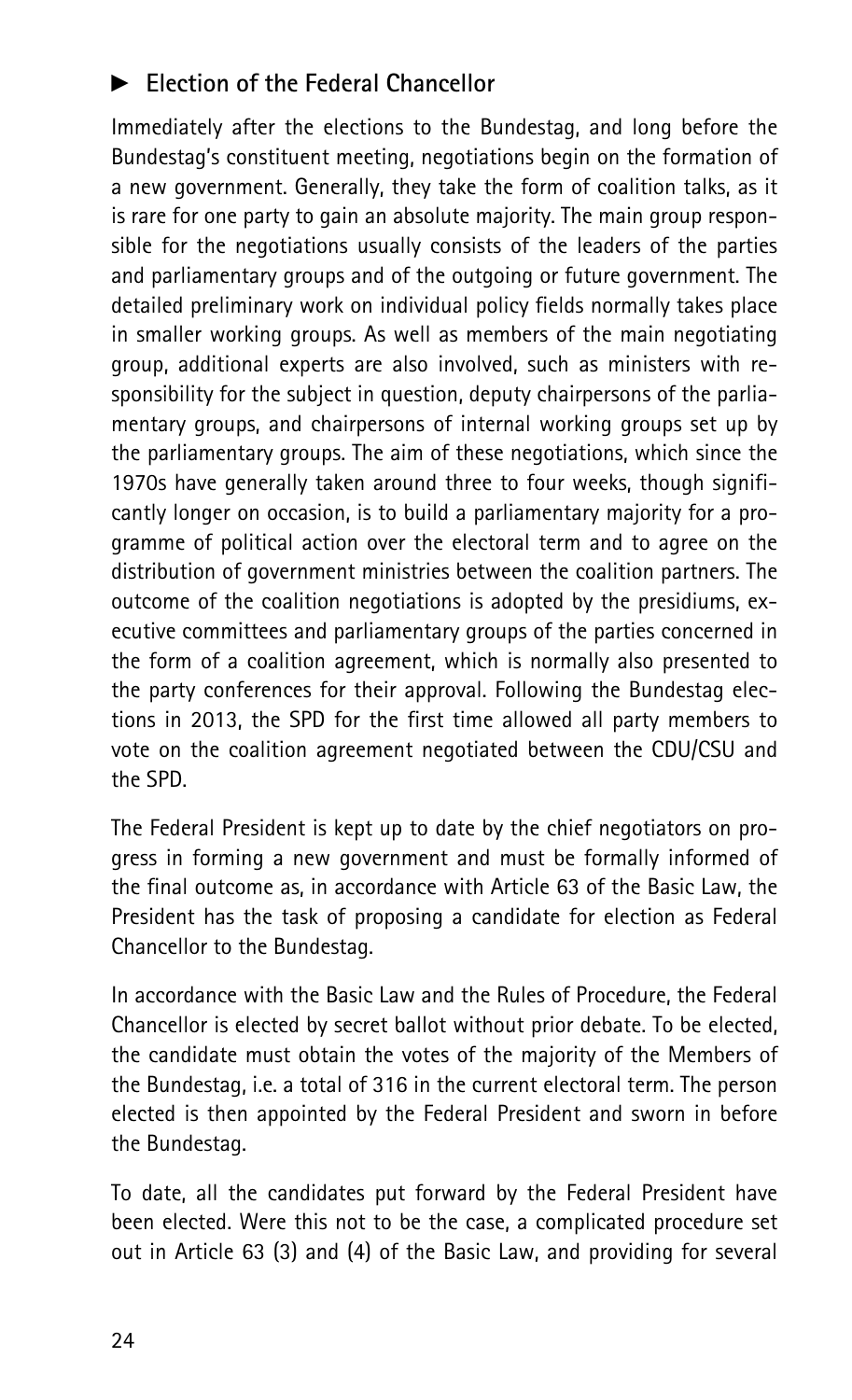ballots, would have to be applied. Were no candidate to gain a majority in these ballots, the Federal President would have the power to dissolve the Bundestag. This shows how central the election of the Federal Chancellor is to the functioning of the parliamentary system.

Since the coalition parties agree well before the election of the Federal Chancellor on the composition of the Federal Government (the Cabinet), the Federal Chancellor is generally able to propose a list of ministers to the Federal President on the same day as his or her election. The ministers are then appointed by the Federal President and sworn in before the Bundestag.

Traditionally, the Federal Chancellor delivers a government policy statement during one of the next plenary sittings, in which he or she presents the broad outlines of the new government's programme. The Chancellor's statement is followed by a general debate in the new Bundestag, often lasting several days. With this debate, the political work of the new Bundestag begins.

#### The organs of the Bundestag

The organs of the Bundestag are office-holders and bodies elected or appointed by the plenary of the Bundestag to perform a range of specific parliamentary functions.

#### $\blacktriangleright$  The President and Vice-Presidents

The President and the Vice-Presidents are elected for one electoral term. They cannot be removed from office by a decision of the Bundestag. This arrangement is intended to strengthen their independence in carrying out their official duties, especially in chairing the plenary sittings of the Bundestag. Should circumstances arise which cast doubt on a President's or Vice-President's suitability to remain in office, their resignation is the only way to enable the appointment of a successor.

In the Rules of Procedure, the most important duties of the President are described as follows:

''The President shall represent the Bundestag and conduct its business. He or she shall uphold the dignity and rights of the Bundestag, further its work, conduct its debates fairly and impartially,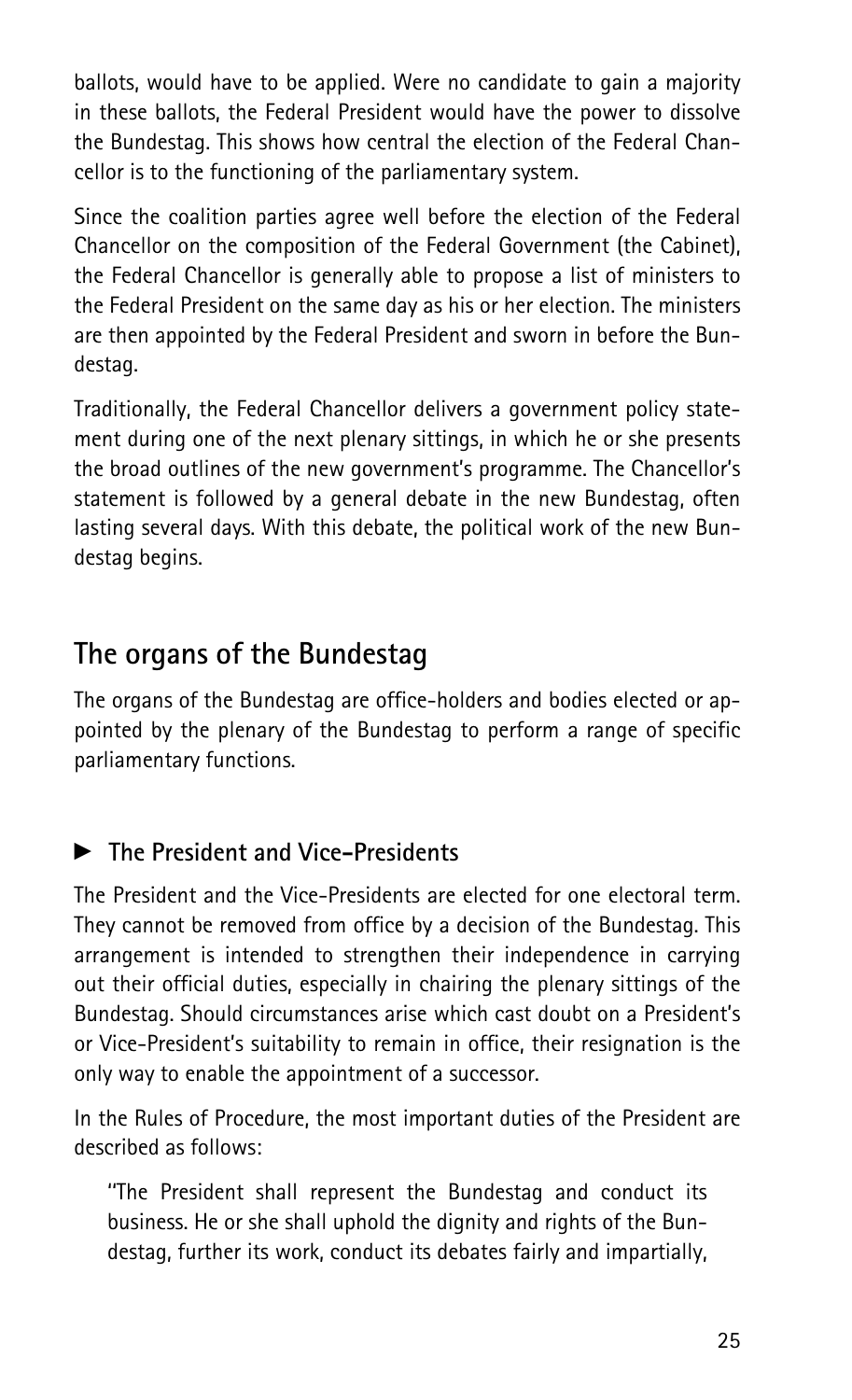and maintain order in the Bundestag. The President may participate in the meetings of any committee without being entitled to vote.''

The President represents the Bundestag in its dealings with all German constitutional bodies and in the public domain, both in Germany and internationally. Since the Bundestag, as the only constitutional body directly elected by the people, is the supreme authority in the structure of state, the President of the Bundestag is second in rank only to the head of state, the Federal President. All correspondence concerning the Bundestag (rather than the parliamentary groups or Members) must be addressed to the President. The President also represents the Bundestag in any legal disputes. He or she does not do so in person, however, legal representatives being appointed by the Bundestag. To ensure the Bundestag's independence, the President is empowered by Article 40 (2) of the Basic Law to exercise proprietary and police powers in the Bundestag buildings. At the same time, the President is head of a supreme federal authority in the form of the Administration of the German Bundestag (see p. 141 et seq.). The Act on Political Parties also assigns the President of the Bundestag the executive functions of administering the allocation of public funding to the political parties.

The President's most visible public function is to conduct the sittings of the plenary, alternating with the Vice-Presidents. The President opens and closes the sittings, calls each item of business on the agenda, opens and closes debates, grants leave to speak and determines the order in which speakers are called. As a matter of principle, the President in the Chair is impartial in his or her conduct of sittings and resolves any procedural questions which may arise. Public criticism of the President's conduct of sittings constitutes a breach of parliamentary order. To ensure the orderly conduct of plenary sittings, the President may call upon speakers who digress to keep to the subject under debate, and call to order any Member who, when speaking or interrupting another speaker, commits a breach of order, for instance by making an insulting remark or disturbing the debate by making excessive noise. In the case of a nonminor breach of order or failure to respect the dignity of the Bundestag, the President may impose a fine of 1,000 euros on a Member of the Bundestag, rising to 2,000 euros if the breach is repeated. In the event of a serious breach of order, the President may even suspend a Member from participating in the Bundestag's sittings and meetings of its bodies for up to 30 sitting days – with consequences in terms of the amount the Member receives as an expense allowance.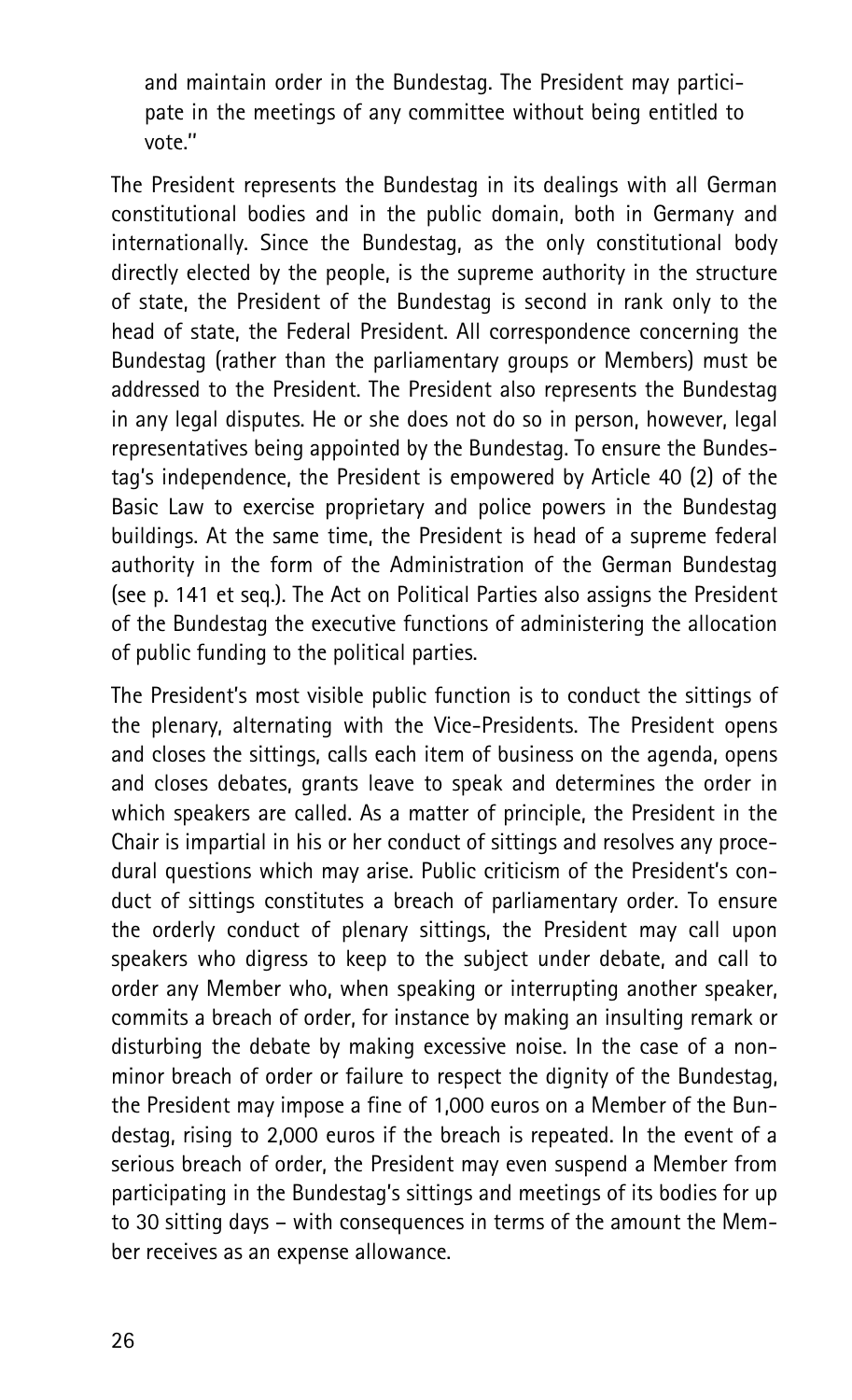If disturbances in the Bundestag threaten to obstruct business in the House, the President may interrupt the sitting, if necessary by leaving the Chair. The President may also expel any person from the public gallery who disturbs the sitting by behaving in a disorderly or unseemly manner.

During the plenary sittings, the President and the Vice-Presidents generally alternate in the Chair every two hours. When in the Chair, the Vice-Presidents have the same powers in conducting sittings and maintaining order as those vested in the President.

#### $\blacktriangleright$  The Presidium

The President and the Vice-Presidents form the Presidium (see p. 23), which meets regularly in each week of sittings to discuss the management of the internal affairs of the Bundestag. The Presidium is involved in personnel matters relating to senior civil servants in the Bundestag Administration and in concluding important contracts. It also looks closely at matters concerning public relations. Its functions include the authorisation of trips abroad by delegations from the committees and the parliamentary friendship groups. It is also involved in monitoring Members' adherence to the Code of Conduct. However, the Presidium's importance and influence go far beyond the simple exercise of these powers. In practice, it is a collegiate management body which discusses all important issues, including those which legally fall within the decision-making competence of the President of the Bundestag.

#### $\blacktriangleright$  Members acting as Secretaries

In accordance with Article 40 of the Basic Law, the Bundestag elects from among its ranks a number of Secretaries to assist the President and the Vice-Presidents. It is free to choose how many it appoints; in the current 18th electoral term there are 65 Secretaries, who work in rotation on sitting days.

The President and two Secretaries, one from the governing majority and one from the opposition, form the Chair. The Secretaries assist the President in conducting the sittings by keeping note of Members who wish to speak and motions that are tabled, compiling lists of speakers, recording the formal proceedings and attending to other matters as requested by the President. They play an important role in votes by establishing the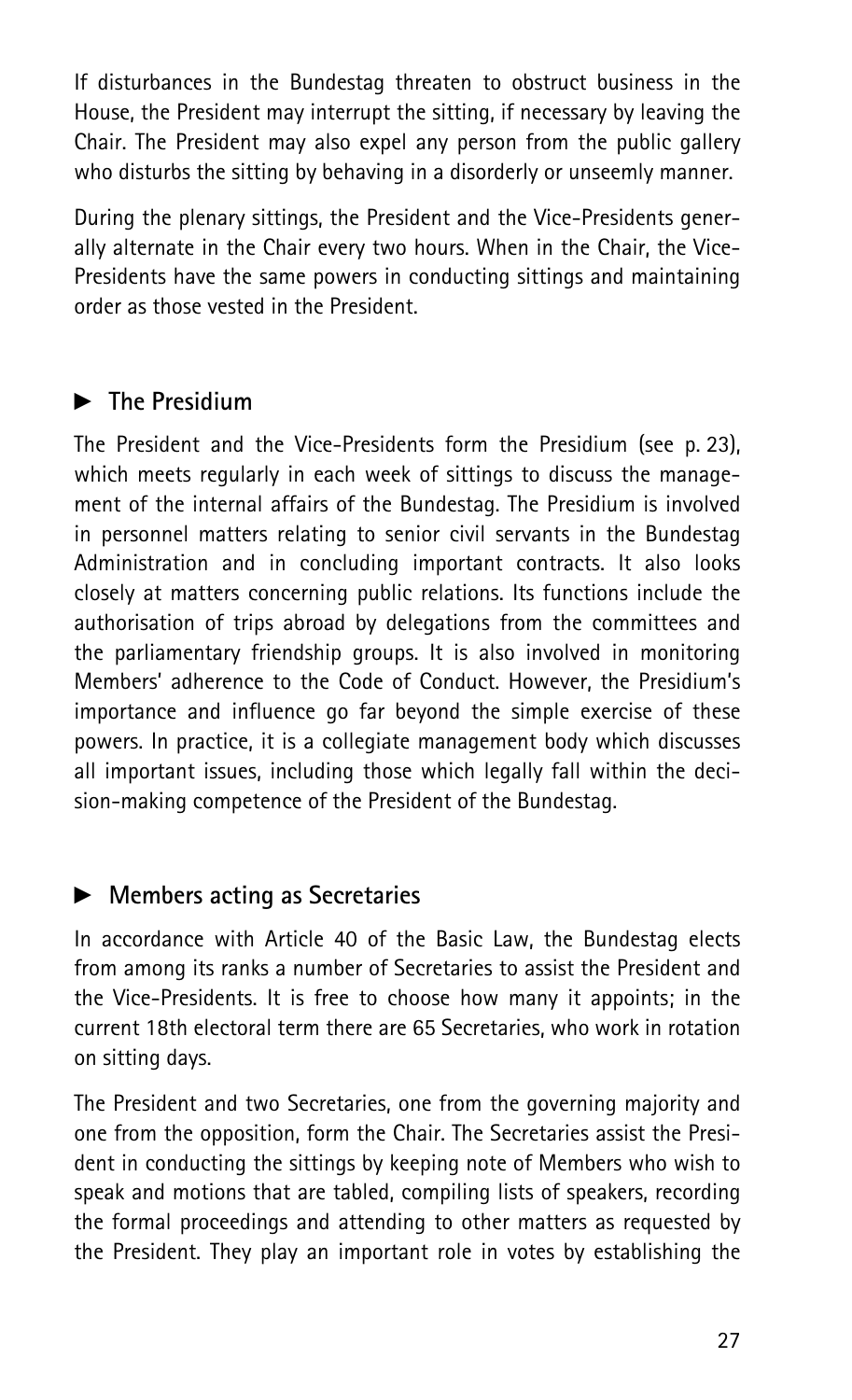outcome in conjunction with the President in the Chair. The Chair can only decide unanimously whether the majority of votes cast is for or against (for more details about the voting procedure, see p. 70 et seq.)

#### The Council of Elders

The Council of Elders is a joint deliberative body whose task under the Rules of Procedure is to manage the internal affairs of the Bundestag. It is composed of the President, the Vice-Presidents and 23 further Members of the Bundestag appointed by the parliamentary groups in proportion to their size. They include the parliamentary secretaries (whips) of each parliamentary group.

The Council of Elders meets regularly during each week of sittings and is chaired by the President of the Bundestag. Its meetings are also attended by a representative of the Federal Government: generally one of the ministers of state at the Federal Chancellery, who is also a Member of the Bundestag.

The Council of Elders performs two different types of function. Firstly, it assists the President in the conduct of business and ensures that agreement is reached among the parliamentary groups, for instance on the appointment of the committee chairpersons and deputy chairpersons, and on the Bundestag's work programme. Secondly, as a collegiate body it decides on the internal affairs of the Bundestag, so long as these do not fall within the exclusive competence of the President or the Presidium.

The Council of Elders establishes the Bundestag's programme of work for the coming year well in advance. It generally tries to ensure that the Bundestag convenes for two weeks of sittings at a time, followed by one or two weeks in which there are no sittings. Owing to differences in school holidays, the summer recess and special public holidays, this is not always possible, however. For many years, therefore, the number of weeks of sittings has varied between 22 and 24.

Another important task of the Council of Elders is to set the plenary's agenda for the coming week. It decides on the items of business to be dealt with (bills, motions, interpellations, government policy statements, etc.). It also decides whether a debate is to be held on any of the points on the agenda, on the length of such a debate, and on its structure. In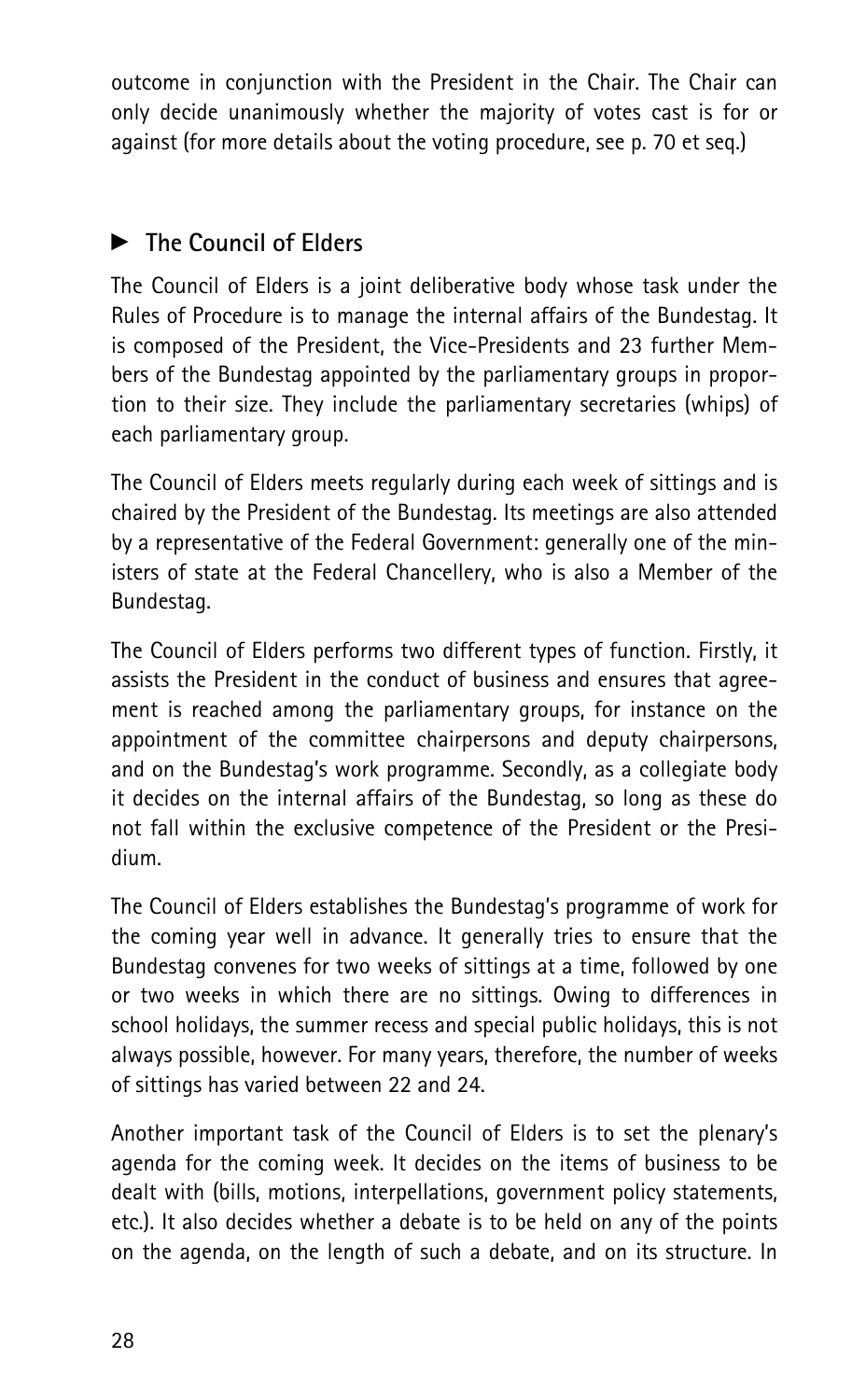many cases, these agreements are prepared by the parliamentary secretaries of the parliamentary groups before the Council of Elders meets.

However, all the agreements reached in the Council of Elders are really no more than proposals which the plenary can accept or reject. For instance, any Member of the Bundestag may move an amendment to the agenda of a sitting before the first item is called so long as the motion was submitted to the President by 18.00 hours on the previous day at the latest. The Bundestag must then take a decision on the motion. Members may also raise a point of order and request changes to the planned duration and structure of a debate. They virtually never do so, however. It is also rare for the Bundestag to conduct a vote on an amendment to the agenda. Once the agenda has been approved, which occurs automatically when the first item is called, a further item of business may be placed on the agenda only with the consent of all the parliamentary groups.

The Council of Elders also deals with disputes which arise during plenary sittings and issues relating to the interpretation of the Rules of Procedure. The President also discusses many other questions with the members of the Council of Elders, including committee schedules, the referral to committee of bills and other items of business, relating to EU legislation for instance, the rights of Members, and the exercise of parliamentary rights by the Bundestag. On all such matters, the President strives for cross-party agreement between all of the parliamentary groups.

On a range of matters, the Council of Elders may take decisions by majority vote. These include, in particular, preparing the estimates for the Bundestag budget (departmental budget 02 of the federal budget). Under the Rules of Procedure, the Budget Committee, when making its recommendations to the Bundestag for the last reading of the draft federal budget, may deviate from these estimates only in consultation with the Council of Elders, i.e. only once it has given the Council of Elders an opportunity to comment. The Council of Elders also decides on necessary construction projects and the allocation of rooms to the parliamentary groups and the Bundestag Administration, as well as on matters relating to Members' personal staff, the Visitors' Service, and much more. Such decisions are prepared by commissions set up by the Council of Elders. In the 18th electoral term there are five such commissions, each chaired by a Vice-President:

- . Commission on the Legal Status of Members of the Bundestag
- . Commission on Buildings and Room Allocation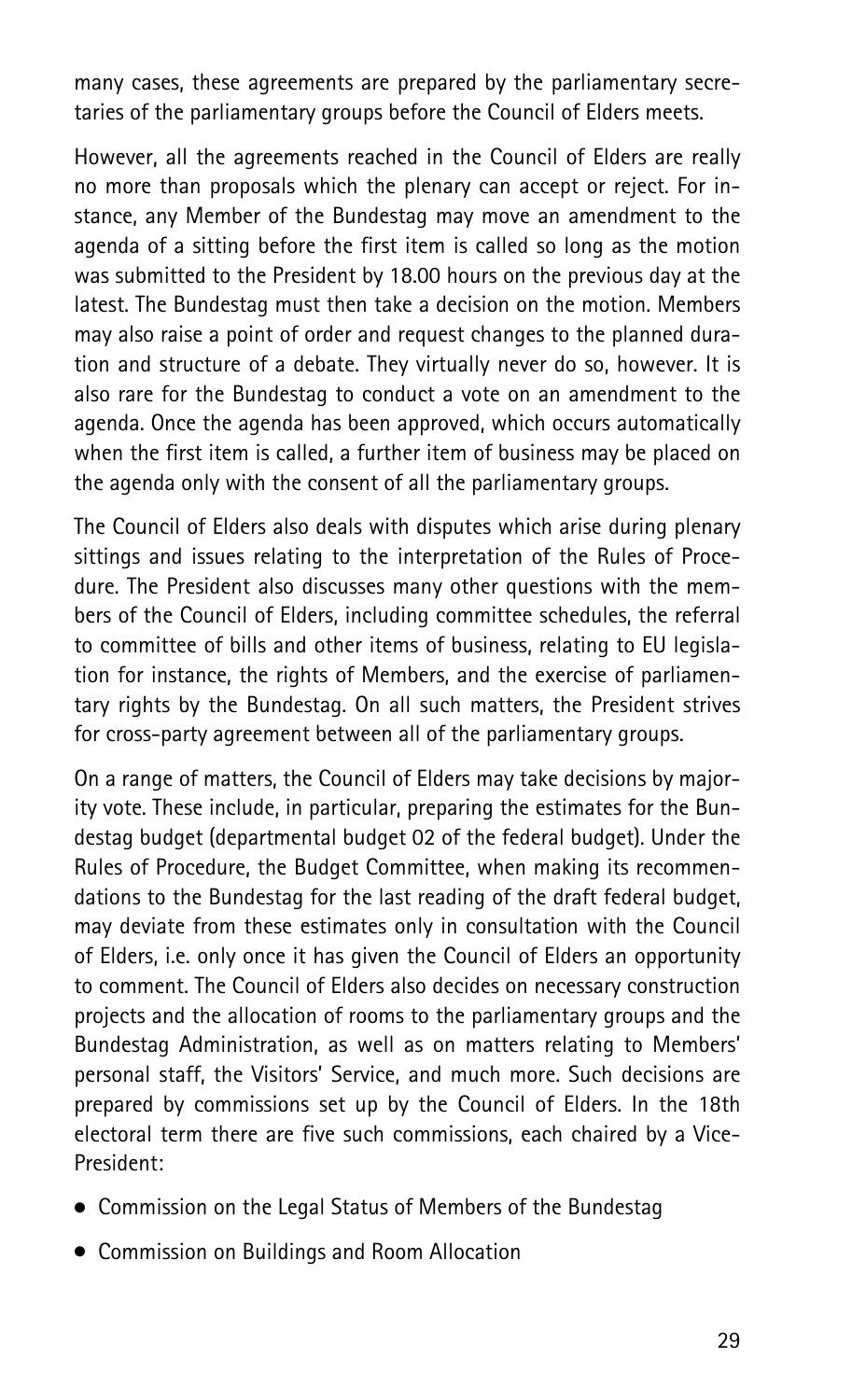- **.** Commission on Members' Staff
- . Commission for the Use of New Information and Communications Technologies and Media
- . Commission on Internal Affairs of the Bundestag

#### $\blacktriangleright$  The permanent committees

The German Bundestag is a parliament in which the emphasis is on committee work. At the beginning of each electoral term, the Bundestag establishes its permanent committees, decides on their size, and determines the distribution of posts among the parliamentary groups, i.e. the mathematical system by which committee seats and chairs are allocated to the parliamentary groups in proportion with their relative strengths. All of these decisions are, as a rule, taken on the basis of cross-party agreements.

The only committees whose establishment is required by the Basic Law are the Committee on Foreign Affairs, the Petitions Committee, the Defence Committee, and the Committee on the Affairs of the European Union. Two more committees, the Budget Committee and the Committee for the Scrutiny of Elections, Immunity and the Rules of Procedure, are required by ordinary legislation or the Rules of Procedure. In recent electoral terms, the Bundestag has generally established more than 20 permanent committees, which in organisational terms largely mirror the structure of the Federal Government; as a rule, the Bundestag establishes one specialised committee for each ministry. There are a number of exceptions: not only the Committee on Internal Affairs but also the Sports Committee is responsible for matters falling within the competence of the Ministry of the Interior. Likewise, the Finance Ministry is mirrored not only by the Finance Committee, which is responsible for matters relating to fiscal legislation, but also by the Budget Committee, which considers the federal budget and all related issues. Given that its task is to deliberate on the budget and to exercise budgetary control, the Budget Committee also participates in the parliamentary scrutiny of all federal ministries. Furthermore, since the 12th electoral term (1990 – 1994) a separate committee has been responsible for questions relating to tourism. The Committee on the Affairs of the European Union also falls outside the general committee structure, as its work relates not only to the Federal Foreign Office but also a large number of other government ministries.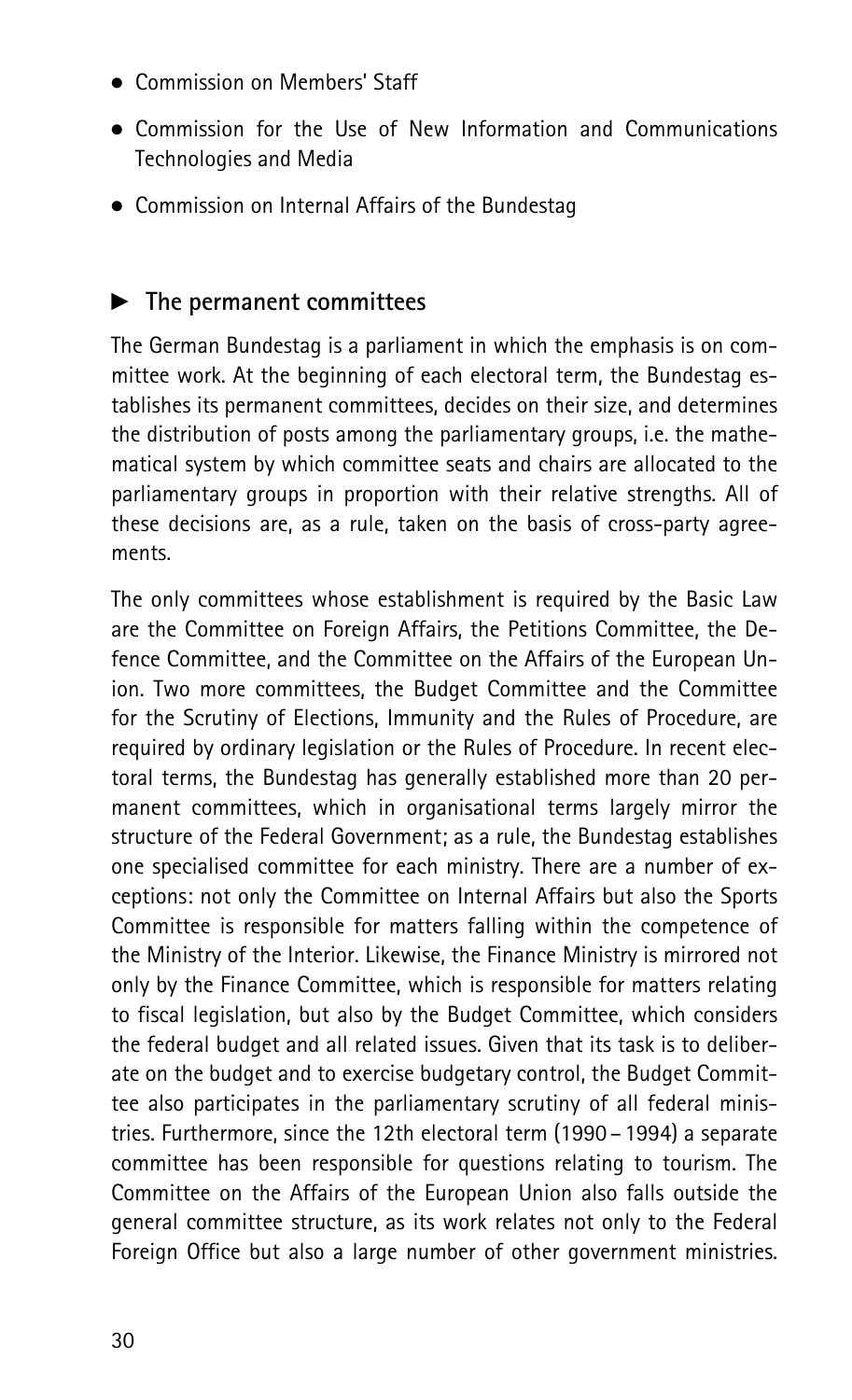The Committee on Human Rights and Humanitarian Aid and the Committee on Cultural and Media Affairs also have a special status. Lastly, it should be pointed out that there is no ministry which has an area of responsibility comparable with that of the Committee for the Scrutiny of Elections, Immunity and the Rules of Procedure or that of the Petitions Committee.

Once the government has been formed and the organisational structure of the federal ministries has thus been determined, the permanent committees are established for the duration of the electoral term. A special situation arose at the beginning of the current 18th electoral term, when the formation of the government, and thus also the establishment of the Bundestag's committees, was delayed by the unusually protracted coalition talks between the CDU/CSU and the SPD, and by the internal party ballot subsequently held by the SPD. For the first time in its history, the Bundestag established a ''Main Committee'' on 28 November 2013 to consider various items of business, especially urgent matters, during this transitional period. The Main Committee had 47 members and an equal number of substitute members, and the decision establishing it specified that it was responsible for the matters referred to it by the plenary. It served as a committee on EU affairs, foreign affairs and defence for the purposes of Articles 45, 45a and 45c of the Basic Law, as well as a petitions committee and a budget committee for the purposes of legislative provisions and Rules of Procedure. It was chaired by the President or one of his deputies, who was not entitled to vote. The Main Committee was dissolved when the permanent committees were established in mid-January 2014.

In terms of their composition, the committees are a microcosm of the plenary. The number of committee seats to which a parliamentary group is entitled on the basis of its size is calculated using the "Saint Laguë/ Schepers'' method.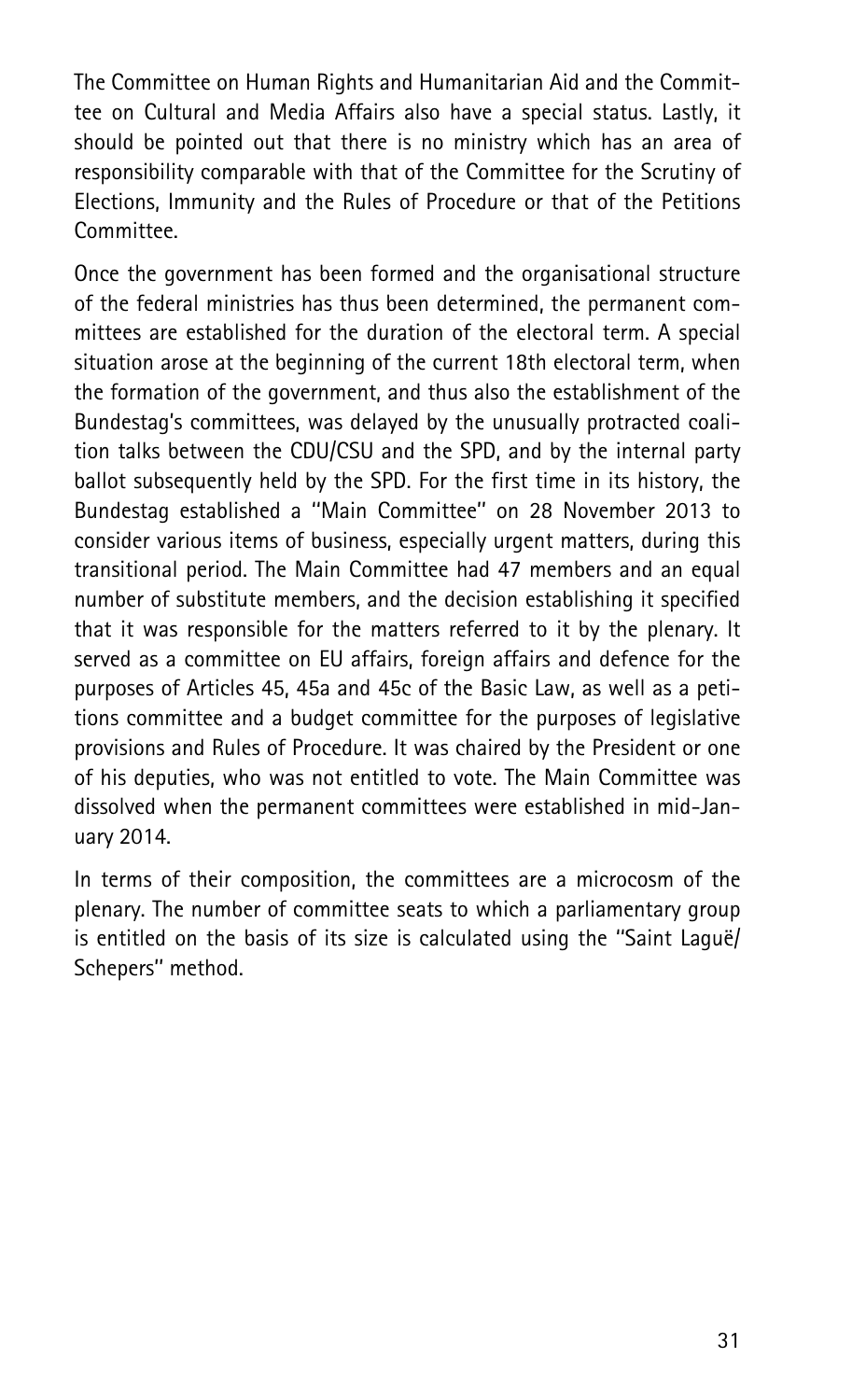

#### The Saint Laquë/Schepers method:

Using this method, the total number of Members of the Bundestag is divided by the number of members of each parliamentary group; the resulting number is then multiplied progressively by 0.5, 1.5, 2.5 and so on. These calculations produce rank order numbers according to which the seats are distributed: the first seat is allocated to the parliamentary group with the lowest rank order number, the second seat to the one with the next lowest rank order number, and so on. Using this method, the distribution of seats in the bodies of the 18th German Bundestag is as follows:

Relative strengths of the parliamentary groups

| CDU/CSU:                | 311 Members |
|-------------------------|-------------|
| SPD:                    | 193 Members |
| The Left Party:         | 64 Members  |
| Alliance 90/The Greens: | 63 Members  |
|                         | 631 Members |

Calculation of rank order numbers:

|                | CDU/CSU parliamentary group                                                         | SPD parliamentary group                                                                          |  |
|----------------|-------------------------------------------------------------------------------------|--------------------------------------------------------------------------------------------------|--|
| 631<br>311     | $\times$ 0.5 = 1.014<br>$\times$ 1.5 = 3.043<br>$\times$ 2.5 = 5.072<br>and so on   | 631<br>$\times$ 0.5 = 1.635<br>193<br>$\times$ 1.5 = 4.904<br>$\times$ 2.5 = 8.174<br>and so on  |  |
| The Left Party |                                                                                     | Alliance 90/The Greens                                                                           |  |
|                | parliamentary group                                                                 | parliamentary group                                                                              |  |
| 631<br>64      | $\times$ 0.5 = 4.930<br>$\times$ 1.5 = 14.789<br>$\times$ 2.5 = 24.648<br>and so on | 631<br>$\times$ 0.5 = 5.008<br>63<br>$\times$ 1.5 = 15.024<br>$\times$ 2.5 = 25.040<br>and so on |  |

On the basis of this calculation, the distribution of seats in a committee with 34 members is as follows: CDU/CSU 17, SPD 11, The Left Party 3, Alliance 90/The Greens 3.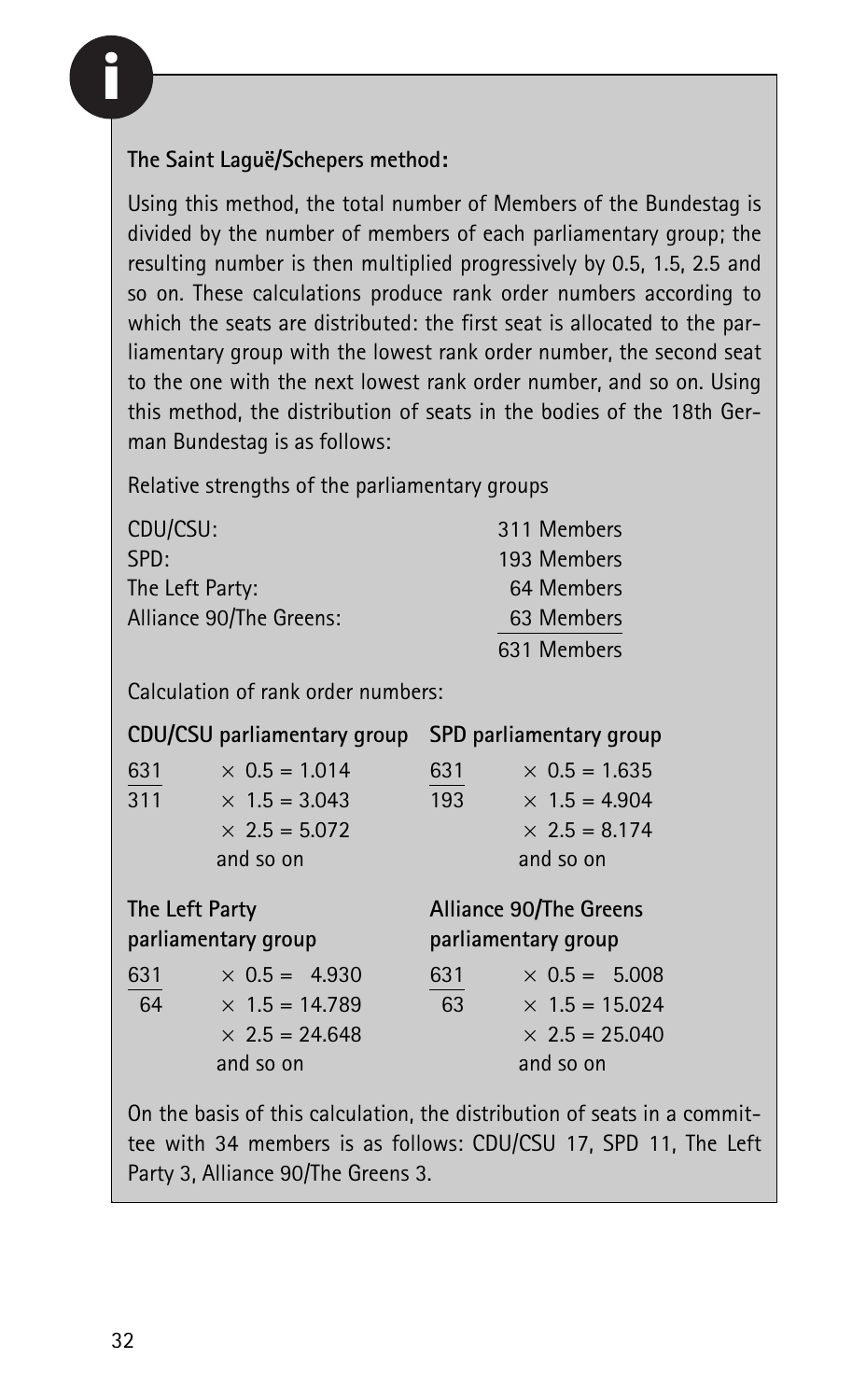The distribution of committee chairs and deputy chairs among the parliamentary groups is also calculated using the Saint Laguë/Schepers method. In the current 18th electoral term, the CDU/CSU therefore appoints the chairs of 12 committees, the SPD 7, and the Left Party and Alliance 90/The Greens two each. The parliamentary groups generally reach an agreement on which of them will appoint the chairperson and deputy chairperson of which committee. If they are unable to agree, a special procedure is applied: in rank order, the parliamentary groups choose which of the remaining vacant committee chairs they wish to fill.

How do Members of the Bundestag become members of a committee of their choosing? Here, too, the parliamentary groups play a key role, as it is they which appoint committee members. Therefore, if a Member wishes to sit on a particular committee, he or she must submit a corresponding request to his or her parliamentary group, which then processes and coordinates all the requests it receives. A parliamentary group may also remove individual committee members from their post and replace them with another of its members.

If possible, Members should sit only on one committee as a regular member. Substitute members may attend all the committee's meetings, but only have the right to vote when standing in for a regular member from their parliamentary group who is unable to be present. The number of votes in a committee is equal to the number of its regular members.

Members not belonging to a parliamentary group or to a grouping have a special status in the committees. On the strength of a decision by the Federal Constitutional Court, and irrespective of the proportional method of seat allocation described above, they are entitled to sit on a committee to ensure that they have sufficient opportunity to take part in the work of Parliament. Which committee they sit on is decided by the President of the Bundestag after consultation with the Members concerned. Their membership gives them the right to speak and to table motions but not to vote.

Once the process of determining the committees' composition has been completed, the President convenes their constituent meetings. These meetings are chaired by the President or by one of the Vice-Presidents. The committee must have a quorum, i.e. the majority of its members must be present. A committee is considered to have been constituted once the presence of a quorum has been ascertained and the committee chairperson confirmed in office. It can then begin its political work.

In the 18th electoral term, the Bundestag has set up the following 23 permanent committees: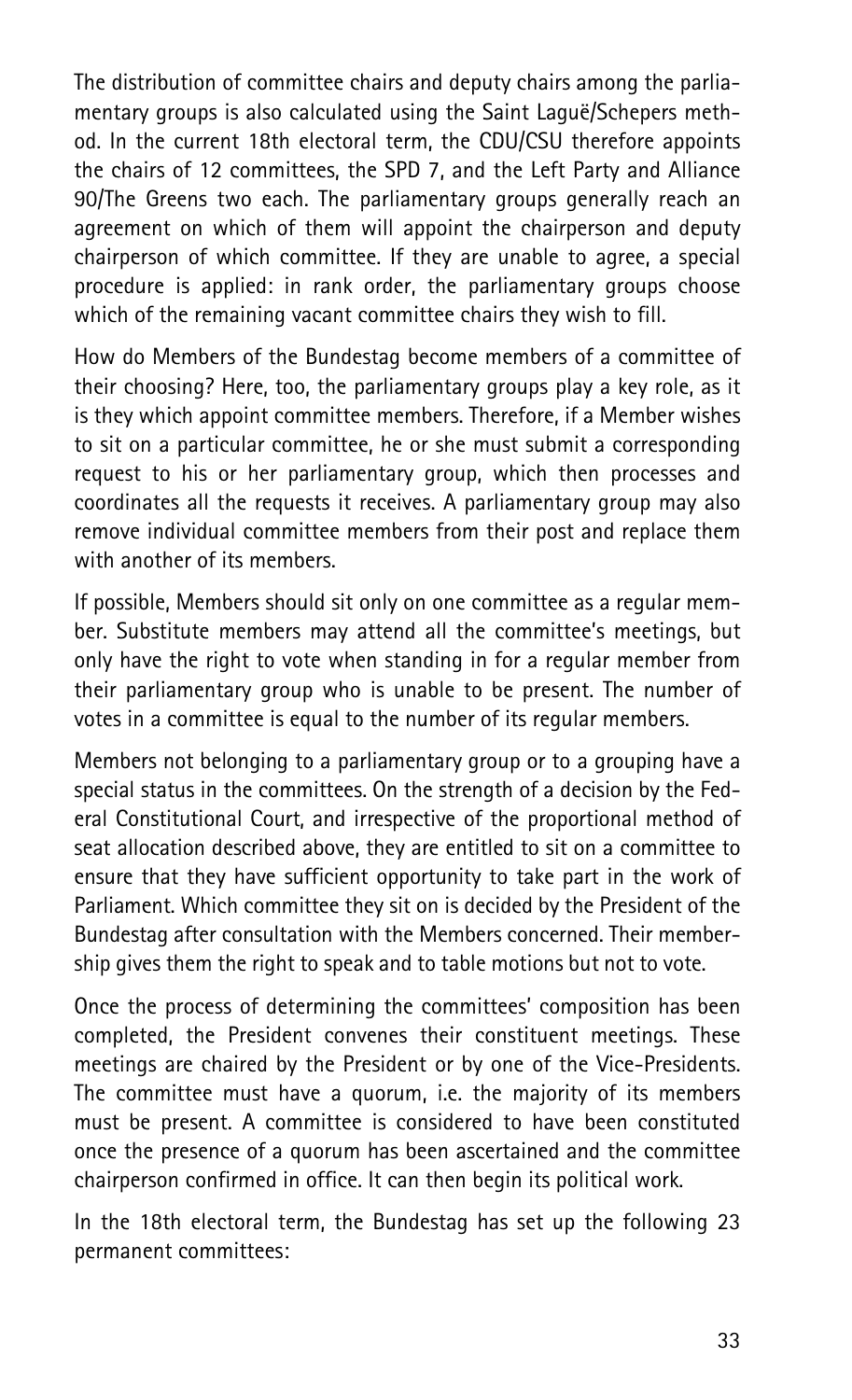

#### The committees:



Committee for the Scrutiny of Elections, Immunity and the Rules of Procedure (14 members)

Chairman: Dr Johann Wadephul, CDU/CSU



Petitions Committee (26 members) Chairwoman: Kersten Steinke, The Left Party



Committee on Foreign Affairs (37 members) Chairman: Dr Norbert Röttgen, CDU/CSU



Committee on Internal Affairs (37 members)



Chairman: Ansgar Heveling, CDU/CSU



Sports Committee (18 members) Chairwoman:

Dagmar Freitag, SPD



Committee on Legal Affairs and Consumer Protection (39 members)

Chairwoman: Renate Künast, Alliance 90/The Greens



Finance Committee (37 members)

Chairwoman: Ingrid Arndt-Brauer, SPD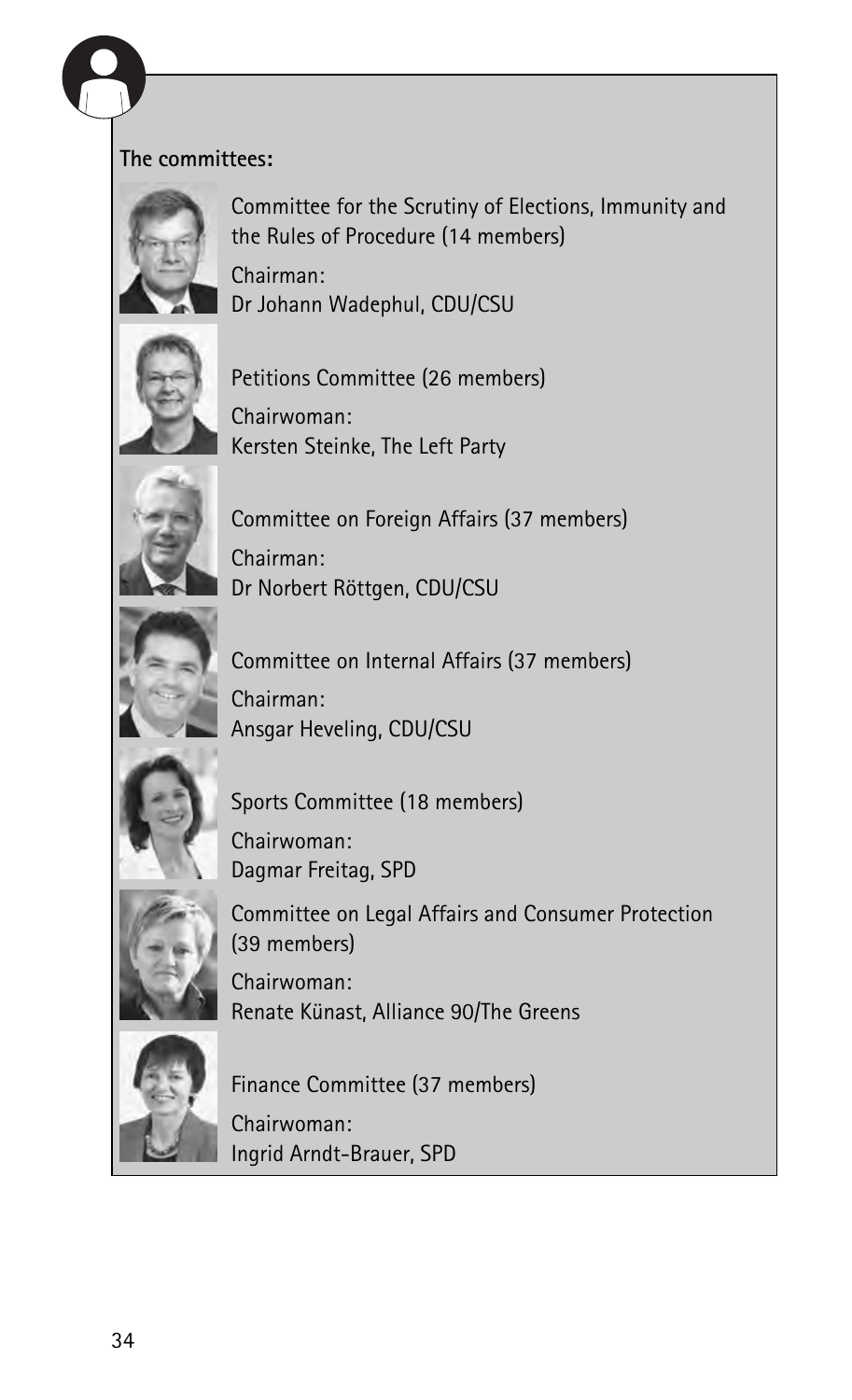



Budget Committee (41 members) Chairwoman: Dr Gesine Lötzsch, The Left Party



Committee on Economic Affairs and Energy (46 members) Chairman: Dr Peter Ramsauer, CDU/CSU



Committee on Food and Agriculture (34 members) Chairman: Alois Gerig, CDU/CSU



Committee on Labour and Social Affairs (41 members) Chairwoman: Kerstin Griese, SPD



Defence Committee (32 members)

Chairman: Wolfgang Hellmich, SPD



Committee on Family Affairs, Senior Citizens, Women and Youth (36 members) Chairman: Paul Lehrieder, CDU/CSU



Committee on Health (37 members)

Chairman: Dr Edgar Franke, SPD



Committee on Transport and Digital Infrastructure (41 members)

Chairman: Martin Burkert, SPD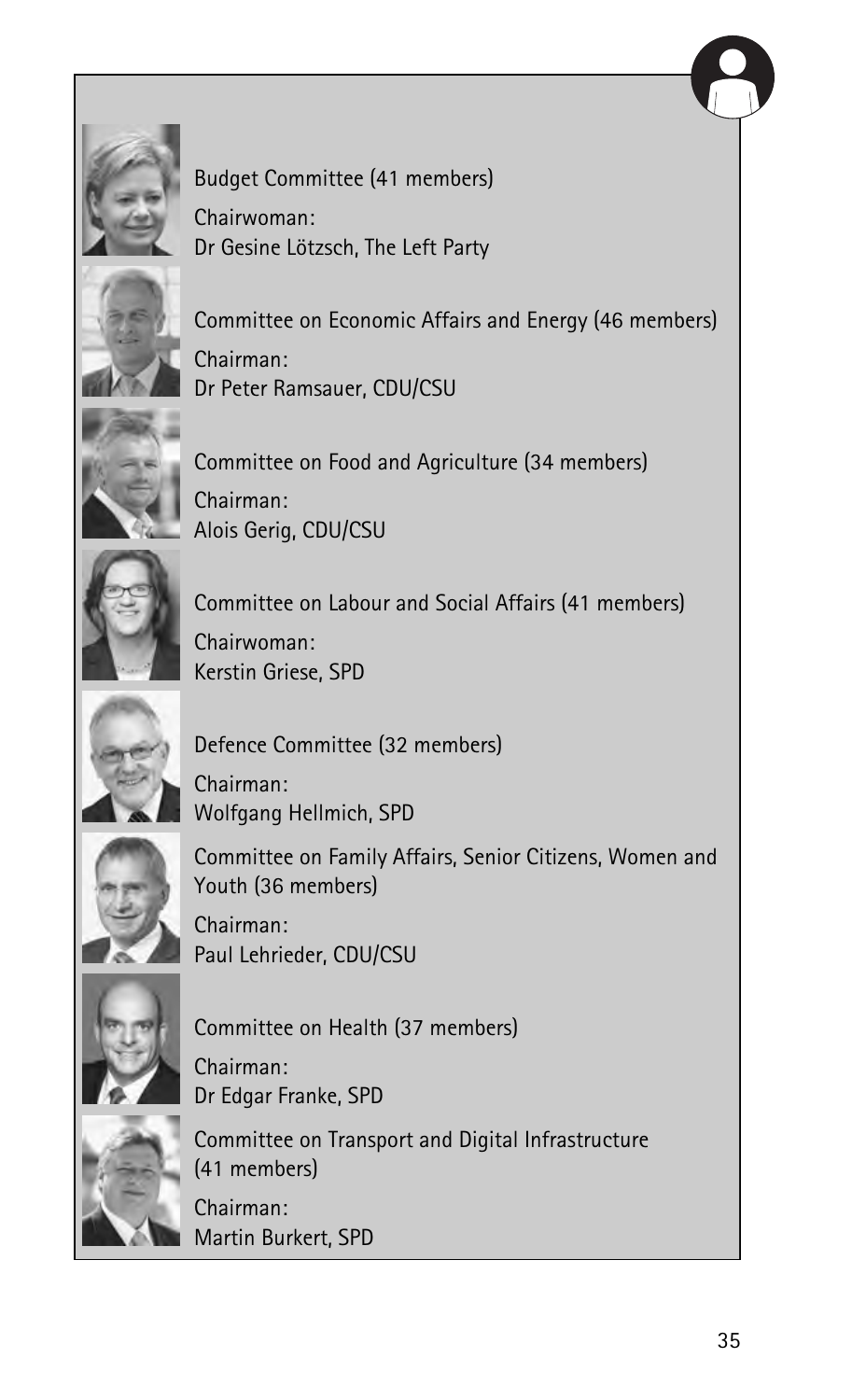



Committee on the Environment, Nature Conservation, Building and Nuclear Safety (36 members)

Chairwoman: Bärbel Höhn, Alliance 90/The Greens



Committee on Human Rights and Humanitarian Aid (16 members)

Chairman: Michael Brand, CDU/CSU



Committee on Education, Research and Technology Assessment (34 members)



Chairwoman: Patricia Lips, CDU/CSU

Committee on Economic Cooperation and Development (21 members)



Chairwoman: Dagmar Wöhrl, CDU/CSU



Committee on Tourism (18 members)

Chairwoman: Heike Brehmer, CDU/CSU



Committee on the Affairs of the European Union (34 members)



Chairman: Gunther Krichbaum, CDU/CSU



Committee on Cultural and Media Affairs (18 members) Chairman:

Siegmund Ehrmann, SPD



Committee on the Digital Agenda (16 members) Chairman: Jens Koeppen, CDU/CSU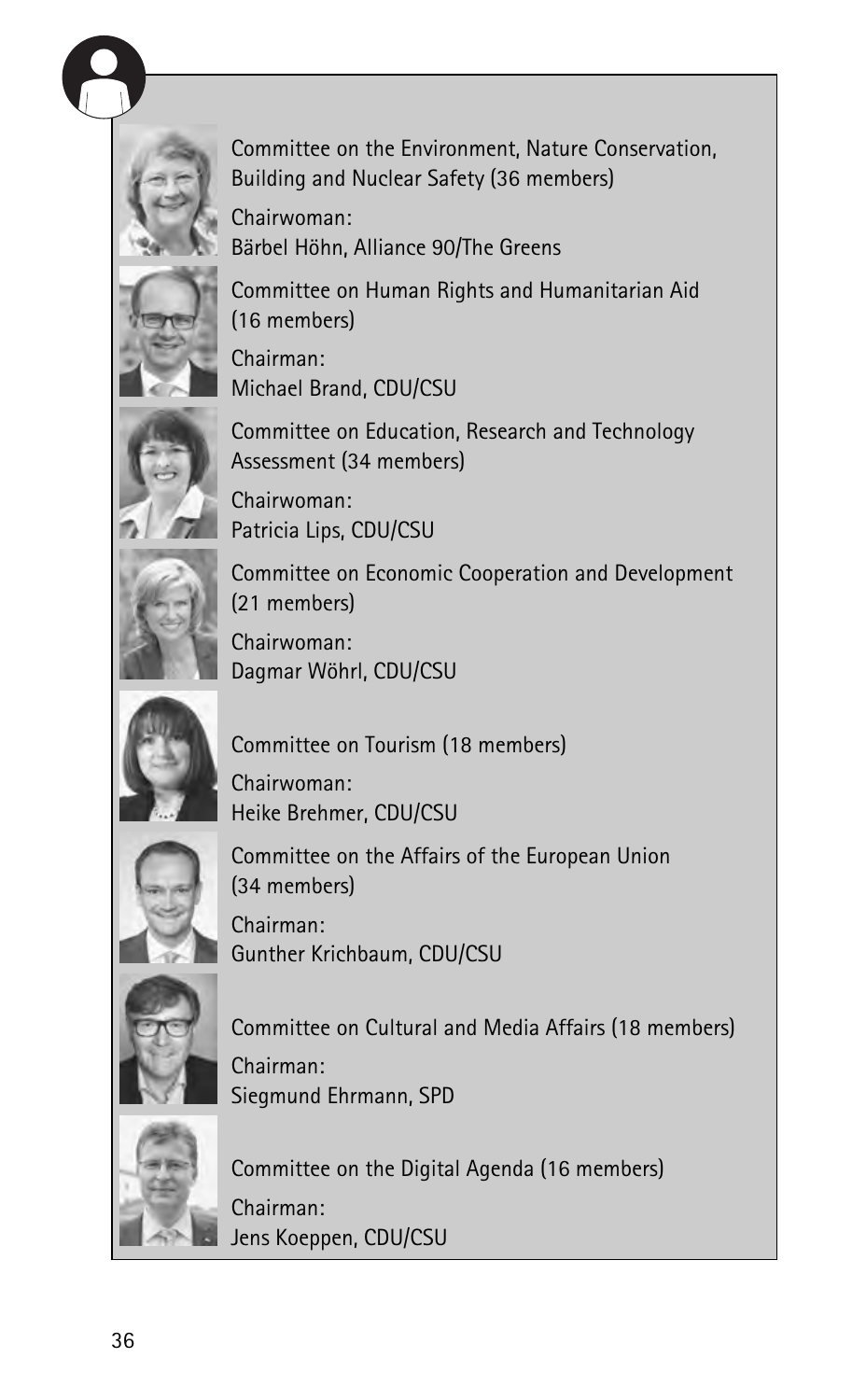The Rules of Procedure refer to the committees as ''bodies responsible for preparing the decisions of the Bundestag''. This brief description highlights the immense importance of the committees in Parliament's work. For example, committees consider all items referred to them by the plenary, especially bills. The committee then issues a recommendation for a decision, in which it advises the plenary of the Bundestag on what action should be taken on the item referred to it. Often, a committee must consider a number of different bills and motions relating to the same issue, e.g. one from the government or the parliamentary groups making up the governing coalition, one from the opposition and one from the Bundesrat. In such cases, the committee decides which text it will take as the basis for its deliberations. The other texts are then included as suggestions for amendments. The original text may therefore undergo substantial modification (for further details about the legislative process in the committees, see p. 108 et seq.).

The recommendations for decisions which committees submit to the Bundestag may relate only to items of business referred to the committees, or to questions directly connected with them. Committees are in principle not authorised to take final decisions on any matter.

The committees are expressly permitted under the Rules of Procedure to deal with matters in their sphere of competence which are not referred to them by the plenary. In such cases, a committee discusses the matters concerned and may request representatives of ''its'' ministry to attend its meetings and provide information. It is in fact standard practice for a committee to request ''its'' minister to report on planned legislation and other topical questions relating to his or her department several times during the electoral term. However, the committees' right to take up matters on their own initiative does not encompass the power to submit recommendations for decisions on them to the plenary.

The committees may also recommend that ''their'' ministers take specific measures. Their right to take up matters on their own initiative has become an important tool in scrutinising the work of the ministries. The committees are an ideal forum for a dialogue on questions of detail.

However, the constant process of discussion which accompanies measures planned by the executive (e.g. civilian or military procurement, transport planning, etc.) also has its drawbacks. Political scrutiny can easily lead to a degree of participation which almost turns into a form of co-government, i.e. committees come to share responsibility for decisions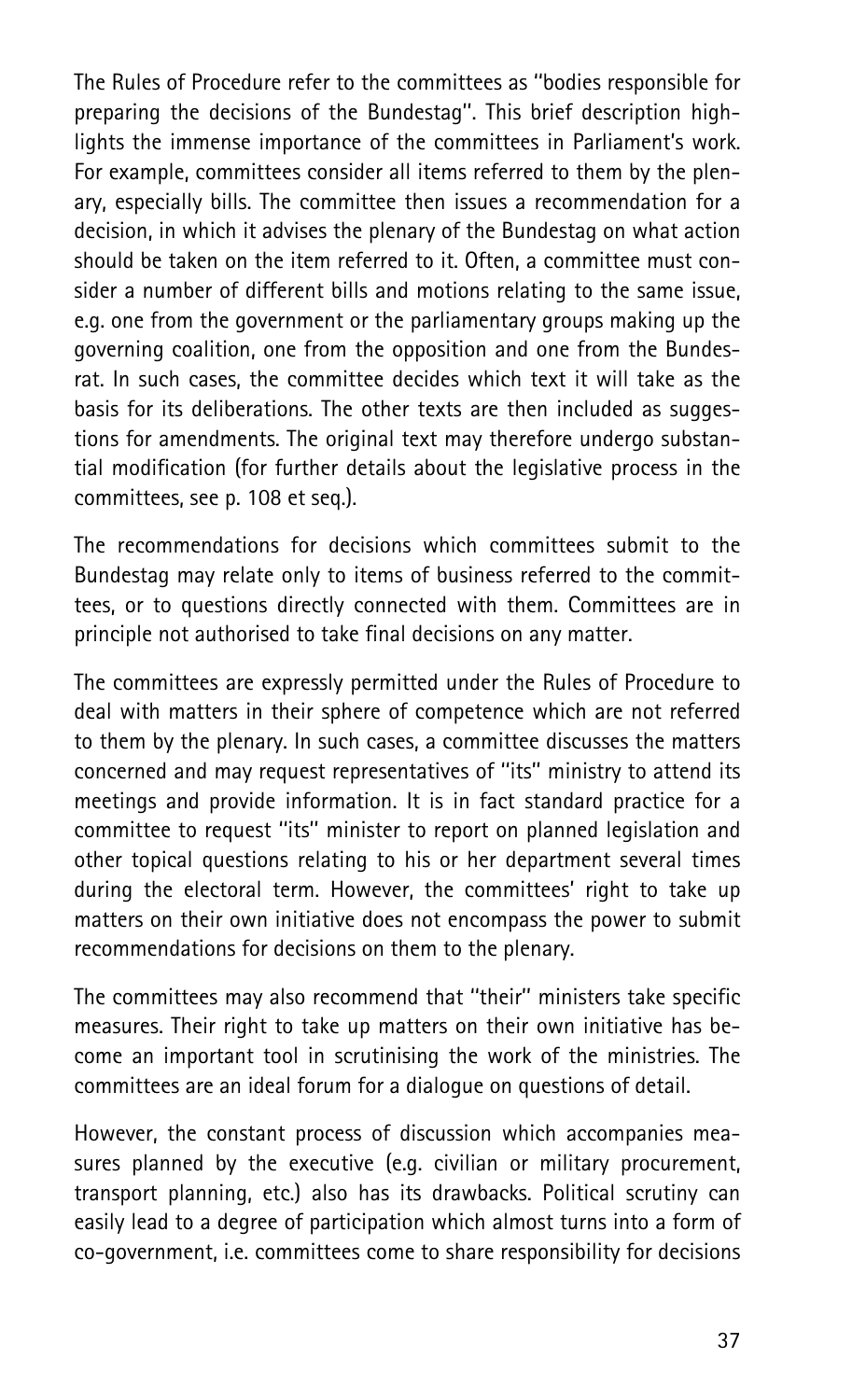taken by ministers, thereby making it more difficult for them to express criticism at a later date.

The committees are obliged to deal with the matters referred to them without delay. If, for whatever reason, a committee's deliberations on a given item of business are delayed, ten weeks of sittings after referral of the item in question a parliamentary group or five per cent of the Members of the Bundestag, i.e. currently (at least) 32 Members, may demand that the committee submit a report on the progress of its discussions. If a report is requested, it must be placed on the agenda of the Bundestag. This is an instrument by means of which a minority, and in particular the opposition, can put pressure on the committees to complete their deliberations on a given item. However, ten weeks of sittings are a long time; they may cover up to six months.

Committee meetings are prepared, convened and presided over by the respective committee chairperson. The chairperson may only convene committee meetings within the timetable drawn up by the Council of Elders. He or she is obliged to convene a meeting if either a parliamentary group on the committee or a third of all committee members so demand and at the same time inform him or her of the proposed agenda. Convening a committee meeting outside the set timetable, or outside Berlin, requires the permission of the President of the Bundestag, even if it has been agreed unanimously by the committee or requested by a parliamentary group. The committees routinely meet on Wednesdays in weeks of sittings. In preparation for their meetings, the chairperson meets with the spokespersons of the parliamentary groups on the committee – who are the main point of contact for the leaders of their parliamentary groups and who play a crucial role in determining the approach taken by their group in the committee's deliberations – in order to reach agreement on the agenda and on organisational and substantive matters for the next meeting, and to discuss long-term planning for the committee's work.

To prepare its work, each committee may, from among its members, form subcommittees for specific tasks, unless one third of its members object. Subcommittees are set up either to consider a specific bill or problem, or to deal with certain areas of the committee's remit for an entire electoral term. Examples of the latter are the Budget Committee's Subcommittee on European Union Issues and its Auditing Committee.

In exceptional cases, the parliamentary groups may nominate Members to a subcommittee who are not regular members of the respective per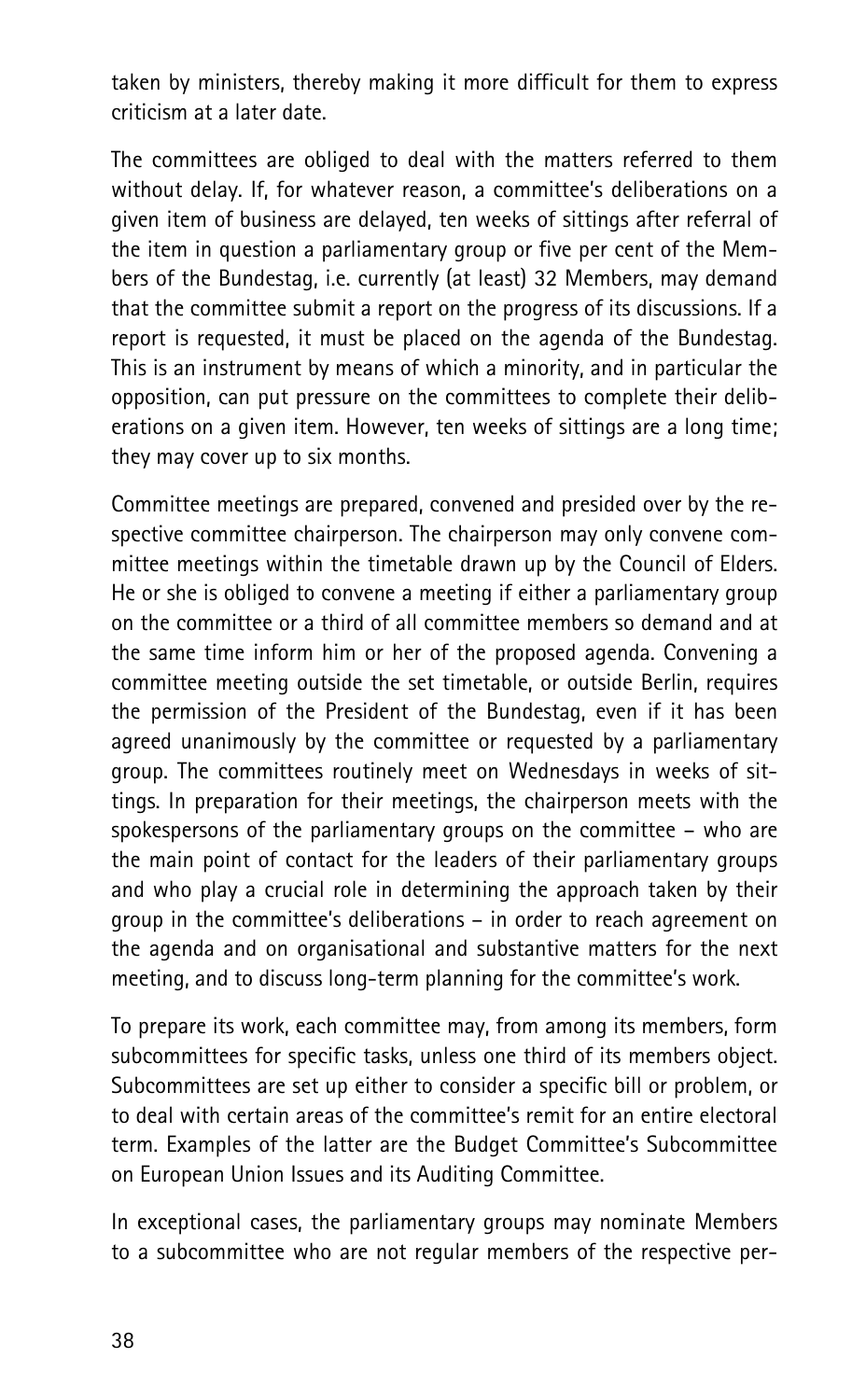manent committee. It is also possible for several committees to establish a joint subcommittee, in particular to deal with cross-cutting issues.

A committee has a quorum if the majority of its members are present. However, a committee is always deemed to have a quorum unless, prior to a vote, a committee member requests specifically that the presence of a quorum be ascertained. This means that a committee can conduct its business and take decisions even if fewer than half of its members are present. In most cases, a request for the presence of a quorum to be ascertained is intended merely to prevent a vote being taken by the committee in a composition which does not reflect the relative strengths of the parliamentary groups in the Bundestag. If, however, a quorum is present, a vote in which a chance majority decides cannot be prevented. Such votes are not very meaningful, however, because they can subsequently be overturned by the plenary.

Each committee has the right to demand the presence of a member of the Federal Government, both at its regular meetings and at any public hearings it may hold. In practice, however, it is rare for a committee to have to resort to this right: generally, in the case of important issues ministers themselves have an interest in attending the committees' deliberations and, if they are unable to do so personally, delegate a state secretary to attend in their stead.

In principle, committee meetings are not open to the public. The committees are entitled to admit the public to their meetings, but in practice they seldom do so. Committee members believe that without the presence of the public and the media they are able to engage in more objective and more open discussions, without immediately committing themselves to a specific position in public.

As a result, however, the bulk of the Bundestag's work, i.e. the work in the parliamentary groups and their working groups, in the permanent committees and their subcommittees, in the Council of Elders and in the Presidium, takes place behind closed doors and therefore goes largely unnoticed by the public. The public forms its image of the Bundestag almost entirely on the basis of its plenary sittings, which can be followed from the visitors' galleries, on television or online. Because the number of Members actually present in the chamber is often relatively small, this image is distorted and leads people to believe, quite mistakenly, that the Bundestag does not go about its work with the necessary commitment. As the statistics on Parliament's work (see p. 92) show, the opposite is in fact true.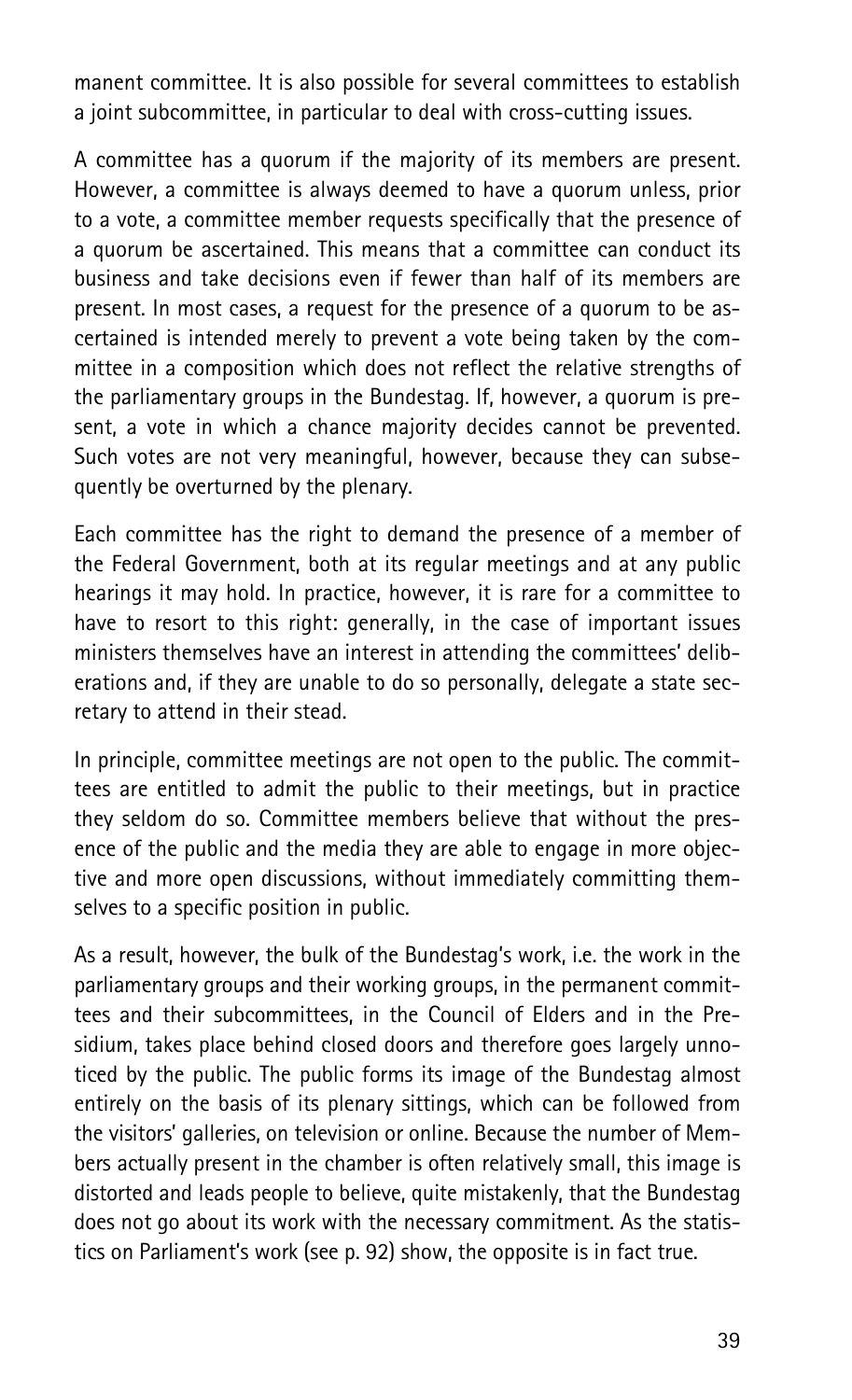The committees may invite experts and representatives of interest groups to attend their non-public meetings. It is also customary for interest groups to communicate in writing their views on proposed legislation to the committees for inclusion in their deliberations. In the case of draft legislation which affects local authorities, the committees generally give the local-authority associations at federal level an opportunity to state their views before taking a decision.

In order to obtain information on a subject under debate, the committees may also hold public hearings attended by experts in the given field from outside Parliament. The committees make extensive use of their power to conduct such hearings. They are a means for the committees not only to gather relevant information but also to inform the public about a wide range of views on issues of general interest. They also give interest groups an opportunity to state their often widely diverging positions publicly in the Bundestag.

The right to request a public hearing is a minority right. A public hearing must be held upon the motion of one quarter of the committee's members (in the 18th electoral term, the motion must be supported by all committee members from the opposition parliamentary groups). However, this applies only to items of business referred to the committees by the plenary and not to those which committees take up on their own initiative.

Public hearings are broadcast live online (www.bundestag.de); the videos can also be subsequently accessed from the online media library. In addition, the transcripts of the public hearings and the written statements submitted by interest groups and experts are also published on the committees' webpages.

A number of the permanent committees enjoy a special status, for instance the Committee for the Scrutiny of Elections, Immunity and the Rules of Procedure, also known as the 1st Committee. While most of the other committees focus on legislation, this committee deals with the German Bundestag's internal affairs. In particular, it is responsible for the interpretation and updating of the Rules of Procedure, the parliamentary procedure in connection with criminal proceedings against Members of the Bundestag (immunity procedure), the screening of Members for any previous activity for the State Security Service (Stasi) of the former German Democratic Republic, and – in the form of the Committee for the Scrutiny of Elections – for scrutiny of whether Bundestag and European elections have been conducted properly.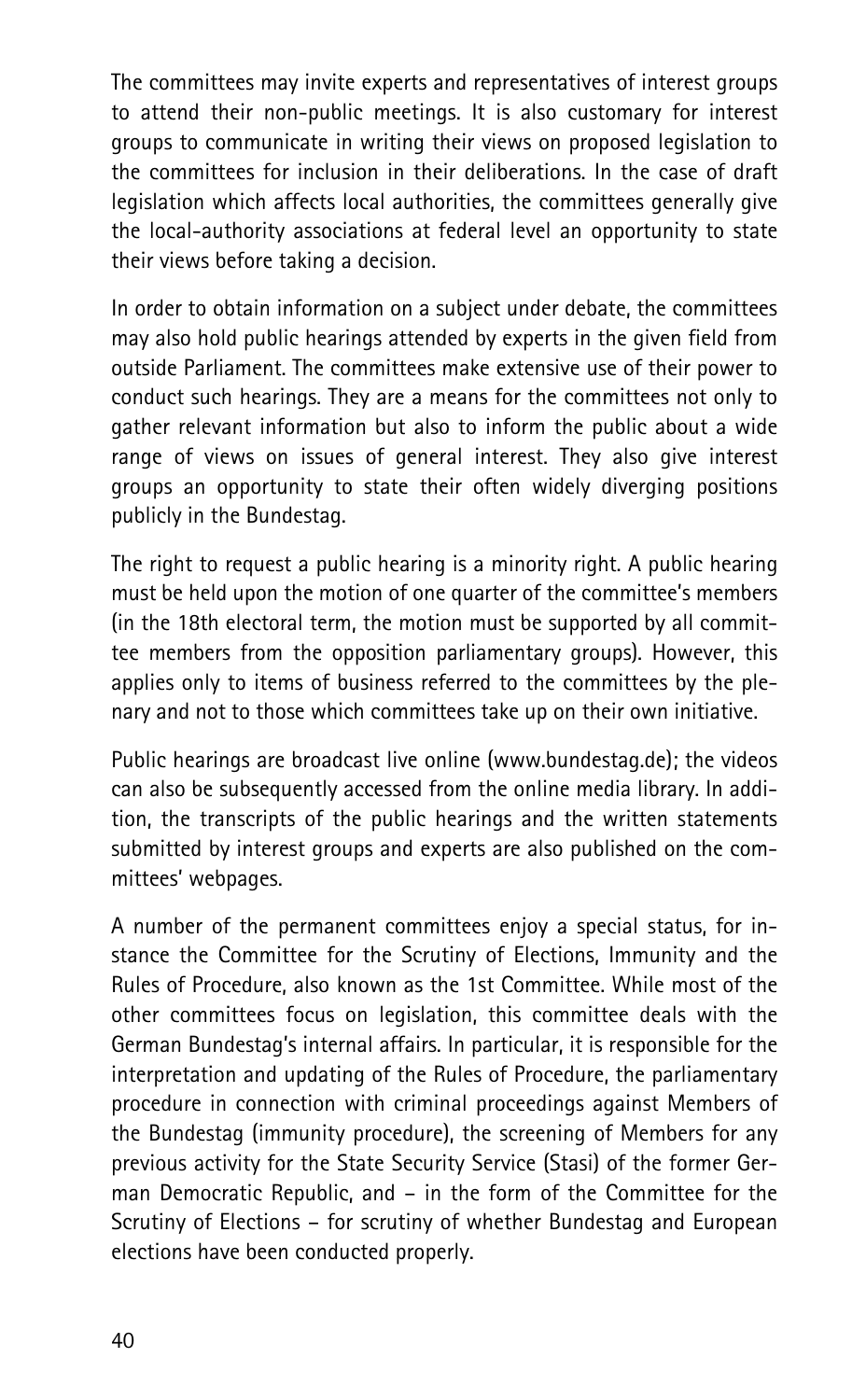In its capacity as the Committee for the Rules of Procedure, the 1st Committee deals with questions about the application of individual provisions of the Rules of Procedure. Its decisions on their interpretation establish solutions for future disputes that are binding on the Bundestag as a whole. If it takes the view that the Rules of Procedure need to be amended in certain areas or adapted to reflect new circumstances, such as the German Bundestag's expanded competences in matters concerning the European Union, it has the right (under Rule 128 of the Rules of Procedure) to submit concrete proposals to the Bundestag, on which Parliament must take a decision. In addition, the Committee for the Rules of Procedure considers all items of business referred to it by the plenary, including bills concerning the legal status of Members or the status of the Bundestag, its organs and bodies. Amendments to the Members of the Bundestag Act or the Committees of Inquiry Act are therefore matters for the 1st Committee, for example. It is also asked for its opinion on bills which touch on its sphere of competence, such as amendments to the Federal Electoral Act.

The second core element of the Committee's work is the parliamentary procedure in connection with criminal proceedings against Members of the Bundestag. Under Article 46 (2) of the Basic Law, a Member may not be called to account or arrested for a punishable offence without the permission of the Bundestag, unless he or she is apprehended while committing the offence or in the course of the following day. This protection from prosecution and arrest, known as immunity, does not represent privileged treatment for Members compared to all other citizens who have committed an offence; its purpose is to ensure that the Bundestag, as Germany's highest legislative body, remains able to function. In its consideration of whether to waive a Member's immunity, the Committee does not examine whether the Member is guilty of the alleged crime or offence; that is left to the public prosecution office and the courts. It only examines whether the criminal proceedings are motivated by other factors, for example whether they are politically motivated.

It has long been standard practice for the Bundestag, on the basis of a decision taken anew at the beginning of each electoral term, to grant general permission for preliminary investigations to be initiated against any of its Members for criminal offences, with the exception of insults of a political nature. The public prosecution office need only inform the President of the Bundestag of its intentions before initiating a preliminary investigation. The Bundestag can, however, prohibit such investiga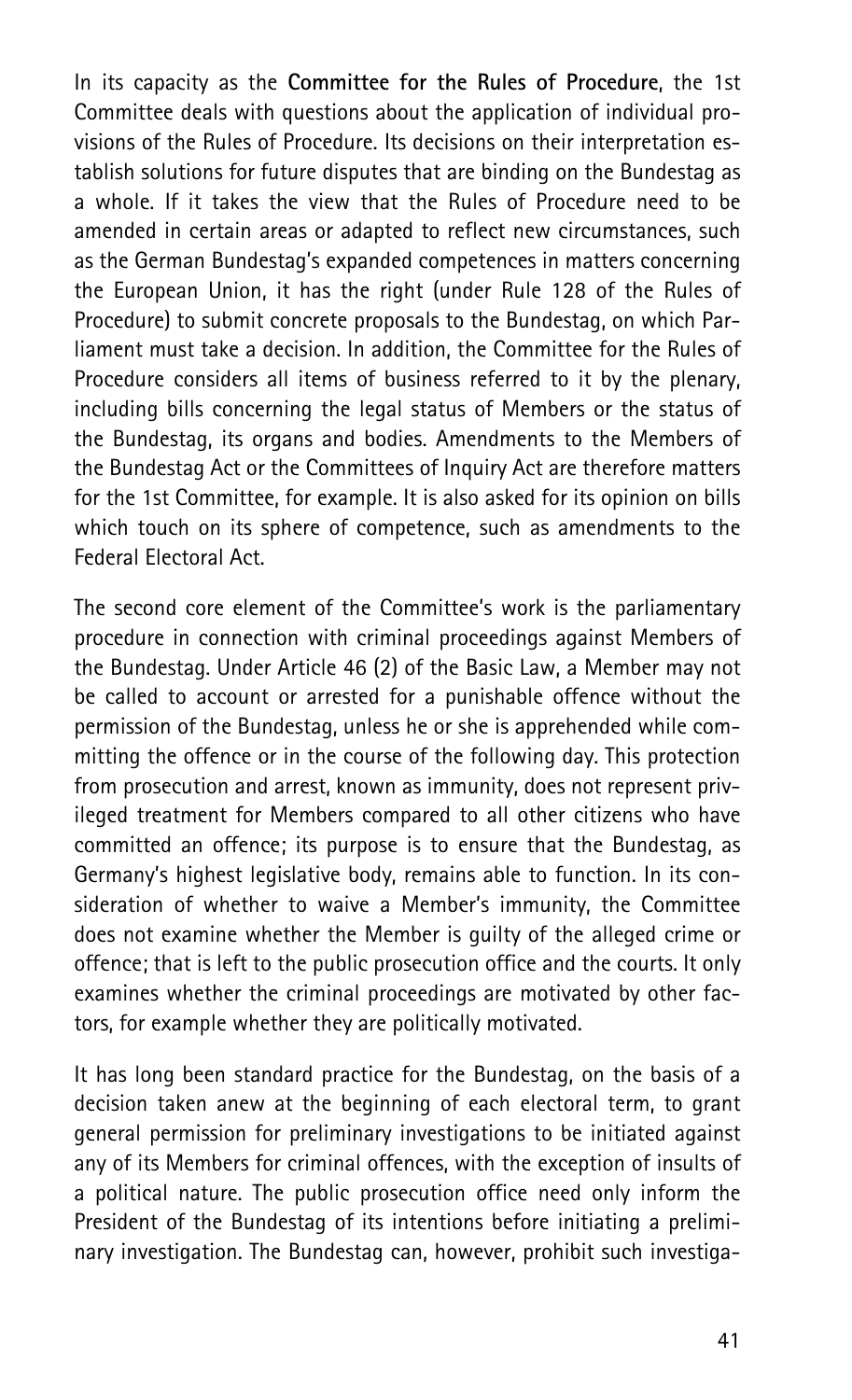tions in individual cases if there are appropriate grounds for doing so. Searches, charges or arrests, however, always require the Bundestag's express permission on the basis of a proposal from the 1st Committee. Except in connection with insults of a political nature, this permission is usually granted.

The scrutiny of elections to the German Bundestag is, under Article 41 of the Basic Law, the responsibility of the Bundestag itself. The same applies to scrutiny of the election of German Members of the European Parliament. The Bundestag's decision is prepared by the Committee for the Scrutiny of Elections – a committee in its own right, whose composition only partly overlaps with that of the 1st Committee; its nine members are directly elected by the Bundestag. The Committee takes action in response to objections submitted regarding an election; such objections can be submitted within two months after election day by any person entitled to vote, in order to trigger a review and ascertain the legality of the preparation and conduct of the election and the counting of the ballot papers. Even if the Bundestag determines that an error was made in the conduct of the election, however, the election is not inevitably declared to be invalid. That possibility is only considered if the errors affected or could have affected the concrete distribution of seats in the Bundestag. Appeals against the Bundestag's decision can be lodged with the Federal Constitutional Court.

The screening of Members for former activity or political responsibility for the State Security Service of the former GDR is regulated by Section 44c of the Members of the Bundestag Act. Members can voluntarily request to be screened; however, if there are concrete grounds for suspicion, the 1st Committee can also decide, by a two-thirds majority, to initiate screening measures against the will of the Member concerned. The establishment of such activity or responsibility has no direct legal consequences, such as the loss of membership of the German Bundestag; instead the findings are published as a Bundestag printed paper to allow every voter to take the matter into consideration at the next election.

The 2nd Committee, the Petitions Committee, also enjoys a special status, deriving from Article 45c of the Basic Law and a federal law issued pursuant to it, the Act on the Powers of the Petitions Committee of the German Bundestag.

Article 17 of the Basic Law states that every person has the right to address petitions (written requests or complaints) to the Bundestag. ''Re-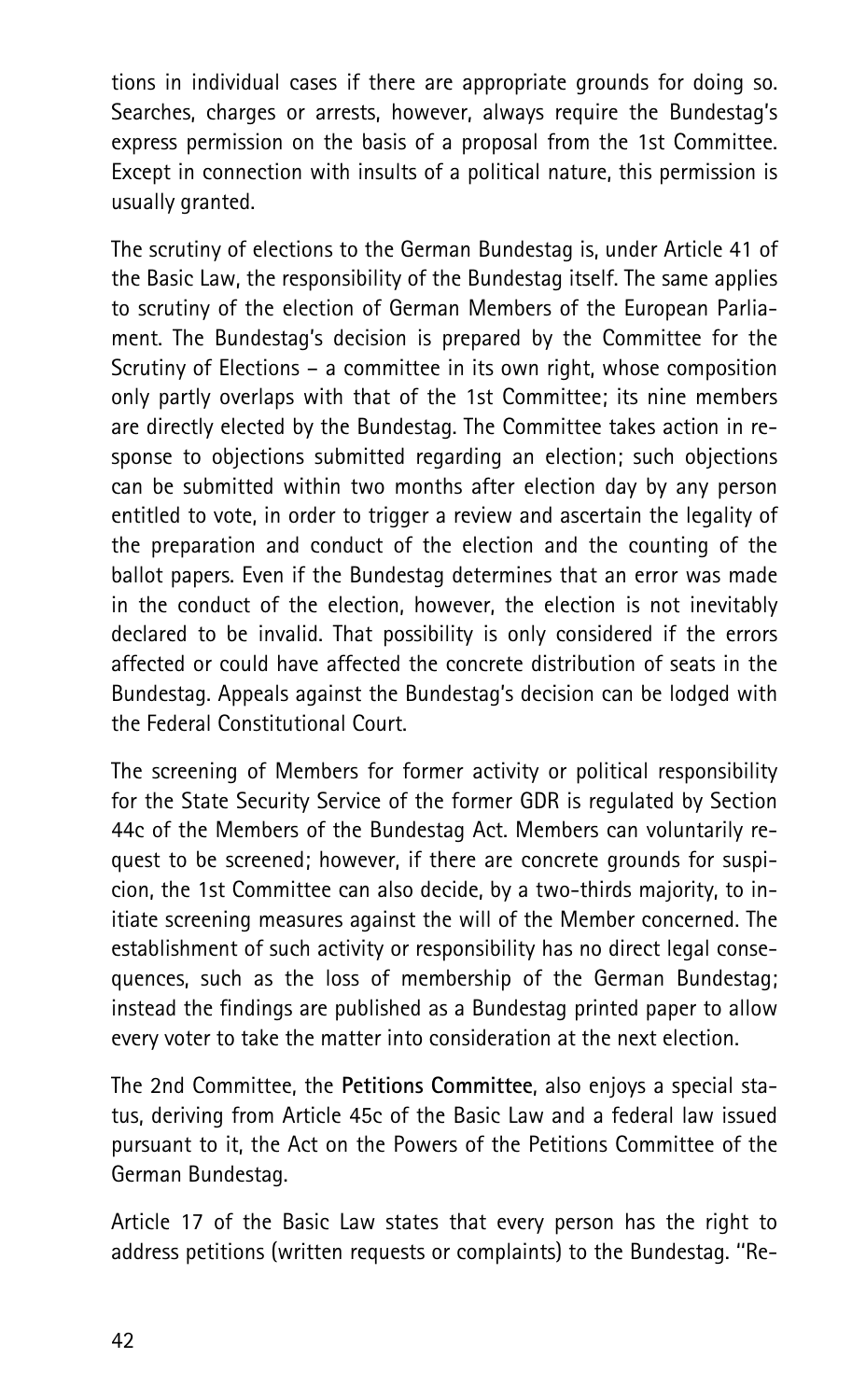quests'' are primarily taken to mean suggestions regarding legislation (enactment, amendment or repeal of a law). ''Complaints'' are primarily directed against the acts or omissions of administrative authorities.

The Petitions Committee considers all the complaints and requests addressed to the Bundestag, and submits an overview to the plenary with its recommendations for decisions, which are generally confirmed by the Bundestag without a debate. At the request of a parliamentary group, however, a plenary debate can be held on an individual petition. In other words, not only are all petitioners entitled to a written reply stating how their submissions have been dealt with; there is also a chance that the plenary of the Bundestag will deal publicly with their complaints or requests.

The German Bundestag receives more than 15,000 petitions each year. More and more often, they are submitted electronically (https://epetitionen.bundestag.de). Petitions which meet the guidelines for public petitions are published on this web portal, where the public can discuss them and express their support by adding their signature. In addition, petitions of particular interest are now also considered by the Committee at a public meeting attended by the petitioners. The meeting is streamed live on the Bundestag's website.

When processing petitions, the Petitions Committee not only has the power – like every other committee – to summon a member of the Federal Government to attend its meetings and to ask the Federal Government to provide information in written or oral form. Under the Act pursuant to Article 45c of the Basic Law, it also has the power to demand that the Federal Government, its subordinate authorities, and any public-law corporations, institutions and foundations submit files and provide access to their premises. It may hear petitioners, witnesses and experts, and may also request the assistance of courts and public authorities. These are powers similar to those vested in a committee of inquiry. Unlike a committee of inquiry, however, the Petitions Committee cannot hear witnesses under oath. If a petition relates to an item of business currently under discussion in one of the other committees, the Petitions Committee asks this committee for its comments.

Through its work, the Petitions Committee not only offers advice and assistance to many petitioners; it also shows the Bundestag where, as regards legislation and administration, there have been mistakes, omissions and injustices. Occasionally, in a similar way to rulings by the courts, it has brought about improvements in the law.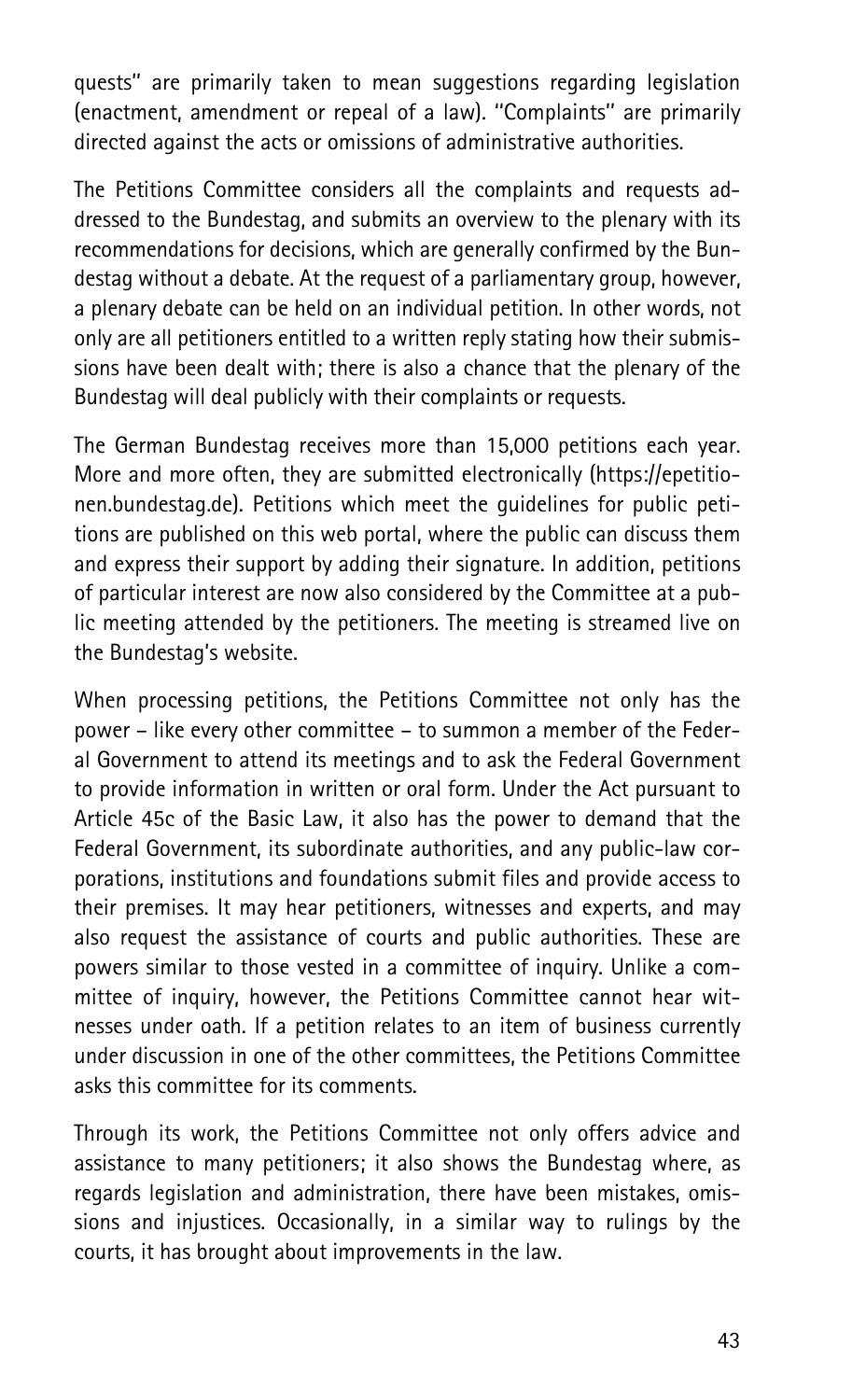There are exceptions to the Petitions Committee's obligation to deal with the submissions it receives. For instance, it does not process anonymous petitions, or petitions which, if dealt with, could affect pending court cases. Lastly, the Petitions Committee refers up to 10 per cent of the petitions it receives each year to the petitions committees of the state parliaments or the European institutions because the matter addressed falls within their sphere of competence.

Two more committees which are established pursuant to the Basic Law are the Committee on Foreign Affairs and the Defence Committee (Article 45a).

The Committee on Foreign Affairs is traditionally one of the Bundestag's largest committees. Its primary task is not to consider draft legislation but to exercise parliamentary oversight over the Federal Government's foreign policy. Quite often, debates on foreign policy take place in the Committee on Foreign Affairs, whose meetings are not open to the public, rather than in the plenary chamber. The Committee can declare items of business confidential or secret so as to be able to discuss them without regard for reactions abroad. The bills referred directly to the Committee on Foreign Affairs are mostly draft laws ratifying important treaties with other states.

In addition, the Committee on Foreign Affairs is the lead committee for preparations for the Bundestag's decisions on deployments of the Bundeswehr abroad. In its decision of 12 July 1994, the Federal Constitutional Court ruled that deployments abroad of the German armed forces are permissible under the Basic Law in certain circumstances, but that the consent of Parliament is required for every such mission and that this consent should, in principle, be given in advance. This ruling underlined the special character of the Bundeswehr as a ''parliamentary army'', giving the German Bundestag a truly central role in decisions on deployments of the German armed forces abroad. The process in these cases is regulated by the Act Governing Parliamentary Participation in Decisions on the Deployment of Armed Forces Abroad. Under this Act, the Federal Government must send a request for approval to the Bundestag with detailed and specific information prior to a deployment of the armed forces. The same applies in principle regarding a request to extend a deployment, which must be submitted in good time before the expiry of an existing mandate. After the conclusion of the deliberations, in which the Defence Committee is always also involved as a committee asked for its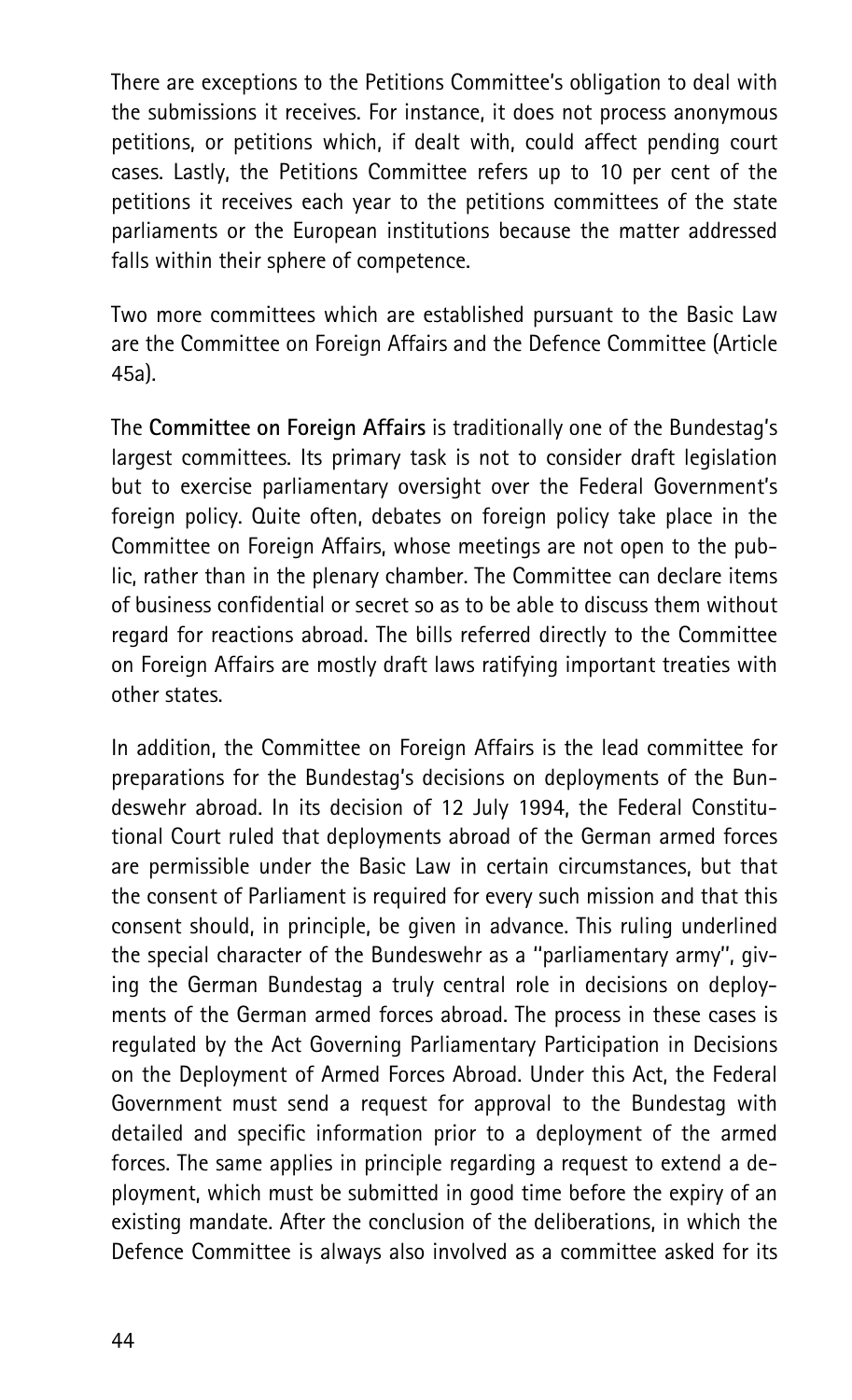opinion, Parliament can either approve or reject the Federal Government's request in its entirety, but cannot amend it.

The Defence Committee is also not concerned primarily with legislation. Rather, the article of the Basic Law providing for its appointment (Article 45a) was incorporated in conjunction with the establishment of the Bundeswehr (as was Article 45b, which requires the appointment of a Parliamentary Commissioner for the Armed Forces) in order to guarantee effective parliamentary scrutiny of the Federal Armed Forces. For this reason, Article 45a (2) gives the Defence Committee the right to convene as a committee of inquiry at any time. A motion obliging the Committee to conduct investigations into a specific matter may be tabled by a quarter of its members; in the current 18th electoral term, such a motion can be tabled by all members of the Committee from the opposition parliamentary groups.

Hence, for defence matters the Bundestag cannot set up any other committee of inquiry; it may only request the Defence Committee to look into a particular matter as a committee of inquiry. In such cases, the Defence Committee enjoys the same rights as committees of inquiry established in accordance with Article 44 of the Basic Law, i.e. it has the power to summon and swear in witnesses and to demand the submission of files. Courts and administrative authorities are obliged to render judicial and administrative assistance. In principle, committees of inquiry hear evidence in public; the Defence Committee, however, often has to exclude the public from its meetings for security reasons, as both the files submitted to it and the witnesses' testimony may refer to confidential or secret matters. The Defence Committee convened as a committee of inquiry most recently on 26 June 2013 to investigate by 31 August 2013 the Federal Government's handling of the project to develop the Euro Hawk drone, with regard to contractual, legal, budgetary, military, technological and political aspects, as well as to examine the Federal Government's practice in investigating these events and providing information to the public.

The Committee on Foreign Affairs, the Defence Committee and the Committee on Internal Affairs (when deliberating on matters relating to internal security) are the Bundestag's three so-called ''closed'' committees. Participation in their meetings is restricted to the regular members and their named substitutes, i.e. in contrast to the other committees, no other Members of the Bundestag are permitted to attend their deliberations in a non-voting capacity.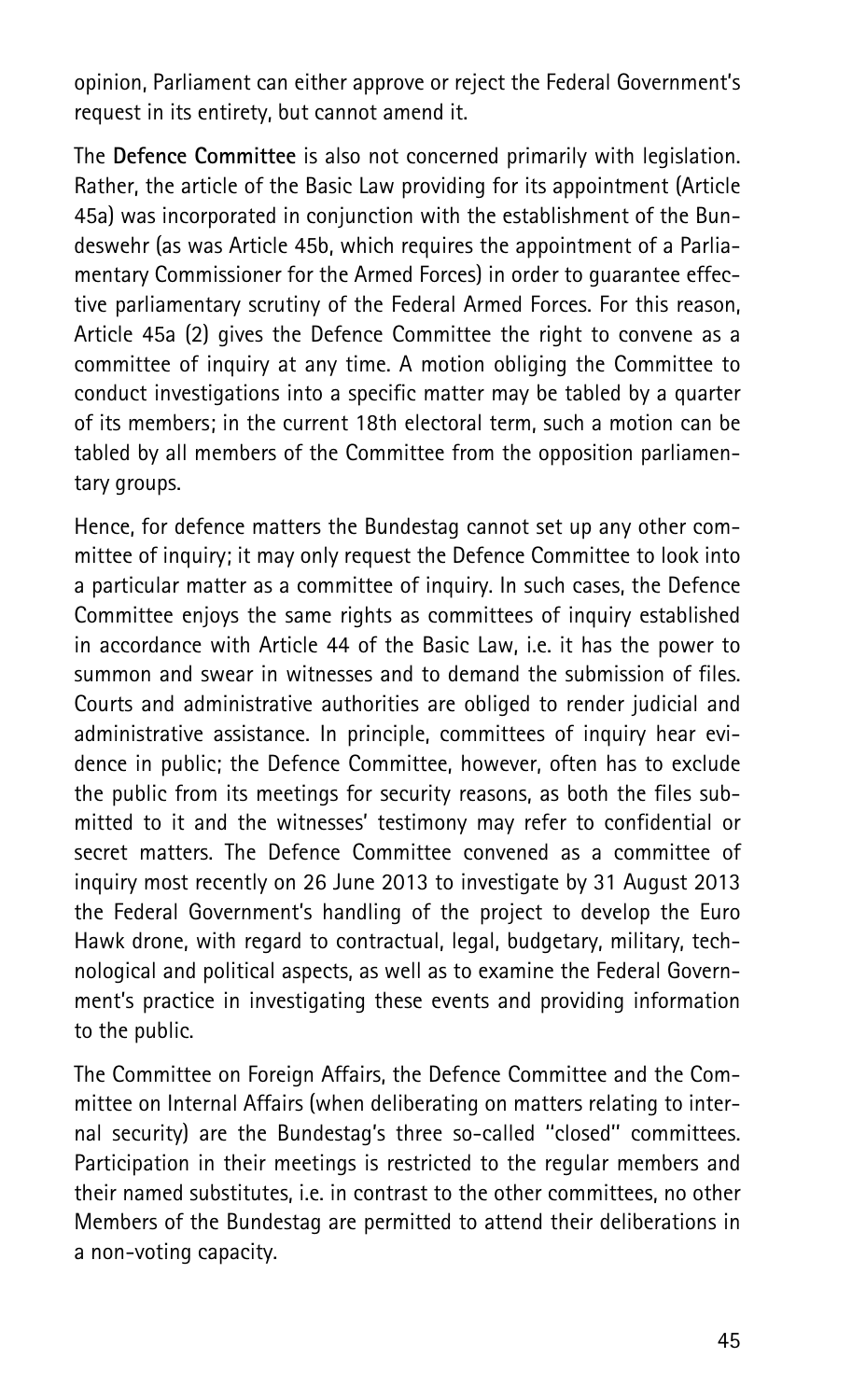Another committee of particular importance is the Committee on the Affairs of the European Union. Provision for its appointment was incorporated into the Basic Law (Article 45) in connection with the ratification of the Maastricht Treaty in late 1992. In addition to 34 Members of the Bundestag, the Committee also includes 15 German Members of the European Parliament. While these MEPs are not entitled to vote, they participate in the deliberations and thus ensure close cooperation between the parliamentary bodies at national and European level. As a ''committee on integration'', the EU Affairs Committee is responsible for all fundamental issues relating to European integration, including institutional reform of the European Union, enlargement, and cooperation with the European Parliament and the national parliaments of the other Member States. In addition, as a cross-cutting committee it deals in particular with European initiatives touching on several different policy fields. One of the special features of this committee is that – on the strength of authorisations issued on a case-by-case basis by the plenary – it can exercise the rights of the Bundestag under Article 23 of the Basic Law visà-vis the Federal Government. This involves issuing opinions on legislative proposals of the European Union; the Federal Government participates in the decision-making process on such proposals in the Council, but is required to first agree with the Bundestag on the stance it will take.

The Budget Committee also ranks among the committees enjoying a special status. It is regarded as the most powerful committee since it deals with all matters relating to planning and control of the federal budget, and in practice it decides on the apportionment of budget funds. In view of the particular importance of the budget, the chairperson of the Budget Committee traditionally always comes from the largest opposition parliamentary group – a custom which, although not enshrined in the Rules of Procedure, is nonetheless upheld. This underlines the significance of Parliament's scrutiny of the government.

The main function of the Budget Committee is to serve as the lead committee in the deliberations on the draft federal budget submitted annually by the Federal Government. All other budgetary bills, such as bills on budgetary amendments and bills to amend the budget law and the budget (bills on supplementary budgets), are also referred to the Committee for consideration. The Committee therefore appoints rapporteurs for each departmental budget for the entire electoral term. They work continuously with their own budget area and become thoroughly familiar with the aims, financial plans and programmes of the corresponding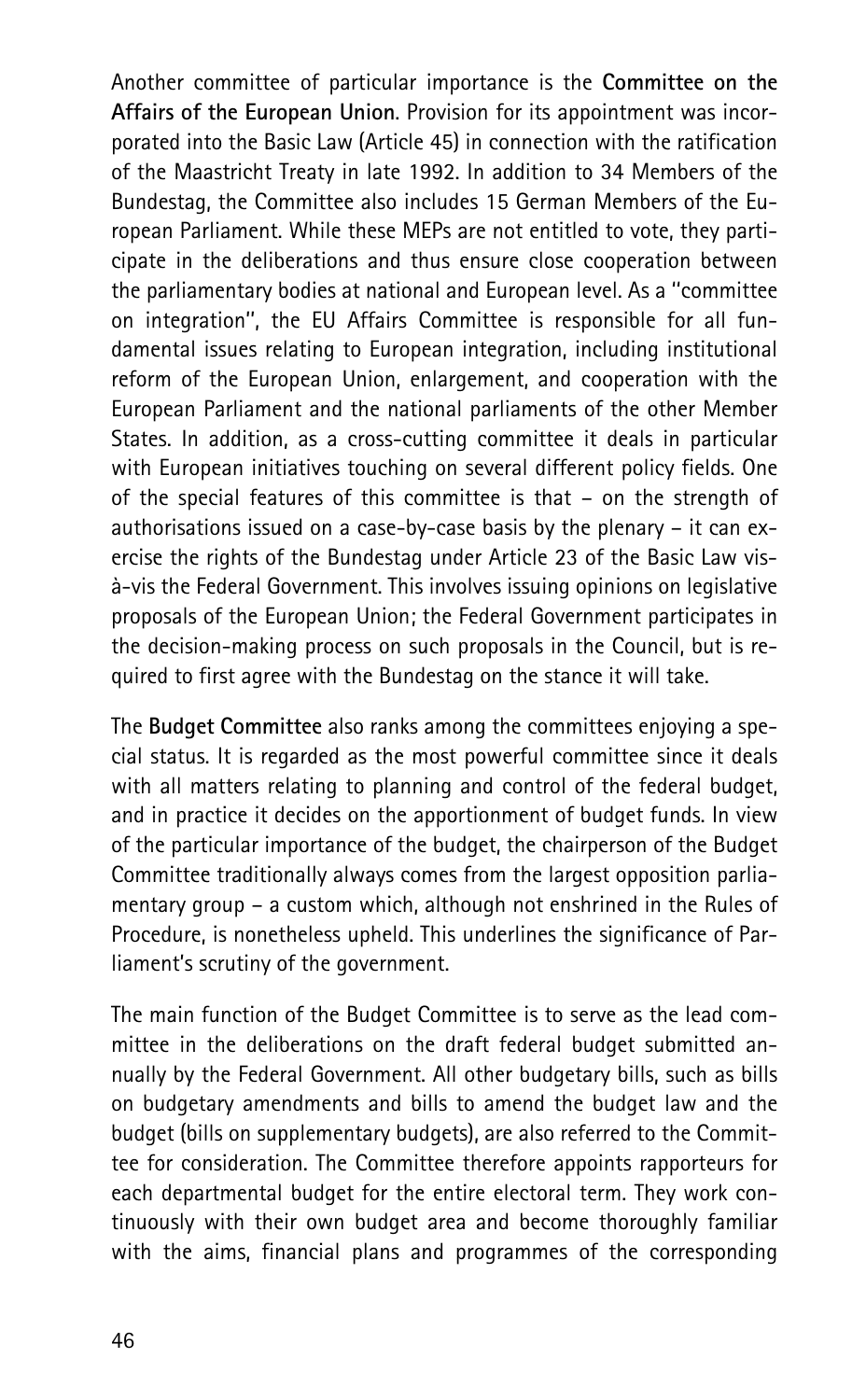ministry. The rapporteurs thus acquire an in-depth knowledge of their subject which can rarely be achieved by other Members of the German Bundestag.

The Budget Committee also has the right to scrutinise and to be consulted on all laws which may have a considerable impact on the public finances (so-called finance bills). If a bill will have an impact on the budget, for example if it will increase expenditure or decrease revenue, the Budget Committee assesses whether it and the measures it proposes are compatible with the overall budgetary situation. If it decides that this is not the case, and is confirmed in its view by the Bundestag, the bill has to be dropped. Examination of such bills by the Budget Committee is intended, where possible, to ensure the Federal Government does not exercise its rights under Article 113 of the Basic Law. In accordance with this article, the Federal Government has the possibility of preventing the entry into force of laws which will raise expenditure or decrease revenue. It may also ask the Bundestag to reconsider any bills it deems financially unjustifiable. The Federal Government has in fact never made use of these rights. In practice, ways to provide cover for new expenditure or to make up for losses in revenue are discussed by Members of the Bundestag and representatives of the Federal Finance Ministry during the Budget Committee's deliberations on the bill in question.

In addition, the Budget Committee influences the specifics of how budget funds are used. In the Budget Act, certain decisions on the execution of the federal budget are regularly left to the Budget Committee: it then decides, at the request of the Federal Finance Minister, whether certain appropriated funds in the budget may in fact be spent in the current financial year.

In the course of the 17th electoral term (2009 – 2013), the Budget Committee took on important new functions in connection with the efforts to resolve the eurozone crisis. Facing the risk of sovereign debt defaults with unforeseeable consequences for the entire international banking system, Germany and its eurozone partners set up various assistance programmes; these are, however, tied to strict conditions designed to consolidate the public finances of the country in question and boost its economic performance, with compliance being monitored by the ''Troika'', consisting of the European Commission, the International Monetary Fund and the European Central Bank. These efforts have resulted in the Fiscal Compact and the European Stability Mechanism (ESM). The latter has been established as an international financial institution which can pro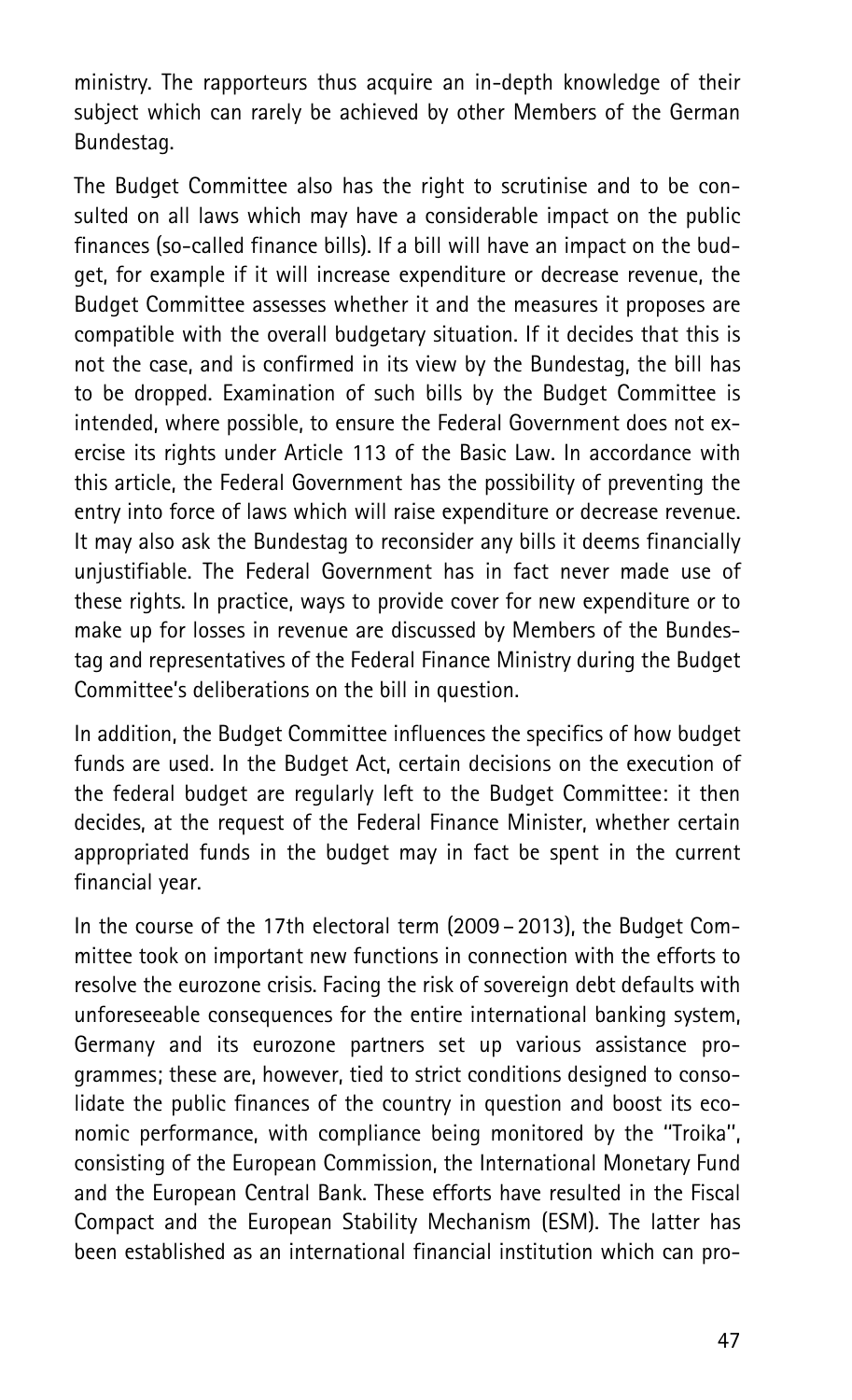vide stability support to ESM members experiencing severe financing problems, subject to strict conditions and requirements. The Budget Committee has to be consulted on matters concerning the ESM and the disbursement of financial assistance (for further details, see p. 79 et seq.).

In order to streamline its work, the Budget Committee has established two subcommittees:

The Auditing Committee scrutinises the execution of the expenditure authorised by the Budget Committee, audits federal financial management, and makes preparations for the German Bundestag's plenary to grant the Federal Government discharge, based on the annual report produced by the Bundesrechnungshof, Germany's Supreme Audit Institution. The results of this scrutiny are continuously fed into the budgetary process, creating a circular process involving review, ongoing scrutiny and planning by Parliament, with the findings in one field benefiting all the others.

The Subcommittee on European Union Issues deals with the preliminary deliberations on the EU items referred to the Budget Committee.

In addition, four other parliamentary bodies with special functions are attached to the Budget Committee, all of them composed of members of the Budget Committee:

The Confidential Committee set up under Section 10a (2) of the Federal Budget Code is responsible for discussion and decisions on the intelligence services' budgetary plans.

The Federal Finance Panel established under Section 3 of the Act on Federal Debt Management regularly examines all issues relating to federal debt management and the Federation's holdings in companies under private law.

The Parliamentary Panel on Financial-Market Stabilisation established under Section 10a of the Financial-Market Stabilisation Act and Section 16 of the Restructuring Fund Act deals with the  $€480$ bn. Financial-Market Stabilisation Fund, which financed necessary measures to bail out financial institutions in Germany in the wake of the financial crisis. It also deals with the Restructuring Fund, which was created as a preventive measure to improve financial system stability and which administers the bank levy. The Panel discusses all matters relating to these funds, and examines long-term developments in policy relating to the financial market.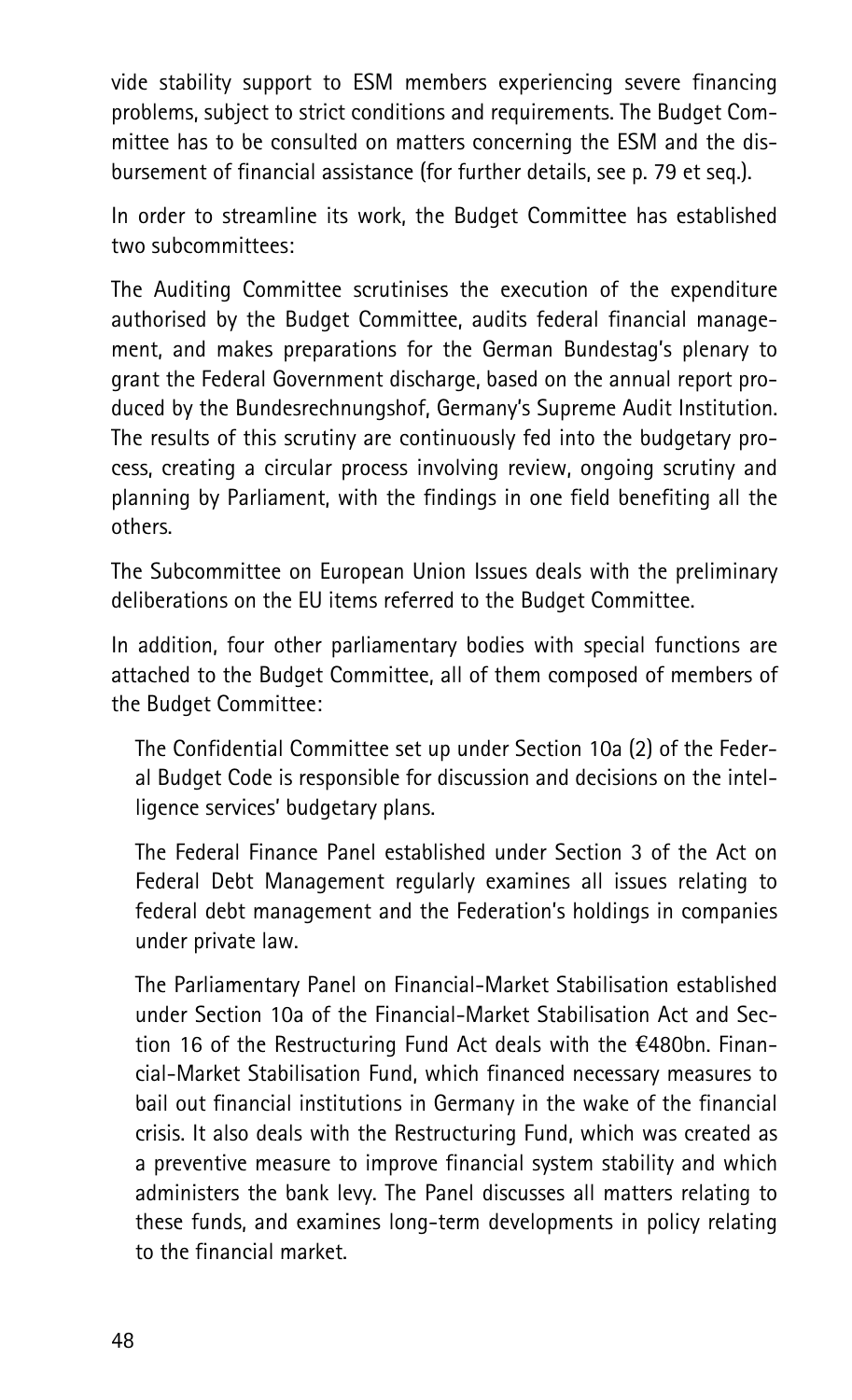The special panel established under Section 3 (3) of the Stabilisation Mechanism Act and Section 6 (2) of the ESM Financing Act exercises the Bundestag's participatory rights if purchases of government bonds of a euro member on the secondary market are planned under Article 18 of the Treaty Establishing the European Stability Mechanism (ESM) and the Federal Government invokes the particular confidentiality of the matter.

All in all, the Bundestag is continuously involved through its Budget Committee in the conduct of the Federation's financial affairs and, of course, also actively exerts a certain degree of political influence on the decisions involved. This is one of the reasons why budget debates are among the highlights of the parliamentary year. They are not only an occasion for arguments about individual budget items; the entire government programme in terms of the expenditure involved is generally hotly debated by the government and the opposition. The Federal Chancellor's budget is particularly likely to trigger a general debate on his or her policy principles, while budgets for important departments – e.g. labour and social affairs, defence, foreign affairs – prompt public scrutiny of government policy.

As the influence of technology on the environment and all areas of human life increases, so too does the political responsibility of the Bundestag in this field. To meet this challenge, in 1990 the Bundestag created a new instrument for gathering information and preparing parliamentary decision-making. It gave the Committee on Education, Research and Technology Assessment the task of initiating technology impact analyses and seeking ways to translate their findings into practical policy. These scientific analyses are prepared by the Office of Technology Assessment at the German Bundestag (TAB). In 1990, the Committee tasked the Karlsruhe Research Centre, now the Karlsruhe Institute of Technology, with running the TAB. It is currently supported, on the basis of cooperation agreements, by the Helmholtz Centre for Environmental Research in Leipzig, the Institute for Futures Studies and Technology Assessment, and VDI/VDE Innovation und Technik GmbH. The Committee is responsible for commissioning analyses and setting priorities. It reviews the requests for technology analyses received from the specialised committees and the parliamentary groups, pools them and tasks the TAB with preparing the analyses in accordance with their political relevance. The subjects analysed by the TAB are geared to the German Bundestag's needs, and therefore cover a wide spectrum of topics, ranging from ''electric mobility con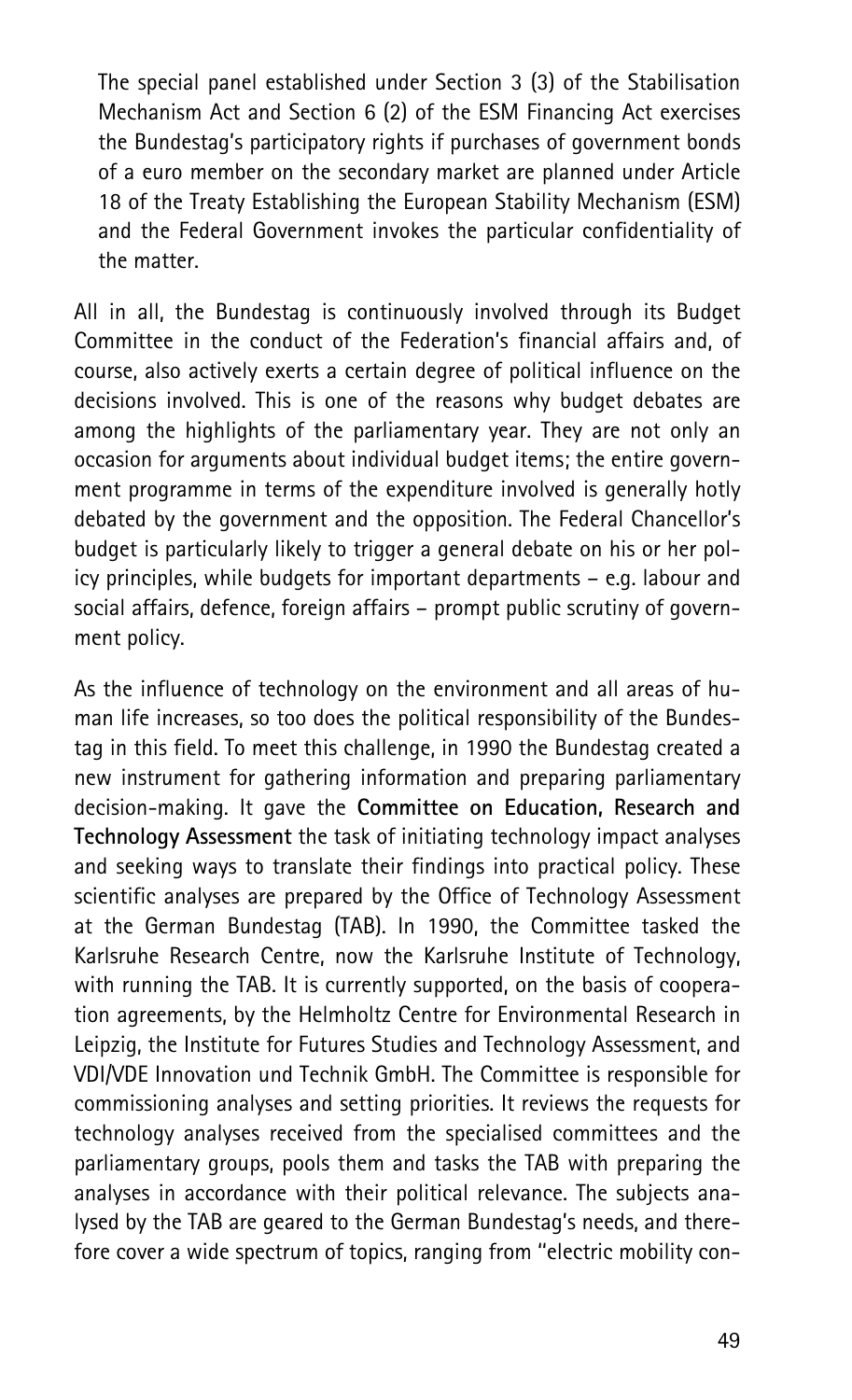cepts'' to ''remote sensing: application potentials in Africa'' and the ''valorisation of biodiversity'', to ''opportunities and criteria for a sustainability label for consumers''. The results of the TAB's work are generally public. Further information on its work can also be found online at www.tab-beim-bundestag.de.

# $\triangleright$  Committees of inquiry and other bodies

Apart from the permanent committees, the Bundestag can – or must – set up a number of other committees, commissions and similar bodies, all of which differ significantly from the permanent committees as regards their composition, tasks and working methods.

Under Article 44 of the Basic Law, the Bundestag has the right to set up committees of inquiry to investigate specific matters; it is obliged to do so upon the motion of one quarter of its Members (in the 18th electoral term, a motion of 120 of its Members is required). This very important minority right is used in particular by the opposition to ensure investigation of cases of alleged misgovernment, maladministration or misconduct on the part of individual politicians.

The rights of committees of inquiry and the procedures they must follow are enshrined in the Committees of Inquiry Act.

The motion calling for the establishment of a committee of inquiry must contain a precise description of the subject of the inquiry. When deciding to set up a committee of inquiry, the Bundestag also decides on its size. The rules of criminal procedure apply, with the necessary modifications, to the taking of evidence by a committee of inquiry. Courts and administrative authorities are required to provide judicial and administrative assistance. The committee takes evidence in particular by holding hearings of witnesses and experts and requesting access to files. It is also possible for a special investigator to be appointed; the committee of inquiry has the right to do so at any time, and is required to do so on the motion of one quarter of its members. In principle, committees of inquiry must hear the necessary evidence – by examining witnesses, for example – in public.

Committees of inquiry summarise their findings in a report which they submit to the plenary. If there are differences of opinion on the findings between the governing coalition and the opposition, as is usually the case, the report contains both the majority and the minority view.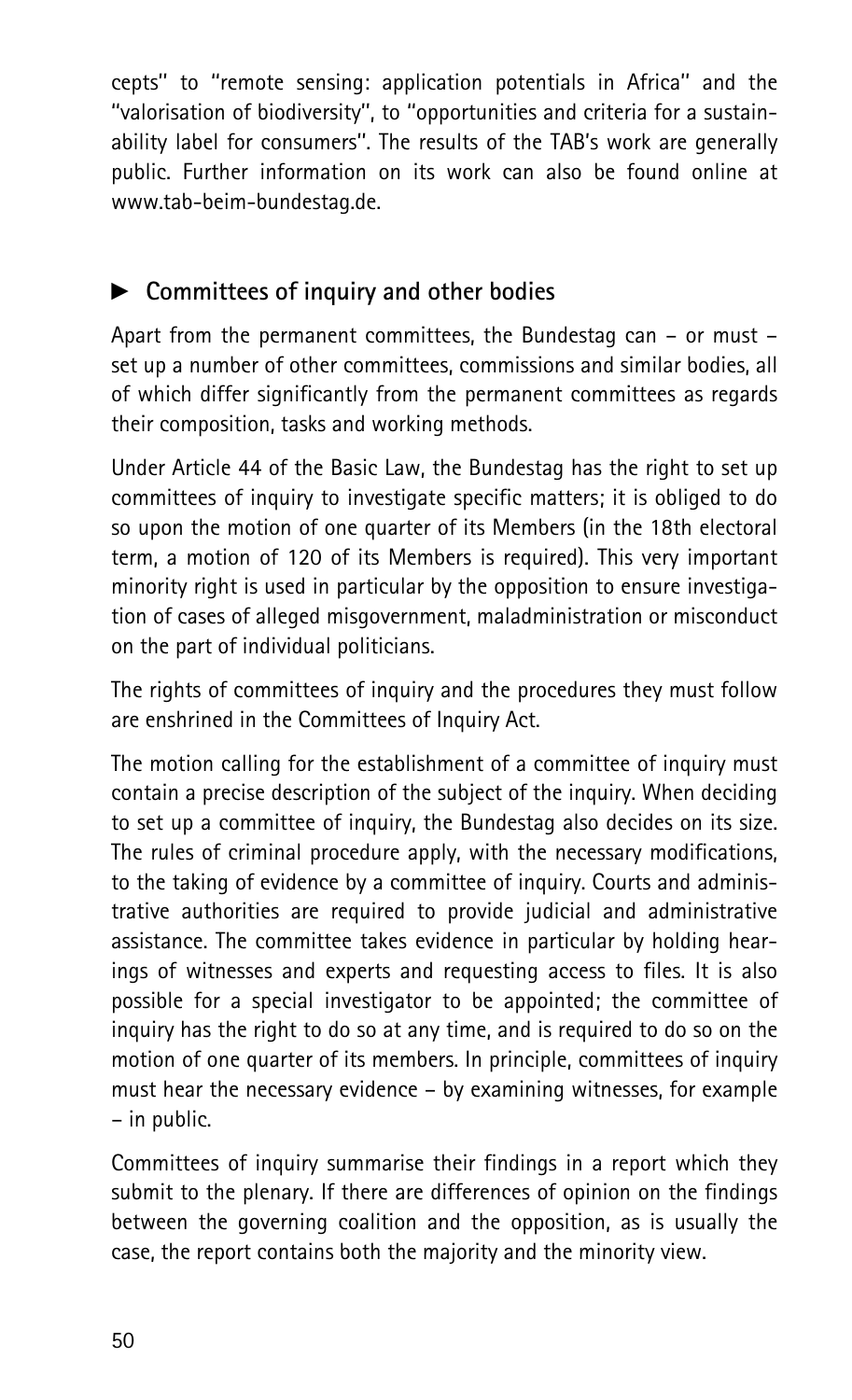In the 18th electoral term, the Bundestag has established two committees of inquiry:

The Committee of Inquiry on the NSA Affair, which was established unanimously in March 2014 upon a joint motion by all four parliamentary groups, is to investigate whether, in what way and on what scale the intelligence services of the USA, the UK, Canada, Australia and New Zealand have collected data on communication activities from, to and in Germany. It is also to determine whether and to what extent data on communication activities and their contents of members of the Federal Government, federal staff, Members of the Bundestag or members of other constitutional bodies has been collected or analysed by the intelligence services of these states. The committee is also to form conclusions on how to safeguard the constitutionally guaranteed protection of the confidentiality of electronic communication.

The second committee of inquiry has the task of investigating, in connection with data about the purchase and/or possession of child and youth pornography supplied from a Canadian investigation, the length of the resulting procedure in Germany, related events concerning the former Member of the German Bundestag Sebastian Edathy, and the handling of the case of an officer from the Federal Criminal Police Office whose name appeared in the supplied data.

A distinction must be made between committees of inquiry as described above and study commissions, which the German Bundestag may establish to prepare legislative decisions on complex and important issues, and is required to establish on the motion of one quarter of its Members (in the 18th electoral term, 120 Members are required). Study commissions are composed of Members of the Bundestag and external experts, who enjoy the same rights as the parliamentarians. They submit a report to the Bundestag no later than the end of the electoral term. Unlike those of the permanent committees, these reports do not contain a concrete recommendation for a decision by the Bundestag. Rather, if the Bundestag is to take a decision on recommendations made by a study commission, they must be taken up by the plenary or the Federal Government and introduced in the Bundestag in the form of a bill or motion.

In the 17th electoral term (2009 – 2013), the German Bundestag established two study commissions:

The Study Commission on the Internet and Digital Society was tasked with examining the internet's effects on society and formulating re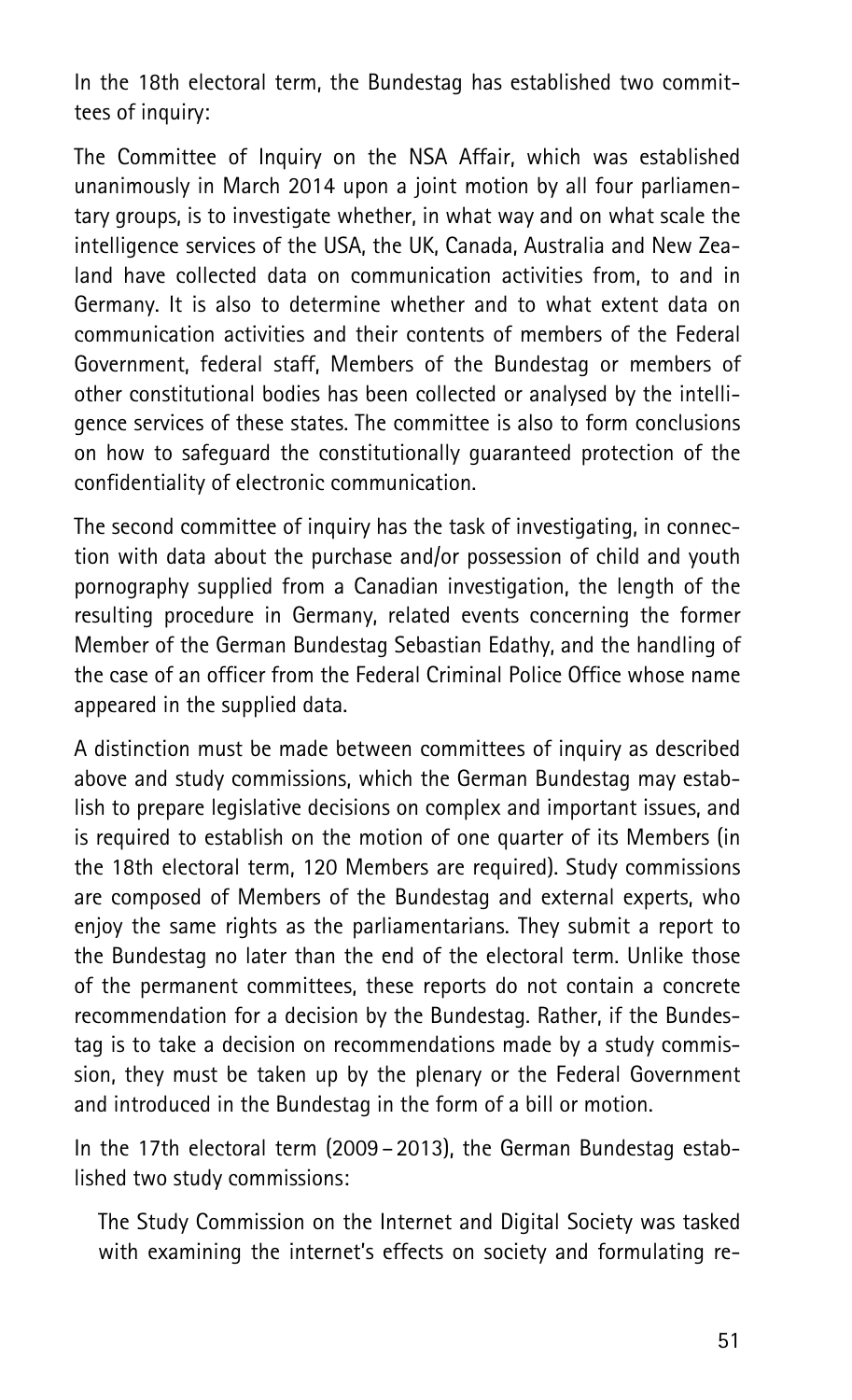commendations for political action to further enhance the parameters for the information society in Germany.

The Study Commission on Growth, Wellbeing and Quality of Life – Paths to Sustainable Economic Activity and Social Progress in the Social Market Economy was established to study the importance attached to growth in the economy and society and to examine how factors influencing quality of life and social progress can be given due consideration. The aim was to update the purely economic and quantitative indicator that is gross domestic product as a measure of wellbeing in society, and to supplement it with environmental, social and cultural criteria, for example.

The Parliamentary Advisory Council on Sustainable Development is a special kind of parliamentary body. Its task is to scrutinise and support, on Parliament's behalf, the Federal Government's national sustainable development strategy, and the Federal Government's sustainability policy at European level and the level of the United Nations. The Parliamentary Advisory Council follows and supports deliberations by other bodies of the German Bundestag relating to sustainable development, for example, by submitting expert opinions and recommendations for the lead committee's consideration. The Advisory Council, which has 17 members in the 18th electoral term, submits regular reports on its work to the Bundestag.

Under Article 45d of the Basic Law and the Act on the Parliamentary Oversight of the Federation's Intelligence Activities, a Parliamentary Oversight Panel is responsible for scrutinising the work of the intelligence services (Federal Intelligence Service, Federal Office for the Protection of the Constitution, Military Counterintelligence Service). Its members are elected by the Bundestag by the vote of a majority of its Members at the beginning of each electoral term. The Federal Government is obliged to submit detailed information to the Panel on the federal intelligence services' general activities and on operations of particular importance. It must also report on other operations if the Panel so requires. The Panel's powers include the right to examine dossiers and data files belonging to the intelligence services, the right to interview their staff, and the right of access to all units of the intelligence services. The Federal Government may only refuse to provide information if this is necessary because of compelling issues relating to access to intelligence, in order to protect the right to privacy of third parties, or if the core area of executive responsibility is affected. In the event of a refusal, the Federal Government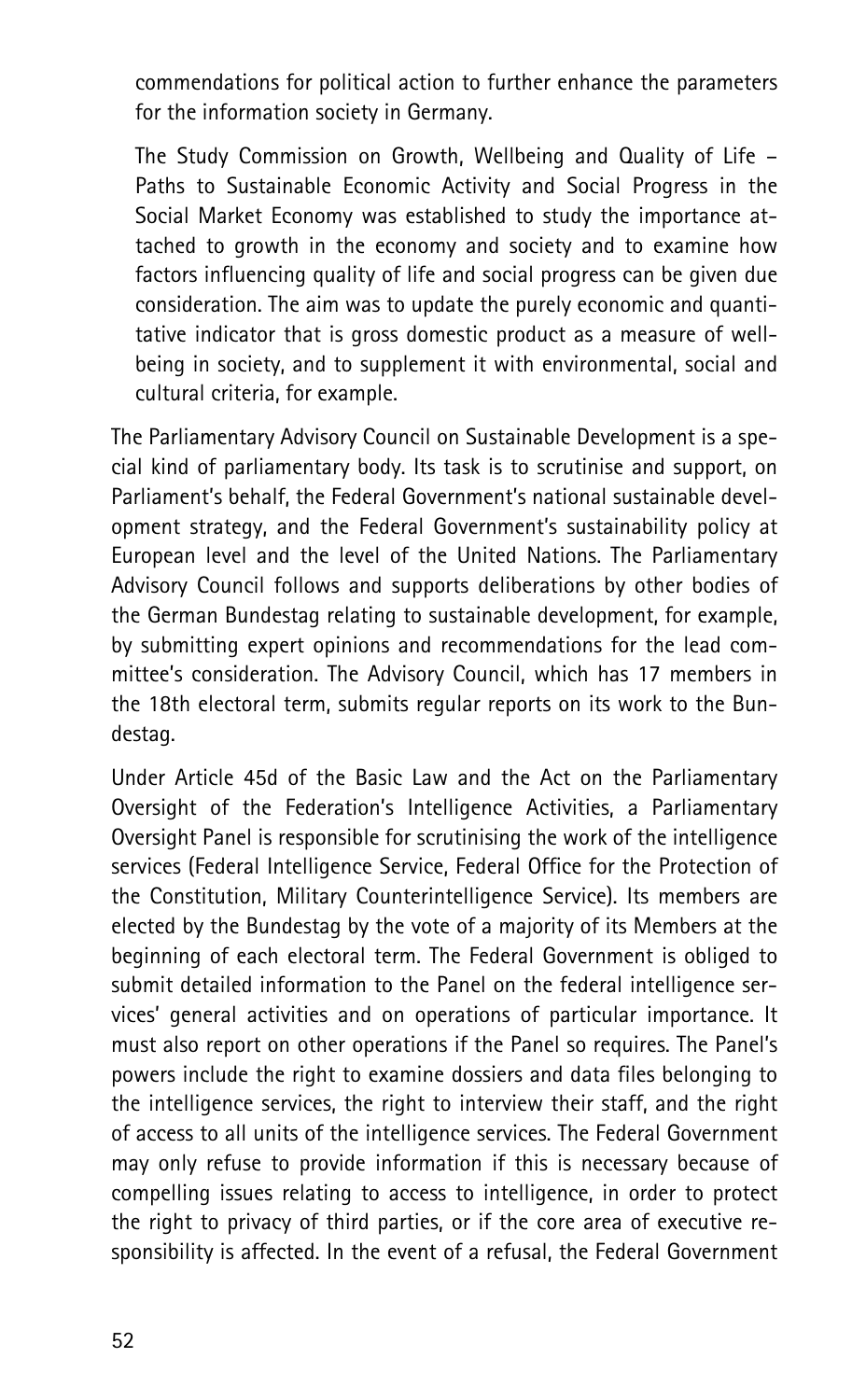must inform the Parliamentary Oversight Panel of the reasons. In individual cases, the Panel can also exercise its duty of oversight by commissioning an expert to carry out investigations. The Parliamentary Oversight Panel submits a report to the Bundestag in the middle of and at the end of each electoral term. It continues its work after the end of the electoral term until the newly elected Bundestag appoints a new Parliamentary Oversight Panel.

In addition to scrutinising the activities of the intelligence services, the Parliamentary Oversight Panel is also responsible for oversight in the case of restrictions imposed on the privacy of posts and telecommunications in line with a law enacted pursuant to Article 10 of the Basic Law. For this purpose, after consultation with the Federal Government it appoints the so-called G 10 Commission for the duration of each electoral term. The members of the G 10 Commission need not be Members of the Bundestag. Both of these bodies meet behind closed doors.

The intelligence services may only restrict the privacy of posts and telecommunications under certain conditions, which are defined in the law enacted pursuant to Article 10 of the Basic Law. Such measures require in principle the prior consent of the G 10 Commission. The Commission, which is an independent body and not bound by instructions, takes a decision each month on whether the measures are admissible and necessary. In the case of certain surveillance measures, the consent of the Parliamentary Oversight Panel itself is required. The Federal Government must notify the Panel at six-monthly intervals of all measures restricting the privacy of posts and telecommunications. The Panel then reports to the Bundestag once a year.

The G 10 Commission has also been given certain decision-making rights concerning powers (e.g. information on communications via telecommunications networks) granted to the intelligence services until 9 January 2016 under the Counter-Terrorism Act (2002), the Act Supplementing the Counter-Terrorism Act (2007), and the Act Amending the Federal Act on the Protection of the Constitution (2011). The Parliamentary Oversight Panel must also be informed about these types of measures at intervals of six months at the most.

Similar issues arise in the case of the Customs Criminological Office, which has the power, under the Foreign Trade and Payments Act and the War Weapons Control Act, to suspend the privacy of correspondence, posts and telecommunications in individual cases, albeit by order of a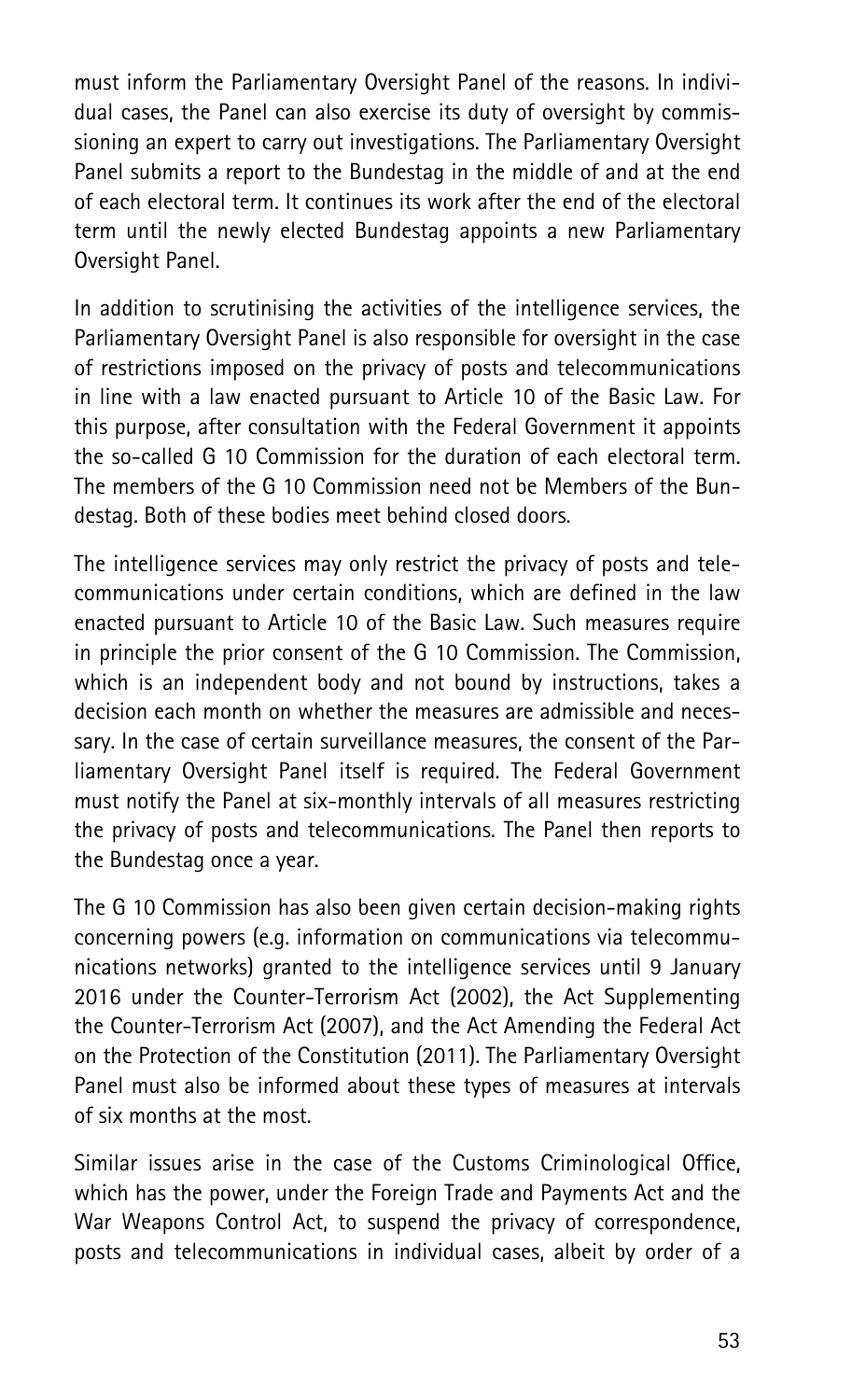regional court. To ensure parliamentary scrutiny in these cases too, Section 23c (8) of the Customs Investigation Service Act provides for the appointment by the Bundestag of a special body consisting of nine Members, to which the Federal Minister of Finance must report any interference with the basic right to privacy enshrined in Article 10 of the Basic Law at intervals of no more than six months.

To facilitate the fight against organised crime, Article 13 of the Basic Law was amended, thereby making possible the acoustic surveillance of private residences as part of criminal investigations. As this constitutes a substantial encroachment on private individuals' basic rights, such operations must be subject to parliamentary scrutiny. This task is performed by a panel consisting of nine Members of the Bundestag, established under Article 13 (6) of the Basic Law, on the basis of the Federal Government's annual report on the use of technical surveillance means.

Article 94 of the Basic Law stipulates that half of the 16 judges of the Federal Constitutional Court are elected by the Bundestag and half by the Bundesrat. Unlike the Bundesrat, the Bundestag does not elect these judges directly. Rather, it sets up a Committee for the Election of Judges for this purpose. Under Section 6 of the Federal Constitutional Court Act, the Bundestag, using a system of proportional representation, elects the 12-member Committee from among its Members. The composition of the Committee cannot be changed by the parliamentary groups once the election has taken place. This prevents shifting majorities in these very important elections.

To be elected as a judge to the Federal Constitutional Court, a candidate must receive a two-thirds majority, i.e. at least eight votes, in the Committee. As a rule, this is only possible if the opposition also votes in favour of the candidate. The other eight judges of the Federal Constitutional Court are elected by the plenary of the Bundesrat, also by a twothirds majority.

## $\blacktriangleright$  The Parliamentary Commissioner for the Armed Forces

In accordance with Article 45b of the Basic Law, a Parliamentary Commissioner for the Armed Forces is appointed to safeguard basic rights and to assist the Bundestag in exercising parliamentary oversight over the Bundeswehr, the Federal Armed Forces. The Commissioner's role includes, in particular, investigating potential violations of the basic rights of ser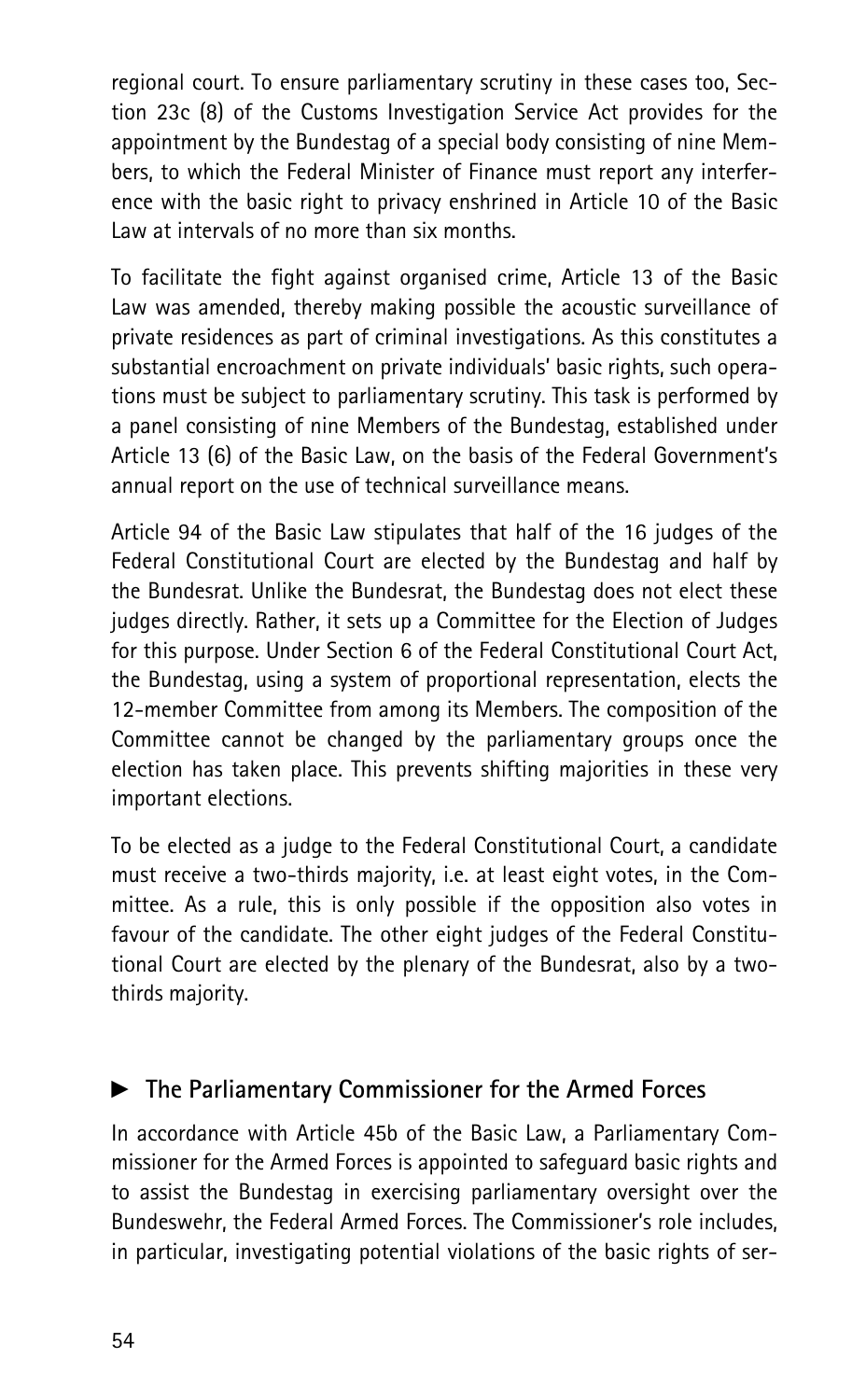vice personnel or infringements of the principles of internal leadership, and reporting to Parliament on the conditions within the Bundeswehr. His or her appointment and legal status are regulated by the Act on the Parliamentary Commissioner for the Armed Forces. The Commissioner, who is not a Member of the Bundestag, is elected by the Bundestag in a secret ballot for a term of five years. To be elected, a candidate requires the votes of a majority of the Members of the Bundestag, i.e. at least 316 votes at present.

The Commissioner takes the initiative if circumstances come to light which suggest that the basic rights of service personnel or the principles of internal leadership have been violated. Moreover, the Bundestag or the Defence Committee may instruct the Commissioner to look into specific matters. He or she has the right to visit troops at any time, without previously announcing the visit, and on such occasions to demand information from superiors and speak with service personnel without their superiors being present. Every member of the armed forces has the right to contact the Commissioner direct. The Commissioner is thus the ''ombudsman'' of service personnel, an additional institution dealing with petitions alongside the Petitions Committee of the Bundestag set up pursuant to Articles 17 and 45c of the Basic Law.

The Parliamentary Commissioner for the Armed Forces submits an annual report on his or her work to the Bundestag. Moreover, he or she may submit reports on individual matters. The President of the Bundestag refers these reports to the Defence Committee for deliberation; the Committee then reports to the plenary of the Bundestag. As a rule, the Commissioner's report is debated in the Bundestag too. In line with a longstanding tradition, the President gives the Commissioner leave to speak in the course of the debate if a parliamentary group or five per cent of Members (currently at least 32), who must be present, so demand.

# Plenary sittings of the Bundestag

A week of sittings at the Bundestag generally follows the following schedule: the executive committees of the parliamentary groups meet on Monday afternoon, as well as several of the parliamentary groups' key internal bodies, while most of the groups of Members from a specific Land (federal state) within the parliamentary groups meet on Monday evening. Tuesday morning is reserved for the working groups set up by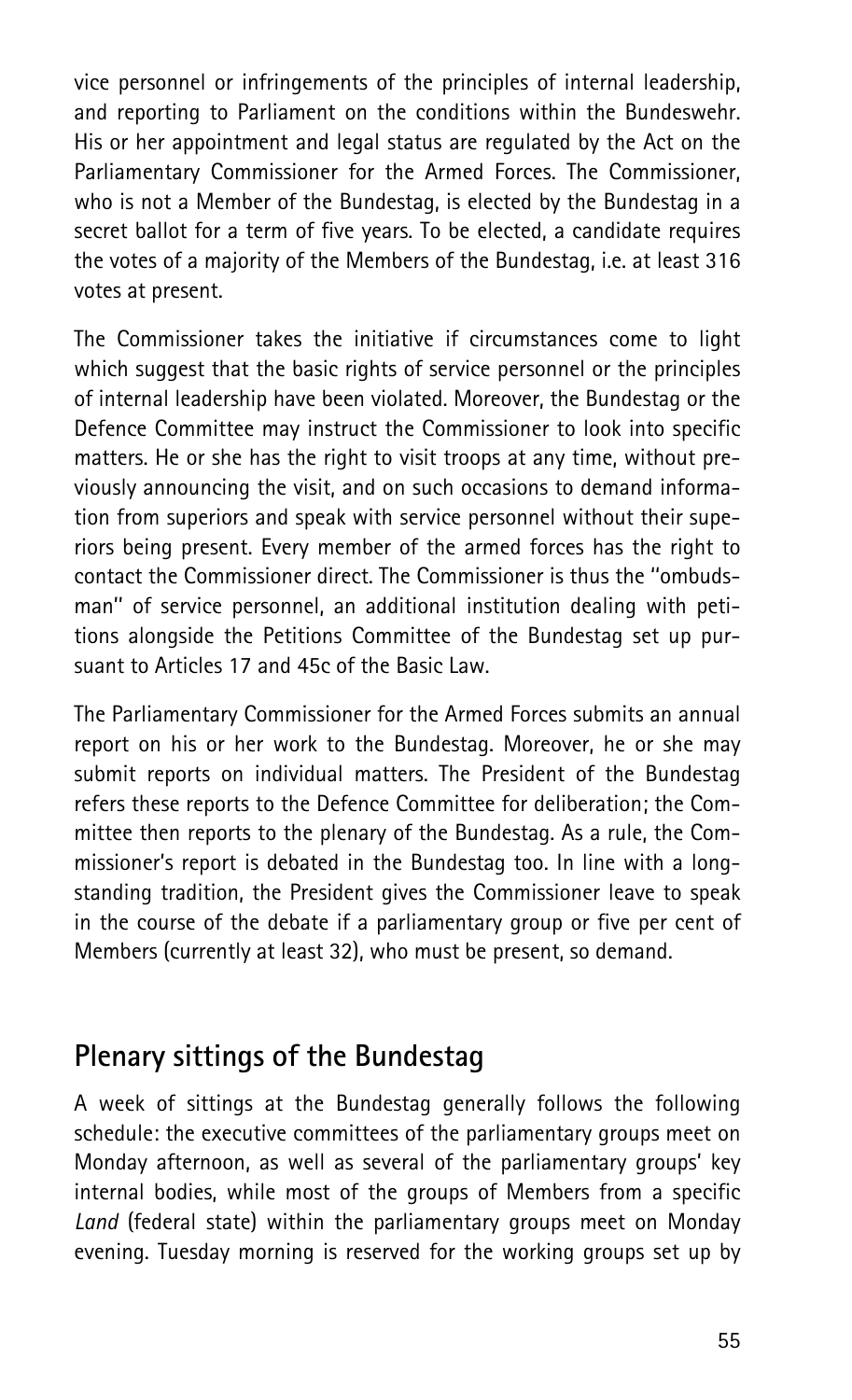the parliamentary groups, and Tuesday afternoon for full meetings of the parliamentary groups. The committees and the Presidium generally meet on Wednesday morning; from 13.00 hours, Members of the Bundestag put questions to the Federal Government in the plenary, which is followed by Question Time. On Thursday, the Bundestag meets in plenary session from 09.00 hours until late in the evening; the Council of Elders meets at 14.00 hours. The Bundestag also meets in plenary session on Friday from 09.00 hours until the early afternoon. This schedule is occasionally altered, for instance for the budget debate, which normally takes up four sitting days.

#### $\triangleright$  Questions put to the Federal Government

The session of questions put to the Federal Government represents an opportunity for the Members of the Bundestag to obtain information about the deliberations of the Federal Government immediately after its weekly cabinet meetings. In practice, the questions largely concentrate on a single topic from the cabinet meeting, of which the Federal Government informs the Bundestag in advance. Before this 30-minute session begins, a member of the Federal Government is given leave to speak for up to 5 minutes. The Members subsequently pose questions, which can be prefaced by introductory remarks; the questions must be concise and permit brief replies. The Members are not limited to asking about the topics discussed at the preceding cabinet meeting, however; they can also put questions of topical interest on matters for which the Federal Government is responsible.

This session is followed by Question Time, which lasts two hours. Every Member of the Bundestag is entitled to address up to two questions to the Federal Government for oral reply during Question Time in each week of sittings. The questions must be concise, permit a brief answer, and must not contain statements which are not to the point. Each question may be divided into two sub-questions, and must refer to fields for which the Federal Government is directly or indirectly responsible. The questions must be submitted to the President of the Bundestag not later than 10.00 hours on the Friday preceding the week of sittings in which they are to be answered. This time limit is intended to enable the questions to be forwarded to the Federal Government before noon on the same day. The ministries responsible for replying thus have just under three days to carry out the research needed for the reply. Often such research is not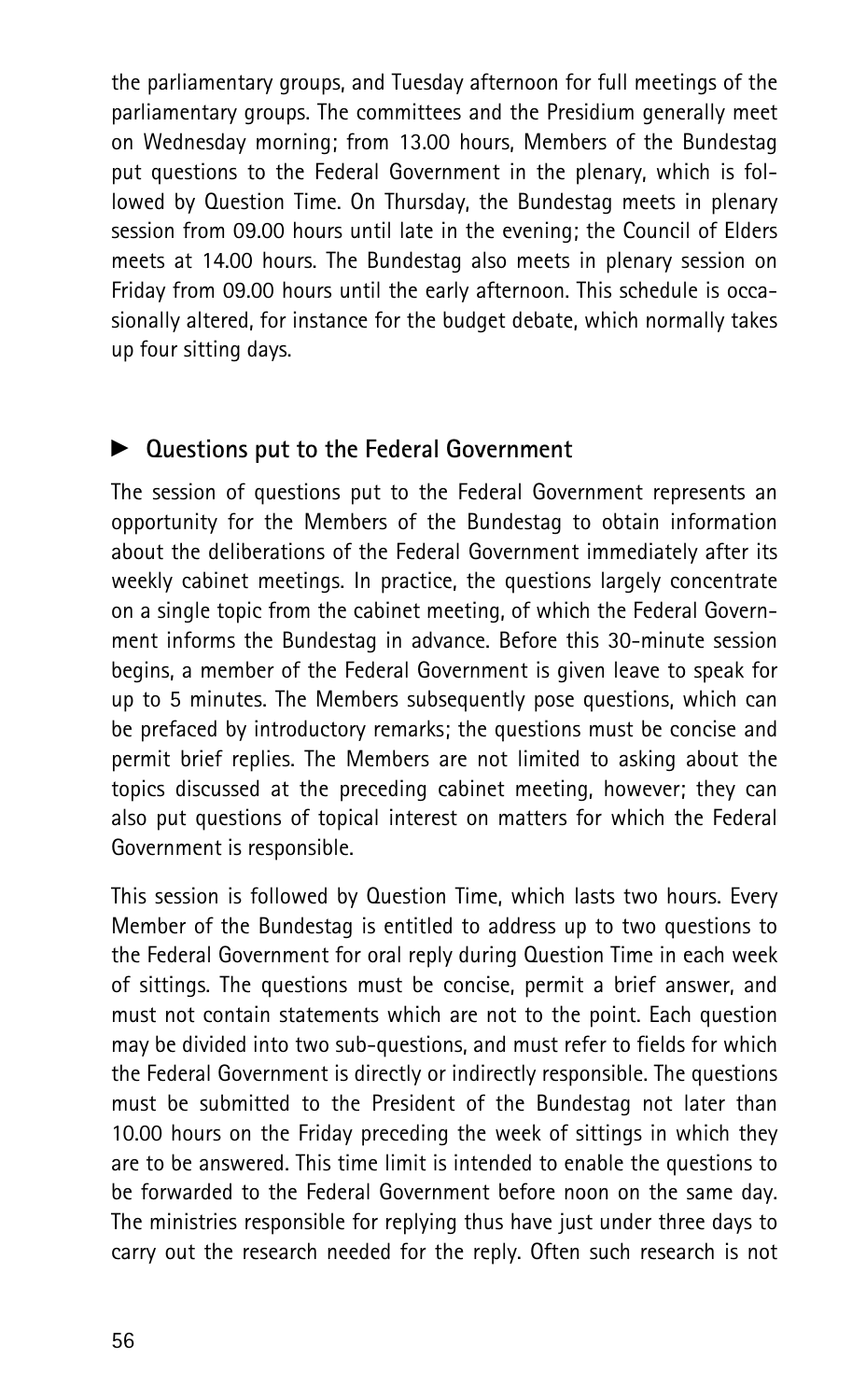only necessary in the ministry concerned but in other ministries, subordinate federal agencies and *Land* governments as well. The questions are usually answered by parliamentary state secretaries or ministers of state from the federal ministries, but sometimes by the ministers themselves.

During Question Time the President calls the question and the name of the questioner. Where the latter is not present, his or her question is answered in writing if he or she has submitted a corresponding request to the President before the beginning of Question Time. Otherwise the Federal Government does not reply to the question. However, questioners may also withdraw their question and table it again for the next week of sittings, if they are unable to be present in the plenary when it is likely to be called. Questions which cannot be called for lack of time are answered by the Federal Government in writing; the reply is also sent to the Parliamentary Secretariat, which ensures that it is included in the annex to the minutes of plenary proceedings.

The questions received by the Friday deadline are grouped in a printed paper in accordance with the departmental responsibilities of the Federal Government. Under the Rules of Procedure, the President determines the order in which these departments are called. In practice, they are called in the official order established by the Federal Government. To ensure that all of the ministries take questions on a regular basis, there is a rotating system for calling the departments in Question Time, based on their official order, with the department following the last called in the previous Question Time taking questions first. However, if the final department called in the preceding week failed to take at least half of the questions submitted for it, it is listed first.

In Question Time the questioners are entitled to put up to two supplementary questions following the initial reply to their question. Every other Member of the Bundestag may put one other supplementary question. The President will generally permit such questions as long as they do not threaten to upset the proper conduct of Question Time. This occasionally results in a lengthy exchange of questions and answers on a specific subject, with Members from the governing coalition often participating by putting supplementary questions in support of the government.

In addition to these normal questions for Question Time, the President permits questions of obviously urgent public interest (known as ''urgent questions'') to be put during Question Time if they were submitted no later than noon on the previous day. However, they are deducted from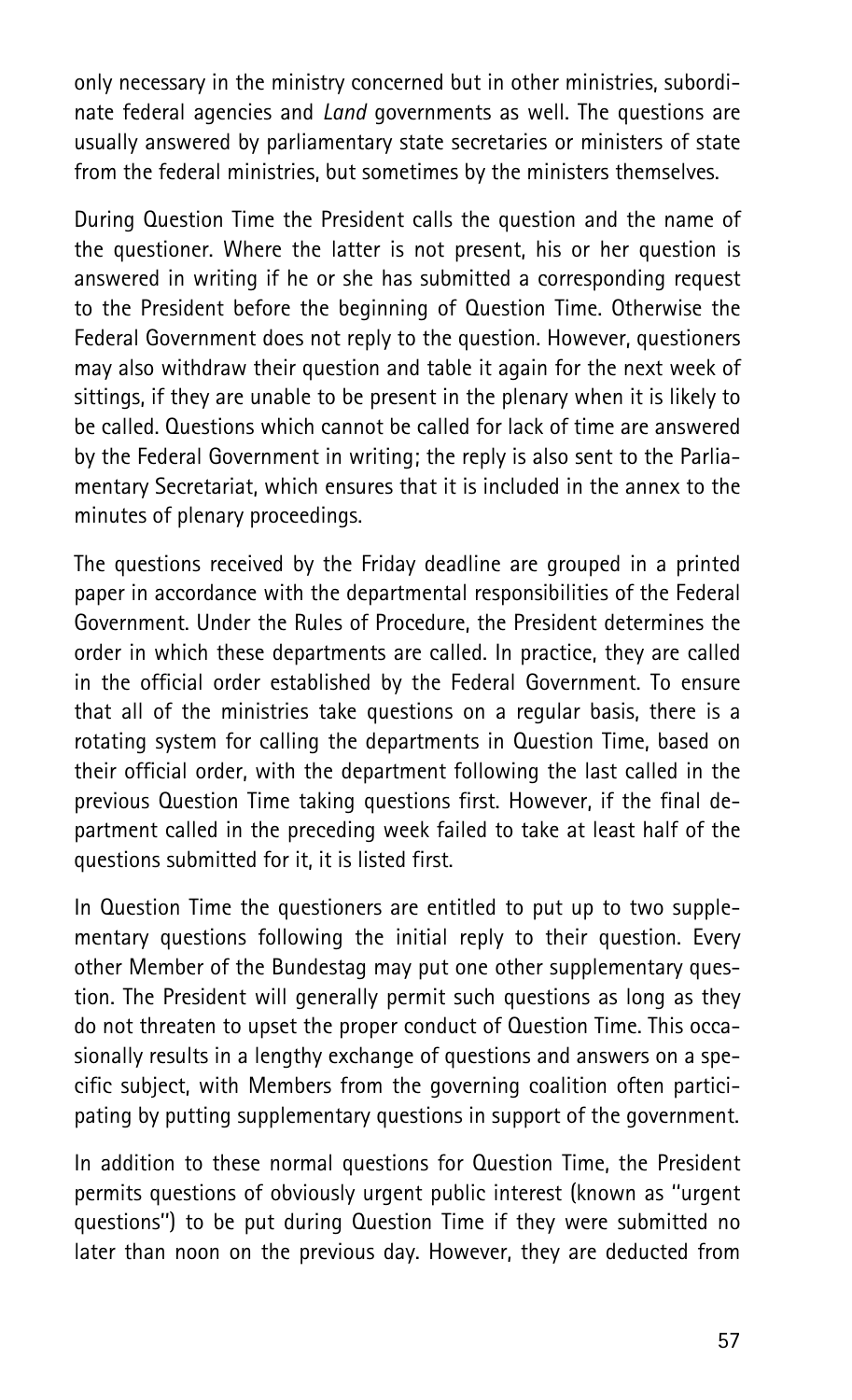the number of questions which the Member of the Bundestag concerned may submit in that week. Urgent questions are called at the beginning of Question Time.

Each Member of the Bundestag is also entitled to submit up to four questions every month to the Federal Government for written reply. The questions are to be answered by the Federal Government within one week of receipt by the Federal Chancellery. The replies received in the course of a week are published in a printed paper during the following week.

Extensive use is made in the Bundestag of the above-mentioned rights to put questions. In the 17th electoral term (2009 – 2013) a total of 26,305 oral, written and urgent questions were put.

However, these are not the only options available to individual Members as part of the parliamentary right to put questions, which is one of the classic means by which Members scrutinise the work of the Federal Government. Other instruments available to Members include major and minor interpellations, which are subject to specific provisions in the Rules of Procedure and differ in terms of their form, procedure and effect (see p. 75 et seq.)

## $\blacktriangleright$  Debates

In plenary sittings decisions are taken which have been prepared in the parliamentary groups and committees. They are binding political decisions of the Bundestag. Debates form the core of plenary sittings. As regards some items on the agenda, particularly where politically undisputed decisions are concerned, the Council of Elders may agree that no debate is to take place; in such cases a vote is taken immediately, either on referral of an item or on its adoption or rejection. In general, however, plenary sittings consist of a series of debates.

As a rule, the order of the items of business on the agenda and the duration of the debates are agreed by the Council of Elders and confirmed by the Bundestag. If, exceptionally, no agreement is reached in the Council of Elders, the decision is taken by the plenary, usually following a short procedural debate.

These agreements on the organisation of plenary sittings require the majority in Parliament to reach an understanding with the opposition, whose interests in ensuring that its initiatives are considered must be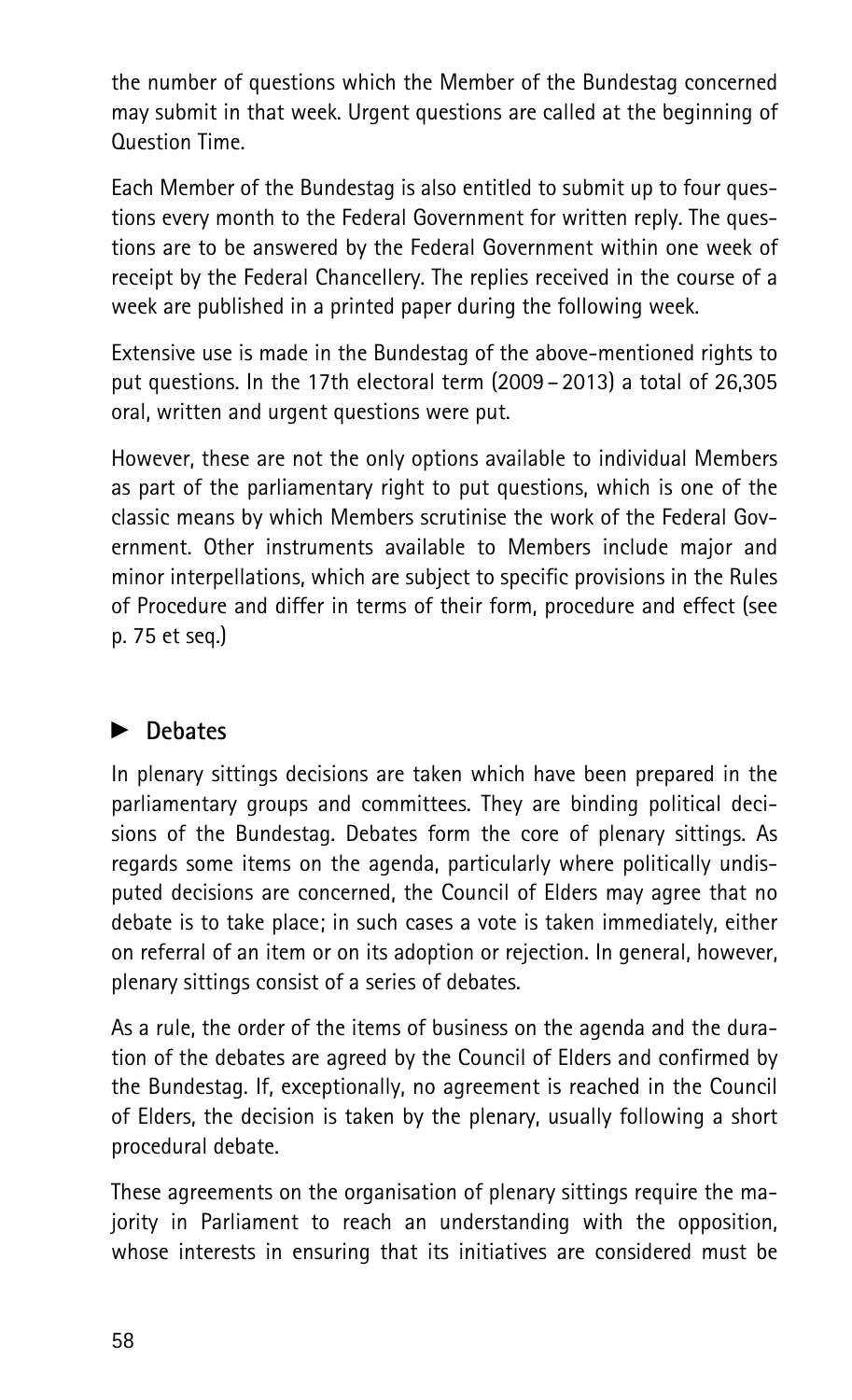respected. In the current 18th electoral term, a cross-party agreement has been reached which governs the order of items of business on the plenary agenda, debate formats, and the question of which parliamentary groups choose the topics of the two core-time debates on Thursdays (see p. 62) and the first two items on the agenda on Fridays, which are equally important. This agreement treats the first two items on Thursdays and Fridays – each of which normally involves a debate lasting 96 minutes – as a block and gives the opposition parliamentary groups the right to determine the subject of the second item on the agenda on either the Thursday or the Friday, with the day alternating from week to week. For the rest of the day on Thursdays and Fridays, the agenda mostly alternates between items chosen by the governing coalition and the opposition parliamentary groups, and in most cases the debates scheduled on these items are relatively short.

Speaking time is distributed among the individual parliamentary groups in line with a fixed formula, which is agreed at the beginning of each electoral term. It is based on the relative strengths of the parliamentary groups, but also takes other factors into account, such as a bonus for the opposition. In other words, it is based on political considerations, not mathematics. Agreement is reached on the formula for the distribution of speaking time for debates of varying length (debate formats). For instance, in the 18th electoral term, if a total of one hour of speaking time is available, the CDU/CSU parliamentary group is allocated 27 minutes, the SPD 17 minutes, and the Left Party and Alliance 90/The Greens parliamentary groups 8 minutes each.

Within this framework, the parliamentary groups themselves decide which of their members will speak for how long on a given item. The Parliamentary Secretaries inform the President in the Chair of the names of the speakers from their parliamentary groups and their individual speaking times, and it is parliamentary custom for the President to abide by these stipulations. That said, in the 17th electoral term there were several occasions when Members who wanted to present a divergent view from that of their parliamentary group, and who therefore had not been nominated as speakers by their group, were given leave to speak as additional speakers – outside the speaking time allocated to the parliamentary group in question – in recognition of their constitutionally guaranteed right to speak. In such cases, the speaking time assigned to Members is based on the agreed allocation for Members who are not attached to any parliamentary group.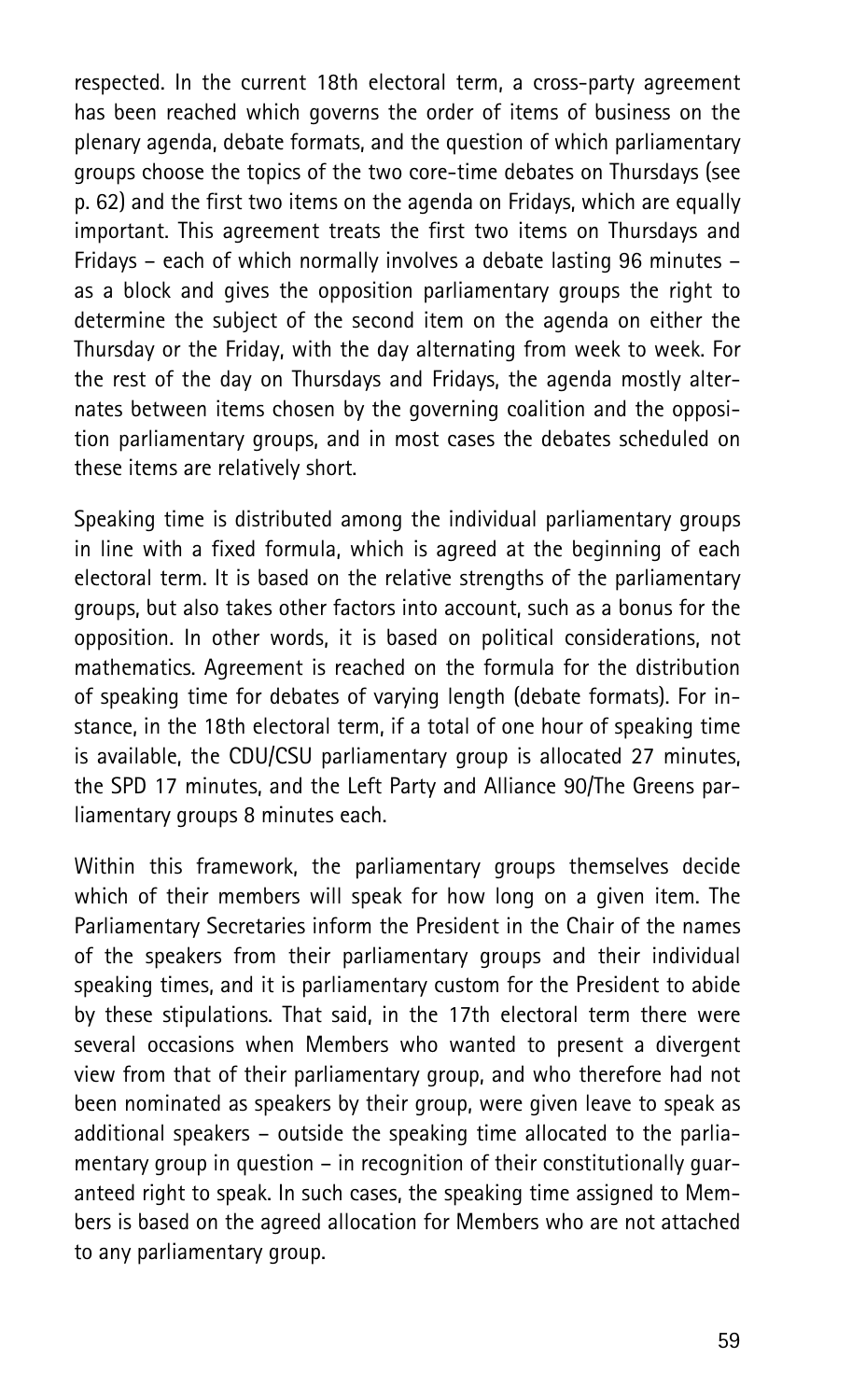Pursuant to the second sentence of Article 43 (2) of the Basic Law, the members of the Federal Government and the Bundesrat have in principle an unlimited right to speak. In practice, however, their speaking time is deducted from the speaking time of the parliamentary group concerned; as a rule, therefore, the overall ratio between the speaking times of the parliamentary groups does not change.

Within the framework of the decisions taken by the Council of Elders and the parliamentary groups, the President in the Chair determines the order in which speakers are called. Pursuant to the Rules of Procedure, the President must take certain aspects into consideration in doing so:

''In so doing, the President shall be guided by the need to ensure that debates are conducted properly and efficiently, with due regard to the different views of political parties, the arguments for and against the subject under debate, and the relative strengths of the parliamentary groups; in particular, a divergent opinion shall be heard after a speech has been delivered by a member of the Federal Government or a person commissioned by it.''

One important task of the President in the Chair is to ensure that individual speakers keep to the speaking time available to them. If Members exceed the speaking time allocated to them, the President, after warning them once, directs them to discontinue speaking.

When the time allocated for the debate on an item of business has elapsed, the President closes the debate once the last speaker has finished speaking. Depending on the type of item under discussion and what stage it has reached in the parliamentary process, the debate is generally followed by a vote on the item of business or its referral to the specialised committees. However, certain debates are also held on important political topics without having an item of business as defined in Rule 75 (1) of the Rules of Procedure or a government policy statement as their subject; these are known as ''agreed debates''.

Debates vary in terms of their form and length. Public attention focuses in particular on the general debates, which usually follow government policy statements, but are also held in particular during the annual deliberations on the federal budget, which span several days. Important, contentious bills and major interpellations can also lead to long and heated debates. However, Parliament's work is primarily concerned with a wealth of detail, and this attracts little public attention. The Bundestag's agenda is dominated by a large number of short debates, often on highly specific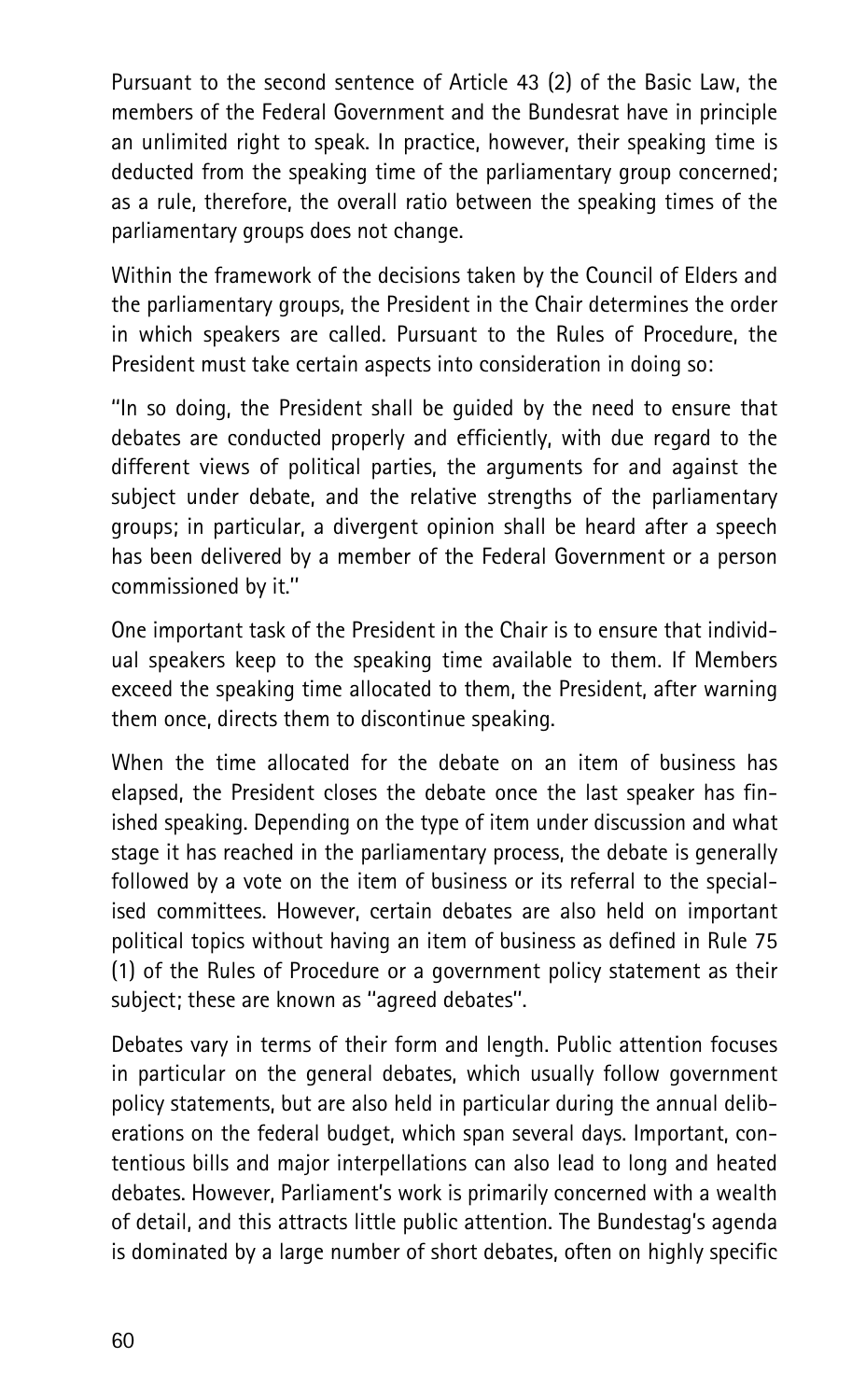topics, in which Members who specialise in these issues present the position of their parliamentary groups.

In order to cope with this large amount of work, it is possible, if previously agreed by the Council of Elders, for the written text of speeches to be included in the minutes instead of a debate being held; the speeches are then published as annexes to the stenographic record of the plenary sitting. This practice is also due to the limited time available even on a full sitting day, which lasts from 09.00 hours until 21.00 hours or later, and is also intended to allow the parliamentary groups to set out their political positions.

The speeches often deal in detail with highly specialised issues and therefore have to be thoroughly prepared; this explains why these debates are not always particularly spontaneous and why Bundestag sittings can seem lacking in passion and excitement, with few Members even in the plenary chamber in many cases. It is important to bear in mind, however, that the debates and decisions in the plenary are often the culmination of a lengthy political opinion-forming process, and the issues involved have already been discussed in depth in the parliamentary groups, their internal bodies and the committees. The point of the plenary sittings is therefore not for Members to make up their minds or try to win over Members with opposing views. Instead, plenary debates allow Members to explain to the public the decisions reached through the parliamentary process and to set out the positions of the parliamentary groups.

The often low attendance in the plenary chamber is also explained by the fact that during a week of sittings in Berlin there are a great many other tasks which the public – rightly – expects Members to perform.

In addition to participating in the deliberations and votes in the plenary of the German Bundestag and in its committees, Members' duties include attending meetings of their own parliamentary group, its working groups and working parties; reading political and specialist journals; studying files, motions and bills; possibly preparing their own speeches and contributions to debates; making telephone calls, dealing with correspondence from all sections of the population, particularly from their own constituency; and having political discussions with members of the public, other parliamentarians and representatives of interest groups. In view of their numerous duties, individual Members must be able to decide for themselves which parts of plenary sittings on which items on the agenda they consider it important to attend. Hence their presence in the plenary can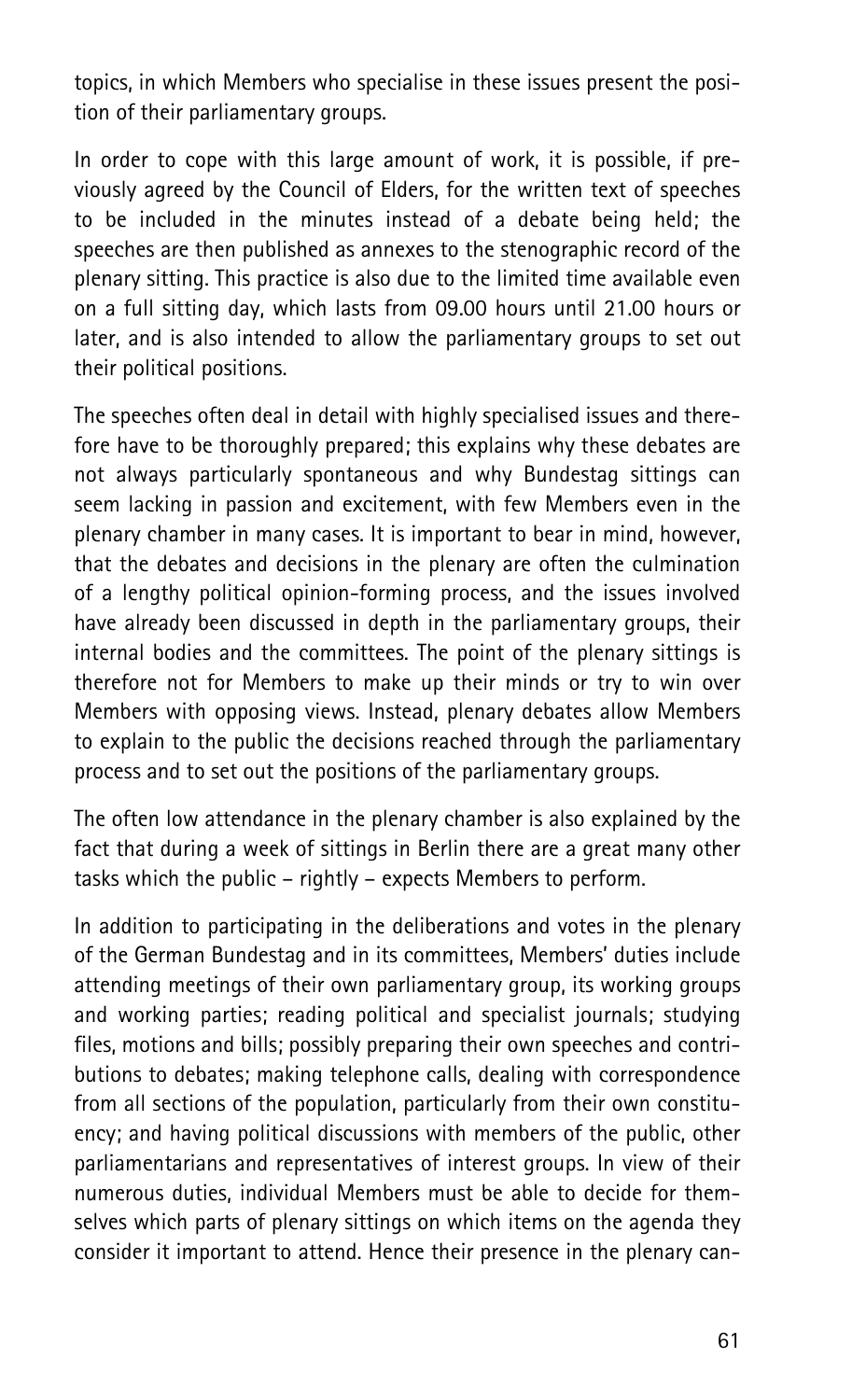not be taken as a yardstick for measuring the sense of duty, commitment, interest or performance of the Members of the German Bundestag.

Yet the impression that plenary sittings are poorly attended continues to prevail among the public – an unsatisfactory state of affairs for the Bundestag and its Members. The package of parliamentary reforms which the Bundestag adopted in 1995 therefore contained a number of measures intended to make plenary sittings more attractive both within and without Parliament.

In particular, these reforms introduced what is known as the ''core time'': on the Thursday of a week of sittings, debates are held on fundamental, central topics that also attract a high level of public interest. No meetings of other bodies take place during these core-time debates, which last around four hours in total and are regularly broadcast live by the media. Ideally, speaking time should be limited to about 10 minutes to give as many Members as possible an opportunity to speak. In addition, the possibility of suspending the sitting if an insufficient number of Members are present has been extended: not only may doubts about the presence of a quorum be expressed by a parliamentary group or five per cent of Members, but the President in the Chair may, in agreement with the parliamentary groups, interrupt the sitting if the presence of less than 25 per cent of Members of the Bundestag is established during a coretime debate.

One special form of debate is the ''debate on matters of topical interest''. It was originally introduced to give Members who were not satisfied with the reply given by the Federal Government to a question in Question Time, and regarded it as evasive or in any case inadequate, an opportunity for further discussion. In the meantime the possibilities of taking up a matter of general topical interest in this way have been expanded: a debate on matters of topical interest takes place if agreed in the Council of Elders or if a parliamentary group or five per cent of Members, i.e. currently at least 32 Members, so demand.

Only one debate on matters of topical interest can take place per sitting day; an additional debate on a different topic, if necessary, is postponed to the following sitting day. In recent years, almost every week of sittings has included at least one debate on a matter of topical interest, and sometimes as many as three.

Debates on matters of topical interest have two distinctive features: firstly, the Rules of Procedure limit the length of the debate to an hour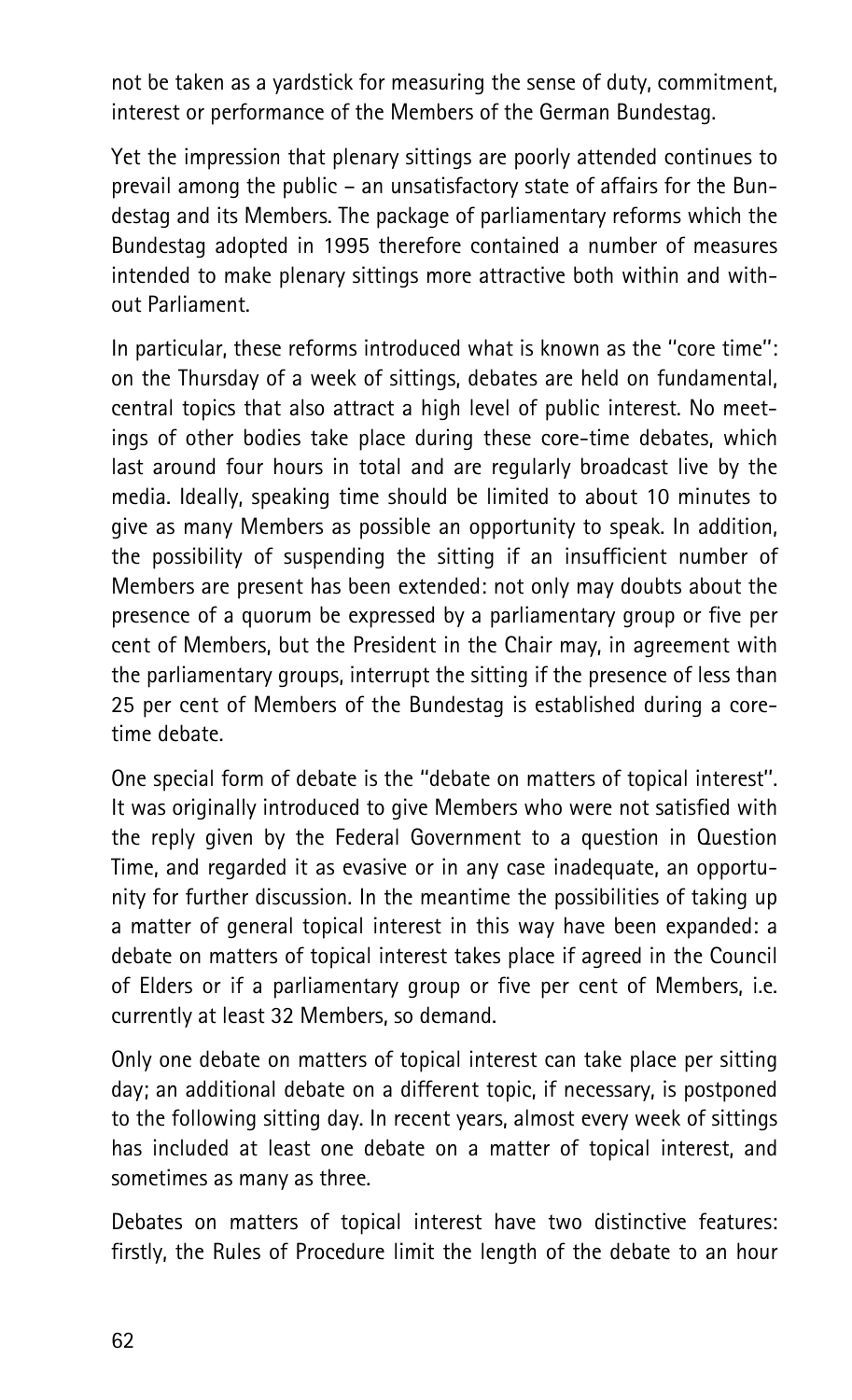and, secondly, the speaking time of each individual speaker may not exceed five minutes. The Federal Government has also stated its willingness in principle to keep to this time limit. The speaking time taken up by members of the Federal Government, the Bundesrat and persons commissioned by them is not deducted from the available speaking time. However, they may not – on account of the constitutionally guaranteed right of representatives of the government and the Bundesrat to be heard at any time (Article 43 (2), second sentence of the Basic Law) – be directed to discontinue speaking; under the Rules of Procedure, a parliamentary group may therefore demand that a debate without any restrictions concerning the duration or speaking time be opened if a representative of the government or the Bundesrat speaks for longer than 10 minutes. In substantive terms, debates on matters of topical interest can cover the entire spectrum of politics. They often deal with current events in Germany and abroad, or with political comments which provide an opportunity for Members to criticise the opposing parliamentary groups and to highlight their own positions. As debates on matters of topical interest are designed as a minority right, they are an opportunity for the opposition to place a subject of its choosing on the plenary's agenda at short notice.

In an effort to make plenary debates more lively and to encourage a spontaneous exchange of arguments and viewpoints, the Rules of Procedure permit the possibility of making remarks – called brief interventions – during or at the end of a contribution to the debate. The instrument of questions put to the speaker in the course of his or her speech only permits direct questions to be addressed to the speaker; in the case of a brief intervention, however, a question may be introduced by a short statement, or a statement may be made independently of a question. In order to keep more or less to the overall timetable for the debate, brief interventions may not last longer than three minutes. If the brief intervention follows a contribution to the debate, the speaker may reply once, and likewise has three minutes available to do so.

A time limit of five minutes applies to several kinds of statements which can be made by Members during or outside a debate. Thus the President gives precedence to Members requesting leave to speak to move a procedural motion. Such a motion must relate to the item of business under debate or to the agenda. Leave to speak on the Rules of Procedure is thus restricted exclusively to procedural matters: the issue with which a debate is concerned may not be dealt with in detail. It is, however, often difficult to distinguish between procedural aspects and the issues at stake.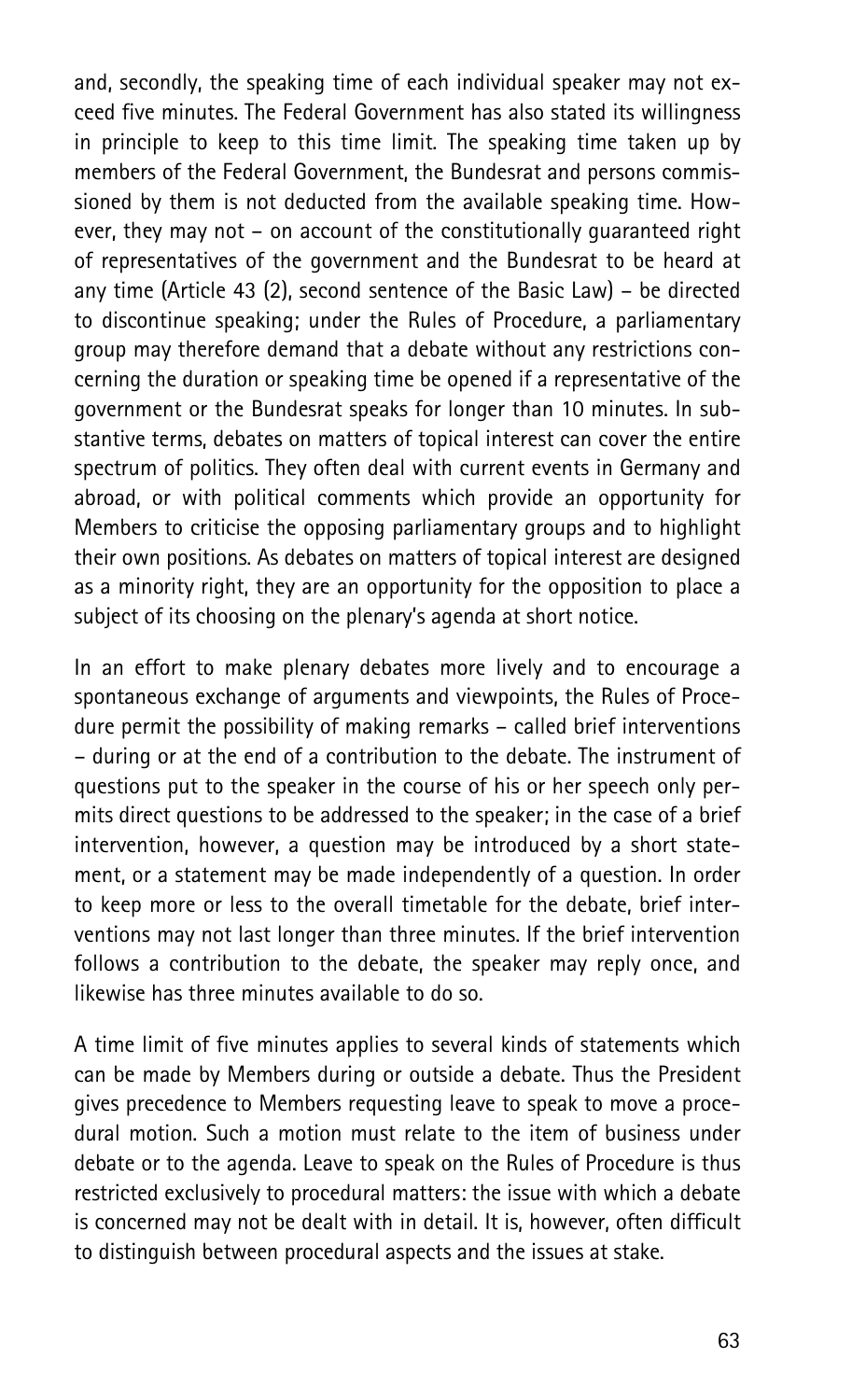Members may deliver a statement on the debate to rebut any remarks made about their person in the course of a debate or to correct observations that they themselves have made. Under the Rules of Procedure, leave to make such a statement is granted after the conclusion, suspension or adjournment of the debate. However, the President may give precedence to Members requesting the floor for this purpose in the course of the debate itself.

After the conclusion of a debate, Members may explain why they are voting in a particular way. As a rule the President permits such explanations of vote before a vote is taken. Such statements may only be made on the final vote on an item. If they are made in writing, they are included in the annex to the Stenographic Record.

Finally, the President may, before calling the first item on the agenda or after the conclusion, suspension or adjournment of the debate, grant leave to a Member to make a statement on matters not included in the agenda. The Member must inform the President of the subject of the statement in advance. It may not refer to an item on the agenda but is merely intended to give Members an opportunity to provide information on an event, outline the actual course of events or make personal comments on remarks made outside the Bundestag on an event concerning the Member or on a political event. In practice, this option is seldom used.

The term ''statement'' is used in another sense elsewhere in the Rules of Procedure. In connection with deliberations on recommendations of the Mediation Committee and on an objection lodged by the Bundesrat to a bill adopted by the Bundestag, only statements may be made; in both cases a debate prior to the vote is expressly declared to be inadmissible. In theory, the duration of such statements is not limited. In practice, however, speakers limit themselves to five minutes. The difference between such statements and contributions to a debate is that the speaker may only explain the parliamentary group's position on the compromise proposal or on the objection lodged by the Bundesrat, without referring to the statements made by the other parliamentary groups. (For further details about these aspects of the legislative process, see p. 128 et seq.)

#### $\blacktriangleright$  Items of business

The items of business dealt with by the Bundestag in its plenary debates are extremely diverse.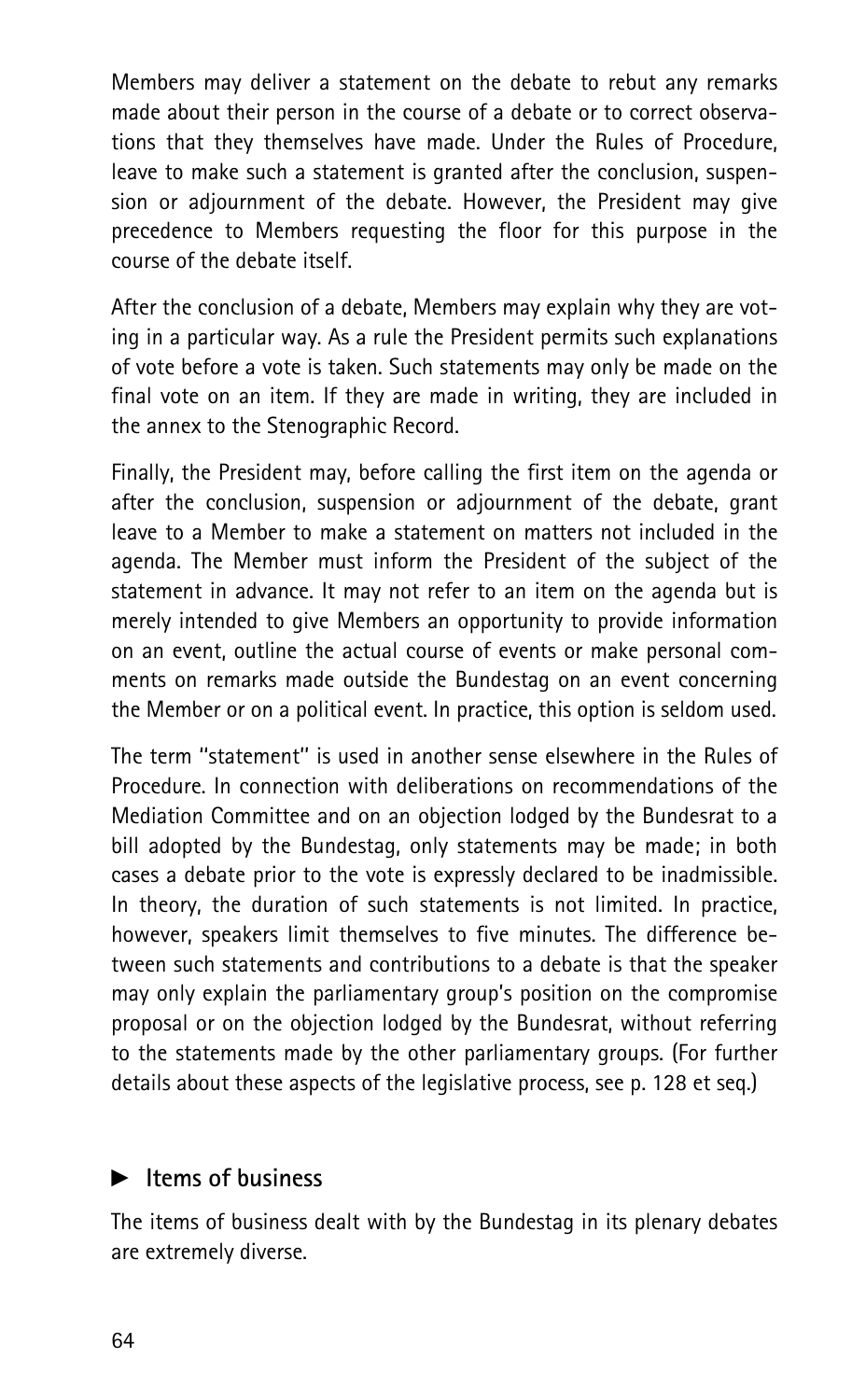Rule 75 of the Rules of Procedure enumerates all the items of business which may be placed on the agenda or discussed in connection with items on the agenda. Since bills and all items relating to the legislative process will be dealt with later (p. 94 onwards), only the other items of business which have not yet been mentioned will be discussed here. The deliberations on an item of business can, as a rule, begin at the earliest on the third day after the relevant printed paper has been distributed. This is intended to ensure that Members have time to prepare for the debate. However, in most cases it is possible to depart from this rule, if a two-thirds majority so decides.

Not every item on the agenda necessarily concerns an item of business. One important example in practice are government policy statements, which the Federal Government is entitled to deliver at any time (Article 43 (2), second sentence of the Basic Law). Government policy statements may be made by the Federal Chancellor or by any other member of the Federal Government.

One particularly important government policy statement is that delivered by the Federal Chancellor to the Bundestag upon taking office, in which he or she sets out the government's policies for the electoral term ahead. In the course of the electoral term, the Federal Government can choose to make statements to Parliament on topical political issues. Government policy statements are announced in time for them to be placed on the agenda and for the parliamentary groups to be able to prepare for the subsequent debate.

Reports and documents submitted by the Federal Government for the information of the Bundestag, may, following an agreement in the Council of Elders, be referred by the President of the Bundestag to a committee without being placed on the agenda. They are then only placed on the agenda if the committee wishes to recommend that the Bundestag take a decision going beyond acknowledgement. When such a written communication of the Federal Government is debated, and whether it is debated in the plenary at all, thus depends on the political importance of such reports. In any case, interested members of the public have access to them as soon as they are published as Bundestag printed papers.

Motions may vary considerably in content. They are included in the agenda as autonomous items. In most cases they are motions tabled by Members of the Bundestag calling on the Federal Government to submit a bill to deal with a specific matter, to take specific measures, to comment on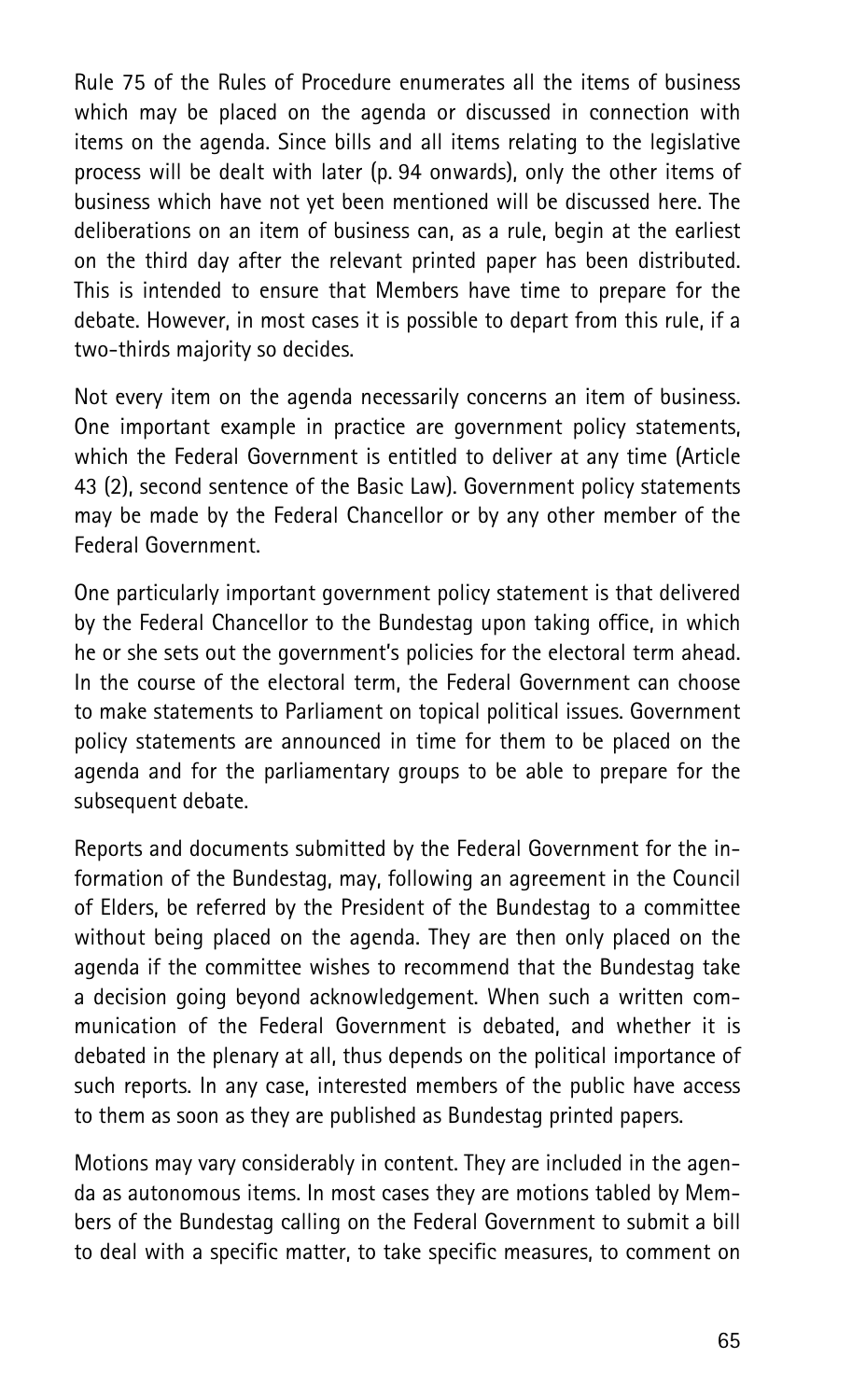substantive issues, or to report on events or policy fields specified in the motion.

Motions tabled by Members must be signed by a parliamentary group or five per cent of Members (currently at least 32), where the Rules of Procedure do not provide otherwise.

Different provisions apply, for example, to a motion of no confidence in the Federal Chancellor, which aims to bring about a change of government and has far-reaching political consequences. A motion of no confidence in the Federal Chancellor (Article 67 of the Basic Law) must contain a proposal for the election of a new Federal Chancellor and be signed by a quarter of the Members of the Bundestag or by a parliamentary group which comprises at least a quarter of the Members. Thus, a motion of no confidence is in reality a motion for the election of a new Federal Chancellor (so-called constructive vote of no confidence). Fortyeight hours must elapse between the motion and the vote (Article 67 (2) of the Basic Law). Like the election of the Federal Chancellor at the beginning of the electoral term (Article 63 of the Basic Law), this election is held by secret ballot, and the proposed successor is elected only if he or she obtains the votes of the majority of the Members of the Bundestag; the Federal President then has to appoint the successor. At the same time, the previous Federal Chancellor is dismissed. Once the members of the new Federal Government have been appointed and sworn in, the change of government is complete. To date, a motion of no confidence has been moved on two occasions: it failed in 1972 (Rainer Barzel versus Willy Brandt), because Barzel obtained only 247 votes (instead of 249); by contrast, it was successful in 1982, when Helmut Kohl was elected Federal Chancellor with 256 votes, thus replacing Helmut Schmidt.

In a number of other cases, too, the Basic Law or the Rules of Procedure prescribe a minimum number other than five per cent of Members. This applies in particular as regards a motion to convene the Bundestag (one third of Members under Article 39 (3) of the Basic Law; in the 18th electoral term, 120 Members are required) and a demand for establishment of a committee of inquiry (one quarter of Members, Article 44 of the Basic Law) or a study commission (one quarter of Members, Rule 56 of the Rules of Procedure), each of which require the support of a minimum of 120 Members in the 18th electoral term.

Motions can, however, also be tabled by the Federal Chancellor, the Federal Government, or individual ministers.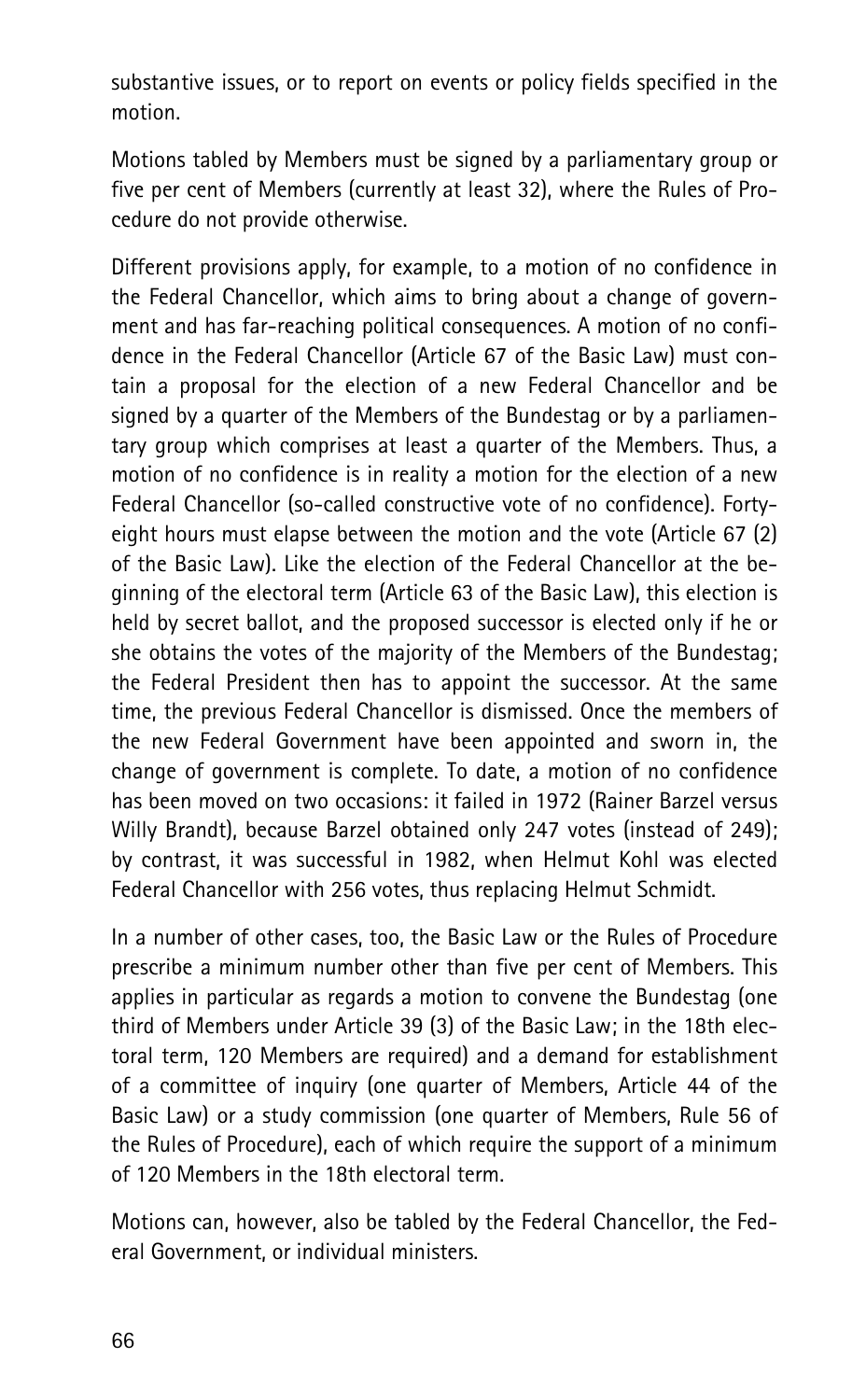For example, under Article 68 of the Basic Law, the Federal Chancellor may move a motion for a vote of confidence. In this case too, forty-eight hours must elapse between the motion and the vote, which – in contrast to the election of the Federal Chancellor – is public and takes the form of a recorded vote. If such a motion of the Federal Chancellor for a vote of confidence, which may be combined with the vote on a bill, is not carried by the majority of the Members of the Bundestag, ''the Federal President, upon the proposal of the Federal Chancellor, may dissolve the Bundestag within twenty-one days. The right of dissolution shall lapse as soon as the Bundestag elects another Federal Chancellor by the vote of a majority of its Members'' (Article 68 (1) of the Basic Law). This possibility has been used on five occasions, most recently by Chancellor Schröder, who received 151 ''yes'' votes to 296 ''no'' votes, with 148 abstentions, in the vote on 1 July 2005. On the same day, the Federal Chancellor proposed to the Federal President that the Bundestag should be dissolved. On 21 July 2005, the Federal President dissolved the 15th German Bundestag and called an early election for 18 September 2005.

A motion is also used by the Federal Government to obtain the Bundestag's consent for a mission abroad by German armed forces, required under the Act Governing Parliamentary Participation in Decisions on the Deployment of Armed Forces Abroad.

According to the Rules of Procedure, all of these types of motion are ''in principle given one reading'', unlike bills, which are given three readings, and laws ratifying international treaties, which are in principle given two readings. Normally, however, motions are referred to the committees – usually several committees – and later receive a final reading together with the recommendation for a decision from the (lead) committee.

Motions tabled by Members must, if the movers so demand, be placed on the agenda for the next sitting and also be discussed if at least three weeks have passed since distribution of the relevant printed papers. After ten weeks of sittings have elapsed, a parliamentary group or five per cent of Members, i.e. currently at least 32, may demand that the committee submit to the Bundestag a report on the progress of its deliberations. Moreover, if so demanded, this report must be placed on the agenda. This protects the minority in Parliament from any attempts by the majority to drag out the consideration of opposition initiatives.

The procedure is different in the case of motions for resolutions, which are not placed on the agenda but are submitted as non-autonomous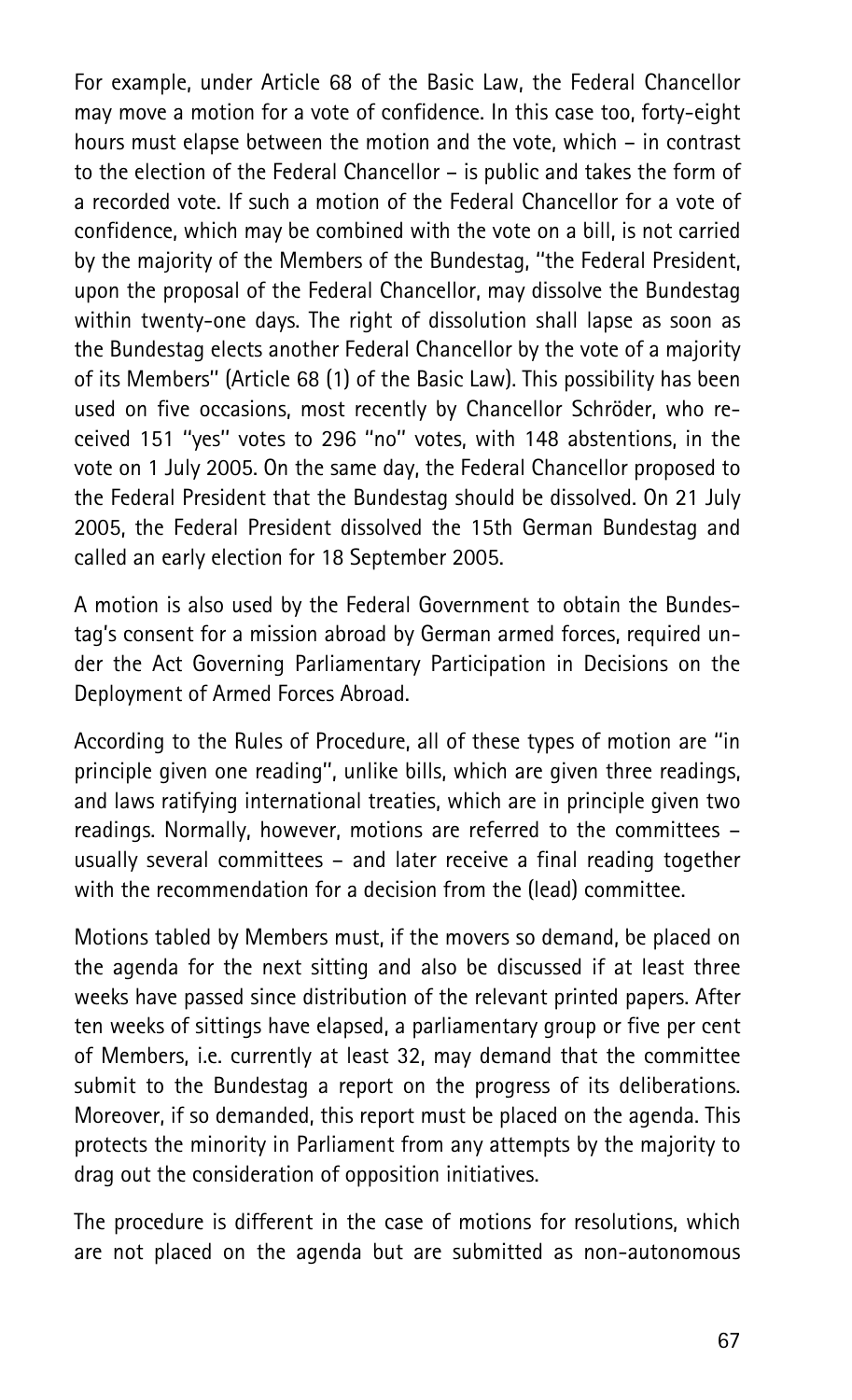items relating to other items of business. As regards their content, there is no difference at all between motions for resolutions and the abovementioned motions tabled by Members. Just like the latter, they must be signed by a parliamentary group or five per cent of Members, but they are not subject to any time limits and may be moved while the item to which they refer is being discussed. Motions for resolutions may be moved not only with respect to bills but above all with respect to the federal budget and its departmental budgets and also with respect to government policy statements, reports of the Federal Government, major interpellations and EU items, resolutions of the European Parliament, stability measures and statutory instruments. The reasons for these motions are generally stated during the debate on the item of business to which they refer. Motions for resolutions are voted upon either after the final vote on the related item of business or, if no final vote is taken, after closure of the debate. Motions for resolutions relating to the federal budget may be voted upon at third reading.

Motions for resolutions relating to items of business may not be referred to a committee if the movers object. If such an objection is lodged, a parliamentary group or five per cent of Members, who must be present, may demand that the vote be postponed until the next sitting day so that the motion for a resolution can be examined more closely and, if need be, discussed.

Motions for amendments are also non-autonomous items which are only dealt with together with the item of business to which they refer, e.g. bills and motions. However, motions for amendments can also be tabled in relation to motions for resolutions or recommendations for a decision on autonomous motions. They may be tabled by any individual Member, although in the case of bills this is limited to the second reading. As far as bills are concerned, motions for amendments at third reading are only permitted on provisions which were amended at second reading, and can only be tabled by a parliamentary group or five per cent of Members.

Procedural motions concern the item of business under debate or the agenda. In some cases procedural motions may also be moved by a single Member of the Bundestag, e.g. motions for an item to be included in or removed from the agenda. The Bundestag takes a decision on all procedural motions by voting on them, except where minority rights are concerned. Minority rights may not be overruled by the majority. In the Rules of Procedure such minority rights are apparent from the word ''demand''. Thus a parliamentary group or at least five per cent of Members, who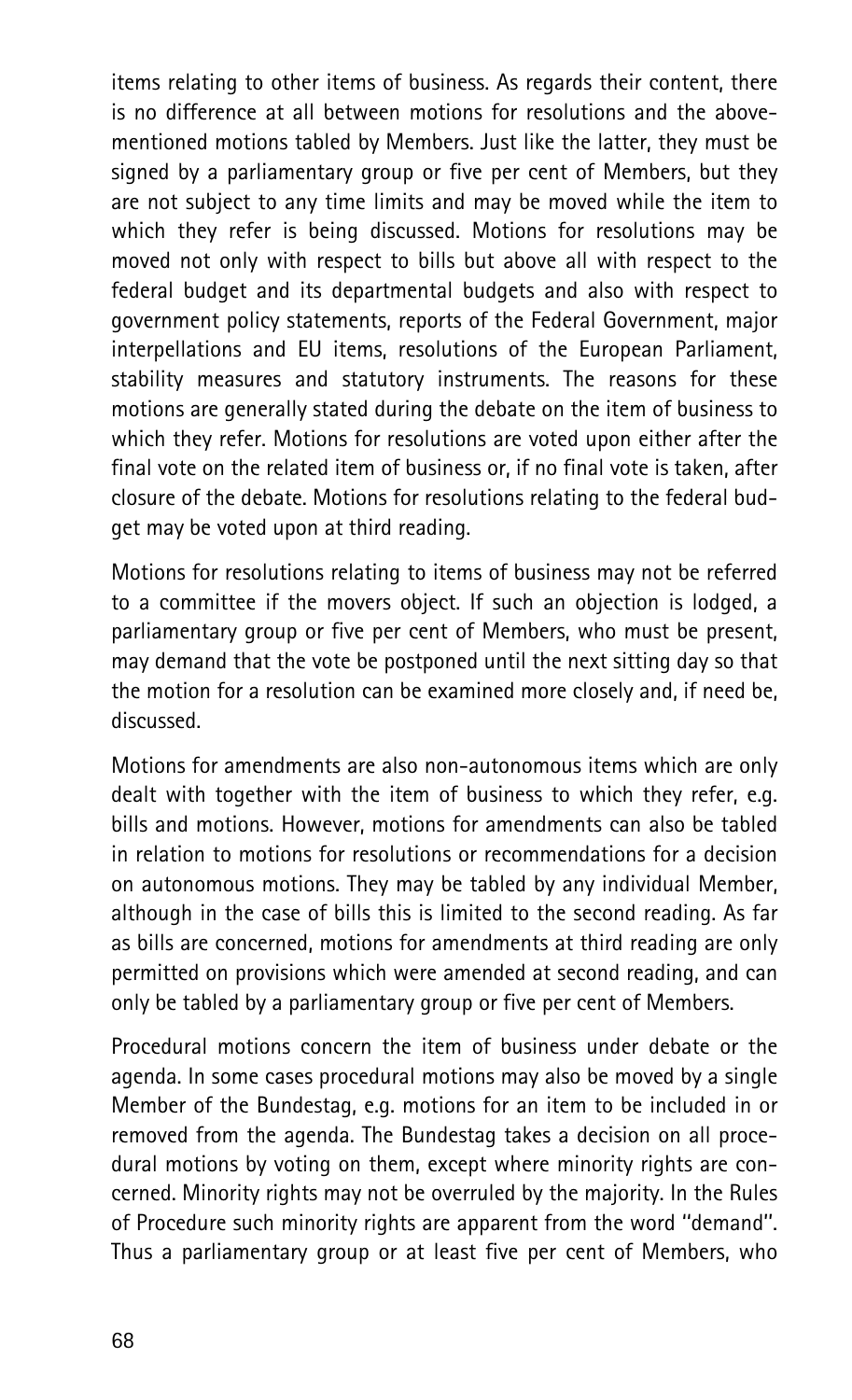must be present, may demand a recorded vote on an item of business, which must then be taken. A parliamentary group or five per cent of Members, who must be present, can also table a motion for the presence of a quorum in the plenary to be ascertained, or a motion to summon a member of the Federal Government. It is not possible to list all conceivable procedural motions here.

Other items of business include recommendations and reports on matters concerning the scrutiny of elections, immunity and the Rules of Procedure, on petitions, and on proceedings before the Federal Constitutional Court.

In the case of certain government items, the Rules of Procedure provide for special procedures.

For example, there are a number of statutory instruments which must, by virtue of a law, be submitted to the Bundestag. Under the Rules of Procedure, statutory instruments which require the consent of the Bundestag or whose repeal it may demand within a specified period of time are referred directly to the appropriate committees by the President in consultation with the Council of Elders; the report and any recommendation for a decision submitted by the lead committee is placed on the agenda.

Stability measures are bills of the Federal Government pursuant to Section 8 (1) of the Act to Promote Economic Stability and Growth. The President refers them directly to the Budget Committee, which must deliberate on them within the week of sittings following receipt of the Bundesrat's comments. The Budget Committee's report must be placed on the agenda within four weeks; Members may only move motions for amendments aiming to reduce expenditure.

Other government items which are subject to special procedures are budgetary bills (all items concerning the Budget Act and the budget) and finance bills (e.g. bills with considerable financial implications for the Federation).

Special rules also apply to the way in which EU documents are dealt with. The laws accompanying the Treaty of Lisbon and the measures to ensure the stability of the euro have given the Bundestag far-reaching rights to information and participatory rights. Given the importance of these rights, a separate chapter is devoted to the procedures for dealing with EU affairs in the committees and in the plenary (see p. 71 et seq.).

The ''major interpellation'' is the most effective parliamentary instrument for obtaining the comments of the Federal Government on important poli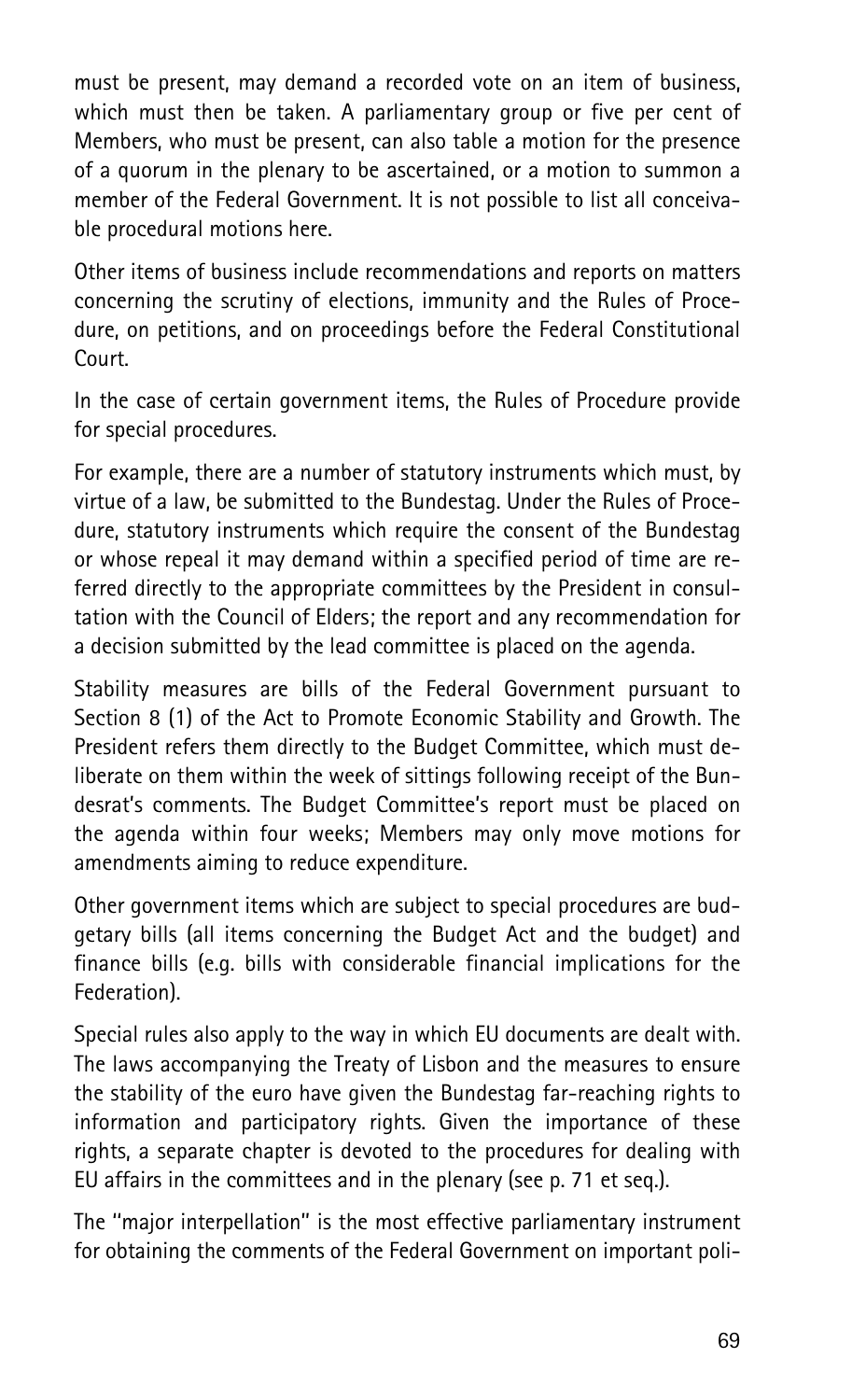tical questions and then publicly debating them. Such interpellations were already known in the Reichstag at the time of the Kaiser, when they were initially the only possibility of addressing questions to the government.

Major interpellations may be submitted to the President by a parliamentary group or five per cent of Members (currently at least 32). The President informs the Federal Government of them. As soon as the Federal Government's reply has been received, it is placed on the agenda and debated. Major interpellations are primarily used by the opposition parliamentary groups as a means of scrutinising the government's political approach. In general, major interpellations are concerned with matters of political importance, on which the government is asked to provide information and is held to account, both in terms of its general approach and on matters of detail. If a parliamentary group or five per cent of Members so demand, a debate must also be held if the Federal Government delays replying for too long or does not reply at all. The Rules of Procedure do not specify a time limit for replies to major interpellations, however.

In addition to major interpellations, which always aim to bring about a public debate, there are ''minor interpellations'', which allow information on specific issues in written form to be demanded from the Federal Government. They must also be signed by a parliamentary group or five per cent of Members. The President of the Bundestag forwards them to the Federal Government, requesting it to reply to them in writing within two weeks. The minor interpellation has been dealt with once the Federal Government has replied in writing. Both the questions and the answers are published as Bundestag printed papers. They are not debated. Minor interpellations, too, are primarily used by the opposition as a means of obtaining information and scrutinising the government's work.

## ▶ Votes

There are various procedures for votes in the Bundestag: as a rule, votes take the form of a show of hands. In the final decision on bills, voting is by standing or sitting, given the importance of the matter. If the Chair does not agree on the result of a vote, the ballot must be repeated by counting the votes.

The procedure for this (known as the Hammelsprung) is as follows: the President requests the Members to leave the Chamber. At a signal from the President, they re-enter the Chamber from the lobby through one of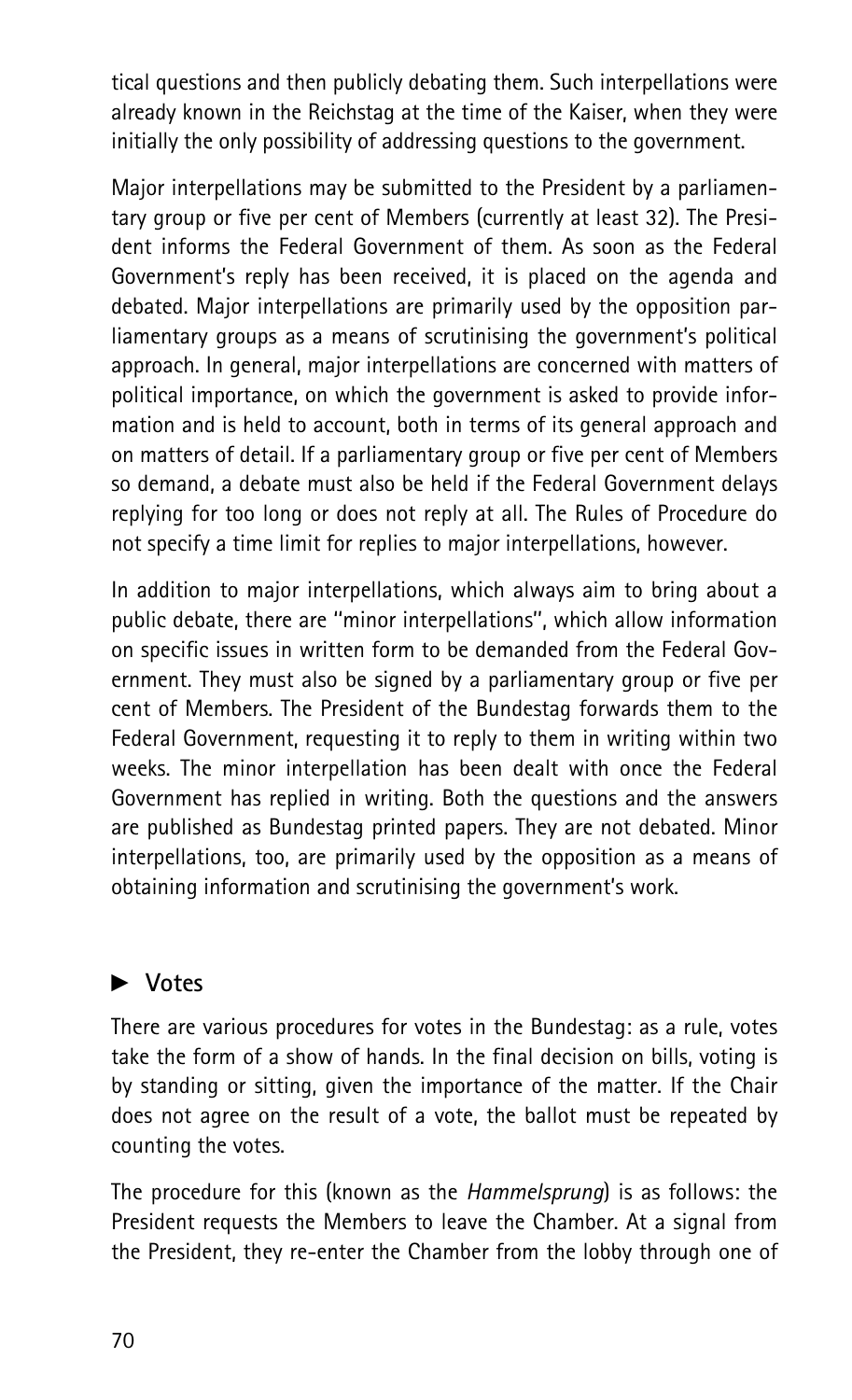three doors marked ''Yes'', ''No'' and ''Abstention'' and are counted aloud by the Secretaries. The Secretaries inform the President of the result of their count. The latter then announces the result to the plenary.

This procedure is also used if, prior to a vote, a parliamentary group or five per cent of the Members, i.e. currently (at least) 32, who must be present, express doubts about the presence of a quorum and its presence is not confirmed unanimously by the Chair. However, so long as no such doubts are expressed, it is assumed that there is a quorum, i.e. that more than half the Members are present. Binding decisions can then be taken by the House.

A recorded vote is held if demanded by a parliamentary group or at least five per cent of the Members of the Bundestag, who must be present. Generally speaking, such votes are only demanded on major political issues which are hotly disputed in the House. Under the supervision of the Secretaries, all the Members place their voting cards in ballot boxes located within the plenary chamber. The plastic voting cards bear the name of each Member, that of his or her parliamentary group, and either ''Yes'' (blue), ''No'' (red) or ''I abstain'' (white). The President in the Chair announces the result, which appears in the minutes of the plenary proceedings and on the Bundestag's website, with the way each Member voted being indicated next to his or her name. This allows the public to see how the individual Members voted.

If a secret ballot is held, the Members enter a polling booth and place a cross beside the name of their preferred candidate on the ballot paper. They place the ballot paper in an envelope, and insert the envelope into a ballot box under the supervision of the Secretaries.

Secret ballots are used in particular to elect the President of the Bundestag, the Vice-Presidents, the Federal Chancellor and the Parliamentary Commissioner for the Armed Forces. Traditionally, when the President of the Bundestag and the Federal Chancellor are elected, the Secretaries call out the name of each Member in turn to go up and cast his or her vote. Secret ballots are only held in the case of elections to certain offices, not, however, in the case of bills or motions.

# The Bundestag's participation in EU affairs

The development of the European Union has led to a significant transfer of responsibilities to the European level. With more and more policies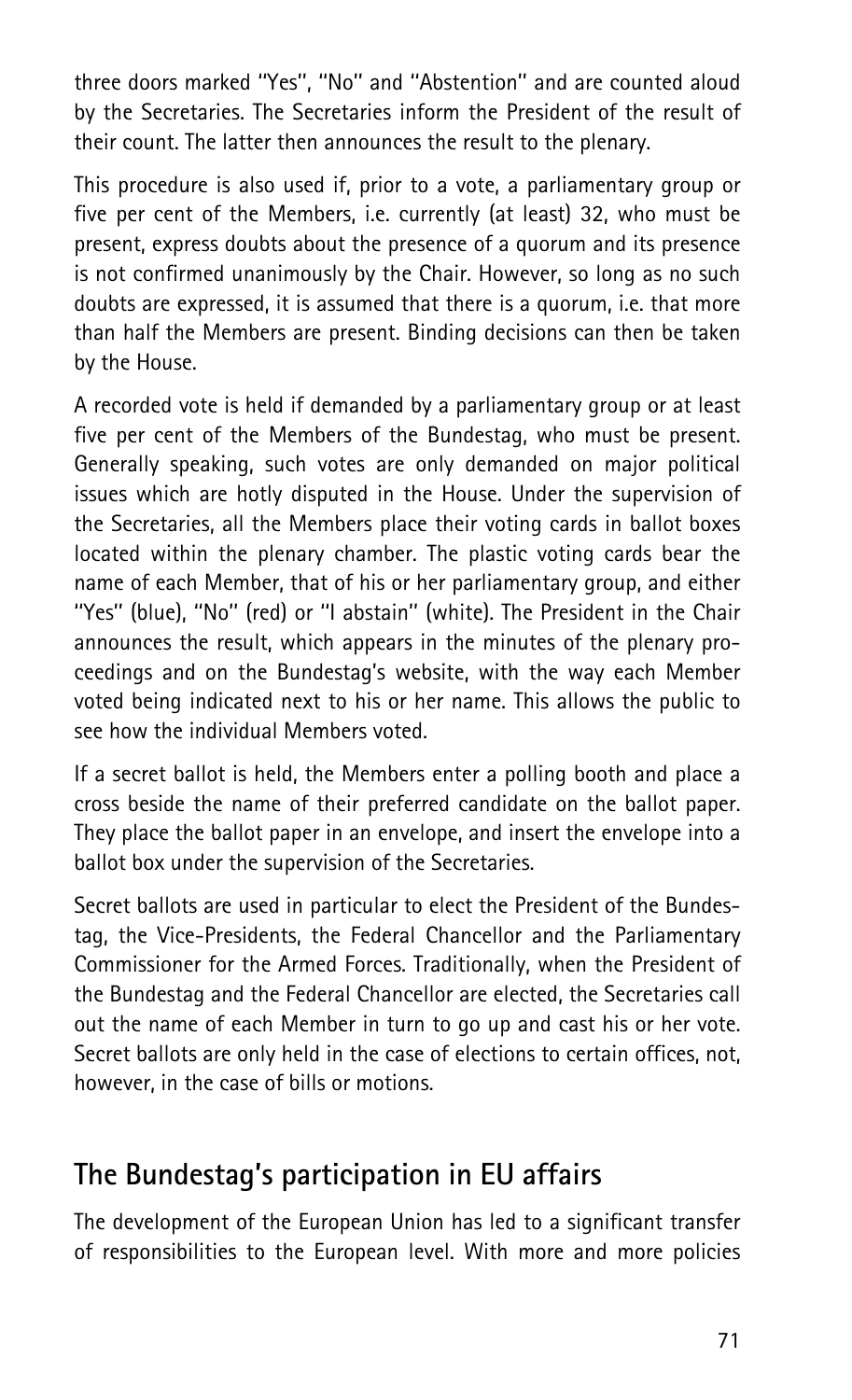being made at EU level, however, the participation of the national parliaments is essential to ensure democratic legitimacy. The principle of democracy enshrined in the Basic Law dictates that the Bundestag plays a crucial role in conferring democratic legitimacy on European integration. As the Federal Constitutional Court has underlined in numerous rulings, the Bundestag must remain the central forum where public political debate takes place and legally binding decisions are taken, including and especially in matters concerning the European Union.

The key constitutional provision governing parliamentary participation in EU affairs is Article 23 of the Basic Law, which was inserted in the constitution in connection with the ratification of the Maastricht Treaty. It stipulates that any changes in the EU's treaty foundations and any transfer of sovereign powers require the consent of the Bundestag and Bundesrat. In addition, the Federal Government is obliged to keep the Bundestag informed about EU matters comprehensively and at the earliest possible time. Before participating in legislative acts of the European Union, the Federal Government must give the Bundestag an opportunity to state its position and must take its position into account during the negotiations. The details are regulated in the laws which accompanied the Treaty of Lisbon: the Act on Cooperation between the Federal Government and the German Bundestag in Matters concerning the European Union (also known as the Cooperation Act), a revised version of which was passed in 2013, and the Act on the Exercise by the Bundestag and by the Bundesrat of their Responsibility for Integration in Matters concerning the European Union (also known as the Responsibility for Integration Act) of 2009. Both laws provide for comprehensive rights to information and participatory rights. The Cooperation Act regulates the details of the Federal Government's notification obligations in EU matters and the Bundestag's participation by delivering opinions to the Federal Government in accordance with Article 23 (2) and (3) of the Basic Law. The Responsibility for Integration Act regulates the Bundestag's participation in special projects at European level which are of particular relevance for the integration process, such as amendments to EU treaties, an expansion of European legislative competences, or changes to EU voting procedures.

#### $\blacktriangleright$  Participatory rights under the Cooperation Act

Under Section 3 of the Cooperation Act, the Federal Government must notify the Bundestag comprehensively, as early as possible, continuously,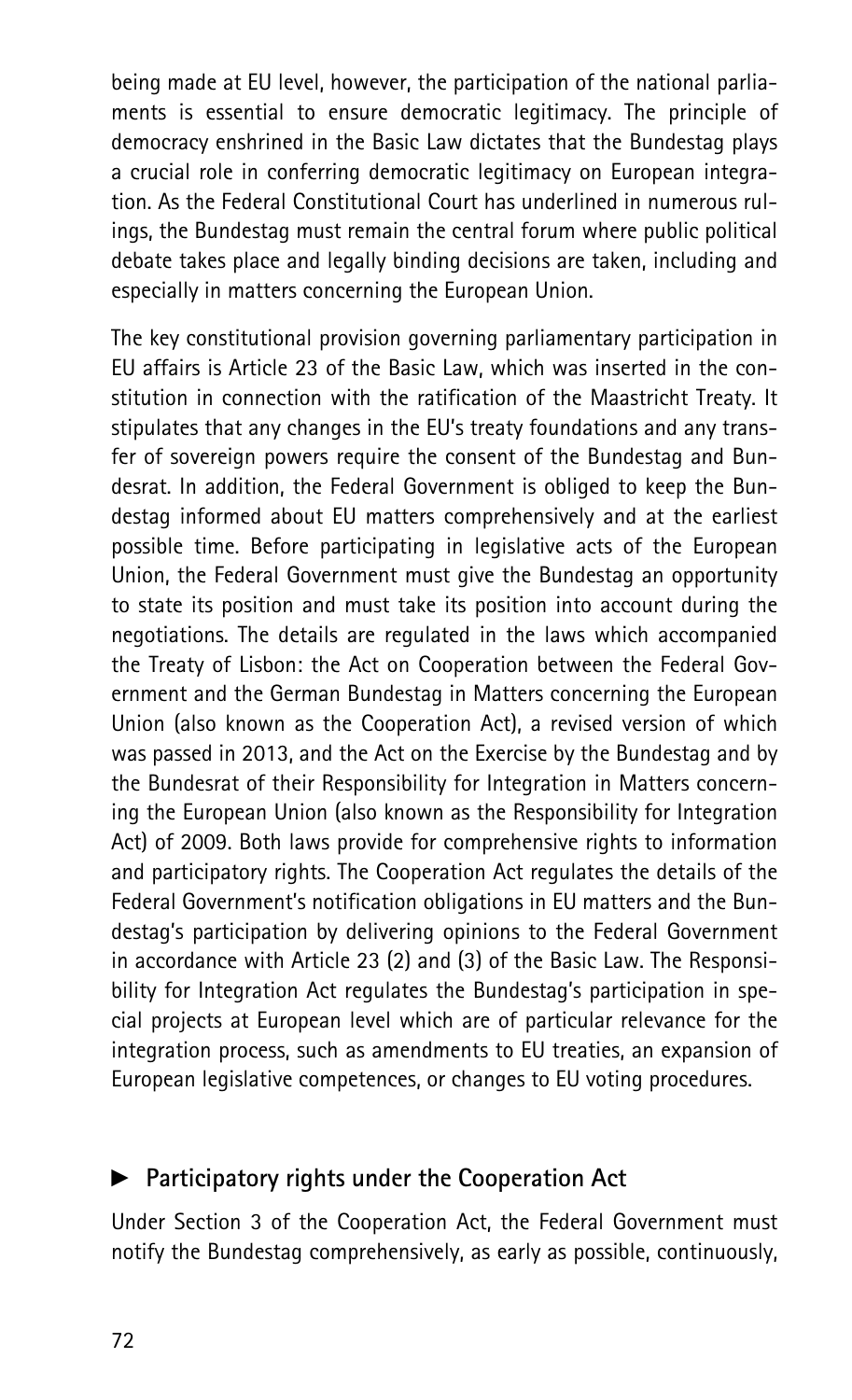and – in principle – in writing about matters concerning the European Union. The notification has to provide information about, in particular, the Federal Government's decision-making process, the preparation and course of discussions within the EU institutions, and the opinions of the European Parliament, the European Commission and the other EU Member States, as well as the decisions that have been taken. It also covers informal ministerial meetings, euro summits, the Eurogroup and comparable institutions which complement or are otherwise particularly closely related to EU law. The same also applies to all preparatory bodies and working groups. Notification involves the forwarding of the relevant documents and the Federal Government's reports, which are set out in detail in Section 4 of the Cooperation Act. The Bundestag must be informed in advance and in sufficiently good time for it to be able to form an opinion on the subject of the meetings and the Federal Government's position and to influence the Federal Government's negotiating line and voting decisions.

A key factor which influences the form that the notification takes, the subsequent procedure in the Bundestag and Parliament's participatory rights is the concept of ''EU projects'' (Section 5 of the Cooperation Act). EU projects include, in particular, all proposals for legislative acts such as regulations and directives, as well as proposals for treaty changes and the opening of accession negotiations, but also reports, communications, green and white papers, action plans, and mandates for international agreements. The Federal Government transmits EU projects to the Bundestag with a forwarding letter (a process known as formal forwarding, Section 6 of the Cooperation Act). No later than two weeks after transmission, the Federal Government must also provide a formal report about the EU project's main content and political significance, the timetable for the procedure at European level, and Germany's particular interests. The report also contains an appraisal of the project in terms of its compatibility with the principles of subsidiarity and proportionality. If the project in question is a proposal for an EU legislative act, the Federal Government additionally transmits a comprehensive appraisal within two weeks of its referral to the Bundestag committees, but no later than the start of its discussion by the Council bodies. As well as providing information about the European Union's competence to adopt the proposed legislative act and its compatibility with the principles of subsidiarity and proportionality, the appraisal also offers a comprehensive assessment of the impact it will have on the Federal Republic of Germany.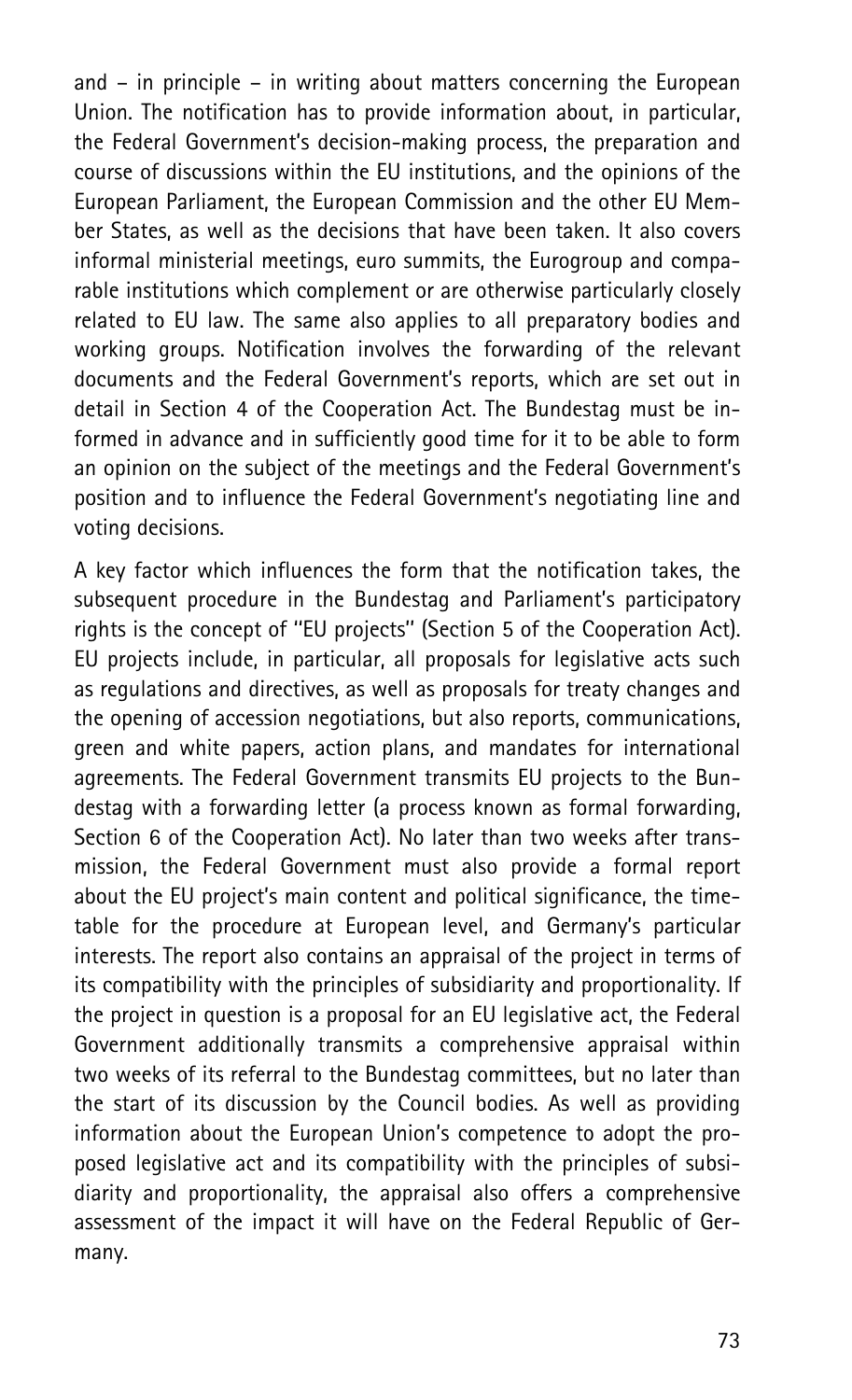In the realm of the Common Foreign and Security Policy (CFSP) and the Common Security and Defence Policy (CSDP), the Federal Government also provides comprehensive, continuous notification as early as possible, and as a rule in writing. The notification includes the forwarding of a summary of the legislative acts that are due to be the subject of discussion, an appraisal of them and a prognosis of the future course of discussions (Section 7 of the Cooperation Act). At the Bundestag's request, the Federal Government formally forwards documents of fundamental importance in accordance with the provisions of Section 6 (1) of the Cooperation Act.

The procedure for dealing with EU documents is enshrined in Rules 93 and 93a to d of the Bundestag's Rules of Procedure. All EU documents are forwarded by the Federal Government directly to the European Affairs Documentation Division in the Administration of the Bundestag. In addition, the Bundestag receives all adopted texts directly from the European Commission and all resolutions from the European Parliament. In total, the Bundestag receives almost 25,000 documents each year, which are catalogued in EuDoX, the Bundestag's internal information system. They include around 800 EU projects which are formally forwarded by the Federal Government, around 9,000 documents that are information material or communications from the Federal Government, around 1,880 documents transmitted directly by the Commission, and around 125 resolutions of the European Parliament. Formally forwarded documents first undergo a prioritisation procedure at the Bundestag so that Parliament can concentrate on politically significant initiatives. In advance of the decision on which committees a document should be referred to as the lead committee and committees asked for their opinion, the document's relevance for deliberations is assessed by the Administration of the Bundestag in consultation with the parliamentary groups (prioritisation). The chairperson of the Committee on the Affairs of the European Union then submits a proposal for referral to the President of the Bundestag.

In principle, all committees discuss European affairs insofar as they relate to the specialised areas for which they are responsible. The EU Affairs Committee, as the integrative cross-cutting committee, deals both with issues relating to European integration and with European initiatives which touch on several different policy fields.

The deliberations on EU documents vary in intensity. Drafts of important regulations and directives are discussed at length in the committees, with consultations taking place with the relevant government representatives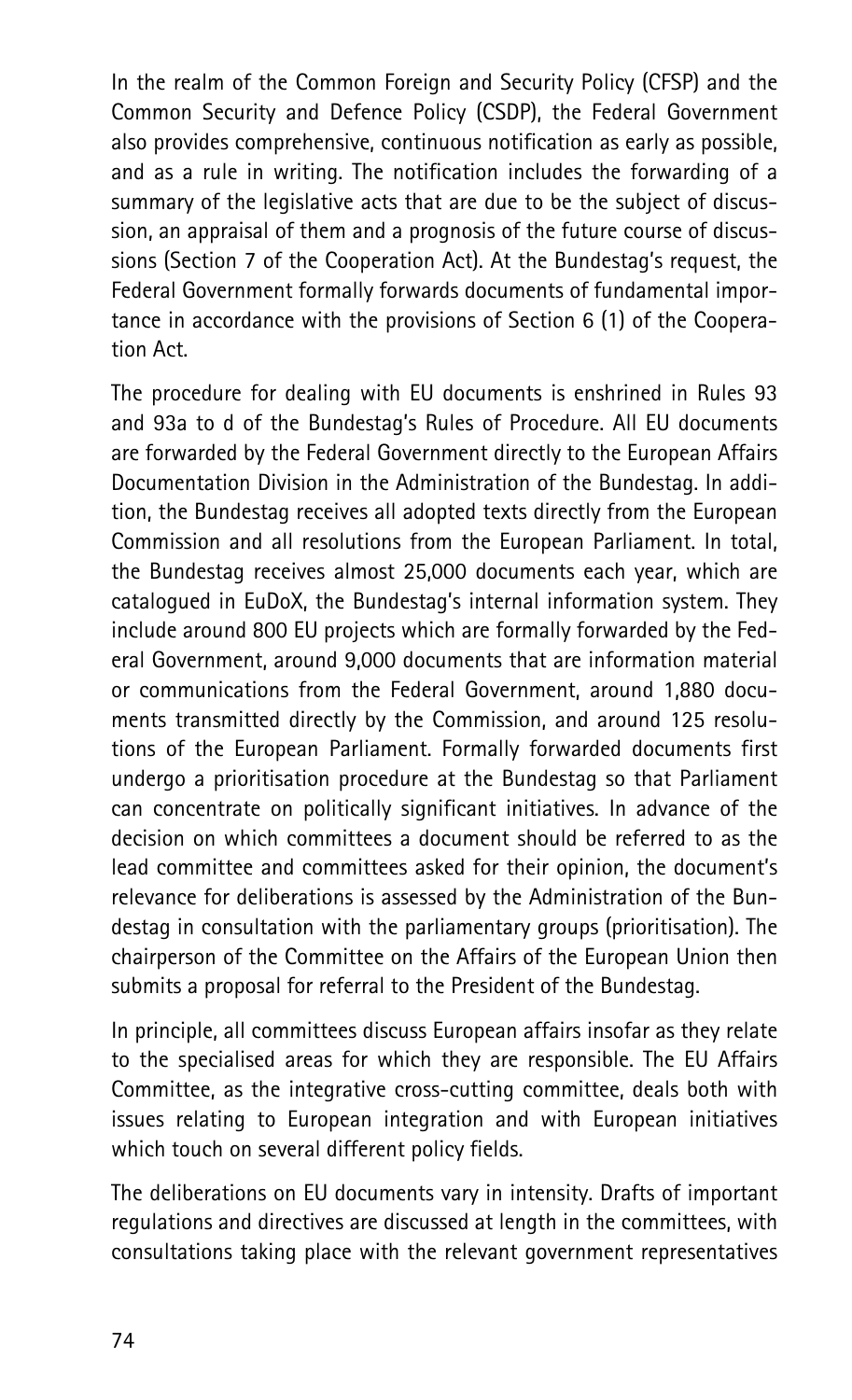and, more and more frequently, with members or at least representatives of the European Commission. Interparliamentary dialogue on major EU projects has also increased in importance, for example in the form of joint meetings of the committees of the national parliaments and of the European Parliament. In addition, the national parliaments of the EU Member States engage in dialogue via an electronic platform they run jointly with the European Parliament. IPEX (www.ipex.eu) allows them to share information about the progress of their deliberations on EU projects, and about any concerns they may have regarding compliance with the principle of subsidiarity.

The appropriate committees may also declare EU documents which have not – or not yet – been referred to them to be items for discussion. If they want to submit a recommendation for the Bundestag to deliver an opinion under Article 23 (2) or (3) of the Basic Law, however, the EU document must be formally referred to them. The committees may also base their deliberations and recommendation for a decision on a follow-up document to an EU document previously referred to them. A lead committee can also present a recommendation for a decision more than once, in particular in order to take account of new developments.

In most cases, the committee deliberations end with acknowledgement of the EU document. However, if the lead committee submits a recommendation for a decision to the plenary, the Bundestag can, on the basis of the recommendation, take the decision to deliver an opinion.

By means of opinions it delivers to the Federal Government, the Bundestag has an opportunity to influence the negotiating position of the Federal Government, which takes decisions in the Council together with the governments of the other EU Member States. In principle, the Bundestag can deliver opinions on all EU projects. The Federal Government must use these opinions as a basis for its negotiations and report to the Bundestag continuously about the consideration given to its opinions in the negotiations (Section 8 (2) of the Cooperation Act). This gives the Bundestag the opportunity to adapt and supplement its opinion in the course of the often protracted discussions on a project at EU level.

The Federal Government is subject to stricter constraints in the case of opinions delivered by the Bundestag about legislative acts such as regulations and directives (Section 8 (4) of the Cooperation Act). In such cases, the Federal Government must invoke the requirement of prior parliamentary approval in the negotiations in the Council if the main inter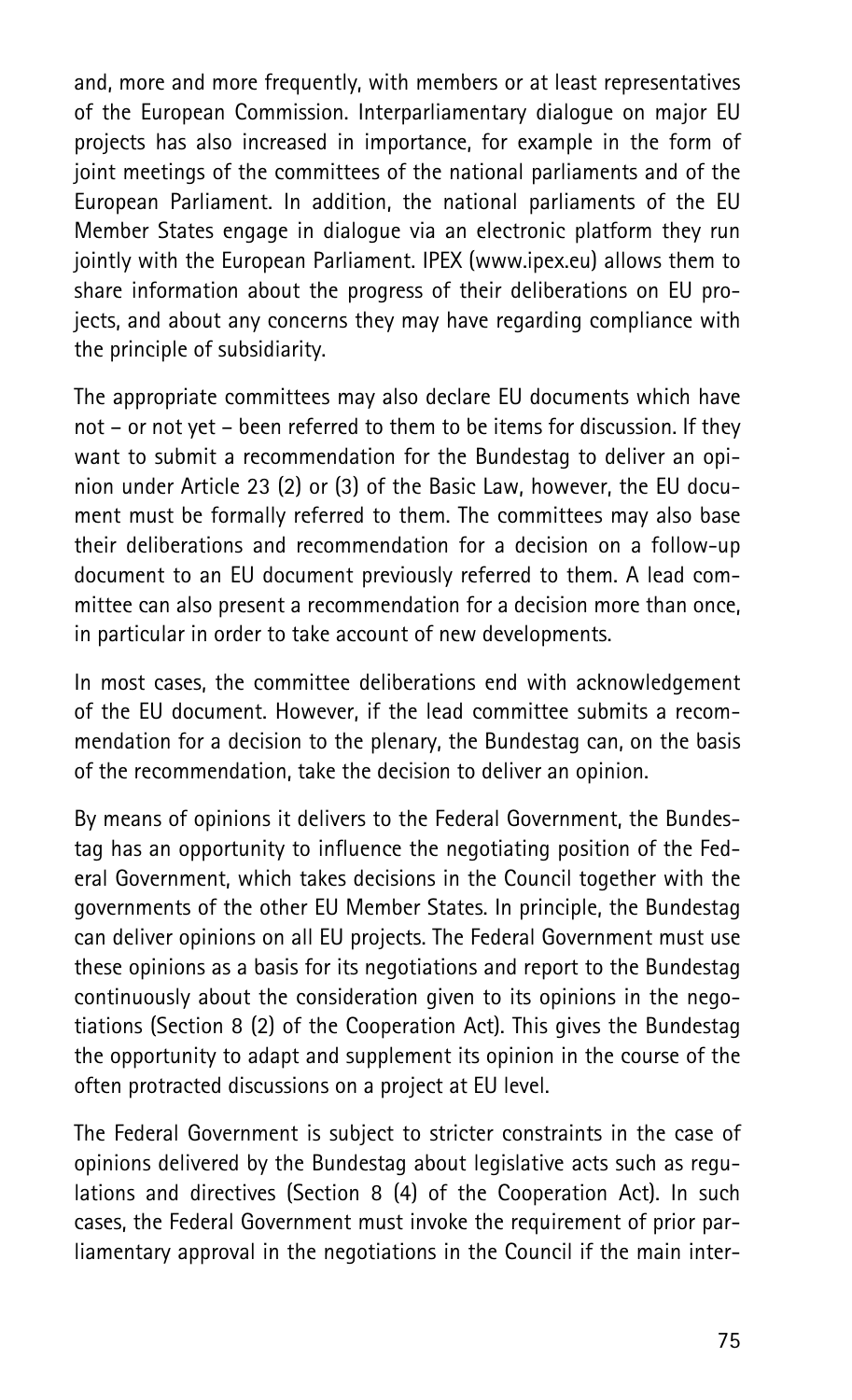ests expressed in the Bundestag's decision cannot be asserted. The Bundestag must be notified in a special report. Before the final decision in the Council, the Federal Government must seek an agreement with the Bundestag. However, the Federal Government may take divergent decisions for important reasons of foreign or integration policy. In any case, it is obliged to notify the Bundestag in writing, without delay, about how its opinion has been implemented and the reasons for any divergence from it – and, if demanded by a quarter of the Members of the Bundestag, the Federal Government is also required to provide information about this during a plenary debate. Before the opening of negotiations on a country's accession to the EU or on amendments to the contractual foundations of the EU, and prior to Council decisions on the introduction of the euro in a Member State, the Federal Government is required to reach an agreement with the Bundestag; in such cases, it is not enough for it to simply seek an agreement (Sections 9 and 9a of the Cooperation Act).

The Committee on the Affairs of the European Union has special rights with regard to opinions. It has a special position compared to the other specialised committees, in that it can be empowered by the Bundestag in individual cases to exercise Parliament's rights under Article 23 of the Basic Law in relation to the Federal Government. If empowered in this way, it must, before stating its opinion to the Federal Government, request an opinion on the EU document in question from the committees concerned. If it wishes to deviate from the opinion of one or more committees, a joint meeting with the committees concerned has to be convened. Even if it has not been empowered by the plenary, the EU Affairs Committee may exercise the rights of the Bundestag in relation to the Federal Government unless one of the committees concerned objects. The Bundestag retains the right to take a decision itself on a matter concerning the European Union at any time. In addition, the EU Affairs Committee is entitled, in matters where it is only involved as a committee asked for an opinion, to propose amendments – which are debated in the plenary – to the recommendation for a decision submitted by the lead committee.

#### $\blacktriangleright$  Participatory rights under the Responsibility for Integration Act

To allow it to exercise its responsibility for integration, the Bundestag has special participatory rights in relation to further steps towards inte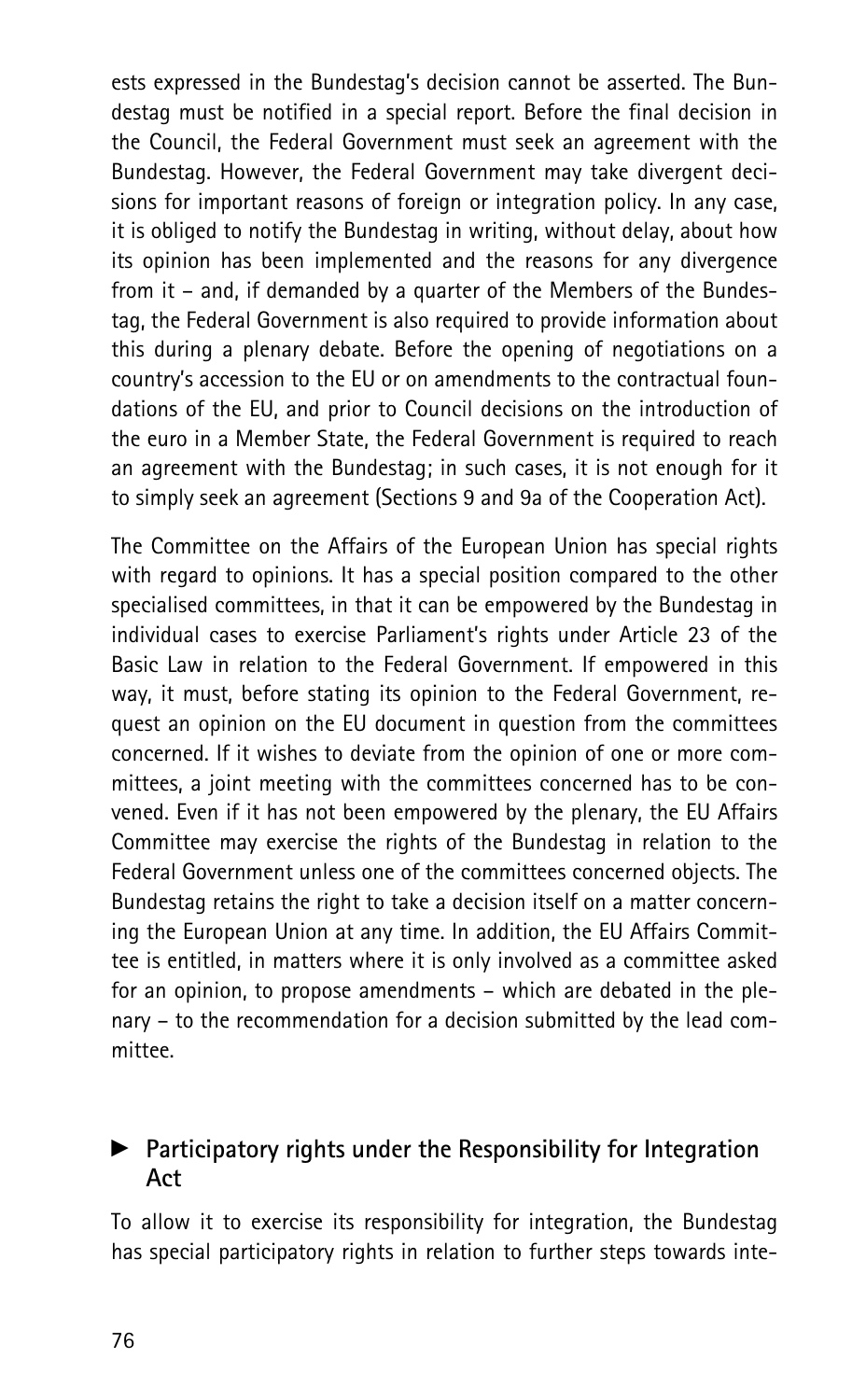gration. In the case of amendments to the EU treaties, an expansion of European legislative competences or changes to EU voting procedures, the Bundestag's prior consent is required in the form of a law or decision. Specifically, the Responsibility for Integration Act sets out the following provisions:

Under Section 2 of the Responsibility for Integration Act, consent in the form of a law, as defined in Article 23 (1) of the Basic Law, is necessary for the simplified treaty revision procedure under Article 48 (6) of the Treaty on European Union, which permits revisions in areas including the internal market, economic and monetary policy and employment policy. There are a range of special treaty revision procedures, limited to specific areas, which also require consent in the form of a law, as defined in Article 23 (1) of the Basic Law (Section 3 of the Responsibility for Integration Act). In the case of the general bridging clause contained in Article 48 (7) of the Treaty on European Union, which allows a change in the voting modalities in the Council or in the legislative procedure to be applied, a law as defined in Article 23 (1) of the Basic Law is required even for the German representative in the European Council or the Council to approve the proposal (Section 4 of the Responsibility for Integration Act). The same applies, under Section 7 of the Responsibility for Integration Act, in the case of the competence clauses, which permit a substantive extension of the EU's competences without the need for treaty change. The flexibility clause of Article 352 of the Treaty on the Functioning of the European Union allows the EU's existing competences to be extended for a specific purpose. Section 8 of the Responsibility for Integration Act stipulates that this, too, requires a law on the basis of Article 23 (1) of the Basic Law.

By contrast, a decision of the Bundestag is sufficient basis for the German representative in the European Council or the Council to approve a proposal for the application of special bridging clauses relating to specific policies (Sections 5 (1) and 6 (1) of the Responsibility for Integration Act). A decision of the Bundesrat is also required if the interests of the Länder are affected (Sections 5 (2) and 6 (2) of the Responsibility for Integration Act). The Bundestag – and the Bundesrat in certain cases – can also take a decision instructing the German representative in the Council to use the emergency brake mechanism (Section 9 of the Responsibility for Integration Act). This mechanism allows a member of the Council to convene the European Council if it believes a planned legislative act affects fundamental aspects of its criminal justice system or social security system.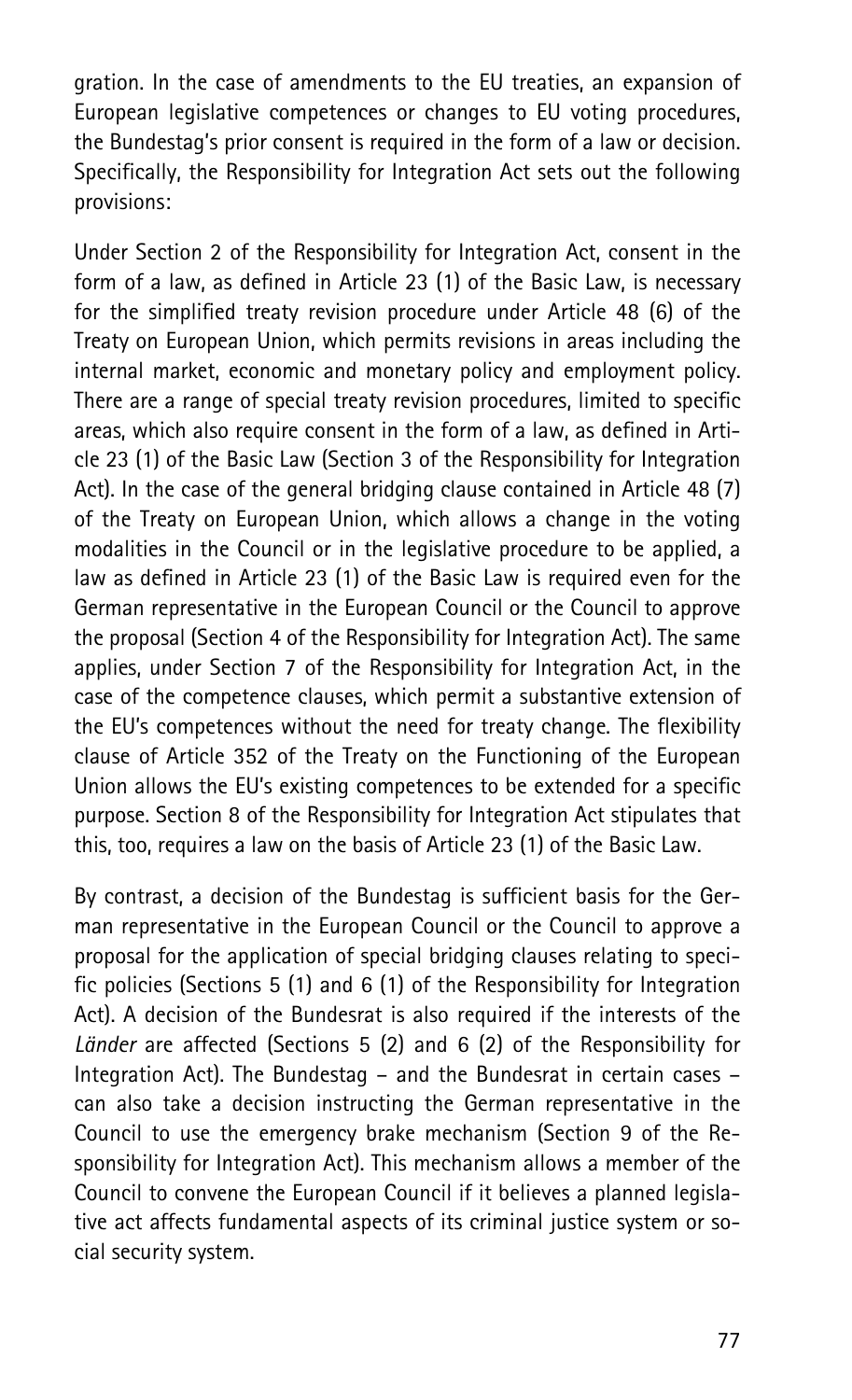Since the entry into force of the Treaty of Lisbon, the Bundestag has also had the option of delivering a reasoned opinion, also known as a subsidiarity objection (Section 11 of the Responsibility for Integration Act), directly to the competent EU institutions. The principle of subsidiarity dictates that the EU may act only if and insofar as the objectives of the proposed action cannot be sufficiently achieved by the Member States but can rather, by reason of the scale or effects of the proposed action, be better achieved at EU level. The national parliaments may, within eight weeks from the date of transmission of a draft legislative act in all official EU languages, state in a reasoned opinion why they consider that the draft in question is incompatible with the principle of subsidiarity. If at least one third of the parliaments deliver opinions in which they conclude that the draft is incompatible with the subsidiarity principle, the European Commission must review the proposal (''yellow card'') and, if appropriate, amend or withdraw it. The required threshold drops to a quarter of parliaments if the draft concerns police and judicial cooperation in criminal matters. If more than half of the parliaments register concerns about subsidiarity (''orange card''), however, and the Commission nonetheless decides to maintain its proposal, a draft can be stopped under the ordinary legislative procedure by 55 per cent of the votes in the Council or a simple majority in the European Parliament.

In their deliberations on the EU documents referred to them, whether as the lead committee or a committee asked for its opinion, the committees also monitor compliance with the principles of subsidiarity and proportionality (Section 11 of the Responsibility for Integration Act, Rule 93a (1) of the Rules of Procedure). If the filing of an objection of noncompliance is planned in this context, the Committee on the Affairs of the European Union must be informed without delay, in order to give it the opportunity to first state its opinion. If the lead committee only intends to acknowledge the document in question, a report must nevertheless be given to the Bundestag if the Committee on the Affairs of the European Union expresses concerns regarding infringement of the principles of subsidiarity and proportionality. A subsidiarity objection is raised by the Bundestag in the form of an opinion, which the President of the Bundestag transmits to the presidents of the European Parliament, the Council and the European Commission.

In the case of a legislative act which has already been enacted, the Bundestag can bring a subsidiarity action before the European Court of Justice (Section 12 of the Responsibility for Integration Act, Rule 93d of the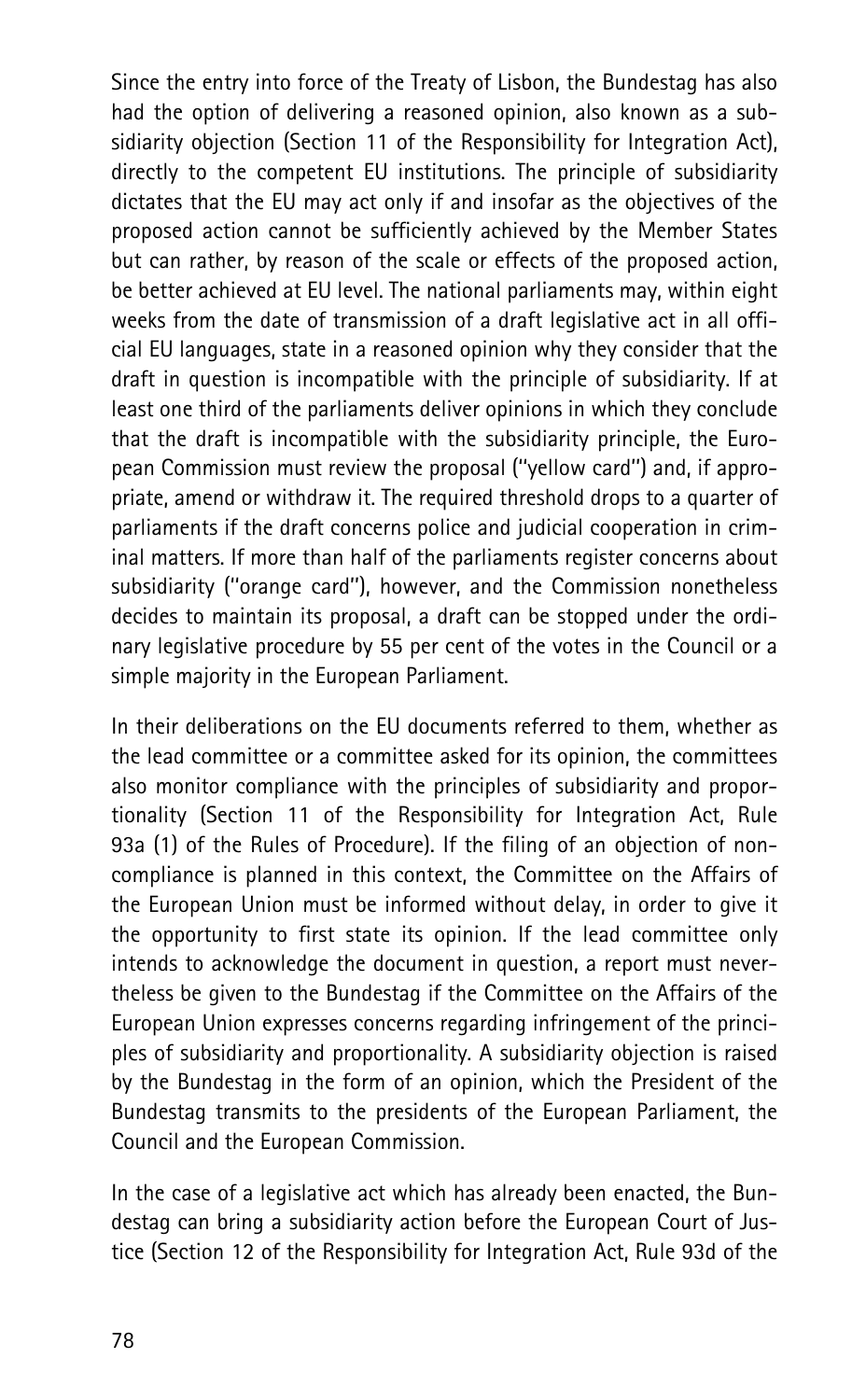Rules of Procedure); it is obliged to do so upon the motion of one quarter of its Members (in the 18th electoral term, the motion must be supported by 120 Members). At the request of one quarter of its Members who do not support the bringing of the action (in the 18th electoral term: 120 Members), their view must be made clear in the application.

# $\blacktriangleright$  Participatory rights in the framework of the European Stability Mechanism (ESM)

To tackle the financial and economic crisis in the eurozone countries, new instruments have been created to stabilise the euro and coordinate economic and fiscal policies. The temporary ''euro rescue package'' put together in 2010, consisting of the European Financial Stability Facility (EFSF) and the European Financial Stabilisation Mechanism (EFSM), was supplemented in October 2012 by the European Stability Mechanism (ESM). The ESM, which is intended as a permanent contribution to the stability of the euro area, initially ran in parallel with the EFSF and EFSM, and replaced them in mid-2013. The granting of financial assistance by the ESM is closely connected with the Treaty on Stability, Coordination and Governance in the Economic and Monetary Union, which entered into force in 2013. This Treaty defines rules concerning the maintenance of budgetary discipline and introduces measures relating to economic policy coordination and the governance of the eurozone.

The ESM Treaty is an agreement under international law which complements and shows particular proximity to EU law, and thus it falls inside the scope of Article 23 (2) of the Basic Law. The German Bundestag's special participatory rights in matters concerning the ESM are regulated in the ESM Financing Act. The Bundestag's general rights under the Cooperation Act are unaffected in ESM matters; for example, Sections 3 and 4 of the Cooperation Act also apply to the general notification of the Bundestag in connection with the ESM.

In matters concerning the European Stability Mechanism, the German Bundestag exercises its budgetary responsibility and its responsibility for the existence and continued development of the stability of the economic and monetary union. The exact form in which the Bundestag or its bodies participate in the decision to be taken depends on its importance:

The fundamental decisions on granting financial assistance to an ESM member, on the adoption of a financial assistance facility agreement and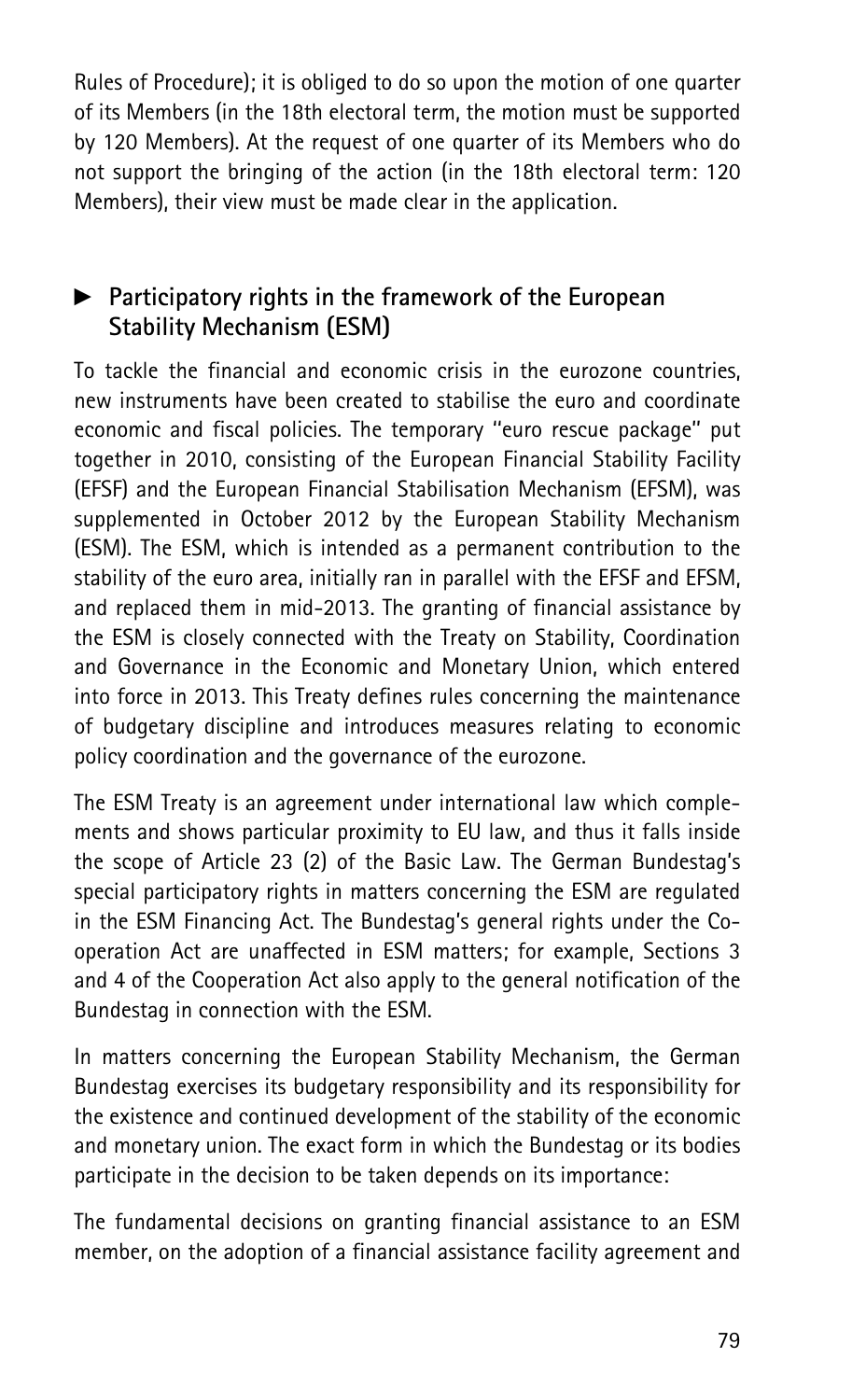on any change to the ESM's authorised capital stock affect the overall budgetary responsibility of the Bundestag and can only be taken by Parliament as a whole (Section 4 of the ESM Financing Act). The Federal Government may only approve, through its representative, a proposal for a decision in such matters concerning the ESM or abstain from voting on such a proposal after the plenary of the Bundestag has taken an affirmative decision to that effect.

In all other matters concerning the European Stability Mechanism affecting the German Bundestag's budgetary responsibility, the Budget Committee must be involved (Section 5 of the ESM Financing Act). In the framework of its responsibility for budgetary policy, it monitors the preparation and implementation of agreements on stability support. Its advance approval is required for, among other things, the adoption or significant amendment of guidelines on the modalities for implementing financial assistance. Without an affirmative decision by the Budget Committee, the German representative must reject the proposal for a decision in the ESM bodies. In addition, the Budget Committee has the right to deliver an opinion; this applies in particular to decisions regarding the payment of individual tranches of agreed stability support. The plenary of the German Bundestag may take over and exercise the powers of the Budget Committee at any time by means of a decision taken by a simple majority.

Regarding the purchase of government bonds on the secondary market, a small Special Panel consisting of members of the Budget Committee may, for reasons of confidentiality, exercise the Bundestag's participatory rights exceptionally as long as the confidentiality requirement persists (Section 6 of the ESM Financing Act).

Section 7 of the ESM Financing Act sets out extensive notification rights which exist alongside those enshrined in the Cooperation Act and apply specifically to matters concerning the ESM.

The Bundestag's participation in two special cases is regulated by Article 2 of the law of 13 September 2012 ratifying the ESM Treaty: in the case of decisions to increase the ESM's capital stock or to change the list of the ESM's financial assistance instruments, the Bundestag's authorisation in the form of a federal law is required.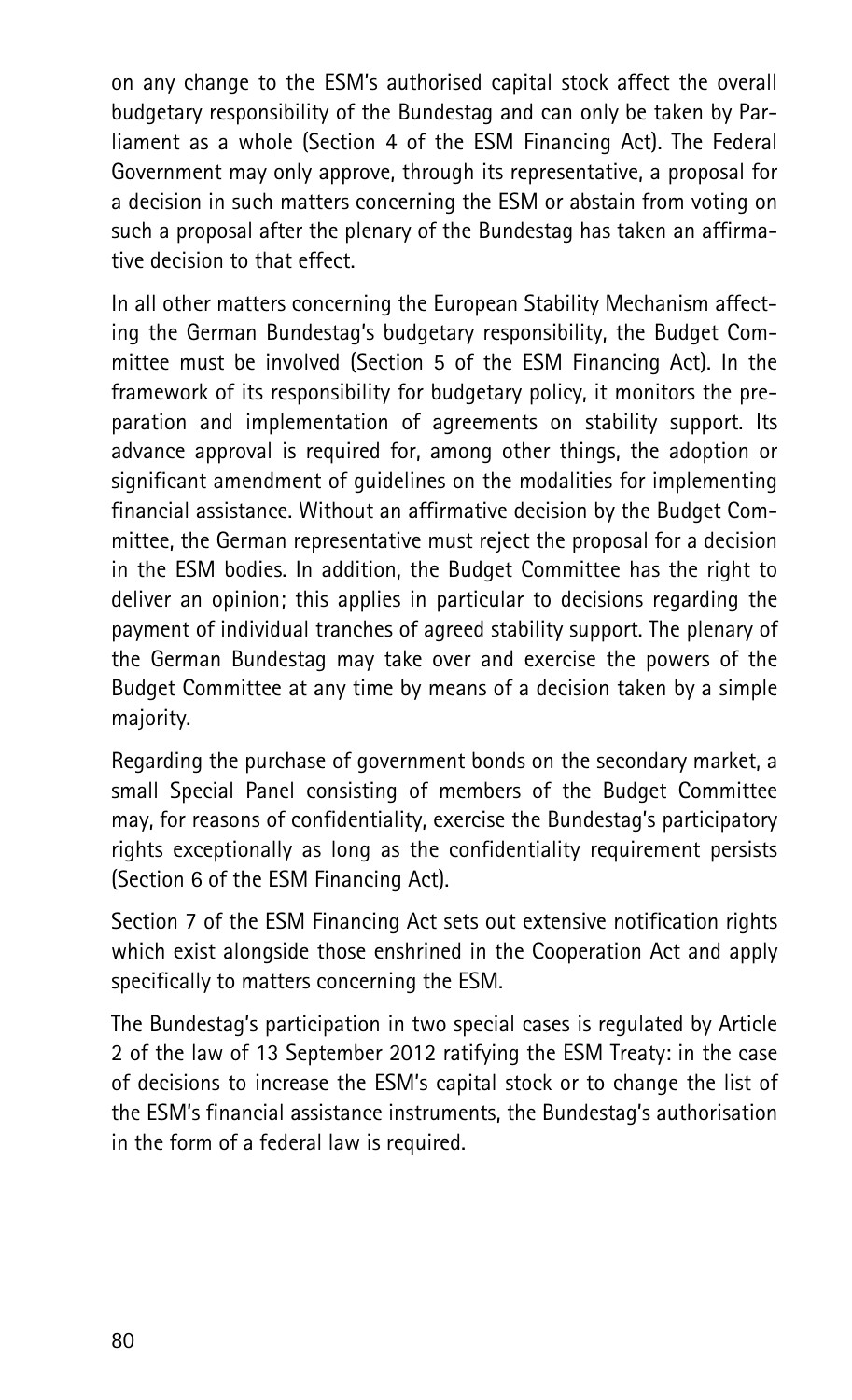# $\blacktriangleright$  Participation vis-à-vis EU institutions

As well as the subsidiarity objection and subsidiarity action set out above (p. 78 et seq.), the Bundestag has other means of communicating its views directly to an institution of the European Union:

For example, it can send an opinion to the European Commission on draft legislative acts and other matters of special interest. An opinion of this kind, which is formulated via the Bundestag's normal internal procedures, is delivered in the framework of the Commission's political dialogue with the national parliaments and has no direct legal consequences. The basis is the Commission's voluntary commitment in 2006 to take into account the arguments put forward by the national parliaments, which can relate to any conceivable political or legal issue, including concerns about subsidiarity, in advance of or at an early stage of the process in relation to legislative acts. A dialogue about current projects and initiatives also takes place in the framework of committee meetings held in Brussels and trips there by delegations, interparliamentary meetings, and the participation of Commission representatives in the meetings of the Bundestag's committees in Berlin.

In addition, it is standard practice for the European Commission to hold a public consultation on green and white papers, which set out the fundamental lines and issues of a planned legislative proposal, in order to obtain the opinions of experts, agencies, the national parliaments and the public. The Bundestag is not alone in being able to submit an opinion as part of a consultation; the parliamentary groups and all Members of the Bundestag are also free to set out their views by sending an opinion of their own directly to the Commission.

# $\blacktriangleright$  Interparliamentary cooperation in the European Union

The European Parliament and the national parliaments engage in various forms of cooperation:

For many years, at the European Parliament's initiative, meetings between parliaments and committees have been taking place in Brussels, in various formats. Interparliamentary meetings usually deal with cross-cutting issues, while joint committee meetings focus on specific specialised topics or concrete legislative proposals. In addition, the parliament of the country holding the six-month presidency of the Council hosts events at which EU issues are discussed at the level of the committee chairpersons.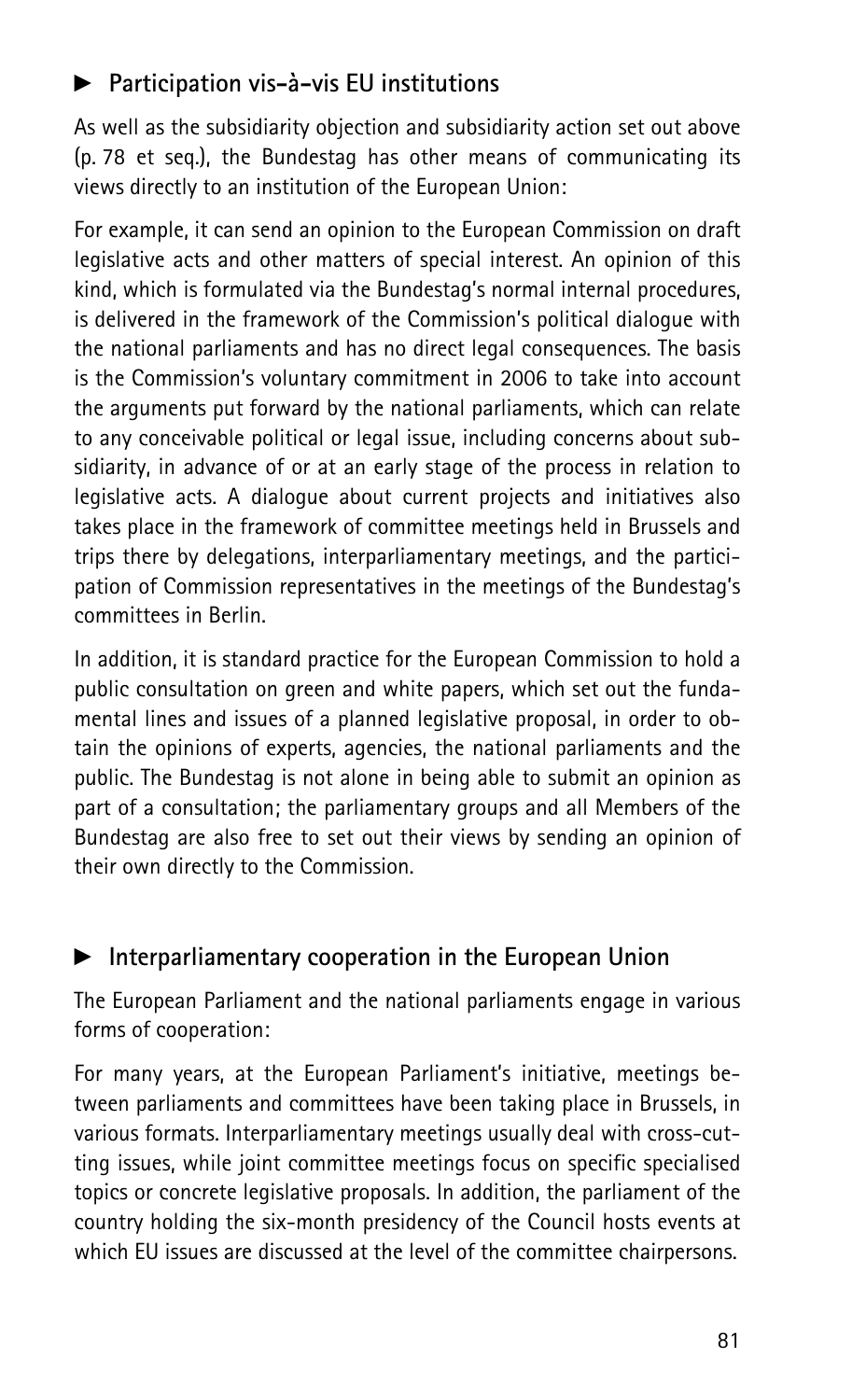In 2012, to strengthen parliamentary scrutiny in the realm of the CFSP/ CSDP, the national parliaments and the European Parliament established the Inter-Parliamentary Conference for the Common Foreign and Security Policy and the Common Security and Defence Policy. It meets twice a year and provides a framework for the exchange of information and best practices in the areas of foreign, security and defence policy.

The Conference under Article 13 of the Treaty on Stability, Coordination and Governance in the Economic and Monetary Union also meets twice a year. It serves as an interparliamentary forum for discussion of issues relating to economic, financial and budgetary policy, and for an exchange of views on other issues covered by the Treaty.

The Conference of Speakers of EU Parliaments, which includes the President of the European Parliament, has the aim of strengthening the parliaments' role in matters concerning the EU. The annual conference is devoted to dialogue on European topics that are of particular importance for the national parliaments and interparliamentary cooperation.

The Conference of Community and European Affairs Committees of Parliaments of the European Union (COSAC) was established in 1989. A delegation from the Bundestag's EU Affairs Committee and from the Bundesrat participates in its twice-yearly meetings, which allow the exchange of information and best practices between the national parliaments and the European Parliament at committee level.

# The Bundestag's participatory rights in relation to mixed institutions

To complete the picture of the diverse functions of the Bundestag, mention must be made of those bodies and institutions in which – in accordance with the Basic Law, legal provisions or international treaties – persons commissioned by the Bundestag participate in various ways, or to which they are appointed by the Bundestag.

# $\blacktriangleright$  The Federal Convention

The most important such body is the Federal Convention. This constitutional organ normally only convenes every five years for only a few hours to perform its sole function of electing the Federal President (Article 54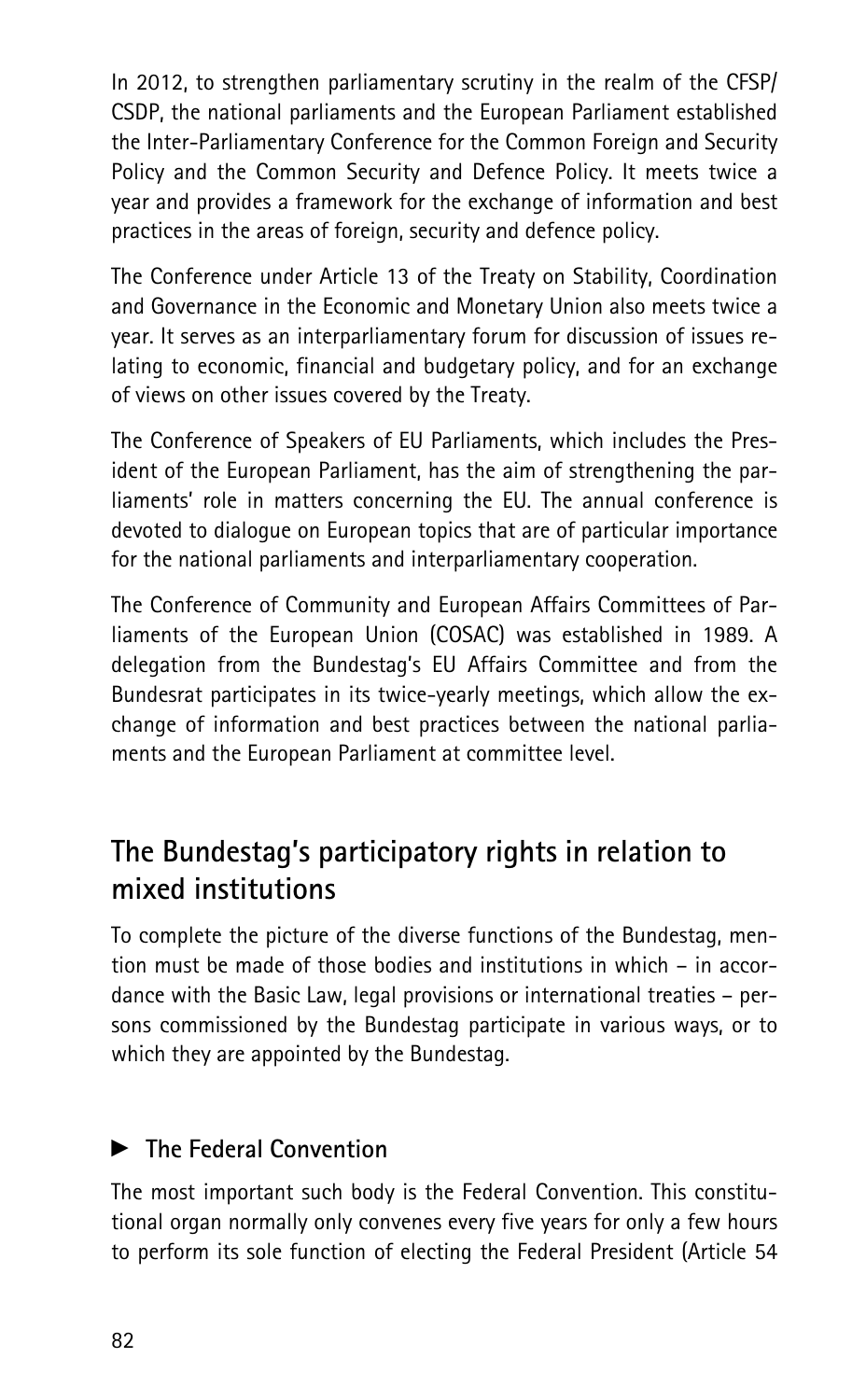of the Basic Law). The Federal Convention comprises the Members of the Bundestag and an equal number of members who are elected by the Land parliaments but need not themselves be Members of the *Land* parliament concerned. On the day the Federal President is elected, half the Federal Convention thus reflects the relative strengths of the political parties in the Bundestag and the other half their relative strengths in the Land parliaments. The fifteenth Federal Convention, which convened on 18 March 2012 and elected Joachim Gauck as Federal President, had 1,240 members: 620 Members of the Bundestag and 620 delegates of the Land parliaments. The number of members of the Federal Convention elected by the individual Land parliaments depends on the population of the Land concerned.

The Federal Convention is convened by the President of the Bundestag, who also serves as its chairperson.

The Federal President is elected by the Federal Convention without debate. Every German who is at least 40 years old is eligible to stand as a candidate.

Candidates may be proposed by any member of the Federal Convention. These provisions do not, however, indicate the way in which candidates are nominated in practice: the members of the Federal Convention belonging to the same party form political groups, which submit their nominations after carefully considering their candidates' suitability for the highest state office. The candidate receiving the votes of the majority of the members of the Federal Convention is elected. If this majority is not obtained by any candidate in two ballots, the person who receives the most votes in a further ballot is elected (Article 54 (6) of the Basic Law). The President of the Bundestag announces the result of the count and asks the person elected whether he or she accepts his or her election. Following a short speech by the President elect, the President of the Bundestag declares the Federal Convention to be ended; it has fulfilled its function.

#### $\blacktriangleright$  The Joint Committee

A constitutional body which is little known because it has virtually no functions to perform in peacetime and its meetings pass unnoticed by the public is the Joint Committee, an emergency parliament which replaces the Bundestag and the Bundesrat if, in a state of defence, the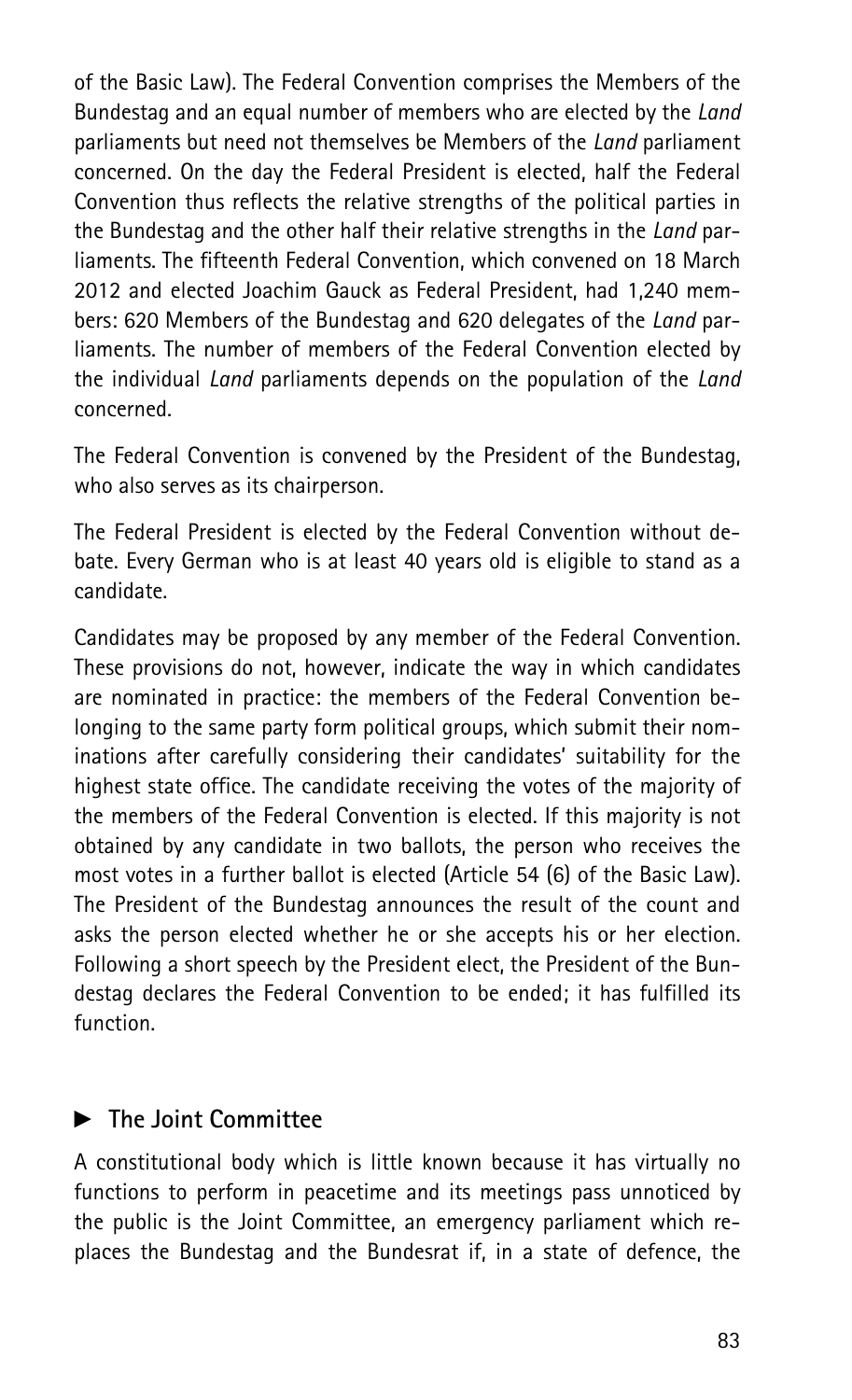Bundestag can no longer meet (Article 53a in conjunction with Articles 115a and 115e of the Basic Law). The number of members of the Joint Committee is based on the number of Länder. For every representative of a Land, there are two Members of the Bundestag; the latter are appointed by the Bundestag in line with the relative strengths of the parliamentary groups. The Joint Committee therefore consists of 16 representatives of the Länder and 32 Members of the Bundestag.

The Joint Committee is chaired by the President of the Bundestag; a member of the Bundesrat is appointed as deputy. The Joint Committee takes decisions by a simple majority; if they vote unanimously, the representatives of the Bundestag can thus always outvote the Bundesrat. The Joint Committee is not competent to take decisions in peacetime. The Federal Government must inform the Joint Committee of its defence policy plans at least twice a year in peacetime.

# $\blacktriangleright$  The Mediation Committee

Article 77 of the Basic Law provides for the Mediation Committee, a body situated between the Bundestag and the Bundesrat. Its function is to seek compromise solutions in the event of legislative conflicts between the Bundestag and the Bundesrat, where requested to do so by either of these two constitutional bodies.

The Mediation Committee consists of 16 members of the Bundesrat and an equal number of Members of the Bundestag who are appointed according to the relative strengths of the parliamentary groups. Its procedure is governed by the ''Joint Rules of Procedure of the Bundestag and the Bundesrat for the Committee set up pursuant to Article 77 of the Basic Law (Mediation Committee)''. For details, see the section on ''The mediation procedure'' on p. 128.

# $\blacktriangleright$  The Committee for the Election of Judges

The group of ''mixed'' bodies, half of whose members are appointed by the Bundestag and half by the Bundesrat, also includes the Committee for the Election of Judges, which elects the judges of the highest federal courts (Federal Court of Justice, Federal Administrative Court, Federal Labour Court, Federal Finance Court, Federal Social Court). Pursuant to the Act on the Election of Judges, the Committee for the Election of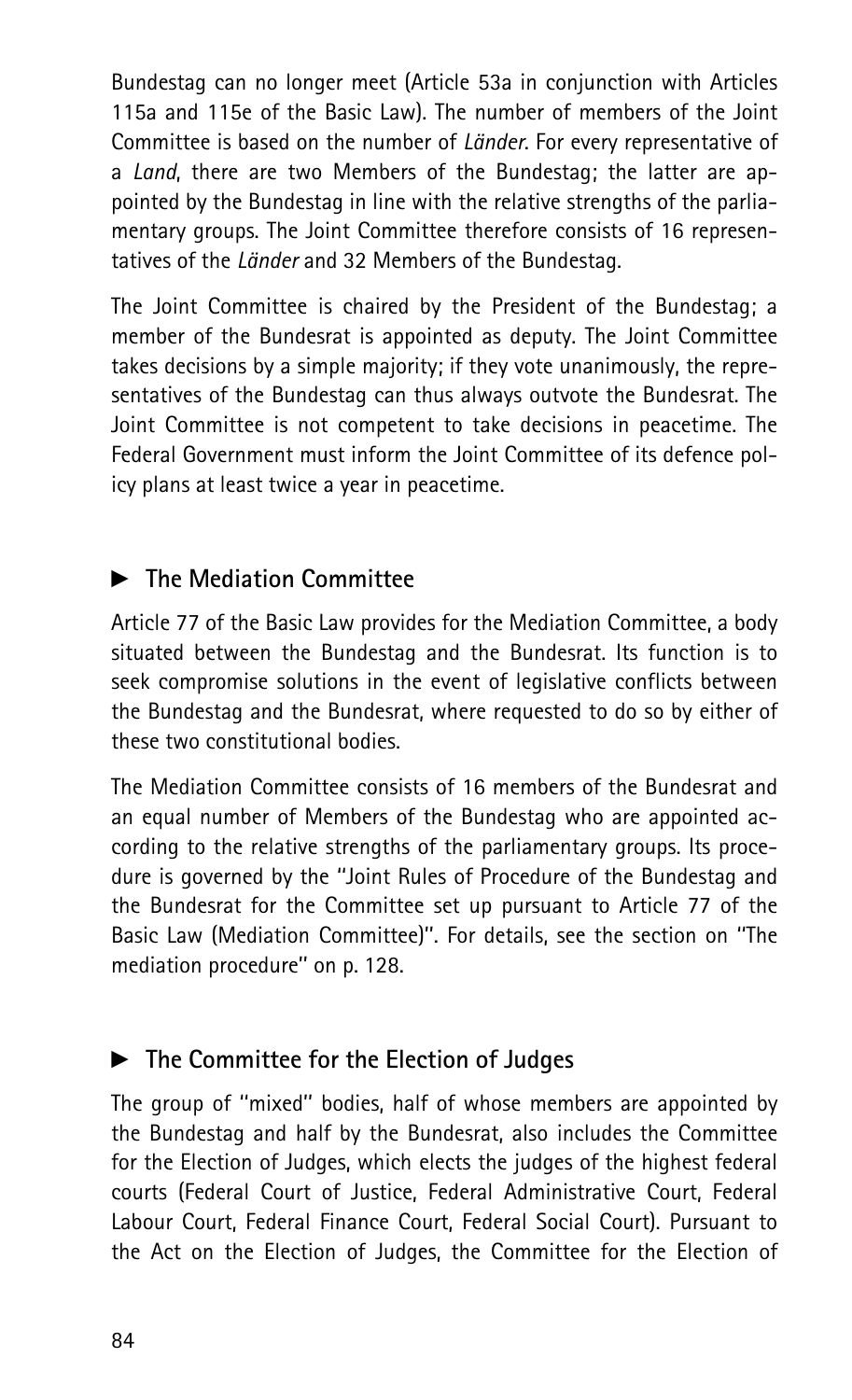Judges comprises 16 Land ministers and an equal number of members elected by the Bundestag; unlike the Committee for the Election of the Judges of the Federal Constitutional Court (see p. 54), the members of the Committee for the Election of Judges to be elected by the Bundestag need not be Members of the Bundestag, but they must have legal experience. The Committee is chaired by the federal minister responsible for the court concerned, who is not, however, entitled to vote. The departmental principle also applies to members of the *Land* governments, i.e. in every case the Committee for the Election of Judges comprises those Land ministers in whose area of competence the Land judges placed under this highest court fall; for example, the ministers of labour of the 16 Länder participate in the election of the judges of the Federal Labour Court.

The Committee for the Election of Judges takes its decision on the candidates in a secret ballot. If the federal minister in question agrees with the outcome, he or she asks the Federal President to appoint the elected candidate. The Federal President then signs the letters of appointment of the new federal judges.

# $\blacktriangleright$  Membership of executive bodies

On the basis of legal provisions or the relevant statutes, the Bundestag sends or appoints members to a number of government steering and supervisory bodies. In some cases they are Members of the Bundestag, in others they come from other areas of public life. The Bundestag appoints:

- . 16 Members of the Bundestag to the 32-member Advisory Council at the Federal Network Agency for Electricity, Gas, Telecommunications, Post and Railway, as well as 16 substitutes;
- . 9 Members of the German Bundestag as members of the Rail Infrastructure Advisory Council, and nine deputy members;
- . 4 Members of the Bundestag and 4 substitutes to the Stamp Plan Advisory Council at the Federal Ministry of Finance, which has a maximum of 14 members;
- . 2 Members of the Bundestag and 2 substitutes to the Advisory Committee for Artistic Design of Stamps at the Federal Ministry of Finance, which has a maximum of 12 members;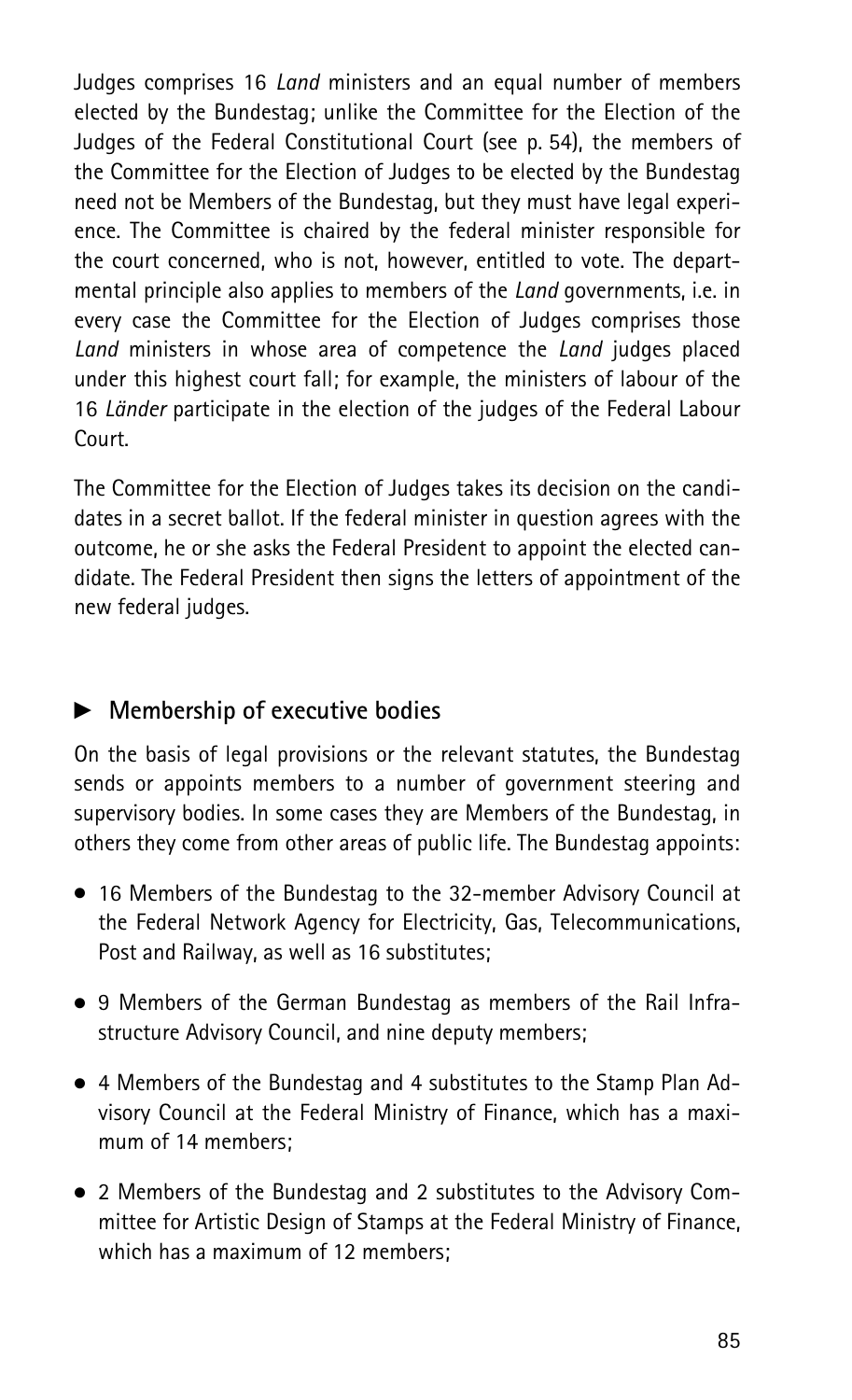- . 3 of the 33 members of the Administrative Council of the German Federal Film Board and 3 substitutes;
- . 1 of the 11 members of the Grant Commission of the German Federal Film Board and 1 substitute;
- . 2 members of the advisory council of the arbitration body for local public transport;
- . 7 Members of the Bundestag to the 30-member administrative board of KfW (Reconstruction Loan Corporation);
- . 2 of the 17 members of the Broadcasting Board of the Deutsche Welle broadcasting corporation, and 2 substitutes;
- . 1 of the 7 members of the Administrative Board of the Deutsche Welle broadcasting corporation, as well as 1 substitute;
- . 8 Members of the Bundestag to the 32-member board of trustees of the foundation ''Museum of Contemporary History of the Federal Republic of Germany'' as well as 8 substitutes;
- . 5 of the 20 members of the board of trustees of the foundation ''Archives of the Parties and Mass Organisations of the GDR'', as well as 5 substitutes;
- . 2 Members of the Bundestag to the 6-member parliamentary advisory council of the ''Foundation for the Sorbian People'', as well as 2 substitutes;
- . 8 of the 17 members of the advisory council to the Federal Commissioner for the Files of the State Security Service of the former German Democratic Republic;
- . 9 members of the Scientific Advisory Board established under Section 39a of the Stasi Records Act;
- . 1 Member of the Bundestag to serve on the 15-member board of trustees of the Centre of Advanced European Studies and Research (CAESAR);
- . 3 Members of the Bundestag to serve on the 15-member board of trustees of the German Foundation for Peace Research;
- . 2 Members of the Bundestag to serve on the 22-member senate of the Helmholtz Association of National Research Centres;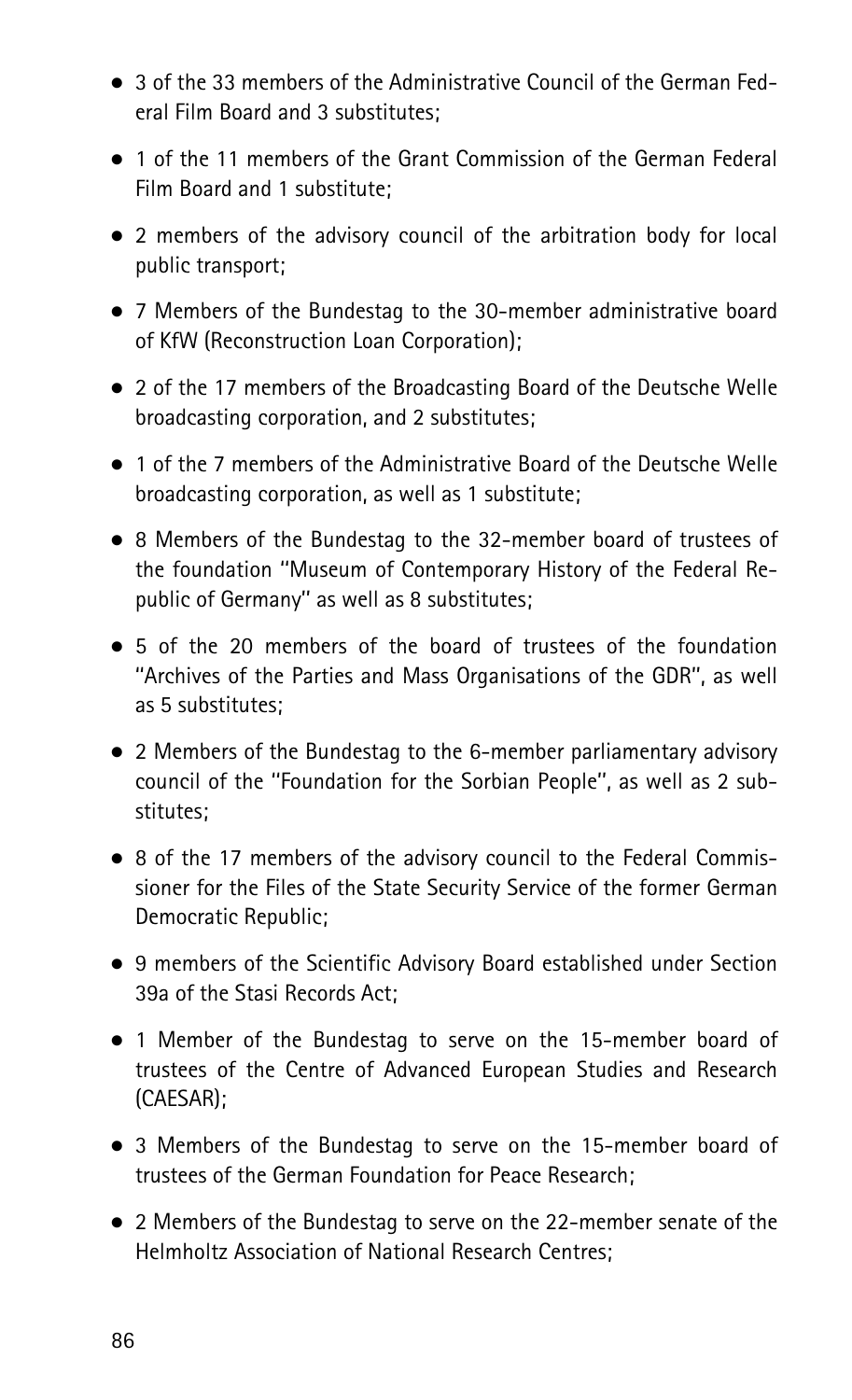- . 5 Members of the Bundestag to serve on the 17-member administrative council of the Federal Financial Supervisory Authority, as well as 5 alternates;
- . 2 of the 12 voting members of the board of trustees of the Social Science Research Centre Berlin;
- . 2 of the 9 members of the board of trustees of the Foundation for Humanitarian Aid to Persons Infected with HIV by Blood Products;
- . 5 of the 27 members of the board of trustees of the Foundation ''Remembrance, Responsibility and the Future'', as well as 5 alternates;
- . 4 members of the board of trustees of the Foundation Flight, Expulsion, Reconciliation, as well as 4 substitutes;
- . 3 of the 14 members of the board of trustees of the Federal Cultural Foundation, as well as 3 alternates;
- . 1 Member of the German Bundestag to serve on the 14-member administrative council of the Franco-German Youth Office, as well as 1 reserve.

In addition, the German Bundestag appoints members to the following bodies:

. Board of trustees of the Foundation for the Memorial to the Murdered Jews of Europe:

Members: the President of the German Bundestag, together with one Member of the German Bundestag for every 1 – 100 members of each of the parliamentary groups represented in the German Bundestag.

. Board of trustees of the Foundation for the Study of the SED Dictatorship:

The number of members depends on the number of parliamentary groups at the time of the elections: each of the parliamentary groups in the German Bundestag may nominate one member and one alternate who are Members of the Bundestag and one member and one alternate who do not necessarily have to be Members of the Bundestag.

The President of the German Bundestag appoints the 26 members of the German Ethics Council; half are nominated by the German Bundestag and half by the Federal Government.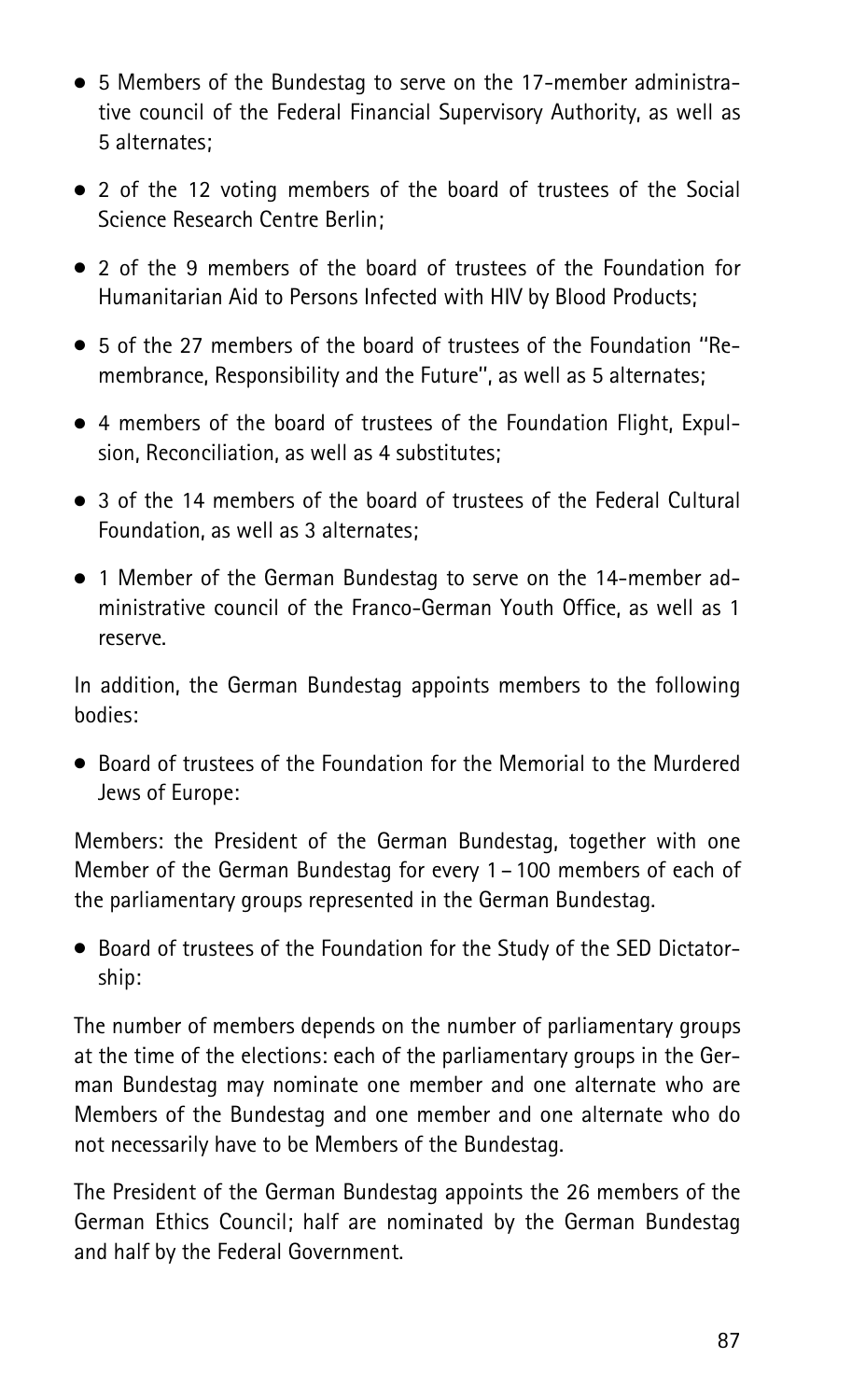In addition, there are many other bodies to which members are appointed by the President of the Bundestag upon the proposal of the parliamentary groups or by the parliamentary groups themselves. These members mostly serve alongside representatives of other organisations and social groups in carrying out the work of the body concerned. The rights to be involved with and influence the work of the organisations listed above make clear the many different ways in which the Bundestag brings its influence to bear in society as a whole and in the wider political context.

# International parliamentary assemblies

For the duration of its electoral term the Bundestag elects 18 parliamentarians to serve as members (called representatives) and a further 18 as substitute members (called substitutes) of the Parliamentary Assembly of the Council of Europe. The Council of Europe, founded in 1949, is the oldest intergovernmental organisation in Europe. Its aim is to protect human rights, democracy and the rule of law. Over the years, it has passed more than 200 conventions, primarily in the field of human rights. The Parliamentary Assembly, the Council of Europe's consultative body, is composed of representatives of the 47 member states' national parliaments. It elects the Secretary General of the Council of Europe and the judges of the European Court of Human Rights.

Members of the Bundestag also participate in the deliberations of the NATO Parliamentary Assembly. This assembly, set up in 1955 within the framework of the North Atlantic Treaty Organisation, is composed of representatives of the parliaments of 28 member states and a further 14 associate members. It deals with issues relating to security, politics and economics which affect the transatlantic alliance. The Assembly's aim is to foster mutual understanding of the security concerns on both sides of the Atlantic and to scrutinise and support the work of the NATO Council. The German delegation is composed of 12 Members of the Bundestag and 6 members of the Bundesrat.

The Parliamentary Assembly of the Organisation for Security and Cooperation in Europe (OSCE PA) was founded in Madrid in 1991 as the parliamentary body of what was at that time called the Conference on Security and Cooperation in Europe (CSCE) before being renamed the OSCE in 1995. The Assembly, with its seat in Copenhagen, is composed of 323 parliamentarians from 56 participating states. The German Bundestag is a founding member; the German delegation comprises 13 members.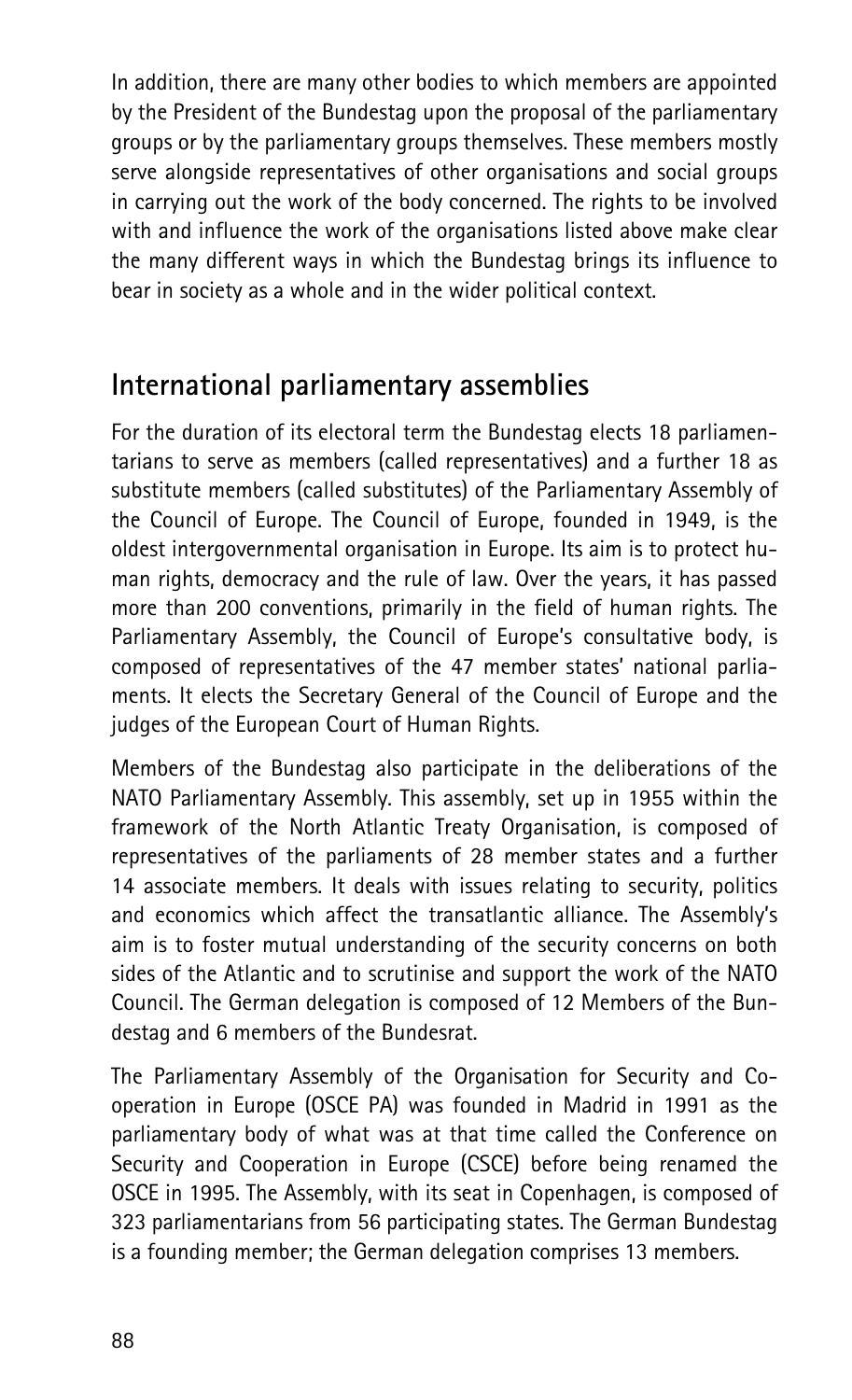The Assembly perceives its main functions to be:

- to follow the work of the OSCE's executive bodies in a parliamentary context;
- . to assess the implementation of the objectives of the OSCE, and to develop and promote mechanisms for the prevention and resolution of conflicts;
- . to support the extension and consolidation of democratic institutions in the OSCE participating states, and to enhance the legitimacy of the electoral process by observing presidential and parliamentary elections.

At several meetings each year, the Assembly considers issues relevant to the OSCE and adopts related recommendations addressed to the governments and parliaments of the OSCE participating states and to the OSCE executive bodies.

Finally, twice a year the Bundestag sends delegations to the assemblies of the Inter-Parliamentary Union (IPU), an association of parliamentarians from all over the world, founded in 1889. The IPU, which today comprises 163 member parliaments and 10 associate members, seeks to promote peace and cooperation between peoples. In addition, it strives to foster the creation of representative institutions reflecting democracy and the rule of law throughout the world and to contribute to the protection of and respect for human rights. It directs resolutions to the national parliaments and governments; in addition, its recommendations are often directed at the international organisations within the United Nations system.

The Baltic Sea Parliamentary Conference is the parliamentary forum of the Baltic Sea region. It was established in 1991 with the aim of strengthening the common identity of the Baltic Sea region by fostering closer cooperation between the national and regional parliaments. While in the early days the focus was on environmental issues and questions relating to maritime safety and security, today the member states discuss economic and social issues as well as climate change and energy policy. In addition to five Members of the German Bundestag, the German delegation also includes Members of the parliaments of the Länder of Schleswig-Holstein, Mecklenburg-Western Pomerania, Bremen and Hamburg.

The Parliamentary Assembly of the Union for the Mediterranean (PA UfM), established in 2004, aims to foster dialogue between the parliaments of the Mediterranean region and the European Union, to provide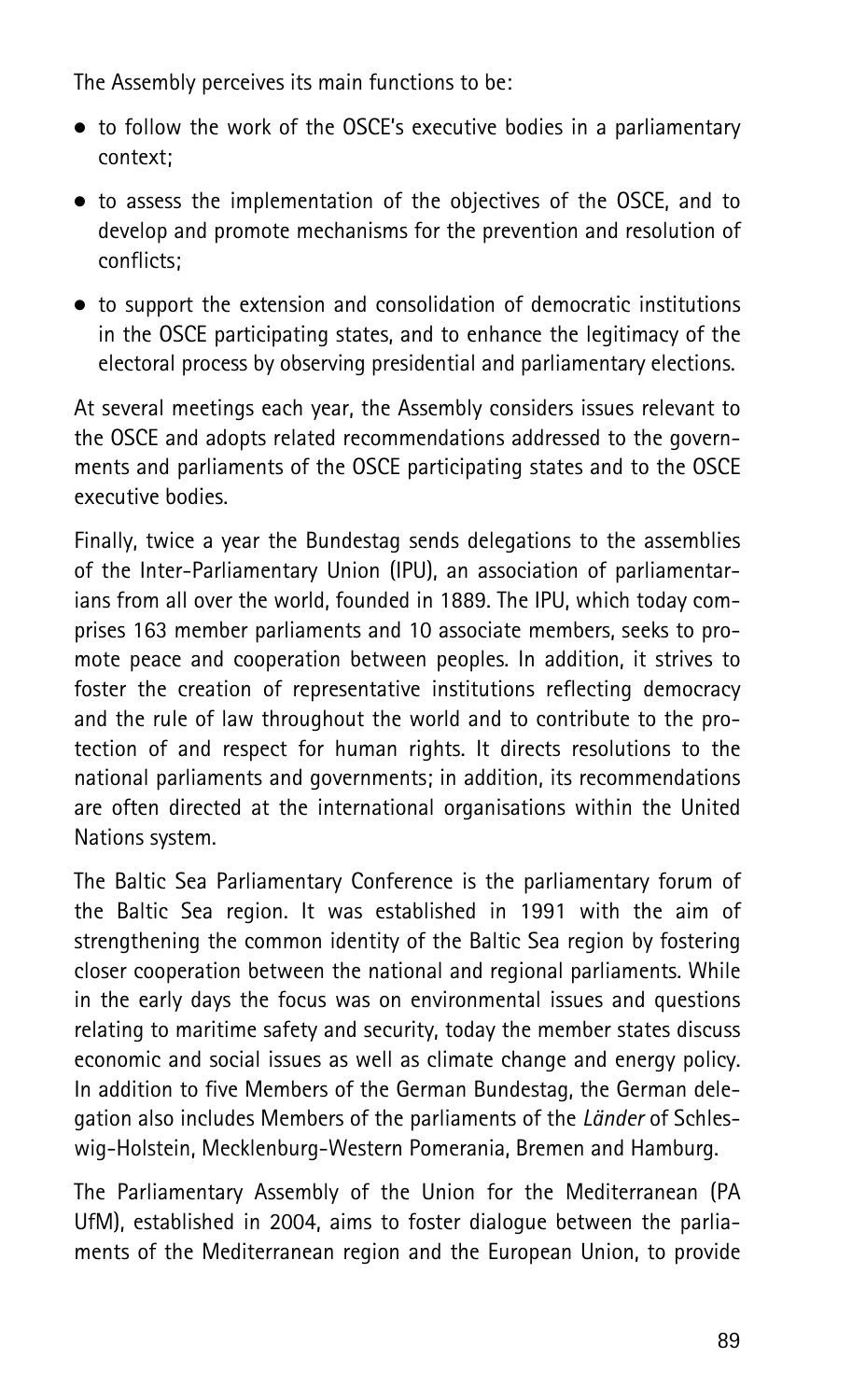new impetus for Euro-Mediterranean cooperation, and to strengthen intercultural dialogue. The Assembly was already involved in what was known as the Barcelona Process, and is currently participating in the development of the Union for the Mediterranean, founded in 2008. The Assembly's membership consists of 280 parliamentarians; Germany is entitled to three seats.

# Summary

The Bundestag's structures, procedures, powers and rules outlined here may appear confusing at first sight. However, they have developed as a result of many years' experience and have proved useful. They are all intended to make what is at the outset an unstructured assembly of around 600 Members into a parliament based on a division of labour which is able to work efficiently and economically.

In organising its work along these lines, Parliament needs to comply with only a few constitutional provisions and legal regulations (e.g. the Federal Electoral Act, the Members of the Bundestag Act). For the rest, however, it is free, in line with the principle of parliamentary autonomy, to organise its work as it sees fit (Article 40 of the Basic Law: ''The Bundestag shall ... adopt rules of procedure."). The Rules of Procedure must be geared to the following guiding principles:

. The independent mandate:

In accordance with Article 38 of the Basic Law, Members are not bound, in their parliamentary work, by instructions from voters, interest groups, parties, parliamentary groups, etc.; this also applies to any commitment, for example, which they have made to resign their seat under certain circumstances.

. The ''plenary's right to be the sole decision-making body'':

The forming of the will of the Bundestag must be based on a decision of the plenary. The activities of the bodies set up by the Bundestag only serve to prepare such plenary decisions. This does not rule out constant cooperation between the specialised committees and the appropriate federal ministries.

• The principle of formal equality: The political groupings represented in Parliament all have the same possibilities of working. Differences resulting from the differing size of these groupings are, however, justified within certain limits.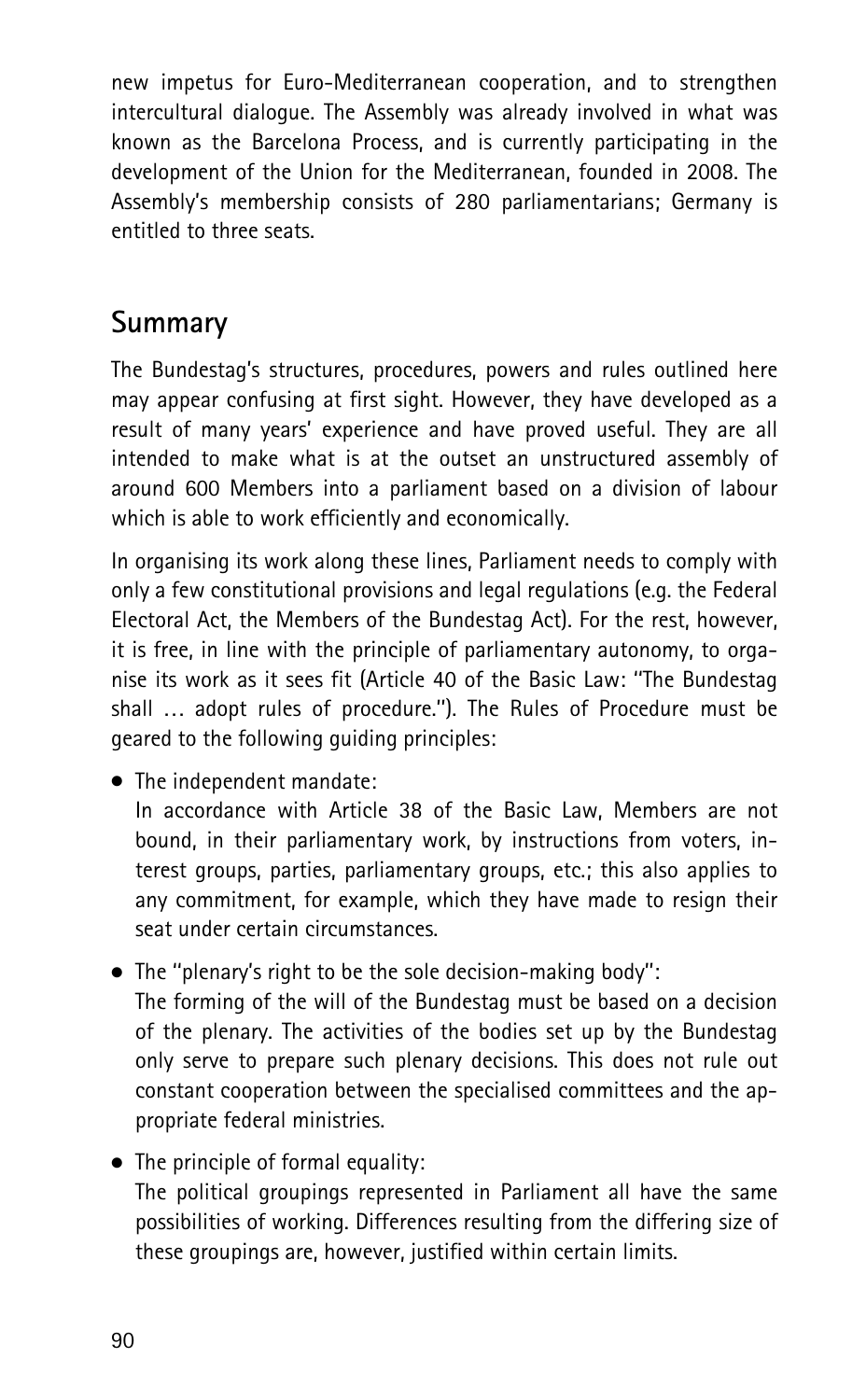- The principle of majority voting: Decisions of the Bundestag in principle require a majority of the votes cast unless the Basic Law provides for or permits exceptions (Article 42 (2) of the Basic Law).
- The protection of minorities: To ensure their possibilities of taking action, parliamentary minorities have many different procedural rights, such as the right to move procedural motions, on which a vote must be taken, or the right to make demands which must be met (e.g. the setting up of study commissions, the convening of the Bundestag).
- . The principle that sittings are open to the public: Plenary sittings of the Bundestag must in principle be public (Article 42 (1) of the Basic Law). No use has ever been made of the possibility of excluding the public.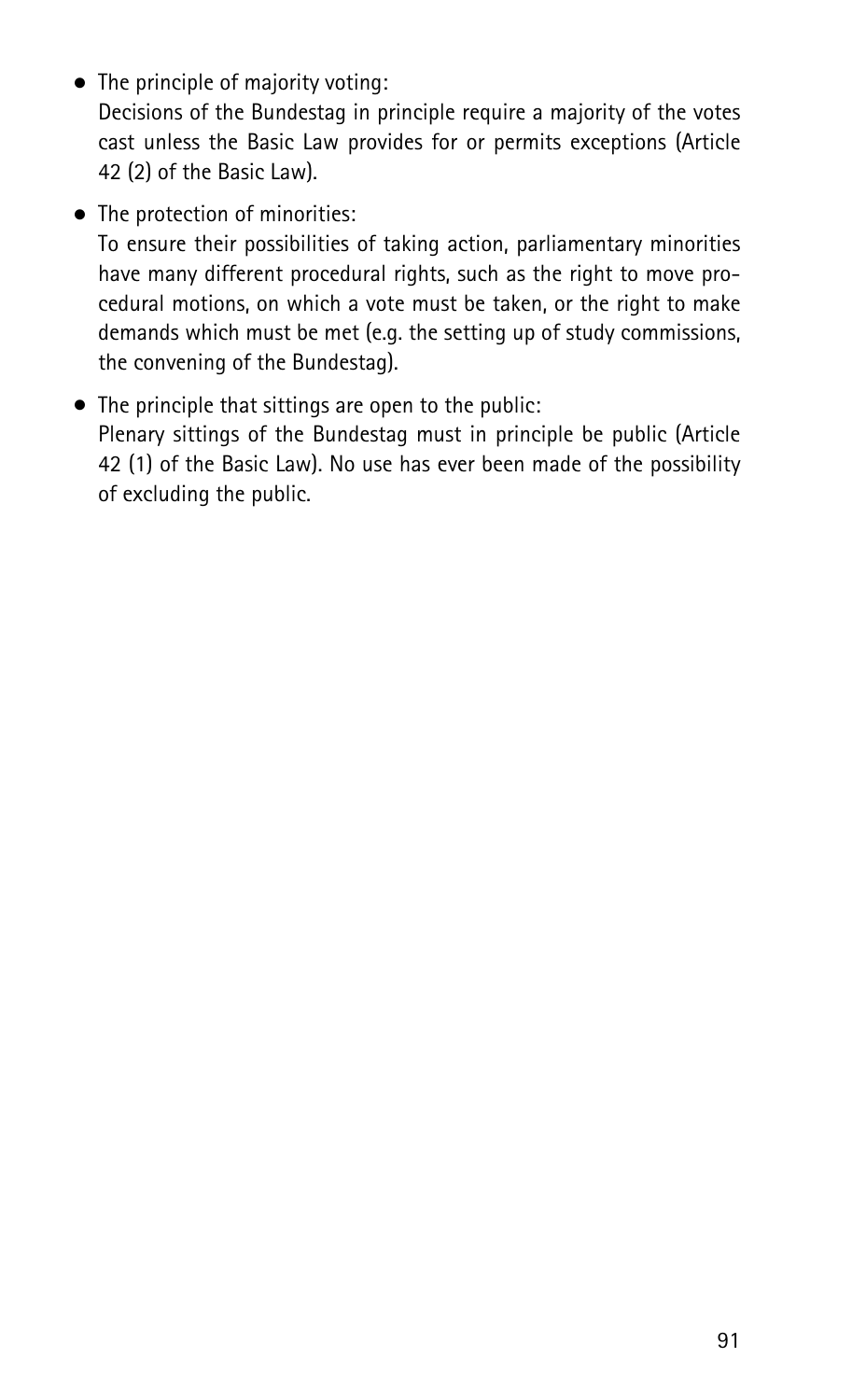# **i**

# Statistics on the work of the German Bundestag in the 15th, 16th and 17th electoral terms

|                                                    | 15th<br>electoral<br>term,<br>$2002 -$<br>2005 | 16th<br>electoral<br>term,<br>$2005 -$<br>2009 | 17th<br>electoral<br>term,<br>$2009 -$<br>2013 |
|----------------------------------------------------|------------------------------------------------|------------------------------------------------|------------------------------------------------|
| Plenary sittings                                   | 187                                            | 233                                            | 253                                            |
| Permanent committees                               | 21                                             | 22                                             | 22                                             |
| Committee meetings                                 | 1,562                                          | 2,728                                          | 2,600                                          |
| Committees of inquiry                              | $\overline{2}$                                 | $\overline{2}$                                 | $\overline{2}$                                 |
| Meetings of committees of inquiry                  | 62                                             | 172                                            | 227                                            |
| <b>Study commissions</b>                           | $\overline{2}$                                 | 1                                              | $\overline{2}$                                 |
| Meetings of study commissions                      | 89                                             | 36                                             | 51                                             |
| <b>Bills introduced</b>                            | 643                                            | 905                                            | 844                                            |
| - by the Federal Government                        | 320                                            | 537                                            | 484                                            |
| - by the Bundestag                                 | 211                                            | 264                                            | 278                                            |
| - by the Bundesrat                                 | 112                                            | 104                                            | 82                                             |
| <b>Bills adopted</b>                               | 400                                            | 616                                            | 553                                            |
| <b>Motions</b>                                     | 910                                            | 1,837                                          | 1,966                                          |
| Consecutively numbered Bundestag<br>printed papers | 6,016                                          | 14,158                                         | 14,838                                         |
| Petitions (without mass submissions)               | 55,264                                         | 69,937                                         | 62,899                                         |
| Major interpellations                              | 65                                             | 63                                             | 54                                             |
| Minor interpellations                              | 797                                            | 3,299                                          | 3,629                                          |
| Oral questions (Question Time)                     | 2,550                                          | 2,703                                          | 6,057                                          |
| Urgent questions                                   | 37                                             | 111                                            | 107                                            |
| Written questions                                  | 11,073                                         | 12,705                                         | 20,141                                         |
| Debates on matters of topical interest             | 71                                             | 113                                            | 131                                            |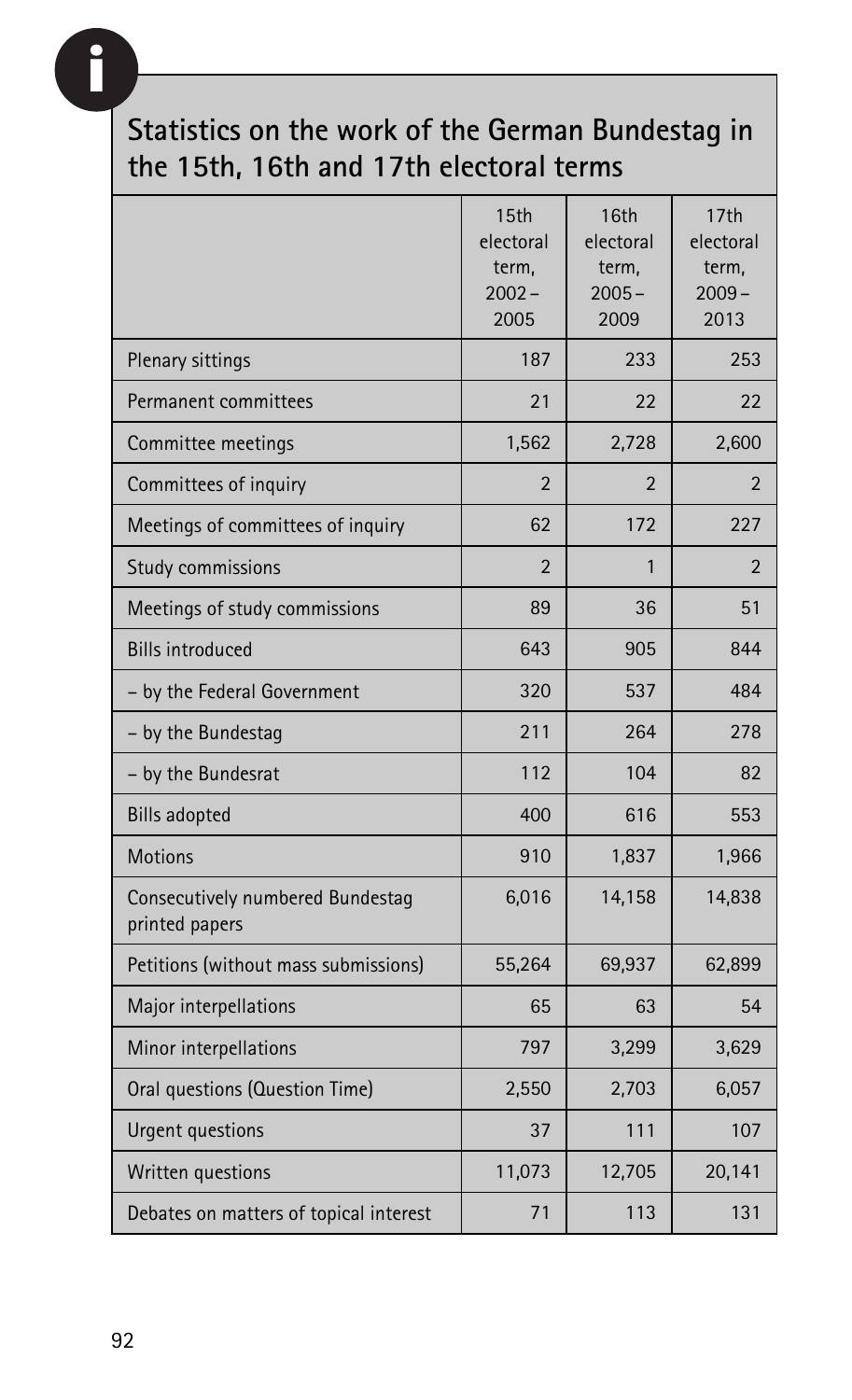|                                                                                                      | 15 <sub>th</sub><br>electoral<br>term,<br>$2002 -$<br>2005 | 16th<br>electoral<br>term,<br>$2005 -$<br>2009 | 17th<br>electoral<br>term,<br>$2009 -$<br>2013 |
|------------------------------------------------------------------------------------------------------|------------------------------------------------------------|------------------------------------------------|------------------------------------------------|
| Government policy statements                                                                         | 23                                                         | 34                                             | 51                                             |
| Sessions of questions addressed to the<br>Federal Government following the<br>weekly cabinet meeting | 42                                                         | 59                                             | 69                                             |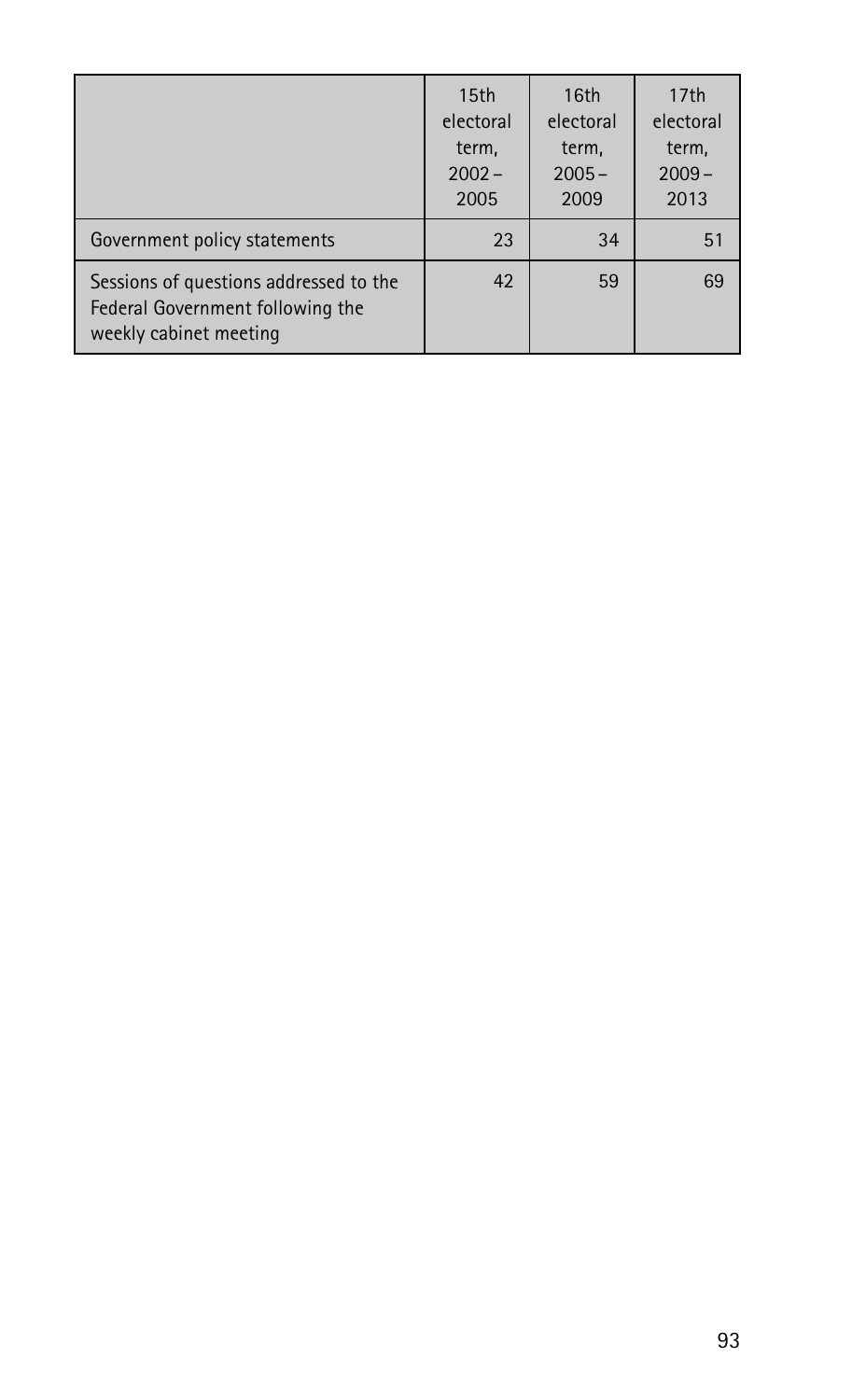# 2. The legislation of the Federation

Every polity needs firm rules according to which it can exist and peacefully develop further. It should be possible for the innumerable different wishes, ideas and interests of citizens to evolve and materialise in freedom – not at the expense of someone else or of someone weaker, but in a regulated manner alongside and in harmony with his or her freedom and interests. There must therefore be universally valid rules which are binding on every citizen but also binding on authorities in the action they take.

What are these rules and who draws them up? The most important are contained in the constitution, which in Germany is called the Basic Law for the Federal Republic of Germany. It lays down the basic rights, some of which are rights protecting citizens from state intervention – such as the right to life and to physical integrity, to self-fulfilment, freedom of faith and conscience or the right freely to choose and practise an occupation or profession –, and some of which are political participatory rights, such as freedom of assembly and freedom of association, freedom of expression or the right freely to establish political parties. The Basic Law contains such important guarantees as universal equality before the law, equality of men and women and, right at the beginning, in the first sentence of Article 1, paragraph (1), the duty of all public authority to respect and protect the inviolable dignity of all people.

At the same time, the Basic Law contains all essential regulations governing the structure of the state and the basis of state action. One of these important provisions states that the executive (i.e. authorities and agencies) is bound by law and justice in its actions. The Federal Republic of Germany is not only a democratic and social federal state, it is also governed by the rule of law. This means that authorities and agencies do not act arbitrarily but on the basis of all those binding rules mentioned earlier. All action by public authority can be reviewed by courts; citizens may lodge an objection and institute legal proceedings to fight for their rights, if they should have been denied them. To this end, standards are required on which the courts have to base their decisions, and these are to be found in laws.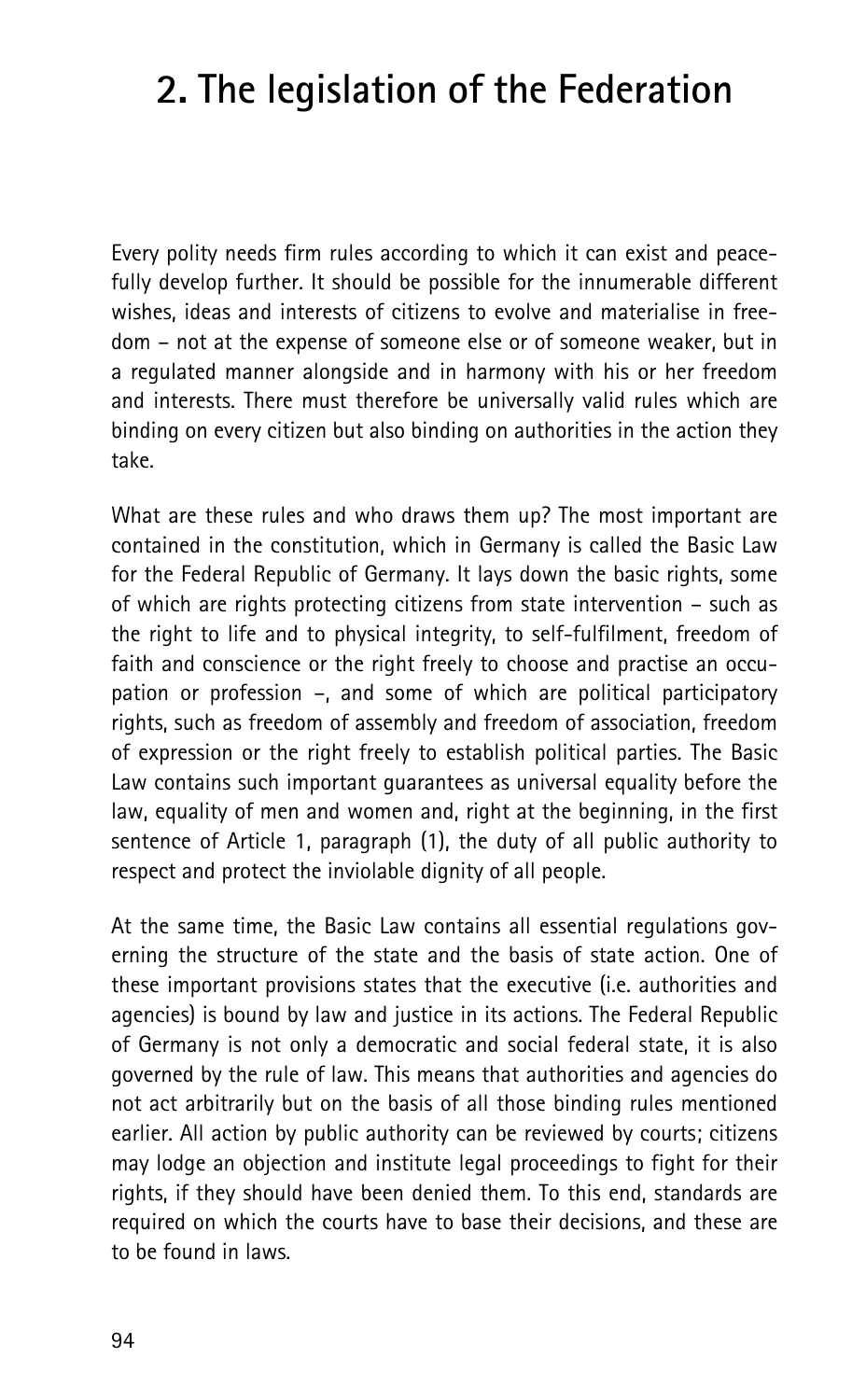In a modern democratic state, legislation is therefore an extremely important matter. The essential provisions on legislation are contained in the Basic Law, which outlines the legislative procedure to be described and explained in greater detail below. This is the only way of ensuring that the relevant procedure is complied with; given its public nature, citizens may at any time exercise scrutiny and form an opinion of their own about the issues at stake.

This is the reason why federal laws may only be adopted by the Bundestag: its debates are public – they are covered by the press, radio and television – and the only people who may participate in taking the decision on each bill are the elected Members of the Bundestag. Because laws are rules binding on the entire people, they must be considered and adopted by Parliament.

Article 77 (1) of the Basic Law therefore contains the following provision: ''Federal laws shall be adopted by the Bundestag.'' Many people may and should participate in the substantive elaboration of bills, but responsibility for them must be assumed by those elected for this purpose. Members are elected for a limited period of time, i.e. the Bundestag's four-year electoral term. The term of office of Members thus ends after this period and elections are held, as a result of which the government with its legislative programme is confirmed in office or voted out of office. This is the essential feature of a democratic state: a government may be removed from office by peaceful means and replaced by another; this is not possible under undemocratic regimes.

A state under the rule of law is therefore governed in practice with the help of laws and by means of laws, and there are thus close links between legislation and politics. Yet how is such a law produced? What stages does it pass through before it is binding on everyone, and who is involved in this process? The following section will examine these issues in greater detail in order to provide a realistic overview of the legislative process.

# Initiation of legislation

The Federal Government, the Bundesrat – the organ through which the Länder participate in the legislation and administration of the Federation – and the Members of the Bundestag themselves have the right to introduce bills to be deliberated on by the Bundestag (right of initiative). Bills tabled by Members must be signed by at least 5 per cent of Members or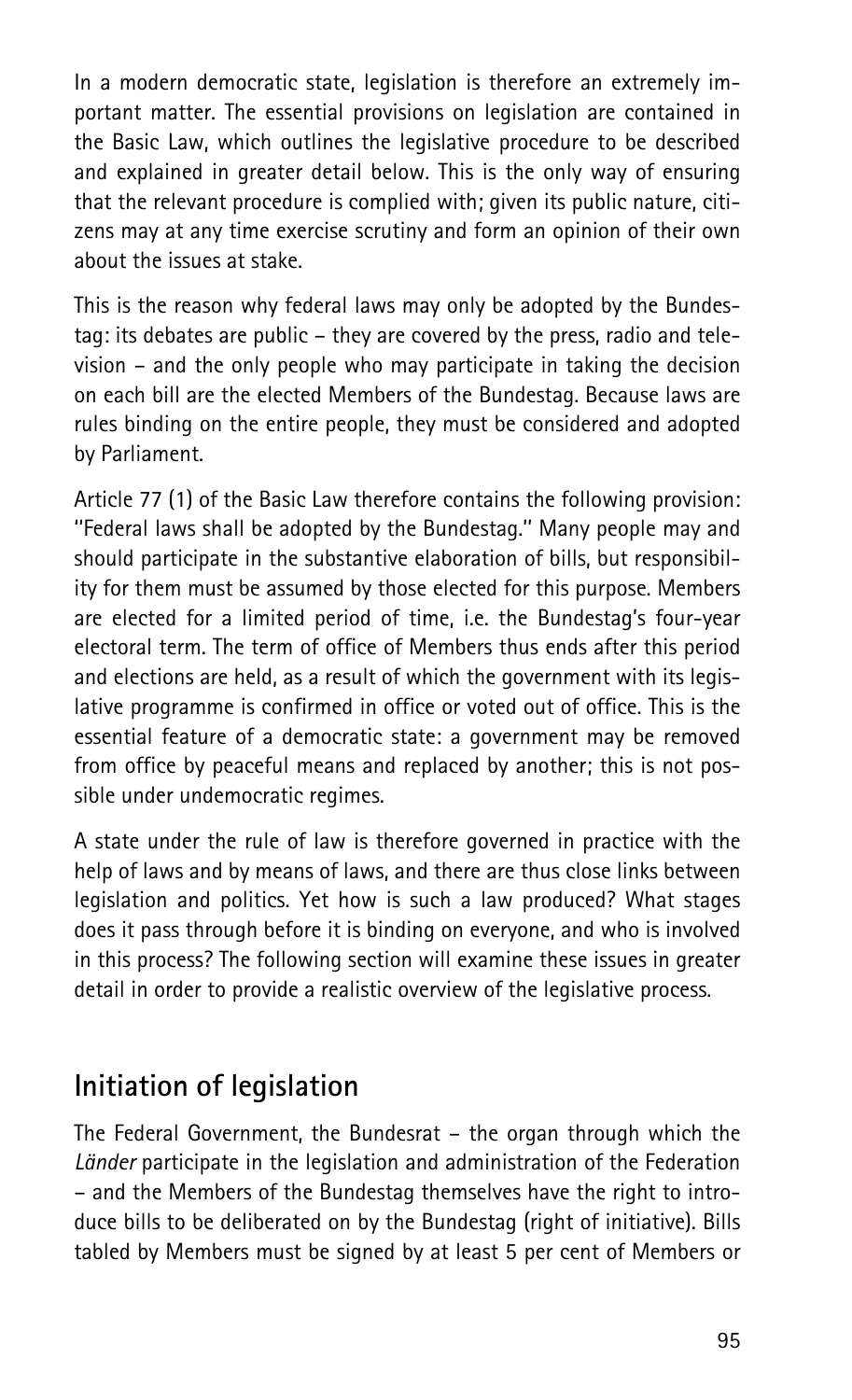by a parliamentary group. In the other two cases the organ concerned – the Federal Government or the Bundesrat – must take a decision to this effect.

About two thirds of bills are introduced by the Federal Government. This is not surprising; in particular, it cannot be regarded as an indication that Members themselves show too little initiative as regards legislation or merely accept what the government dictates. Rather, it is typical of the parliamentary system of government provided for by the Basic Law. In line with the Basic Law, the Federal Chancellor is elected by the Bundestag; that is, following elections to the Bundestag the majority in Parliament, which corresponds to the election result, forms the government. Because the government and the parliamentary majority are identical in political terms, it is logical that the bills which this parliamentary majority wishes to adopt are drawn up and drafted in substantive and technical terms by the government and its civil servants. The Bundestag's control mainly concerns the question as to which of these legislative proposals will ultimately be adopted and which will not, and which of them will be amended by the Bundestag. In other words, the majority in the Bundestag does not automatically agree to everything submitted to it by the government which it has voted into office.

The draft law whose various stages we shall consider in the following pages is a bill introduced by the government, which is a common and typical kind of bill.

# **Bills**

The structure of the Federal Government corresponds to the most important areas of the state and society; thus there is always a ministry responsible for every major field (e.g. Federal Ministry of Justice and Consumer Protection, Federal Ministry for Economic Affairs and Energy, or Federal Ministry of Health). Within the ministries, competencies for the countless individual items are grouped together in directorates-general, directorates and divisions. If a law is required in a particular field – in practice it is mostly a question of laws to amend existing legislation, known as amending legislation – the appropriate division is as a rule charged with drawing up a draft law.

Legislation may be prompted by many different factors. One important source is the government's programme presented at the beginning of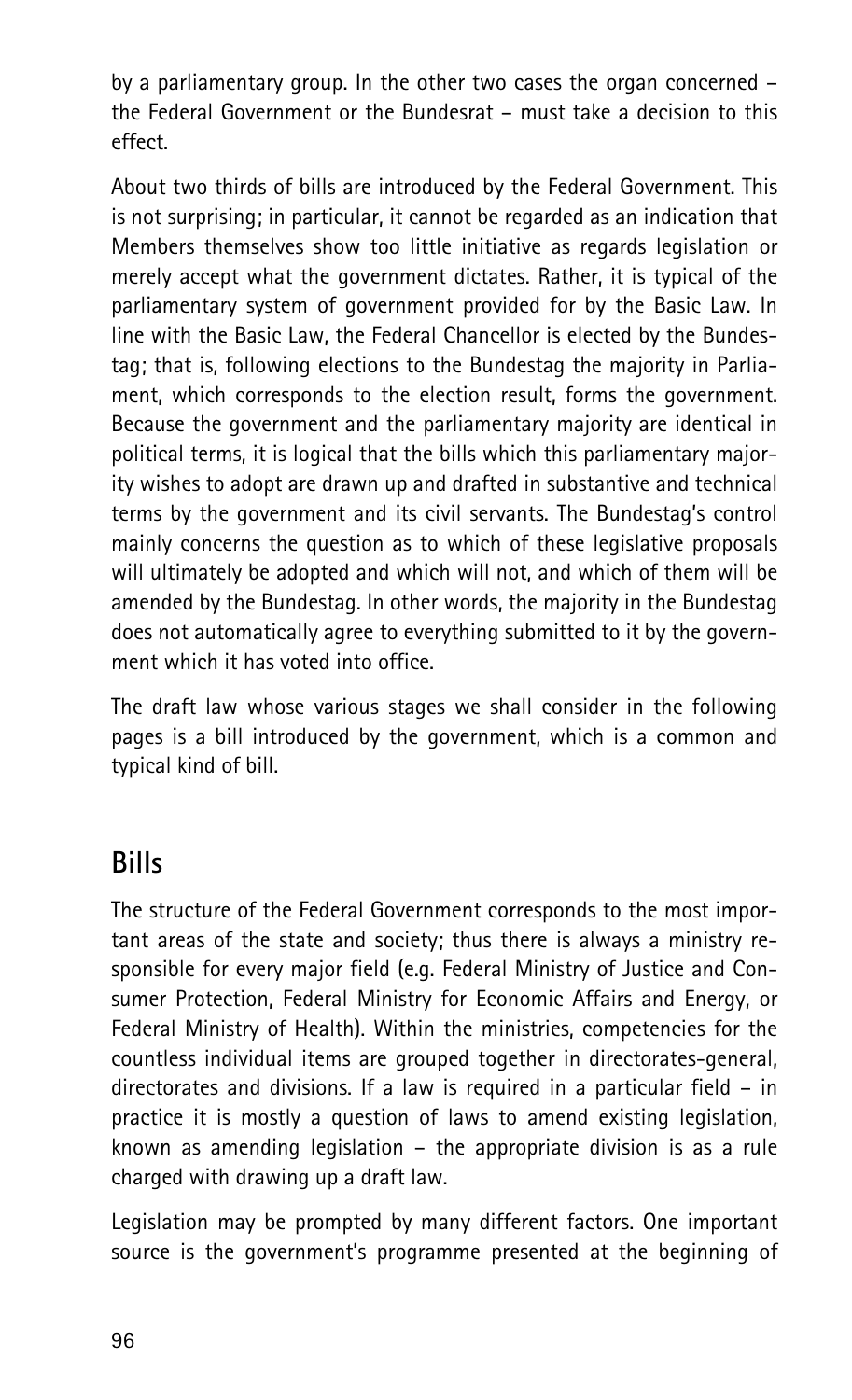every electoral term, which lists the government's main political projects for the next four years; as a result of this alone, the ministries are usually instructed to prepare laws in the relevant fields. However, the initiative may also be taken by the administration itself, for example if it becomes apparent that difficulties constantly arise in implementing a specific provision or if the cost involved is unexpectedly high. In such cases the Länder – which pursuant to Article 83 of the Basic Law are responsible for implementing federal laws – quite often approach the relevant ministry or, at political level, the Bundesrat, requesting amendments or submitting a fully formulated draft law. Amending legislation may also be prompted by the rulings handed down by the highest courts, either if a judgment of the Federal Constitutional Court has declared a provision to be incompatible with the constitution or if, for instance, it is apparent from judgments that a specific provision continually gives rise to disputes, legal proceedings and conflicting decisions by the lower courts. Moreover, associations of trade and industry and interest groups assert their members' need for amending legislation. Or it may be a petition submitted to the Petitions Committee which draws attention to the need for action. Local authority associations too quite often approach Parliament because they know from the cities, counties and municipalities which belong to them that a specific provision places a considerable burden on the finances of municipalities or causes the local authorities great administrative difficulties. Finally, as a result of the public discussion in the mass media, certain issues may appear to be increasingly problematic or ever more urgently to require legislation.

In line with the basic relationship outlined above between the parliamentary majority and the government in a parliamentary system of government, the initiative for legislation does not always come from the government; instead, the majority parliamentary groups in the Bundestag may themselves wish to amend a law and take a political decision to this effect. In such cases it is very rare for Members from these parliamentary groups and their staff to draft the bill themselves; instead, the government, or rather the relevant ministry, is instructed to prepare a draft.

The heads of divisions in the ministries are specialists who are involved at all stages in the proceedings. They evaluate correspondence from members of the public and organisations to the ministry, follow the rulings handed down by the courts and study specialist literature. They are in contact with colleagues responsible for the relevant area in Land ministries and local authorities and generally keep informed about develop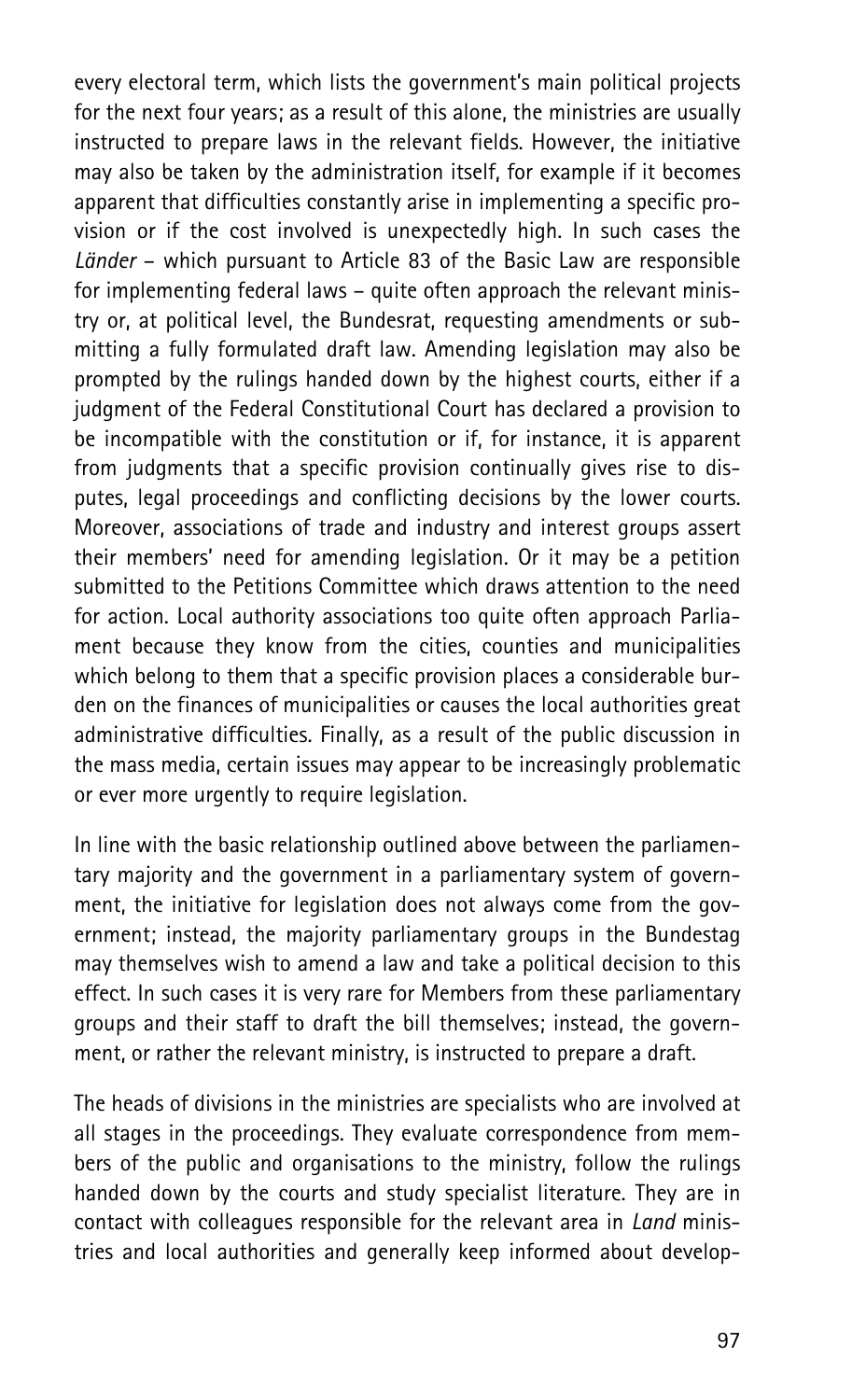ments in the field concerned. This means they have the specialist knowledge which enables them to carry out the task of drawing up a draft bill.

At this stage the head of division will already invite organisations and groups which will be affected by the draft law to attend discussions for an exchange of views and information material. This is more efficient than drawing up provisions in a theoretical vacuum which, if they were adopted in that form, might later prove to be impossible to implement or ill-founded. However, this also means that interest groups can influence the bill even at this early stage. They are involved before they face the lawmakers proper, the Bundestag, for instance at committee hearings, where they express their views and place their expertise at the Bundestag's disposal; in this way they often learn that a bill is being prepared very early on.

To be sure, the influence of interest groups is always a contentious aspect of the legislative process. On the other hand, one must realise that these groups do not act arbitrarily on behalf of a few individuals, but in principle represent the legitimate interests of social groups. Individual members of the public, whether they be tradesmen or businessmen, members of a specific occupational group, recipients of state benefits or simply supporters committed to a specific cause, are hardly in a position to assert viewpoints alone without joining forces with like-minded people. To this end, they can join a party or relevant association, organisation or citizens' action group and help put the ideas they share into practice. Parliament too is dependent on the involvement of interested groups affected by the planned legislation. For one thing, they have considerable expertise in the field concerned, without which the Bundestag would find it difficult to draw up just and appropriate provisions. On the other, it is legitimate and useful for the Bundestag to learn of the misgivings and concerns of the affected groups in good time and possibly take them into consideration, because a bill is dependent on being accepted and observed by those affected. In taking interests systematically into account, it is important to hear not just one viewpoint but also others which may reflect different and perhaps even conflicting interests in the same field. Thus, in the case of labour law provisions, not only the employers are heard but also the trade unions; in the case of provisions concerning the production of certain goods, not only the relevant branches of industry but also consumer organisations may express their views; and as regards energy policy and industrial production, environmental organisations have regularly been involved for many years now and asked to comment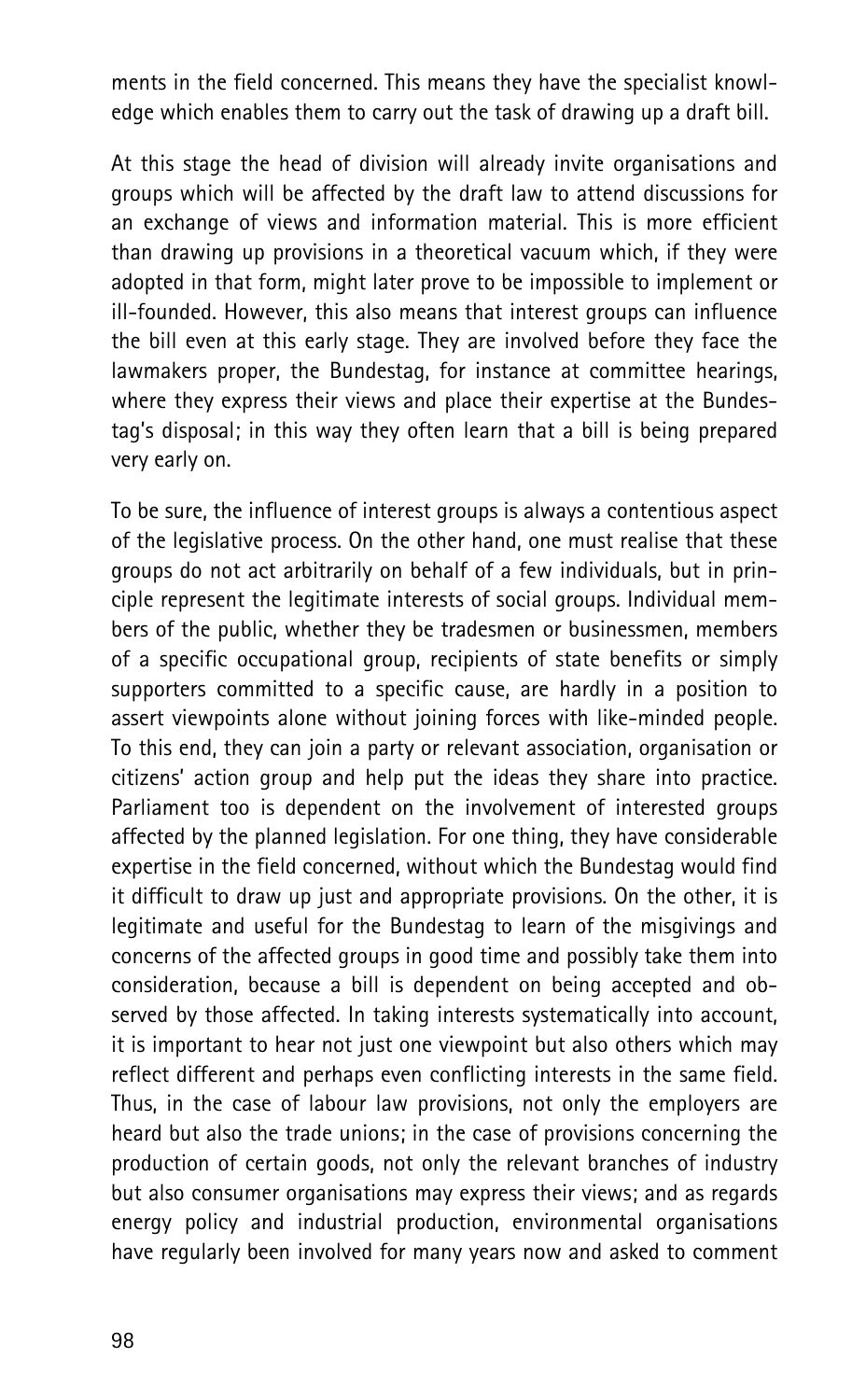on the issues at stake. Moreover, there are experts in the relevant fields and in particular a considerable number of scientific advisory bodies which the Federal Government has formed and which can provide it with additional advice in almost every specialist field. In all, several thousand experts serve on a wide variety of scientific advisory bodies, commissions and specialised committees.

In this way it is possible to tap expertise, balance interests and win the support of those affected by a legislative proposal without Parliament simply endorsing the opinion of one group or another.

Let us now return to the draft bill prepared by experts in the ministry concerned: the text, once it has been agreed on within the ministry, is also submitted to other ministries which are concerned with the subject matter or involved in political terms, because the fields covered by the bill frequently fall within the competence of several ministries. This applies in particular to bills with financial implications, which must also be submitted to the Ministry of Finance. The situation is similar as regards bills whose implementation might affect the environment, which are subjected to an environmental impact assessment. Investigation of a bill's impact on business, prices and consumers must be carried out, in cooperation with the Federal Ministry for Economic Affairs and Energy and the Federal Ministry of Justice and Consumer Protection. And, finally, the National Regulatory Control Council must be involved in the drafting process early on. This Council is charged with assessing the administrative costs entailed by federal legislative projects (as well as existing statutory instruments) and making suggestions for improvement where necessary.

Once the text has been coordinated with the ministries involved, the bill is forwarded to the Federal Ministry of Justice for it to ensure that it meets all legal requirements. The ministry examines whether the bill is compatible with the law in force; it compares the bill with the constitution and laws which are affected or concern similar fields and considers the finer points of legal language, including increasingly gender-neutral phrasing and the methodology of references to other legislation. To ensure the linguistic accuracy of laws and, ideally, that they are worded in such a way as to be clear to everyone, the editorial team of the Society for the German Language (based at the Bundestag) is also consulted at this stage. The minister who bears overall responsibility then submits the bill to the cabinet – which comprises the Federal Chancellor and all the ministers, i.e. the Federal Government – for a decision to be taken on it.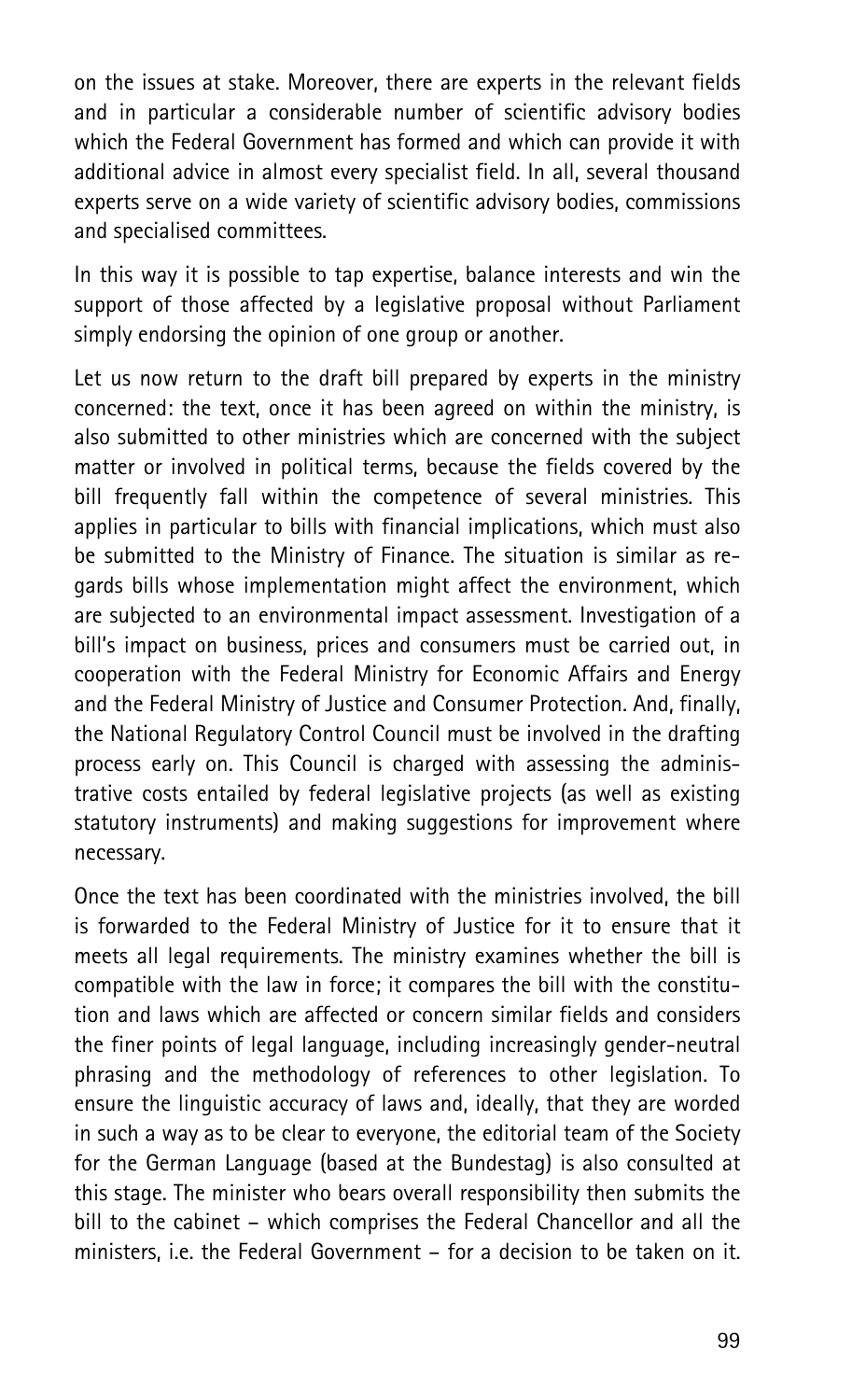The text adopted by the cabinet is then passed to the Bundesrat by the Federal Chancellor.

# Involvement of the Bundesrat and forwarding of the bill to the Bundestag

This stage in the procedure may come as a surprise to begin with. Why is the government's bill not forwarded immediately to the Bundestag to be dealt with under parliamentary legislative procedure? The so-called first passage in the Bundesrat provided for in Article 76 of the Basic Law results from the Bundesrat's extensive rights to participate in the legislative process once the bill has been adopted by the Bundestag (this will be considered in detail later on). The Bundesrat could at least delay the entry into force of bills to which it may lodge an objection and even prevent many laws requiring its consent from ever entering into force. So that the views of the Bundesrat and the *Länder* become known in good time, the Basic Law provides for the Bundesrat to make initial comments on the draft law even before it is submitted to Parliament; the government thus has an opportunity to take the counterproposals of the Bundesrat into consideration or attach to the draft a written statement of its position on these proposals. The comments of the Federal Government on any objections the Bundesrat may lodge are known as a counterstatement; like the comments of the Bundesrat, which have to be submitted within 6 weeks, this counterstatement is attached to the original bill either straight away or in good time. Thus the following documents are submitted to the Bundestag: the draft law drawn up by the Federal Government together with an explanatory memorandum; the comments of the Bundesrat; the counterstatement of the Federal Government on the comments of the Bundesrat, and the statement of the National Regulatory Control Council (in some cases accompanied by a response from the Federal Government). The documents submitted to the Bundestag at the beginning of the legislative process thus already reveal important aspects which may possibly give rise to conflict between the Federation and the Länder at a later stage.

The Federal Government's draft law, together with the explanatory memorandum, the comments of the Bundesrat, the counterstatement of the Federal Government and the statement of the National Regulatory Control Council, is transmitted to the Bundestag by the Federal Chancellor with a covering letter to the President of the Bundestag. An example of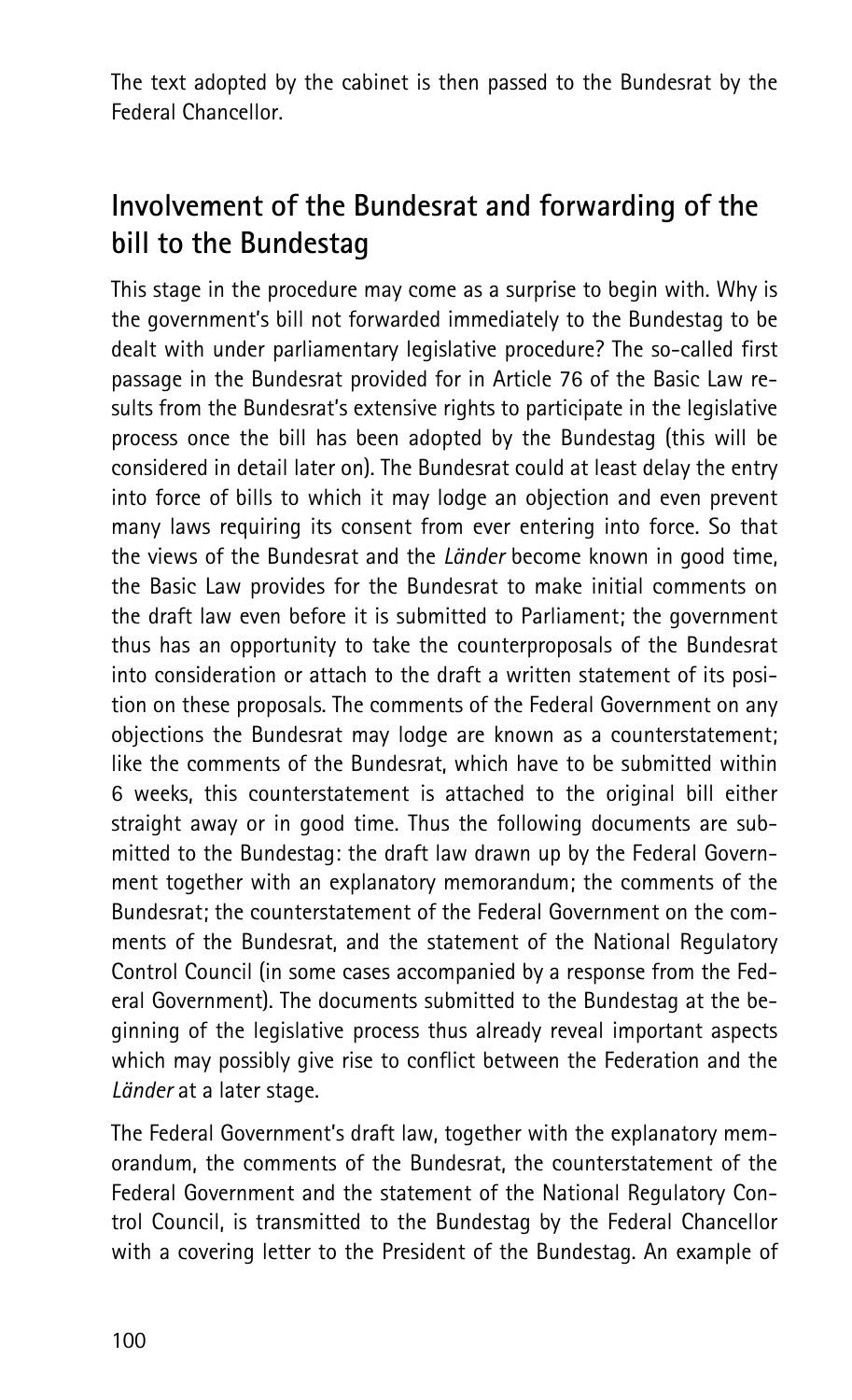this sort of covering letter is reproduced on page 102. It relates to the government draft of the Act for the Promotion of Families and Household-related Services (Family Benefits Act - Familienleistungsgesetz) of 22 December 2008, which was published on pages 2955 et seq. of the Federal Law Gazette, Part I, for 2008. In the following pages, this bill will be considered as it passes through the various stages of the legislative process. The aim of the bill was to assist families by increasing child benefit and the tax allowance for dependent children, by establishing school-requisites grants for children from low-income families and by improving tax relief for expenditure on what are defined as householdrelated services – the services of gardeners and cleaners, and care and support services for dependants, for example. To this end, several laws had to be amended, particularly the Income Tax Act, the Federal Child Benefit Act and Books Two and Twelve of the German Social Code. A separate article in the bill was dedicated to each of these instruments. This was thus a so-called 'article law', a law containing a number of articles putting in place new legislation and setting forth the amendments to existing legislation required as a result.

The interests of the *Länder* were particularly affected by the bill because it included provisions relating to taxation revenue, which is partially passed on to the *Länder*. It was therefore a so-called 'consent law', a law which cannot enter into force without the consent of the Bundesrat. Accordingly, the opening formula of the new law reads: ''The Bundestag has adopted the following law with the consent of the Bundesrat: . . .''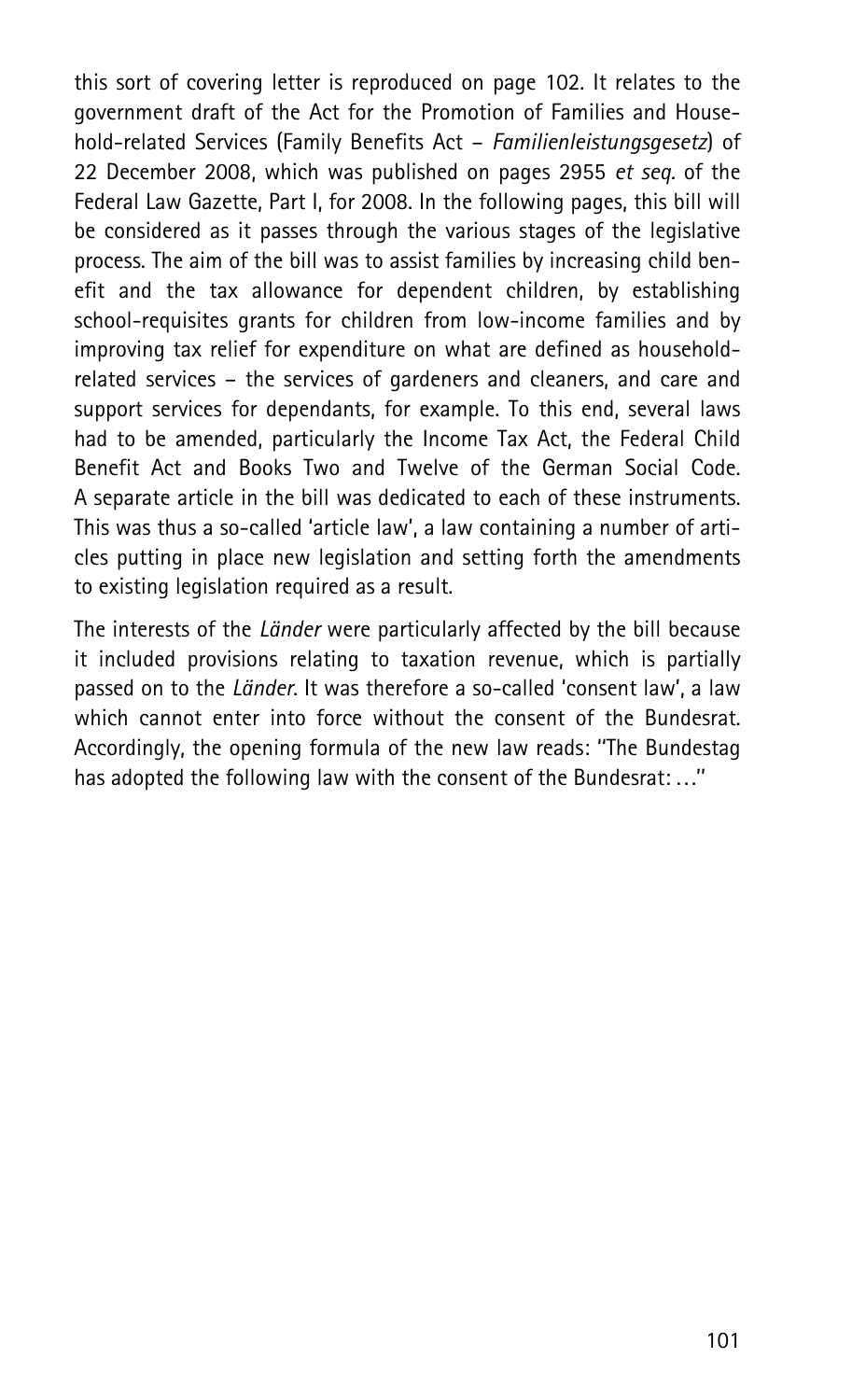#### Federal Republic of Germany Berlin, 7 November 2008 The Federal Chancellor

Dr Norbert Lammert President of the German Bundestag Platz der Republik 1 11011 Berlin

Dear Mr President,

I enclose the Draft Act for the Promotion of Families and Household-related Services (Family Benefits Act – Familienleistungsgesetz) adopted by the Federal Government, together with the explanatory memorandum and introductory page (Annex I).

I ask you to initiate the necessary proceedings for the German Bundestag to take a decision on this bill.

The Federal Ministry of Finance bears overall responsibility for this bill.

The opinion of the National Regulatory Control Council pursuant to Section 6 (1) of the Regulatory Control Council Act (Normenkontrollratsgesetz) is enclosed as Annex 2.

The Bundesrat decided at its 850th sitting on 7 November 2008, in line with Article 76 (2) of the Basic Law, to comment on the bill as set forth in Annex 3.

The view of the Federal Government on the comments of the Bundesrat will be forwarded.

Yours sincerely,

ale LCul

Angela Merkel

Every bill is accompanied by what is known as an introductory page, which briefly describes the objectives of the bill, the proposed solution and possible alternatives, and the cost of the proposed solution: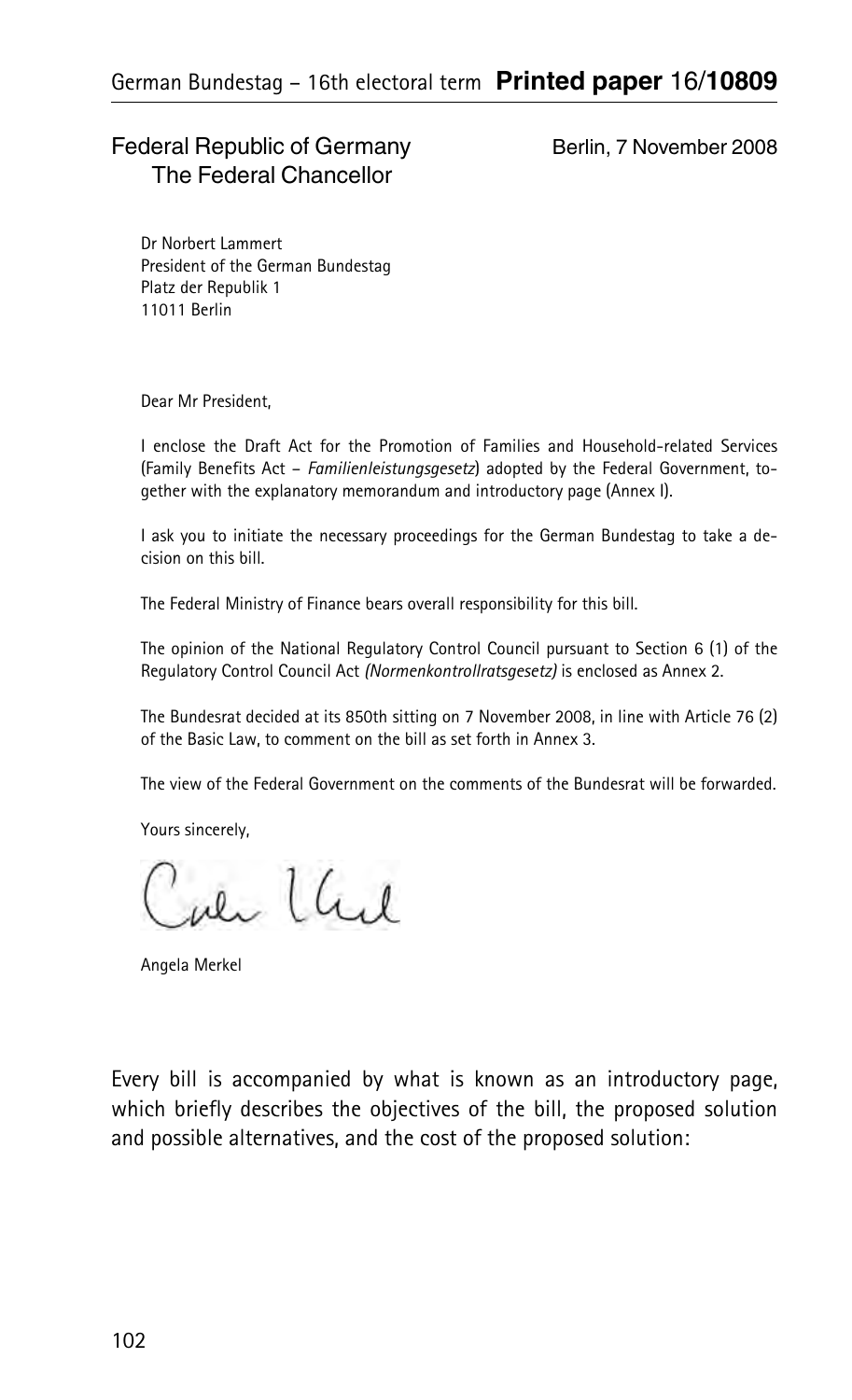7 November 2008

# Bill

#### introduced by the Federal Government

# Draft Act for the Promotion of Families and Householdrelated Services (Family Benefits Act)

# A. Problem and objective

Investments in families are investments in the future. For this reason, considerable improvements are to be made to the system of state compensation for family services in accordance with the principle of a sustainable families policy.

The Federal Government attaches high priority to reinforcement of the family and support for households as an area with scope for new employment opportunities. In addition, the relevant statutory provisions are to be made more people-centred.

# B. Solution

- The tax allowance for each dependent child is to be increased by  $\epsilon$ 192 from  $\epsilon$ 3,648 to  $\epsilon$ 3,840. This means that the total tax allowances per child will be increased from  $\epsilon$ 5,808 to  $\epsilon$ 6,000.
- Child-benefit payments for first and second children will each be increased by  $\epsilon$ 10 from  $\epsilon$ 154 to  $\epsilon$ 164 per month, for third children by  $\epsilon$ 16 from  $\epsilon$ 154 to  $\epsilon$ 170 and for fourth and subsequent children by  $\epsilon$ 16 from  $\epsilon$ 179 to  $\epsilon$ 195.
- The tax rules governing household-related contributory employment and household-related services, including care services, which have hitherto been grouped under several separate headings, will be gathered into a provision for the support of households in their role as customers of service providers or as employers of persons for whom welfare contributions are payable. Support will be considerably increased to a uniform rate of 20% of expenditure up to  $E$ 20,000, making a support ceiling of  $€4,000$  per annum.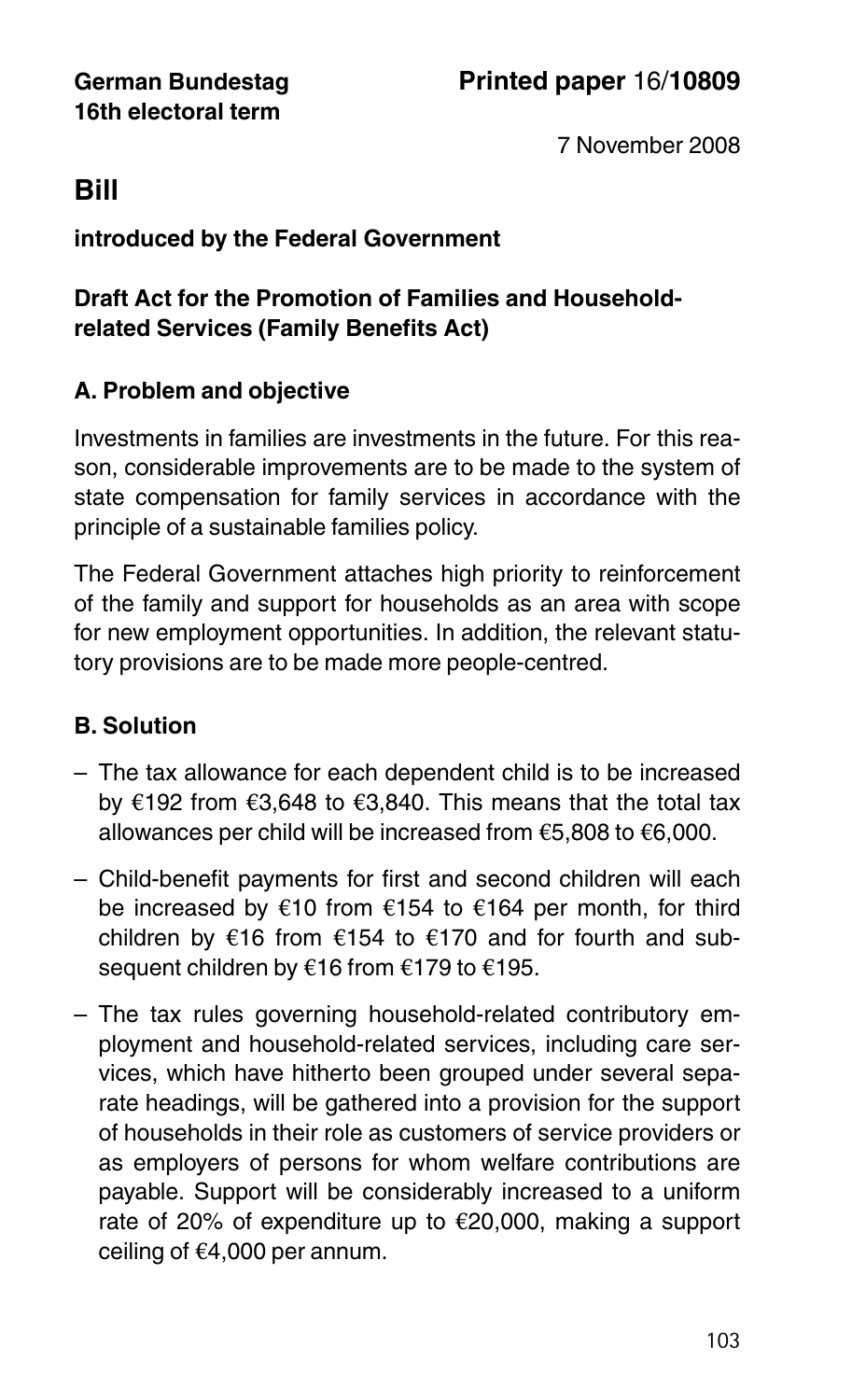- The rules on tax relief for the cost of child care, though not substantively amended, will be concentrated into a single provision.
- Under the Second and Twelfth Books of the German Social Code (Sozialgesetzbuch II and Sozialgesetzbuch XII), an additional payment of  $E100$  will be made for school expenditure in respect of each pupil at the start of the school year.

#### C. Alternatives

None

# D. Financial effects on the public budget

1. Budget expenditure excluding cost of execution

| Tier of<br>government | Full annual<br>impact <sup>1</sup> | Financial year |         |         |         |         |
|-----------------------|------------------------------------|----------------|---------|---------|---------|---------|
|                       |                                    | 2008           | 2009    | 2010    | 2011    | 2012    |
| All tiers             | - 2240                             |                | $-2275$ | $-2225$ | $-2240$ | $-2240$ |
| Federal               | $-975$                             |                | $-981$  | $-966$  | $-975$  | $-975$  |
| Länder                | - 935                              |                | $-956$  | $-931$  | $-935$  | - 935   |
| Local                 | - 330                              |                | $-338$  | $-328$  | $-330$  | $-330$  |

(a) Increase/decrease  $(-)$  in tax revenue (in  $\epsilon$ m.)

<sup>1</sup> Impact for a full tax year.

#### (b) Other budget expenditure

The increase and graduation of child benefit under the Federal Child Benefit Act will cost the federal treasury up to  $\epsilon$ 7m. a year.

Because of the increased child benefit, the federal treasury and, to a lesser extent, the treasuries of the local authorities will incur about €230m. less expenditure on jobseekers' subsistence allowance (Arbeitslosengeld II), while the local authorities will save some €18m. a year on benefits under Book XII of the Social Code. As for maintenance payments under the Maintenance Advances Act (Unterhaltsvorschussgesetz), the federal treasury will save up to  $E$ 20m. a year and the Länder up to  $E$ 40m. a year as a result of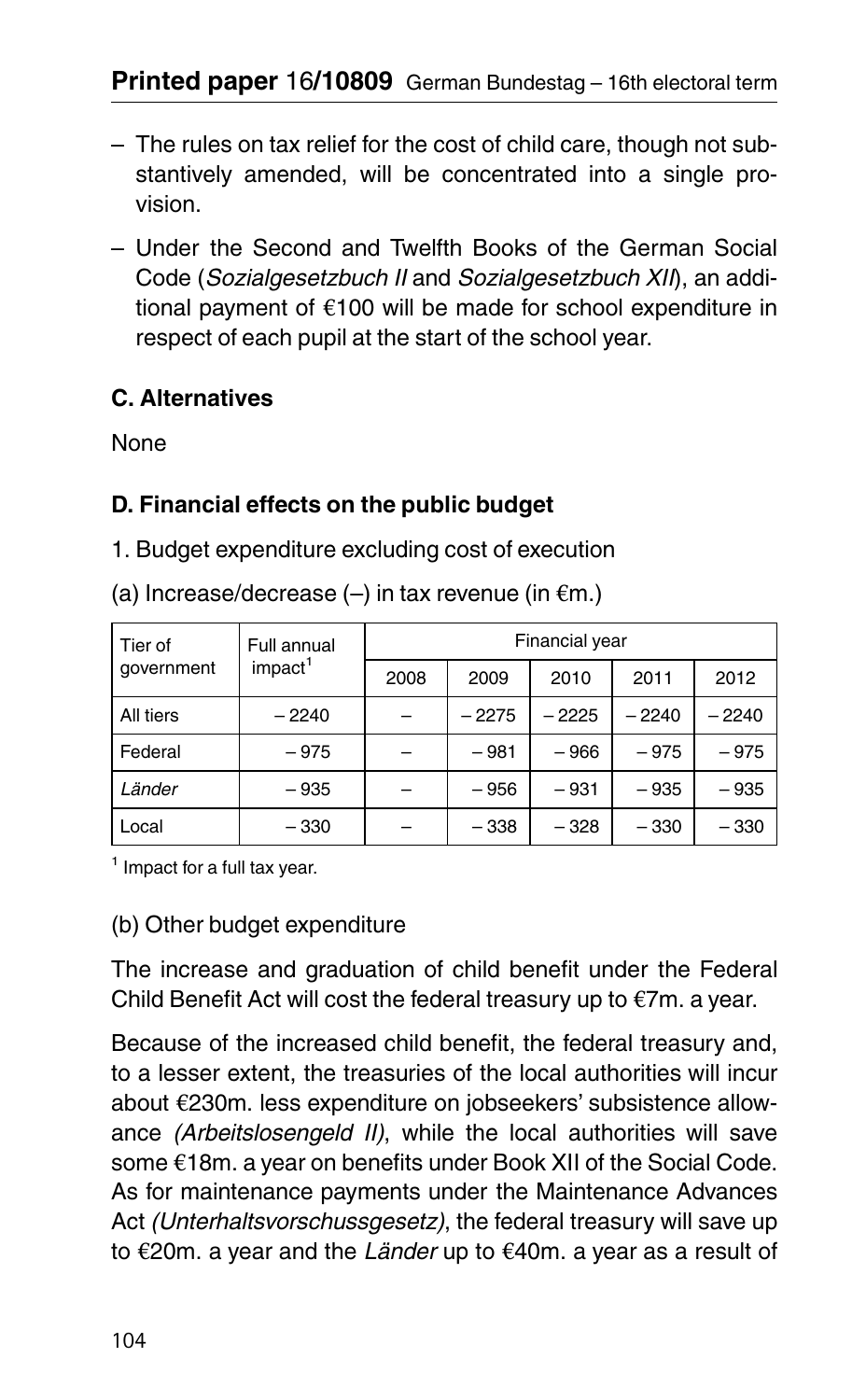the reckonability of child benefit. In the case of the amounts collected under Section 7 of the Maintenance Advances Act, the federal treasury will simultaneously lose out on up to  $\epsilon$ 4m. in revenue, while the loss of Lander revenue could reach  $\epsilon$ 8m.

The new school benefit will cost the Länder and local authorities  $E$ 2m. a year under the new Section 28a of Book XII of the German Social Code, while the annual bill for the federal treasury will amount to €119m. (German Social Code, Book II, new Section 24a).

2. Cost of execution

#### E. Other costs

...

#### F. Administrative costs

...

The Federal Government bill printed above is already in the form of a Bundestag printed paper: the number 16 in the top right-hand corner to the left of the oblique stroke indicates the 16th electoral term, i.e. the period between the first sitting of the Bundestag elected on 18 September 2005 and the first sitting of the 17th Bundestag, elected on 27 September 2009, whereas the number to the right of the oblique stroke is the number of the Bundestag printed paper concerned. The Bundestag does not receive the draft in this form; it is at the Bundestag that it is put into this form and distributed to all Members; since the start of the 18th electoral term, it has been distributed electronically.

# Preparation by the parliamentary groups

Once copies of the bill have been distributed, the bill is considered by the parliamentary groups. The parliamentary groups are also divided into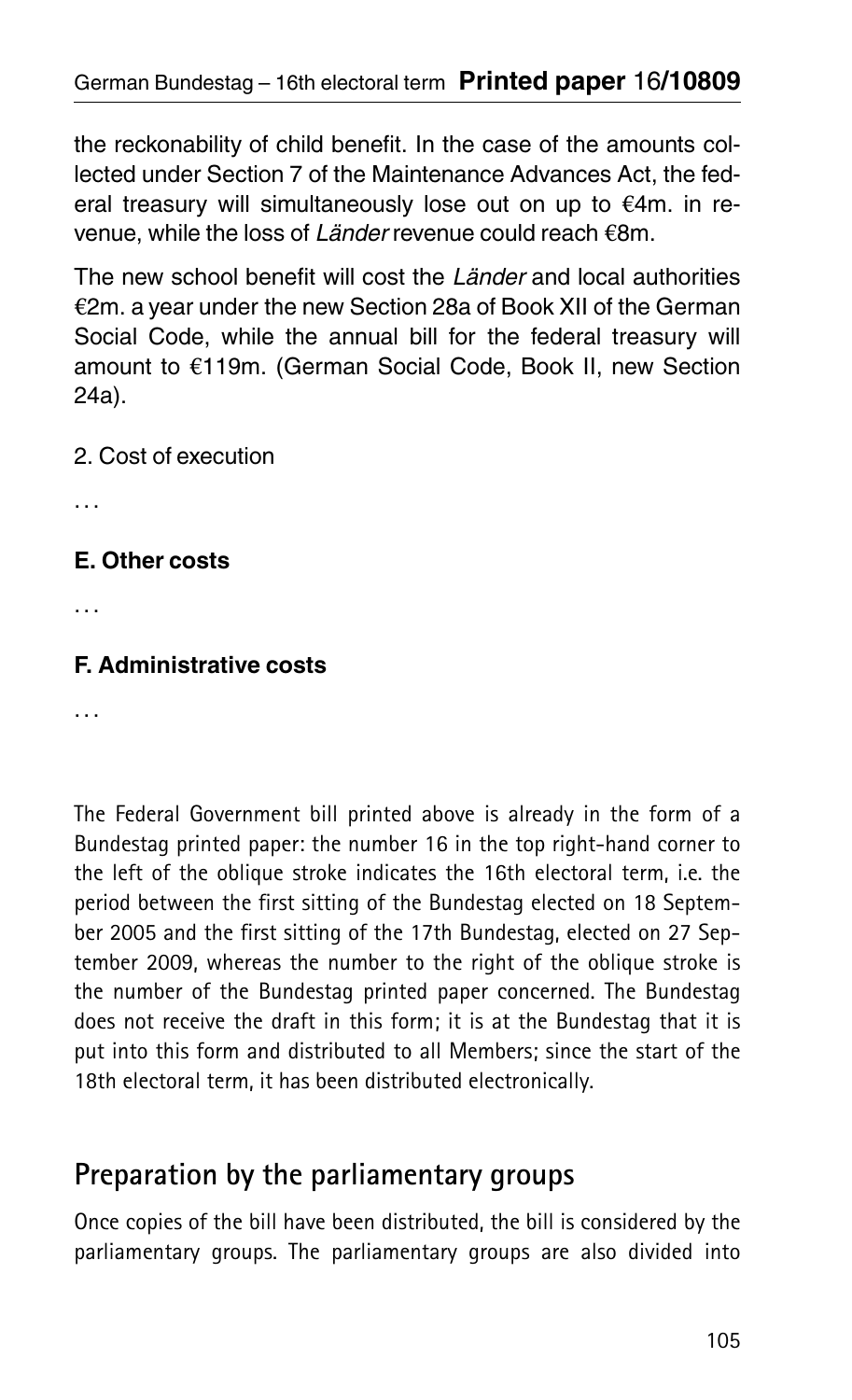working groups or working parties for specific subject areas, although these differ slightly from the areas of competence of the federal ministries. The bill in our example was therefore first considered by the Members specialising in financial and family affairs in each parliamentary group. Members need to specialise in a particular subject because the parliamentary groups are required to deal not only with bills of this kind but also with numerous other bills on a wide range of different subjects. It would therefore be completely impracticable for each of them to be considered by all the Members at the same time. The Bundestag thus takes the logical approach of dividing its work according to subject matter into different areas which largely reflect the specific areas of competence of the federal ministries. This applies both to the Bundestag's specialised committees and to the parliamentary groups' working groups or working parties.

Each parliamentary group first has to decide what position it plans to take on a particular bill – whether or not the bill is urgent, when it should be given its first reading in the plenary, which member of the parliamentary group should speak on it, which member might act as rapporteur at the committee stage, and so on. Once the parliamentary groups have given the bill their initial consideration, the Council of Elders of the German Bundestag decides the date on which the bill will be given its first reading in the plenary. The Council of Elders fulfils a very important function as a steering body in the Bundestag (see also p. 28 et seq.). The relative strengths of the political parties represented in the Bundestag are reflected on a smaller scale in the Council of Elders, just as in the other committees, commissions and bodies of the Bundestag. However, this does not mean, for example, that the Council of Elders can take a majority decision to put a government bill on the agenda immediately, whilst delaying or completely preventing deliberation on an opposition bill. In fact, the Rules of Procedure of the German Bundestag specifically state that the Council of Elders is not a decision-making body on matters of this sort. Hence it does not take majority decisions but has to find solutions which are acceptable to all the parliamentary groups. As all the political parties are represented on the Council of Elders and can thus assert their interests, agreements reached in the Council of Elders are usually accepted by the Bundestag. The Rules of Procedure also protect the interests of minority parties, in particular by stipulating that each parliamentary group is entitled to have a bill it presents placed on the agenda and discussed within three weeks.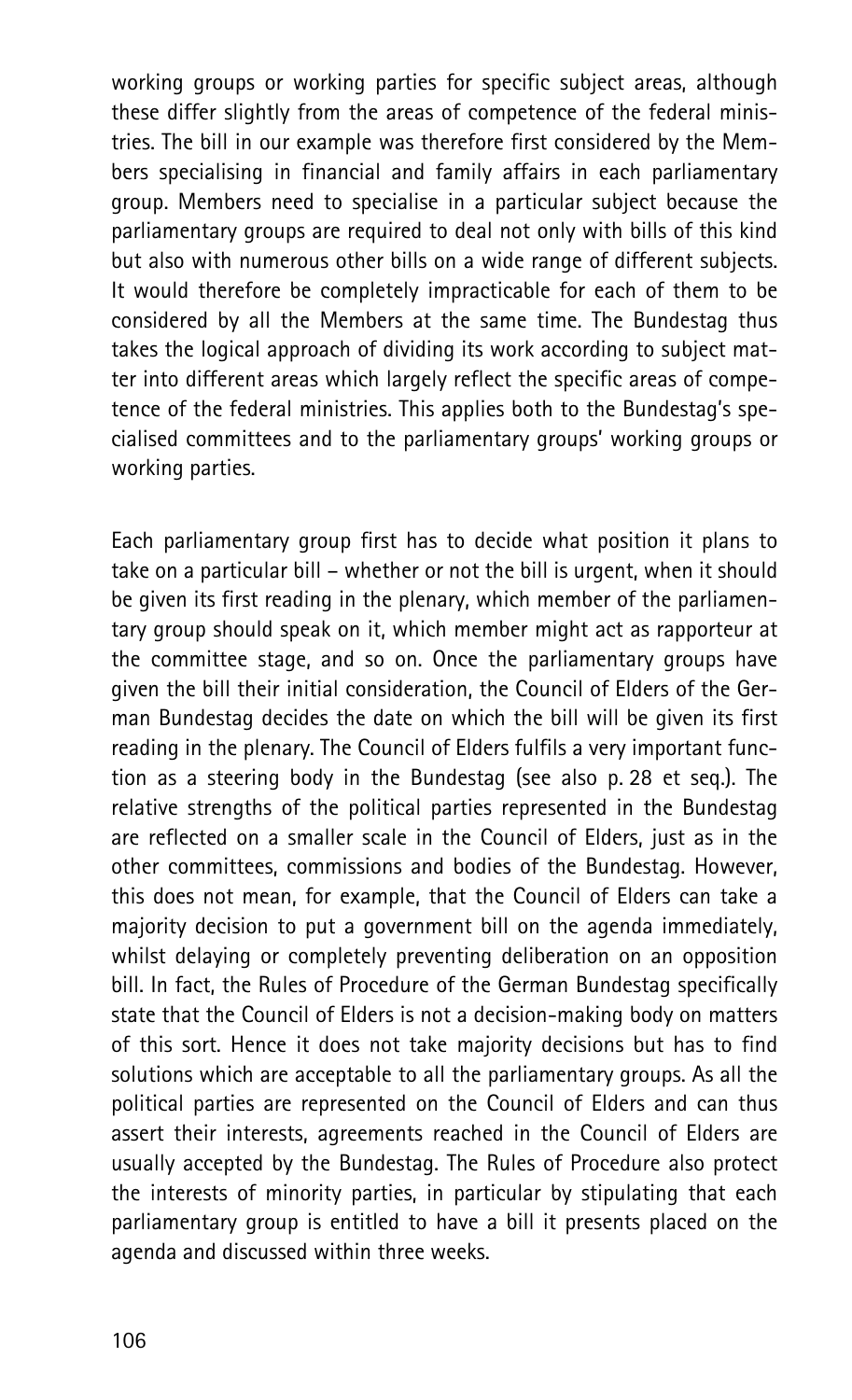# The first reading

The Bundestag generally deals with bills in three readings in the plenary. During the first reading, a debate is only held if this is recommended by the Council of Elders or demanded by one of the parliamentary groups. Debates tend to be held on bills of topical interest or political significance if the government wishes to state its reasons for introducing them or if the parliamentary groups wish to make public their initial position. It should be remembered that the primary reason for holding debates is not to give parliamentary groups an opportunity to convince each other of their point of view but to present to the public and the media in particular – as the most important source of public information about Parliament – the different political standpoints regarding a particular bill. Only then can the general public form an opinion about issues on the Bundestag's agenda and party-political viewpoints. Likewise, only if the public is informed about debates in the Bundestag can those affected respond to parliamentary debates concerning issues of relevance to them. By making statements on legislation being proposed and publicising the issues involved, they make their own view on the matter public. The main function of plenary debates is therefore to contribute to the transparency of parliamentary proceedings, which is so important for democracy. However, the often very complex problems which appear on the agenda of the Bundestag cannot simply be resolved through debate. Intensive preparatory work needs to be done by the parliamentary groups and specialised committees in the Bundestag, which consult relevant experts, hold hearings of those affected and of representatives of interest groups, present reports and much more.

A debate is therefore held during the first reading of a bill if the public needs to be made aware of the issues involved and the various political viewpoints before the bill is considered in greater depth by the committees. Irrespective of whether or not a debate takes place, the bill is always referred to one or more committees of the Bundestag at the end of the first reading. In exceptional cases the Bundestag may decide to dispense with the committee stage if, for example, the bill is very simple and it is clear from the outset what position the individual parties will take. This is only possible, however, if a two-thirds majority of the Bundestag votes to move straight to the second reading. This occurs only very rarely, however, since each bill should in principle be discussed in detail by the relevant committees. For the same reason the Bundestag cannot reject a bill completely or declare it disposed of during the first reading. Otherwise,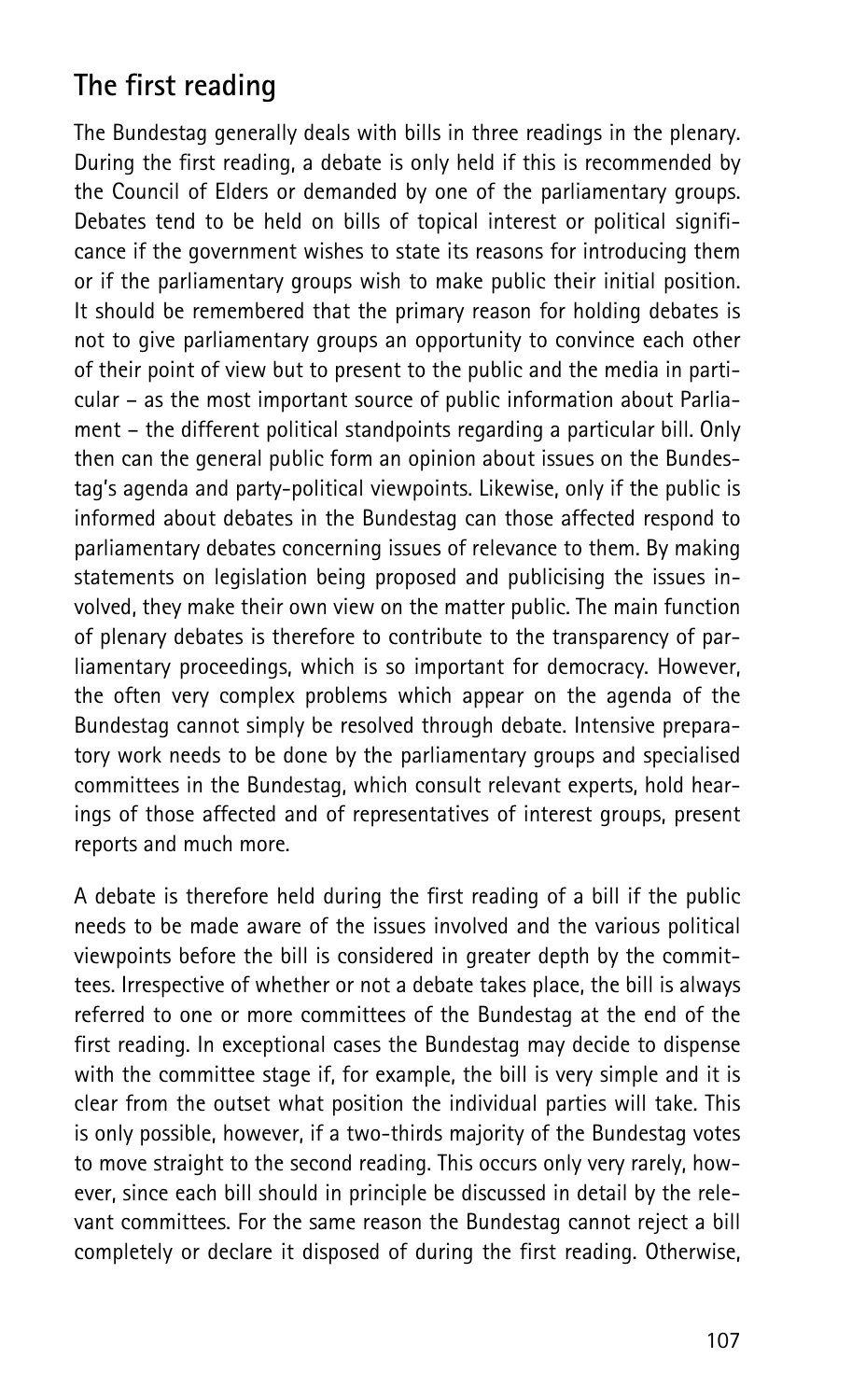the governing majority might be inclined to reject an opposition bill if, for example, it did not want the bill to become law. Even bills from minority parties, however, must be referred to the committees and be given the chance of an in-depth discussion.

German Bundestag – 16th electoral term – 187th sitting. Berlin, Thursday, 13 November 2008

## President Dr Norbert Lammert:

I call item 15:

First reading of a bill presented by the Federal Government for an Act for the Promotion of Families and Household-related Services (Family Benefits Act - Familienleistungsgesetz)

– Printed paper 16/10809 –

Proposal for referral to:

Finance Committee (lead committee) Committee on Labour and Social Affairs Committee on Family Affairs, Senior Citizens, Women and Youth Committee on Health Committee on Education, Research and Technology Assessment Budget Committee (committee asked for an opinion under Rule 96 of the Rules of Procedure)

The parliamentary groups have agreed that an hour and a quarter be allocated to this debate – I do not hear any objections, so we shall proceed as planned.

The debate is opened. I call ...

...

## President Dr Norbert Lammert:

The debate is closed.

The parliamentary groups have jointly proposed the referral of the bill set out in printed paper 16/10809 to the committees listed in the agenda as well as to the Committee on Education, Research and Technology Assessment. Are there any alternative proposals? – There appear to be none. The bill will therefore be referred as proposed.

In the above example, it was planned to hold a debate during the first reading and the speeches were delivered orally. In certain circumstances, however, plenary debates can also be included in written form in the minutes of plenary proceedings instead; this is possible if the speakers concerned so wish and at least two thirds of the Members of the Bundestag present agree or if it has been agreed in the Council of Elders in advance and no parliamentary group has objected.

## The committee stage

This government bill was referred to the Finance Committee as the ''lead committee'', as well as being referred to other committees for their opinion, including to the Committee on Family Affairs, Senior Citizens, Women and Youth. Designation as the ''lead committee'' means that this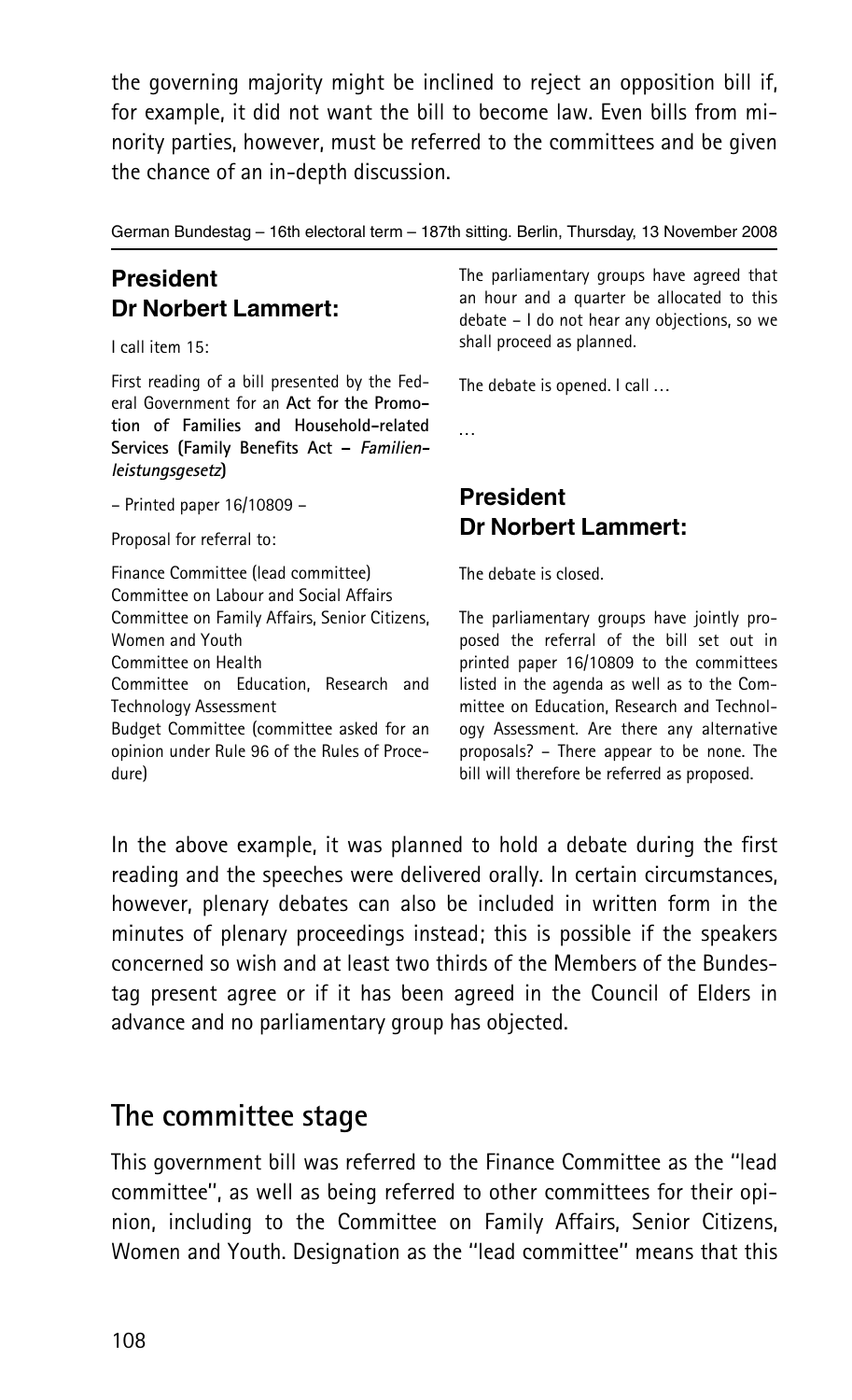committee is responsible for the further handling of the bill. The lead committee must, in keeping with Rule 62 of the Rules of Procedure of the German Bundestag, recommend to the Bundestag a definite decision – the acceptance of the bill, the acceptance of amendments decided upon by the committee, or the rejection of the bill – and is obliged to attend to matters referred to it ''without delay''. It therefore cannot, either for political reasons or because of a heavy workload, put a bill on the ''back burner''. If it does so, there is the risk that, in keeping with Rule 62 (2) of the Rules of Procedure, a parliamentary group may, after ten weeks of sittings, demand that the committee submit a report to the plenary giving its reasons for not having considered the bill. Such a report may then be placed on the agenda of the Bundestag for debate, during which the committee can expect to be criticised for its lack of action.

If a particular bill covers different subjects, it is referred to one or more committees in addition to the lead committee. These committees submit their comments and proposed amendments to the lead committee, which includes them in its report to the plenary. The deliberations of the lead committee conclude with the submission of a report and recommendation to the plenary, on the basis of which the bill is given a second reading.

This particular bill had significant implications for the federal budget (see section D above). The procedure for bills which entail high public expenditure is more complex than for other bills: in such cases, the Budget Committee is instructed by the plenary to investigate whether the bill is compatible with the budgetary situation. Unlike the comments of the committees asked for an opinion, which must first be submitted to the lead committee, the Budget Committee's report, known as the ''96 report'', since it arises from Rule 96 of the Rules of Procedure, is submitted directly to the plenary for the second reading. The lead committee is therefore not free to decide whether to accept or reject the reservations of the Budget Committee, as it can with regard to the comments of committees asked for an opinion. It would be unacceptable for individual specialised committees to have so much freedom with regard to the budget: under Article 110 of the Basic Law, budget revenue and expenditure must be balanced. If a bill envisages additional spending, which cannot be met under the current budget, the plenary of the Bundestag must ensure that such expenditure is covered; otherwise, the bill cannot be adopted. The Budget Committee submits a recommendation as to how these funds can be found. Thus, in the case of such bills, known as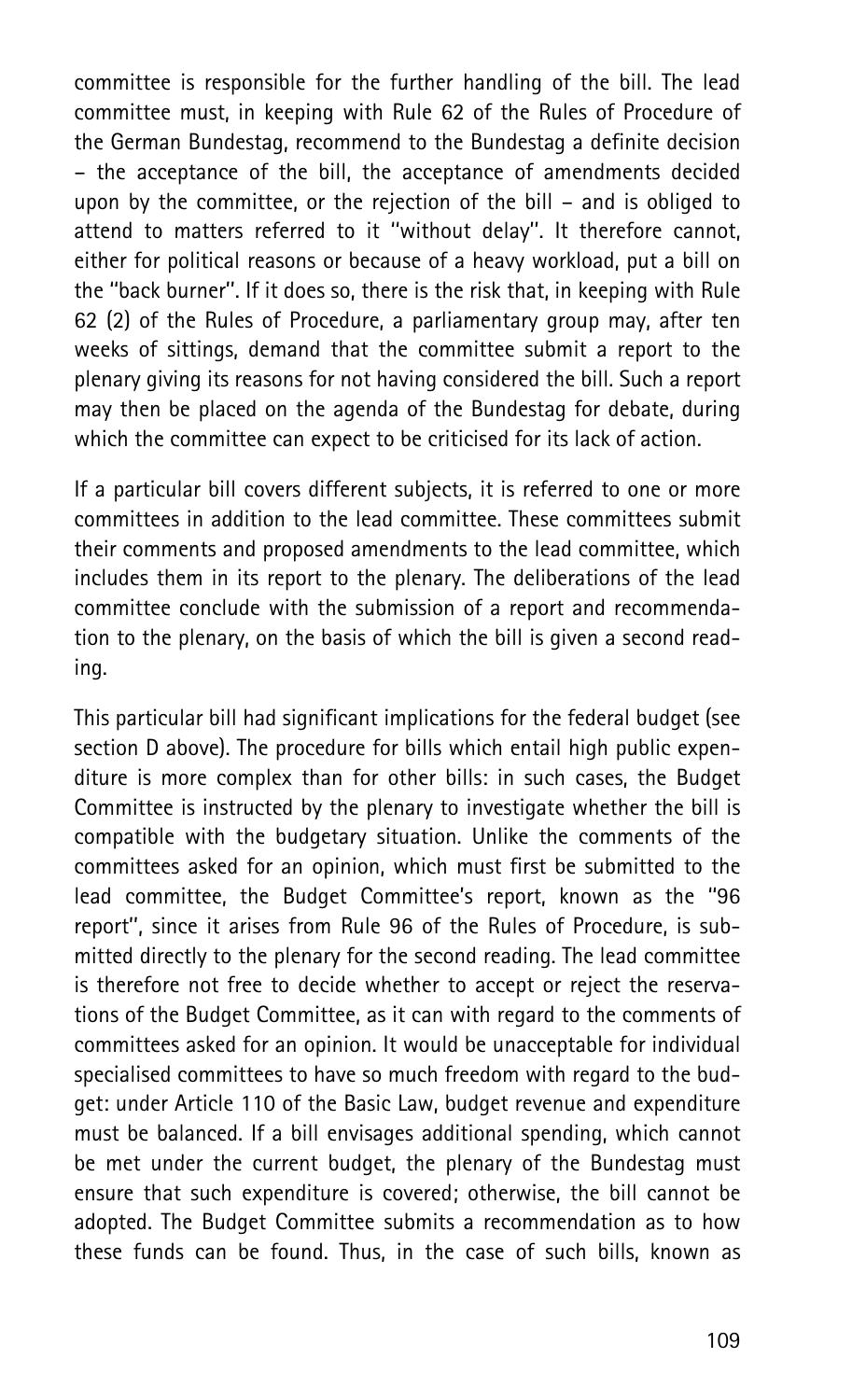''finance bills'', the Budget Committee must be involved in the deliberations and must submit an independent report.

Under provisions laid down in the Rules of Procedure, the committees are relatively free to organise their work and draw up their agenda. There are, however, certain common procedural rules which every committee must follow. Thus, for every bill referred to them, the committees must appoint rapporteurs from among their members. The rapporteurs are generally appointed on the proposal of the parliamentary groups. They share with the committee chairperson the responsibility for supervising the progress of deliberations, drawing up the results of deliberations and, in particular, for signing the report submitted to the plenary. The rapporteurs must familiarise themselves thoroughly with the content and main political points of the bill. They must also consider statements relevant to the bill, read specialist literature in the relevant field and take into account the wishes and demands of interest groups as well as opinions in the press concerning the bill. The rapporteurs, moreover, liaise between the committee and their respective parliamentary group in the discussion of the bill. They ensure that their parliamentary groups are kept informed of the committee's latest conclusions and deliberations and keep the committee informed about the views and demands of the parliamentary groups.

# Committee meetings

Once the chairperson and the rapporteurs have made themselves familiar with the subject matter of the bill and once the working groups of the parliamentary groups have come to their initial conclusions about the bill, the committee chairperson decides, in agreement with the spokespersons of the parliamentary groups (see p. 106 et seq.), when the bill will be placed on the agenda. During this meeting the content of the bill is presented and explained in detail either by a rapporteur or by a government representative. All members of the Federal Government and the Bundesrat and persons commissioned by them have access to meetings of the committees of the Bundestag, as provided for in Article 43 of the Basic Law. It is, however, also desirable for subject specialists from the federal ministries or the Länder to attend committee meetings so that committee members can question them directly about specific rules and about the background to, the reasons for and possible consequences of the bill. The civil servants employed by the Federal Government also have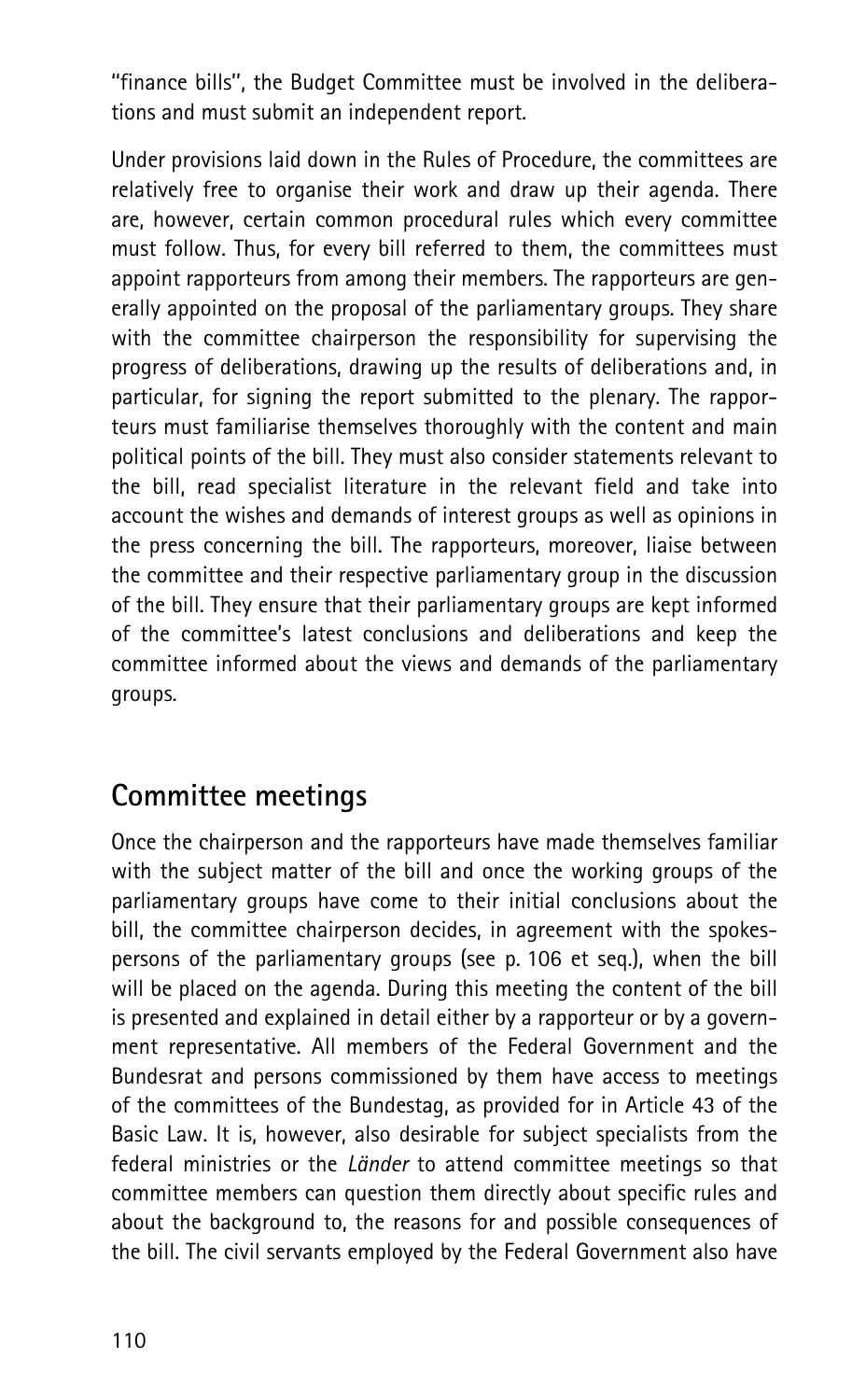to assist with the wording of the bill. If a committee wishes to change the substance of a provision it does not need to concern itself with the legal niceties of formulating the document but can ask the civil servants from the appropriate ministry to draw up the amendment using the appropriate legal language. During the committee's initial deliberations on the bill a general debate can also be held for the purpose of comparing the main problems and political viewpoints relating to the bill.

In exceptional cases this debate can be held in public. According to the Rules of Procedure, committee meetings are not in principle open to the public. The committee may, however, decide to admit the public during the discussion of a particular item of business or during parts of the discussion. This means that journalists, interest groups or other interested parties are free to attend the meeting.

After a general debate, the committee begins its deliberation on the individual clauses of the bill. The chairperson calls the individual chapters and sections, whereupon rapporteurs, other committee members or representatives of the Federal Government or the Bundesrat have an opportunity to express their views. At this stage amendments can be proposed and other formal motions for amendments moved. Speakers are given the floor in the order in which leave to speak was requested, while taking into consideration other factors such as the requirement to hear arguments both for and against the matter under discussion. Formal motions for amendments are voted upon at the end of the discussion of a particular chapter. If an amendment is adopted by a simple majority of those present, then the amended version of the bill presented by the government forms the basis of all discussions from that point onwards.

Amendments to bills, which can be identified most easily by examining the lead committee's recommendation for a decision (see p. 117), are often the result of discussions and negotiations in the committee. During the committee stage, Members do not give speeches intended to be heard by the public, but discuss individual points and different approaches with each other, submitting and withdrawing proposals for debate. Thus, the committee stage consists of specialised discussions which are designed to create constructive and workable legislation.

# **Hearings**

Often bills cannot be dealt with conclusively during committee discussions even if the preparatory work by the parliamentary groups has been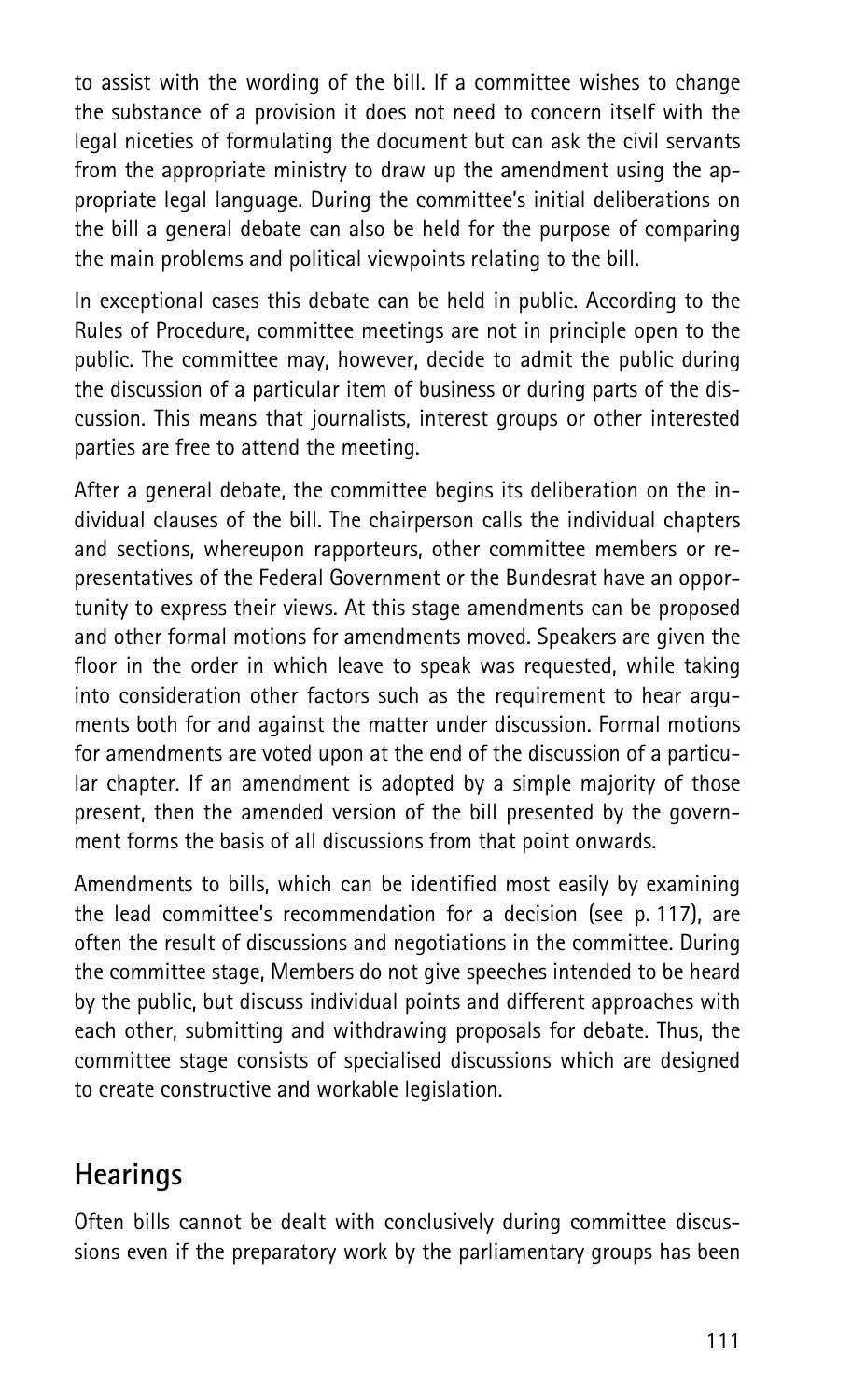very detailed. If the subject matter of the bill is very complex, and the bill concerns a politically controversial piece of legislation, then a public hearing of experts and representatives of interest groups is often held (see p. 40 et seq.). This is now almost always the case when a major bill is introduced, as it was for our example. One of the reasons for holding a hearing is to obtain additional specialist information and advice about particular problems relating to the bill in order to assist the progress of deliberations. Another purpose of the public hearing is to attract media interest in the bill, make the significance of the issues involved clear and encourage political debate. The parliamentary groups therefore regularly endeavour to choose experts whose assessment of the difficulties, risks or chances of success of the bill either backs up their own political views or is likely to undermine the arguments of opposing parliamentary groups. The same also goes for representatives of powerful organisations such as employers' federations, trade unions or environmental organisations. The views such groups express publicly on a particular bill have a potential influence on the committee's views. Thus, amendments to bills are sometimes the result of a public hearing in the committee. In the past, bills have even been withdrawn because the majority or all of the experts invited to a hearing considered the proposed legislation either inappropriate or harmful. Holding a hearing therefore serves to widen participation in the discussion of important laws and to ensure a more effective and, in particular, public involvement of interest groups. It is no coincidence, therefore, that there has been a steady increase in the number of hearings held during electoral terms.

# The committee chairpersons

The position of committee chairperson is important and complex. Under the Rules of Procedure the committee chairpersons convene meetings, set the agenda and, like the President of the Bundestag in the plenary, preside over meetings and have the power to take measures for the maintenance of order. In practice, however, chairpersons must cooperate with the parliamentary groups, particularly with the parliamentary group spokespersons on the committee (see below), and are not permitted to set their own priorities or force through their own ideas against the committee's will. The chairpersons therefore tend to remain in the background of discussions. They endeavour to remain objective and impartial, to settle differences of opinion for the purpose of clearing up misunder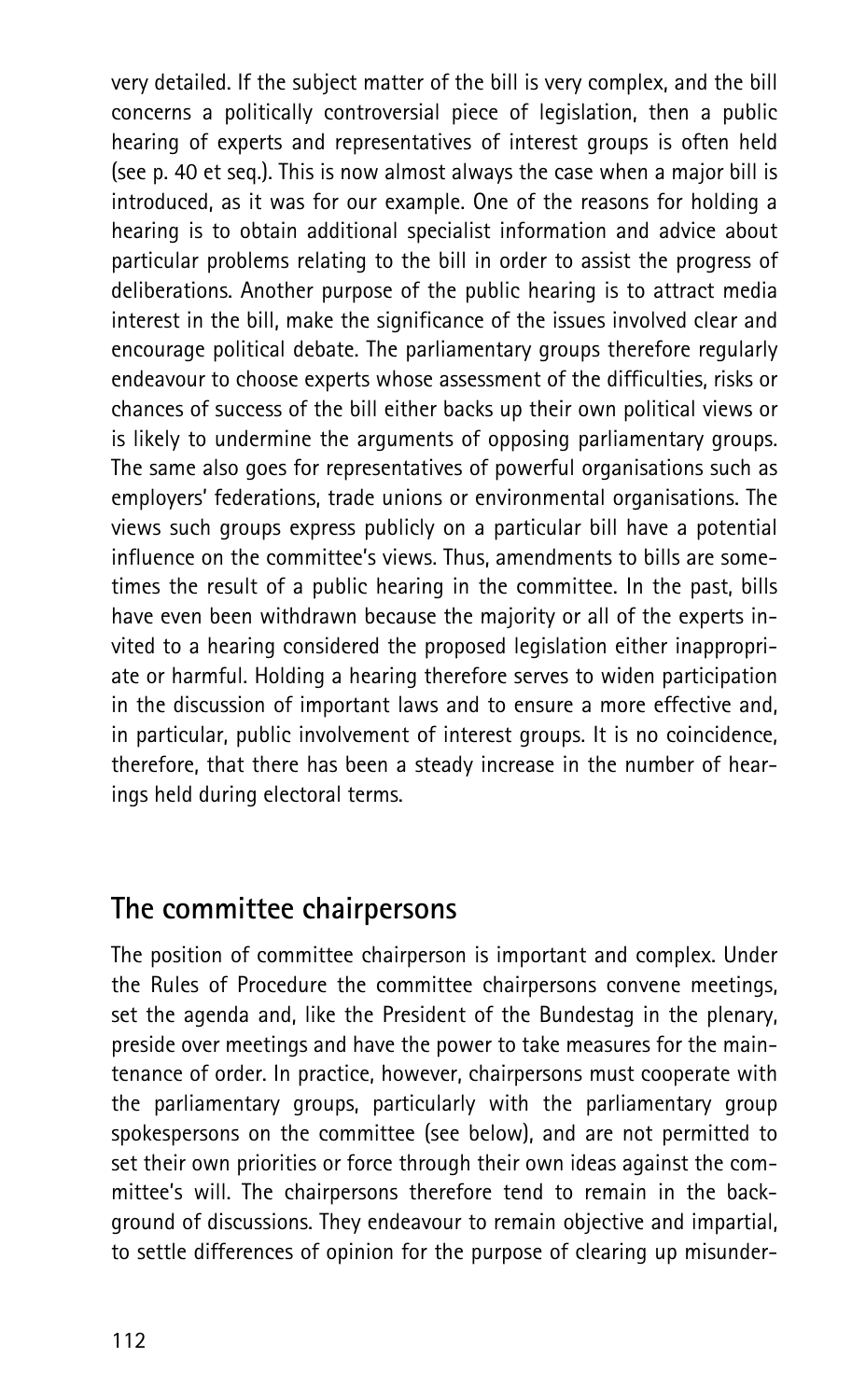standings and facilitating decision-making, to sum up debates and propose compromise solutions. It is the duty of the committee chairpersons to facilitate objective discussions and they are most likely to succeed in doing so if they have the confidence of all the parliamentary groups.

The confidence of the parliamentary groups in the chairpersons cannot, however, be taken for granted. This is due to the special nature of the system of committee membership in the Bundestag. Firstly, the composition of the committees reflects the relative strengths of the parliamentary groups in the Bundestag. The majority parties in the Bundestag, i.e. the coalition which voted the government into power and which gives the government its support, are also in the majority in the committees. Secondly, the relative strengths of the parliamentary groups are also reflected among the committee chairpersons taken as a whole. Thus some committees, the majority of whose members are from the coalition parties, are chaired by Members of the Bundestag from opposition parties (for instance, the chairperson of the Budget Committee traditionally comes from the opposition, a fact which underlines the importance of parliamentary scrutiny of the Federal Government). In other words, the committee chairpersons are required to promote and facilitate committee decisions shaped by the majority, with which they do not always personally agree.

The standing of the committee chairpersons therefore depends all the more on the confidence put in them by the committee members and by their resultant willingness to allow the chairpersons a certain degree of freedom in the conduct of business even if they are from a different party. In all they do, therefore, the committee chairpersons remain in constant contact with the parliamentary group spokespersons on the committee. The spokespersons, who are nominated by the parliamentary groups, occupy a position similar to that of the Parliamentary Secretaries of the parliamentary groups in relation to the plenary and the Council of Elders. Taking into account the provisions of the Rules of Procedure, they prepare the political arguments and tactics to be used by their parliamentary groups in a committee meeting; conduct preliminary discussions; negotiate the agenda, main items of business and format of the meeting with Members from other parliamentary groups; see to it that their parliamentary group colleagues on the committee attend committee meetings; and ensure that the position taken by their parliamentary group at committee meetings conforms with the overall party line. Their task is significant because otherwise the detailed specialist work done in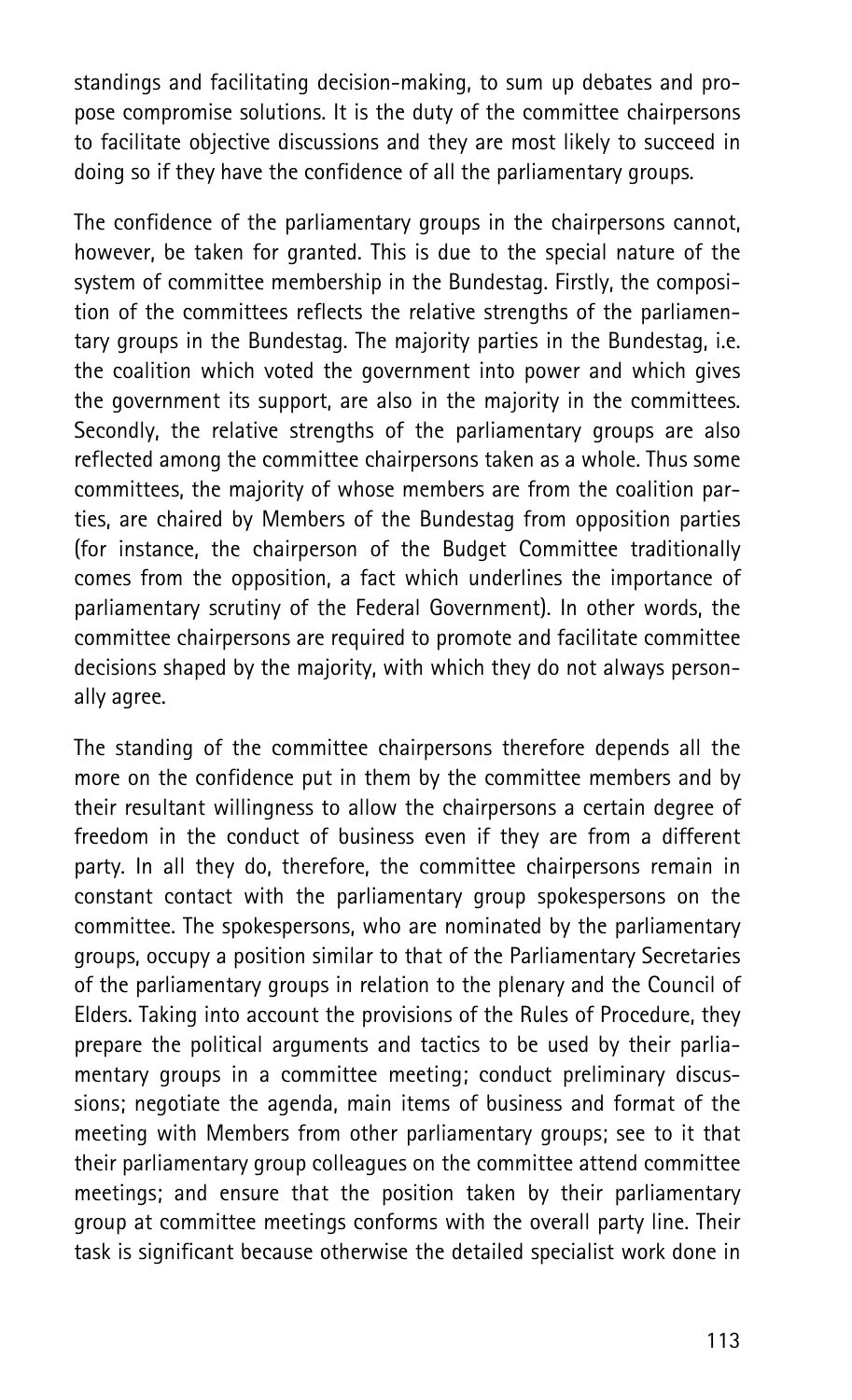the individual committees would acquire a momentum of its own, becoming impossible to coordinate and leading eventually to political inconsistency.

# The committee's recommendation for a decision and report

Once the committee has discussed the bill and decided on a recommendation for the plenary, the rapporteurs begin the second part of their work. They submit a written report to the plenary of the Bundestag in which they present the course the discussions have taken in the lead committee and the committees asked to give their opinions. In their report, the rapporteurs focus in particular on reasons why the committee may have deviated from the government's bill. They are also obliged to include in the report the views of minorities who were outvoted.

The report starts with the committee's recommendation to the plenary. The committee may recommend that the bill be adopted, rejected or – provided all parliamentary groups agree – that the bill be shelved. If adoption of the bill is recommended, the committee also states whether the bill should be adopted in its original version, with the amendments recommended by the committee, or as the version of the bill adopted by the committee and attached to the recommendation for a decision. The recommendation is preceded by an introductory page with the same structure as that of bills, as previously described. It also sets out the majority by which the bill was adopted in the committee. In the following extracts from the committee report, the voting patterns of the parliamentary groups on the Finance Committee are shown under the section entitled ''B. Solution'' of the introductory page. The recommendation for a decision and the report appear as printed papers and are distributed to all Members of the Bundestag.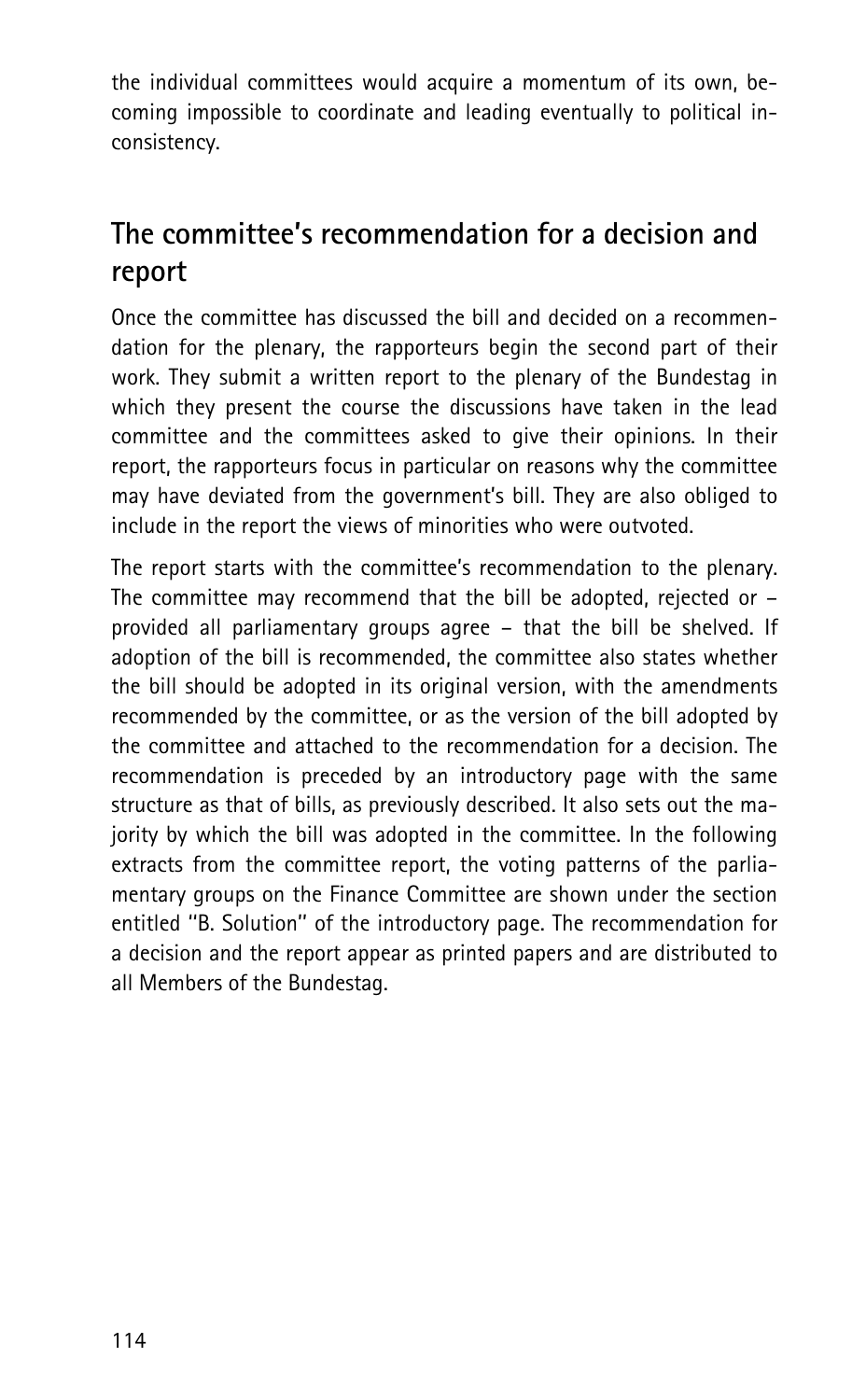2 December 2008

## Recommendation

## of the Finance Committee (7th committee)

for a decision on the bill presented by the Federal Government – Printed papers 16/10809, 16/11001 and 16/11125, paragraph 1.6 –

Draft Act for the Promotion of Families and Householdrelated Services (Family Benefits Act - Familienleistungsgesetz)

## A. Problem

The tax allowances in respect of dependent children, child benefit and tax relief for household-related employment for which welfare contributions are payable and for household-related services are considered to be too low. In addition, more payments are required to meet the school needs of pupils at the start of the school year, since transfer payments do not take account of these needs.

## B. Solution

...

In particular, the Finance Committee recommends the following amendments to the bill:

- a further increase in the tax allowance for dependent children by  $\epsilon$ 24 ( $\epsilon$ 12 for each parent):
- introduction of an administrative simplification whereby a notice of amendment need not be issued if child benefit is increased.

The bill was approved as amended, with the CDU/CSU and SPD groups voting in favour, the Alliance 90/The Greens group voting against and the FDP and Left Party groups abstaining.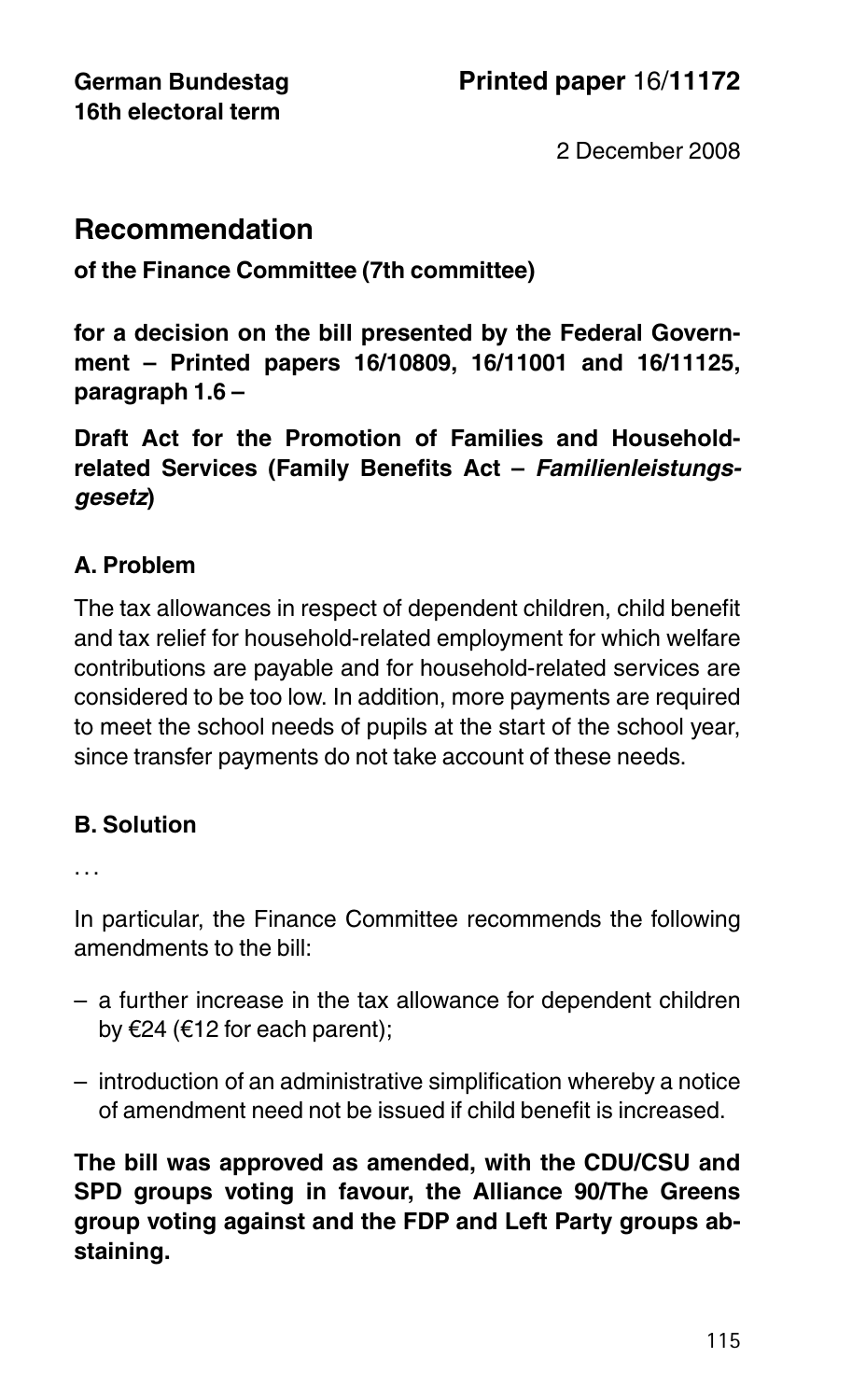## C. Alternatives

None

## D. Financial effects

...

## E. Other costs

...

## F. Administrative costs

...

## Recommendation

The Bundestag is requested to take the following decision:

to adopt the bill – printed papers 16/10809, 16/11001 and 16/ 11125, paragraph 1.6 – in the form shown in the synopsis set out below.

Eduard Oswald Gabriele Frechen

Chair and Rapporteur **Rapporteur** Rapporteur

## for the Finance Committee

Berlin, 2 December 2008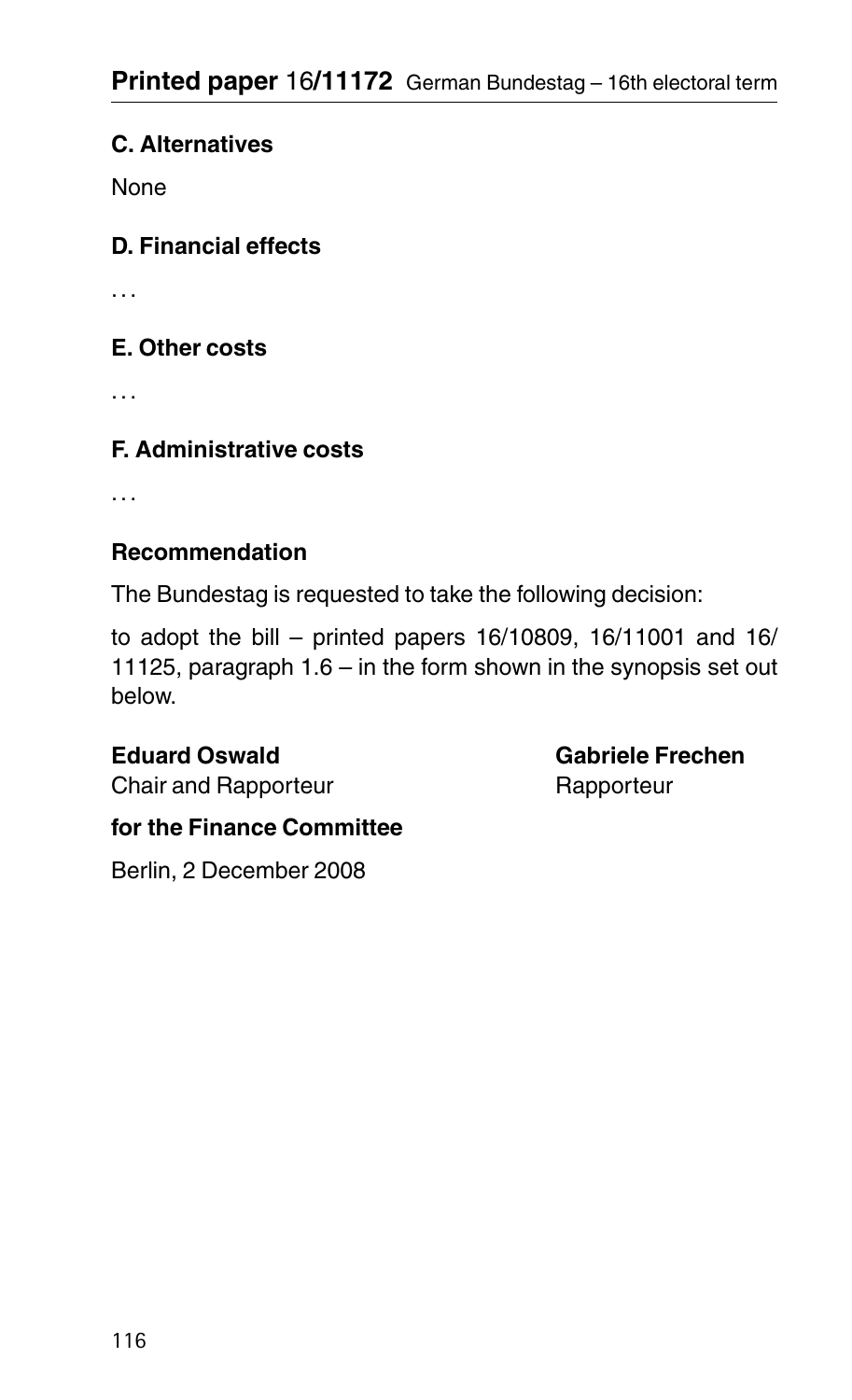# Synopsis

showing the draft of an Act for the Promotion of Families and Household-related Services (Family Benefits Act – Familienleistungsgesetz)

– printed papers 16/10809, 16/11001, 16/11125, paragraph 1.6 – with the decisions of the Finance Committee (7th committee)

#### Bill –

#### Draft Act for the Promotion of Families and Household-related Services (Family Benefits Act – Familienleistungsgesetz)

The Bundestag has adopted the following law with the consent of the Bundesrat:

#### Article 1

#### Amendment of the Income Tax Act (Einkommensteuergesetz)

The Income Tax Act, as promulgated on 19 October 2002 (Federal Law Gazette I, p. 4210 and Federal Law Gazette I (2003), p. 179) and amended by Article ... of the Act of ... (Federal Law Gazette I, p... .), shall be amended as follows:

1. The summary of contents shall be amended as follows:

Decisions of the 7th committee –

#### Draft Act for the Promotion of Families and Household-related Services (Family Benefits Act – Familienleistungsgesetz)

The Bundestag has adopted the following law with the consent of the Bundesrat:

#### Article 1

#### Amendment of the Income Tax Act (Einkommensteuergesetz)

The Income Tax Act, as promulgated on 19 October 2002 (Federal Law Gazette I, p. 4210 and Federal Law Gazette I (2003), p. 179) and amended by Article ... of the Act of ... (Federal Law Gazette I, p... .), shall be amended as follows:

1. unchanged

...

This particular recommendation from the Finance Committee could not be drawn up in such a way that the amendments called for by the Committee were incorporated directly into the text of the recommendation submitted to the plenary. That is only possible if the Committee's amendments affect only a few points and can be presented in a brief and concise form. In such cases, the recommendation to the plenary usually states that the Bundestag is requested to ''adopt the bill subject to the proviso that...". In this case, the recommendation states that the Bundestag is requested to adopt the bill ''in the form shown in the synopsis set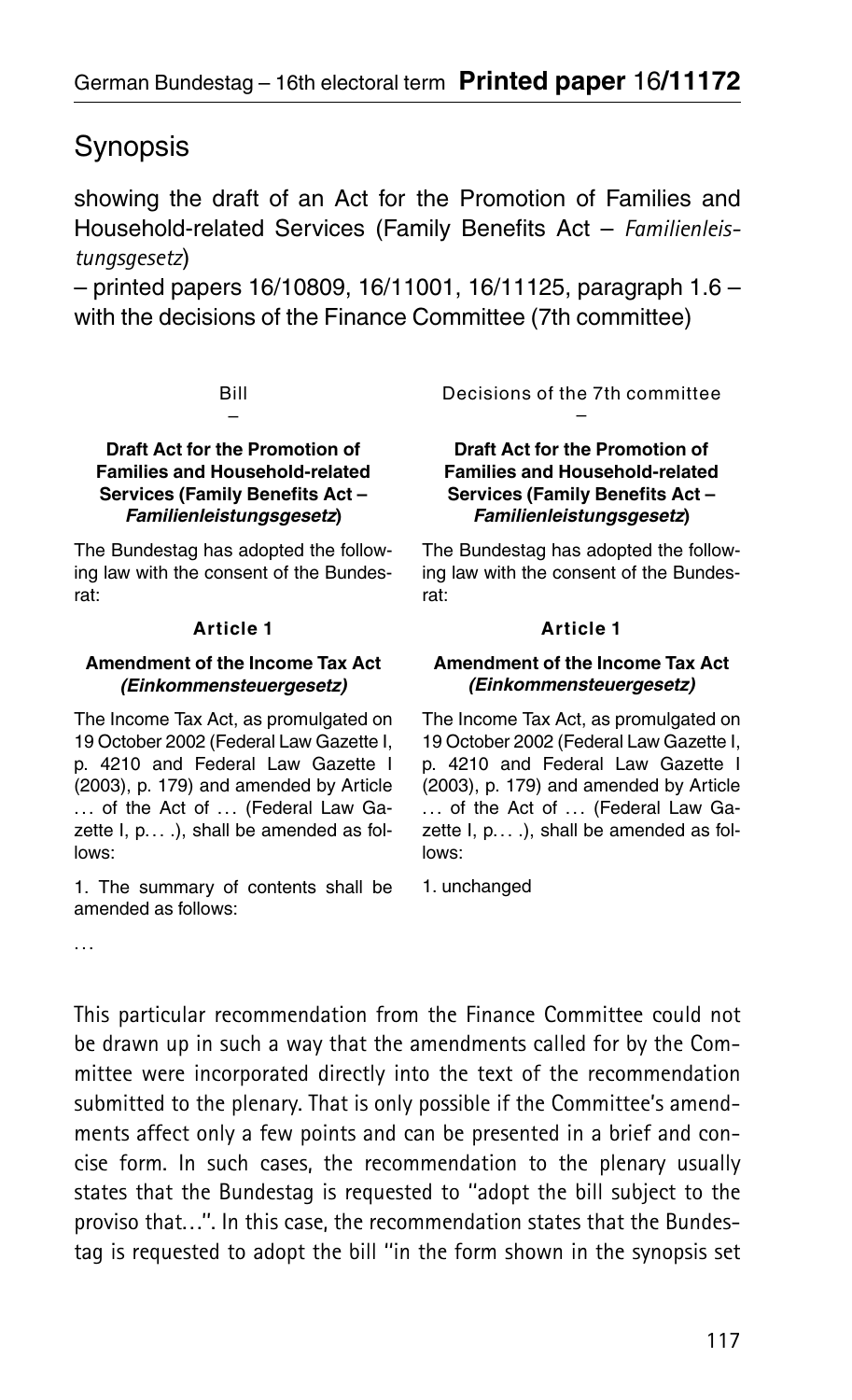out below''. This applies particularly to recommendations which concern very comprehensive bills or which, as in this case, propose a large number of amendments. The government bill and the version recommended by the committee are then set out side by side (the ''synopsis'') to enable those examining them to identify which parts of the original bill should, according to the committee's recommendation, be adopted as they stand or be amended.

The plenary of the Bundestag generally accepts the recommendations of the lead committee. Therefore, contrary to what one might expect, given the division of the Bundestag into a parliamentary majority and an opposition, very few government bills are adopted by a majority of the Members of the German Bundestag without any amendments. Rather, the Members from the ruling parties, which also form the majority on every committee, examine the bill from ''their'' government very critically and, in more than 50 per cent of cases, introduce amendments. Thus, although there is a basic political consensus between the majority parties in the Bundestag and the government, these parties share with the opposition parties the task of exercising parliamentary scrutiny.

The committee's recommendation is followed by the committee's report which, in this case, was drawn up by four rapporteurs and may appear as part of the same printed paper or – as was the case here – as a separate printed paper. The first part of the report describes the course of committee deliberations and in particular the views of the committees asked for an opinion by the lead committee and the motions for amendments tabled, adopted or overturned in the lead committee. In our example, the report shows that the Finance Committee considered during its deliberations a petition from a citizen concerning the introduction of a ''school requisites package'', as was subsequently recommended by the committee. The description of the course of the committee deliberations is followed by the reasons for the recommendation, in particular for the amendments to the government bill recommended by the lead committee.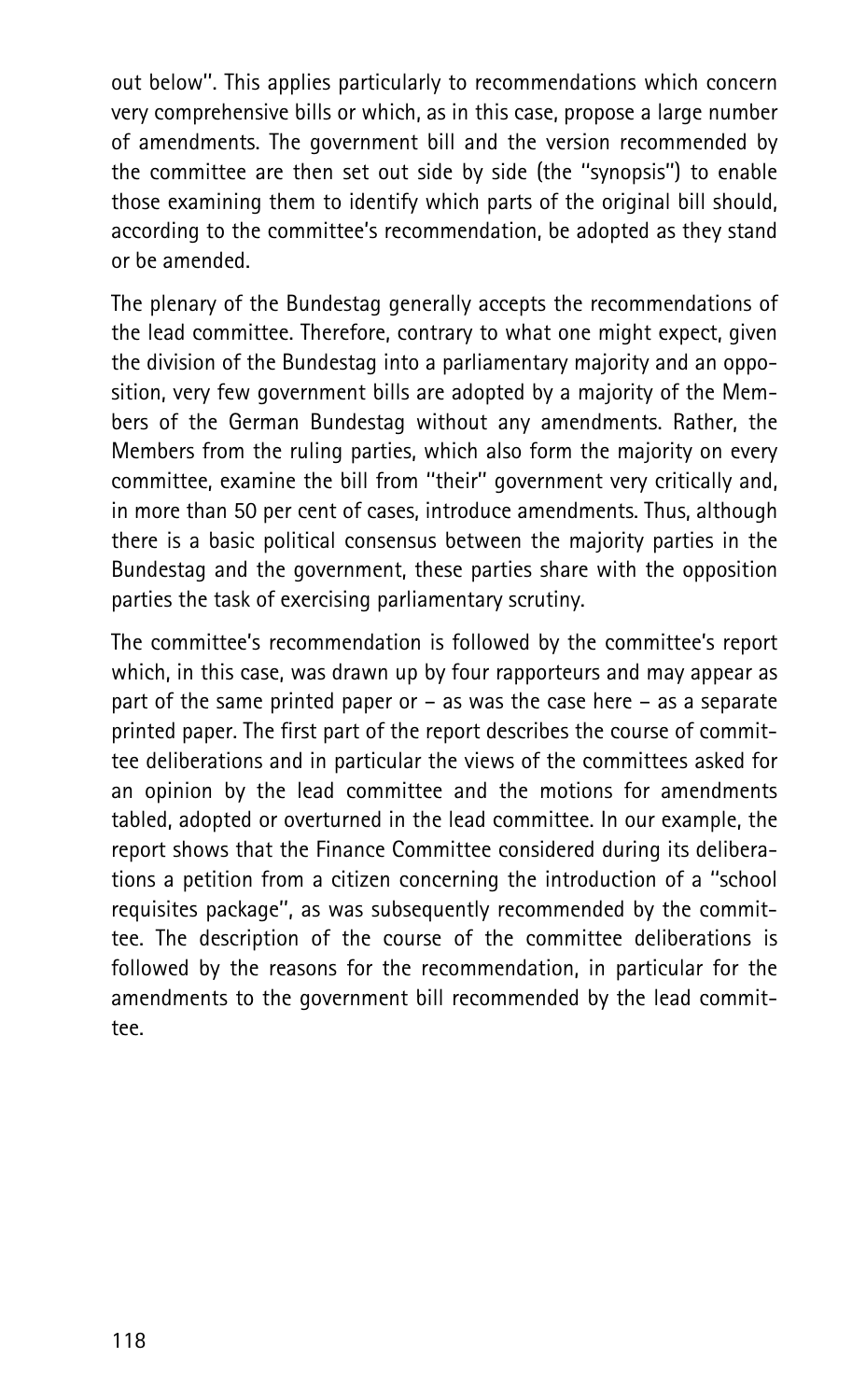3 December 2008

Report by the Finance Committee (7th committee) on the bill presented by the Federal Government:

## Draft Act for the Promotion of Families and Householdrelated Services (Family Benefits Act - Familienleistungsgesetz)

## Report by Members of the Bundestag Patricia Lips, Lydia Westrich, Carl-Ludwig Thiele and Dr Barbara Höll

#### A. General observations

#### I. Referral

During its 187th sitting on 13 November 2008, the German Bundestag referred the Federal Government's bill, printed paper 16/ 10809, to the Finance Committee as the lead committee. The bill was also referred to the Committee on Labour and Social Affairs the Committee on Family Affairs, Senior Citizens, Women and Youth, the Committee on Health, the Committee on Education, Research and Technology Assessment and the Budget Committee for their opinion. The bill was also referred to the Budget Committee under Rule 96 of the Rules of Procedure of the German Bundestag. The Budget Committee will provide separate information on this referral.

The response made by the Federal Government to the opinion of the Bundesrat and communicated in printed paper 16/11001 was retrospectively referred to the same committees under Rule 80 (3) of the Rules of Procedure of the German Bundestag. Notice of this referral was given in printed paper 16/11125 of 28 November 2008.

Subject to the referral of the bill, the Finance Committee began its deliberations at its 105th meeting, held on 12 November 2008, and concluded them at its 109th meeting on 2 December 2008. In addition, the committee conducted a public hearing at its 106th meeting on 24 November 2008.

II. Main substance of the proposal

#### III. Hearing

...

On 24 November 2008, the Finance Committee conducted a public hearing on the bill. The following individual experts, associations and institutions had the opportunity to deliver their opinions:

...

The results of the hearing were incorporated into the committee's deliberations. The minutes of the public discussion, including the submitted written opinions, are accessible to the public.

#### IV. Opinions of the consulted committees

...

#### V. Course and outcome of deliberations in the lead committee

... (there follows a presentation of the views of the parliamentary groups on the committee and the approved and rejected amendments)

The Petitions Committee forwarded a petition on the Federal Government's bill, requesting the comments of the committee under Rule 109 of the Rules of Procedure of the German Bundestag. The Finance Committee took account of the petition in its deliberations. The petitioner had requested assistance for lone parents in the form of a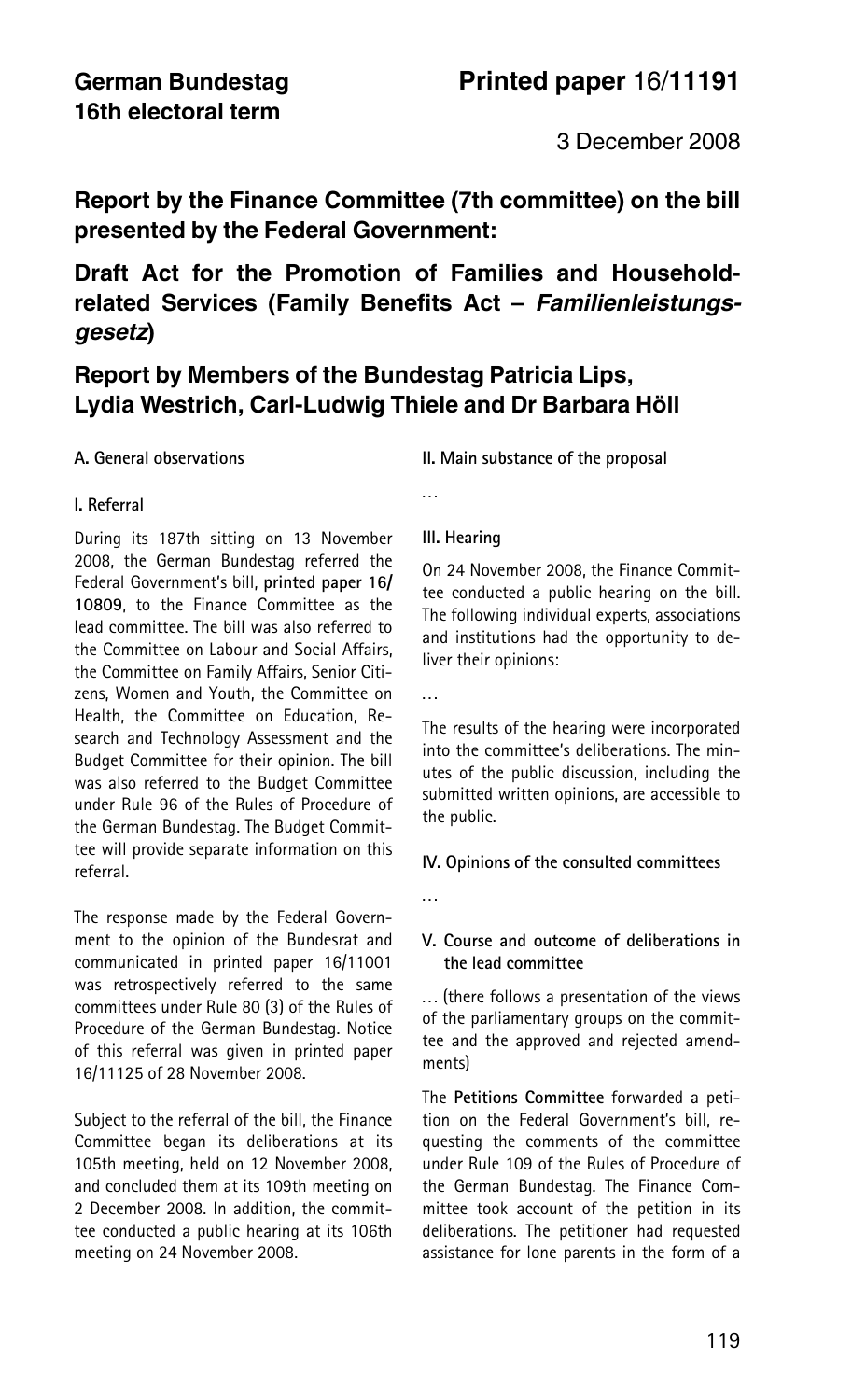special payment at the start of the school year. The bill proposed a change in the law that would provide an additional payment of  $£100$  for school requisites at the start of the school year under Books II and XII of the German Social Code for pupils in years 1 to 10. The introduction of a 'school-requisites package' in Section 24a of Book II and Section 28a of Book XII of the Social Code, as envisaged in Articles 3 (2) and 4 (3) of the Federal Government's bill and recommended by the Finance Committee, related to the petitioner's request.

B. Specific observations

Article 1 (Amendment of the Income Tax Act)

Paragraph 3 (first sentence of Section 9 (5) of the Income Tax Act)

Rewording of the amendment arising from the concentration of the rules on child-care costs into a single provision.

Berlin, 3 December 2008

| Patricia Lips | Lydia Westrich | Carl-Ludwig Thiele | Dr Barbara Höll |
|---------------|----------------|--------------------|-----------------|
| Rapporteur    | Rapporteur     | Rapporteur         | Rapporteur      |

...

Before considering the rest of the legislative process, a further point must be made about the work of the committees. The committees are not simply required to discuss bills referred to them but may discuss all matters which fall within their area of competence. Each committee therefore closely follows and monitors the policies of the particular ministry to which it corresponds. In this context, the committees of the Bundestag are sometimes said to be ''co-governing'' bodies. Only by dealing constantly and in detail with all issues falling within their area of competence can the committees acquire the necessary specialist knowledge and political insight to enable them properly to assess individual bills or other formal motions from within the Bundestag and to process them properly. Thus, the committees do not ''wait'', as it were, for bills referred to them from the plenary but deal continuously with the policies of the corresponding ministries. They devote special attention to complex and particularly controversial bills as well as to cases of error and mismanagement, should these arise.

## The second and third readings

Once the committee has completed its work, the parliamentary groups must decide what position to take on the bill in its present form. Although the experts from the parliamentary groups are thoroughly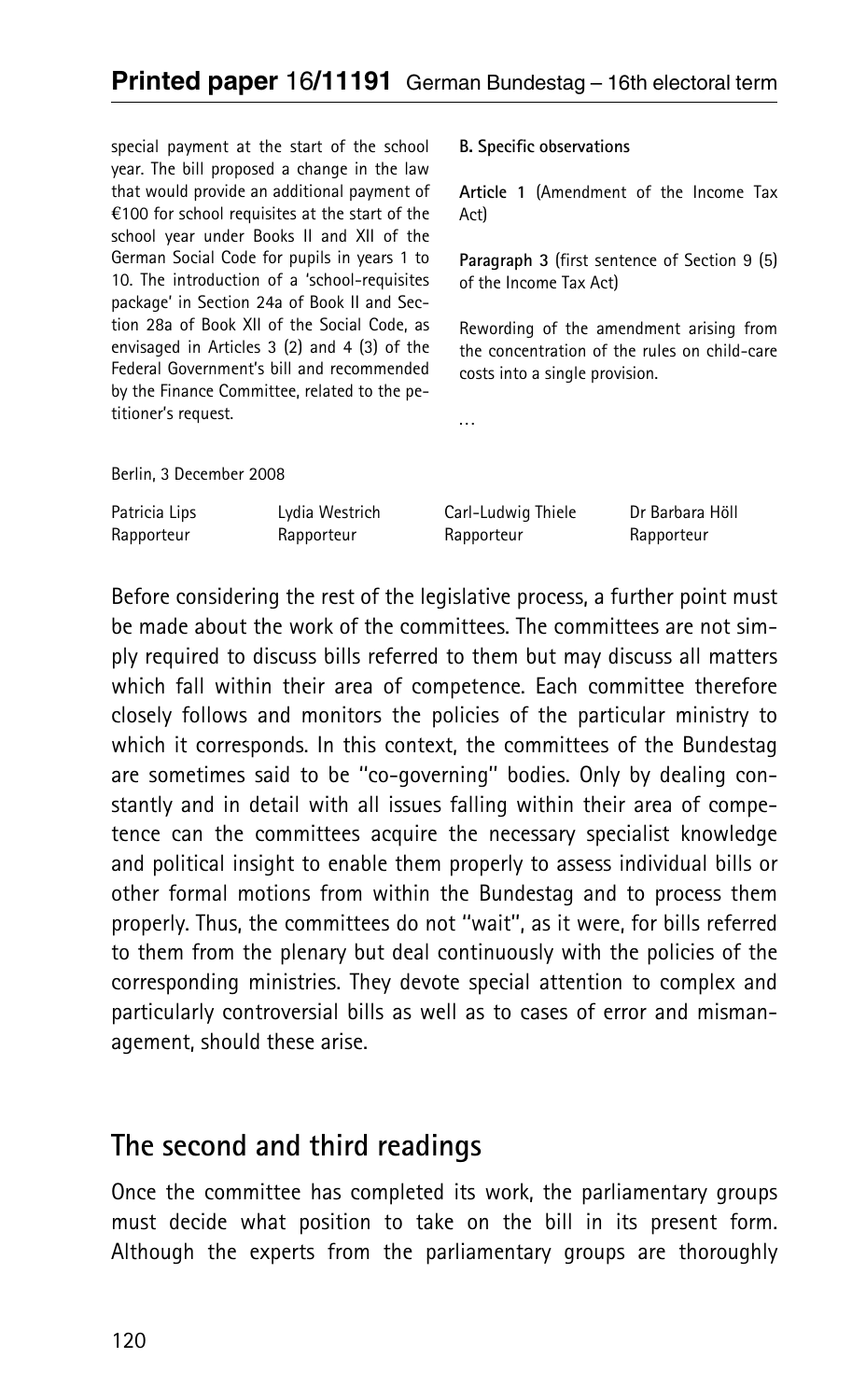familiar with the bill, it is important that all Members now have an opportunity to form an opinion on the bill. Further discussions are held if necessary by the relevant working groups or working parties, and after the executive committees of the parliamentary groups have been informed, the topic is placed on the agenda at a full meeting of each parliamentary group. Each parliamentary group then has to decide whether or not to accept the bill in the form proposed and which Members to appoint as speakers for the debate during the second reading.

The Council of Elders sets the date on which the second reading will be held. The second reading is then placed as an item on the agenda of the plenary sitting concerned, and is duly called by the President chairing the sitting. The President first of all gives the committee rapporteur or rapporteurs the opportunity to supplement the written report, if they so desire. The general debate then takes place and is followed by a vote on the bill; if no motions for amendments have been tabled, the vote takes place on the bill as a whole. During the second reading, amendments may be moved not only by the parliamentary groups and groupings, but also by individual Members of the Bundestag. This is important for Members who do not belong to a parliamentary group. It is also important in practice, however, for individual Members to have this opportunity, as the various parliamentary groups are thus obliged to take seriously any concerns or reservations their members may express and either take these into account or dispel them in the course of discussions. If a parliamentary group simply chose to ignore the dissenting views of its members, they would probably make their opinions clear during a public sitting of the Bundestag, either by moving amendments or perhaps by voting against the party line. The public might take this as evidence of disunity within the parliamentary group and would lose confidence in its ability to take decisions. As the parliamentary groups are well aware of the risks involved, it is fairly rare for individual Members to move amendments during the second reading. It is more often the case, however, that the opposition, if it does not wish to support a particular bill, will present its views in one or several motions for amendments which it will submit for debate and to be put to the vote.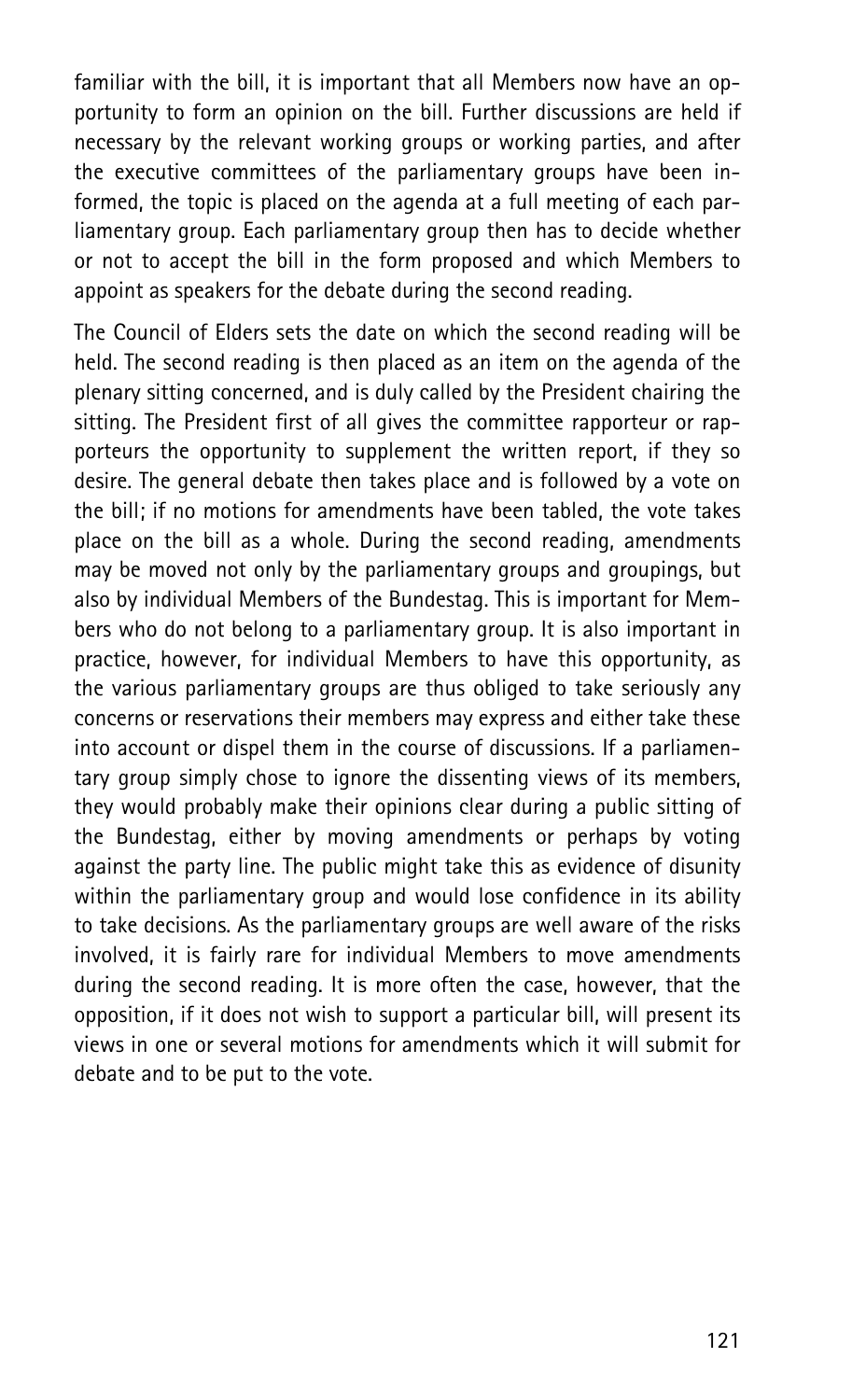## Vice-President Dr h.c. Susanne Kastner:

I call item 5:

Second and third readings of a bill presented by the Federal Government for an

Act for the Promotion of Families and Household-related Services (Family Benefits Act – Familienleistungsgesetz)

– printed papers 16/10809 and 16/11001 –

Recommendation and report of the Finance Committee (7th committee)

– printed papers 16/11172 and 16/11191 –

Rapporteurs: Patricia Lips, Lydia Westrich, Carl-Ludwig Thiele, and Barbara Höll, Members of the Bundestag

Report of the Budget Committee (8th committee) under Rule 96 of the Rules of Procedure

– Printed paper 16/11184 –

Rapporteurs: Jochen-Konrad Fromme, Carsten Schneider, Otto Fricke, Roland Claus, and Alexander Bonde, Members of the Bundestag

Motions for resolutions on this bill have been tabled by the group of the FDP, the group of The Left Party and the group of Alliance 90/The Greens. We shall take a recorded vote in due course on the motion for a resolution tabled by the group of Alliance 90/The Greens.

The parliamentary groups have agreed that an hour be allocated to this debate – I do not hear any objections, so we shall proceed as planned.

The first speaker is ...

Vice-President Dr Hermann Otto Solms: The debate is closed.

Before we proceed to the vote, I should like to make two announcements.

Firstly, 52 explanations of vote have been submitted under Rule 31 of our Rules of Procedure, which we shall minute.

Secondly, Carl-Ludwig Thiele would like to move an oral amendment on second reading, which he will now present and explain and to which you may then respond if you wish.

Thank you.

#### Carl-Ludwig Thiele (FDP):

Mr President, ladies and gentlemen, I do not wish to lengthen the debate unduly. Mr Lehrieder has already touched on the point, as have Ms Westrich and Ms Lips, that, quite apart from the discussion as to what more should be done, there seems to be a crossparty consensus that the limitation of the package to the end of the tenth year of schooling is utterly wrong.

(Applause from the FDP and from SPD and Left Party Members.)

Because we in the Bundestag are all legislators, I believe it is only right that we should not wait for the Mediation Committee or until next year. Instead, my specific motion is that, in Article 3 of the bill, the words 'bis zum Abschluss der Jahrgangsstufe 10' ('until the completion of year 10') in the third and fourth lines of Section 24a be deleted in toto. This would be enough to effect my desired amendment.

Should there be more in addition to this amendment, that would suit us fine. But what we can achieve today should certainly be done today.

Thank you very much.

(Applause from the FDP and The Left Party as well as from Alliance 90/The Greens Members)

#### Vice-President Dr Hermann Otto Solms:

May I ask whether one of the Parliamentary Secretaries of the coalition groups wishes to respond? Peter Struck, chair of the SPD group, would like to respond. The floor is yours, Dr Struck.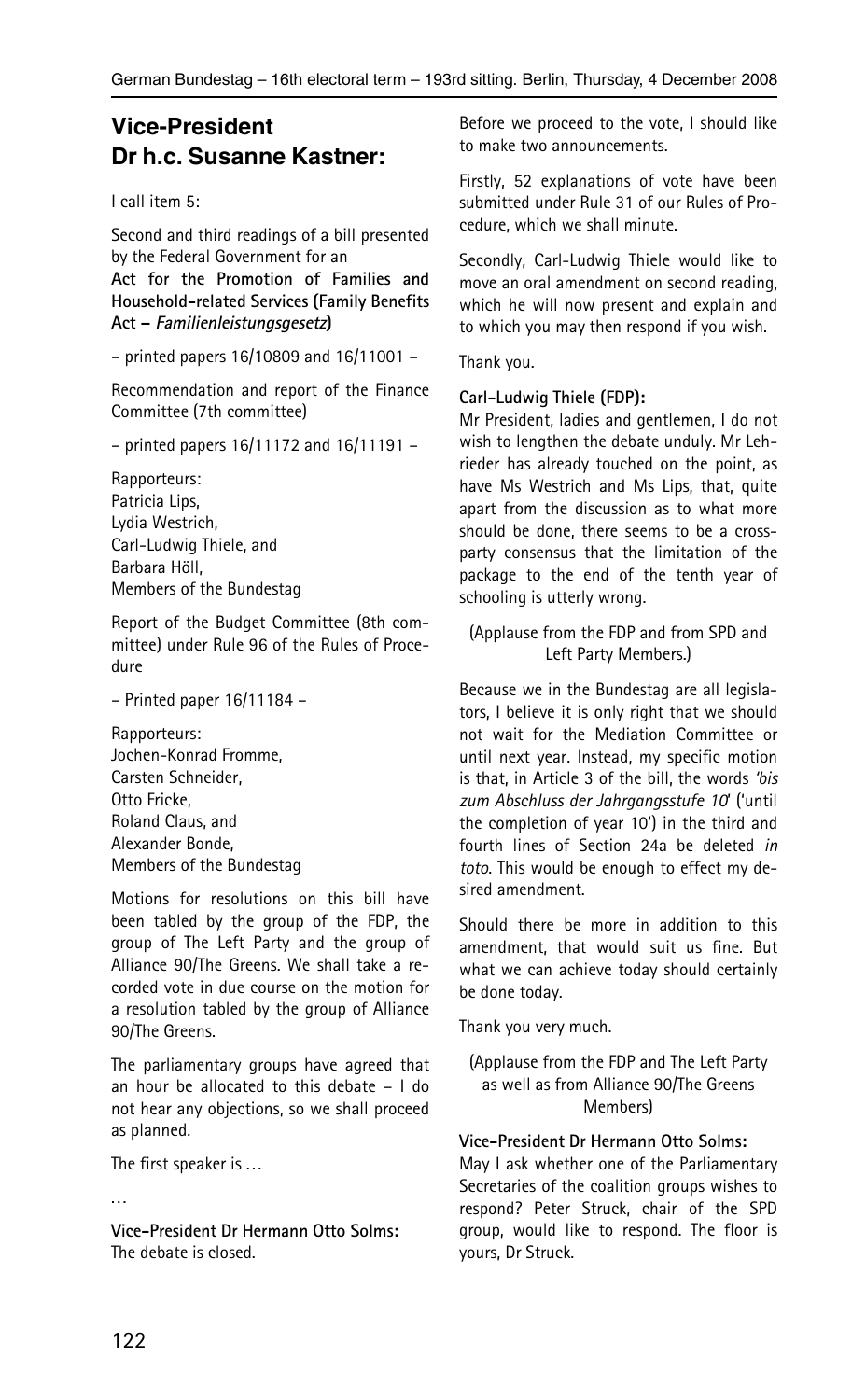#### Dr Peter Struck (SPD):

Mr President, ladies and gentlemen, of course we admit this motion, but it is crystal-clear that the Honourable Member is playing a purely tactical game here.

(Applause from SPD Members – protest from Carl-Ludwig Thiele [FDP])

– Yes, you are, Mr Thiele. It never crossed your minds to initiate your own school-requisites package. That was our idea.

We shall reject your motion. We shall discuss the project properly in the Mediation Committee or in the next legislative process. Then we shall obtain exactly what we want.

We reject the motion.

(Applause from the SPD)

#### Vice-President Dr Hermann Otto Solms:

We now come to the vote on the bill presented by the Federal Government for an Act for the Promotion of Families and Household-related Services.

Before we proceed to the vote on the proposal from the committee, we shall now vote on the oral amendment moved by Carl-Ludwig Thiele. If you wish to vote in favour of this amendment, please raise your hand. – Who wishes to vote against? – Who wishes to abstain? – Mr Thiele's oral amendment is rejected, the coalition groups having voted against it and the opposition groups and some Members from the coalition groups having voted in favour.

In its recommendation, comprising printed papers 16/11191 and 16/11172, the Finance Committee proposes adoption of the bill contained in printed papers 16/10809 and 16/11001 as amended in committee. May I ask those who wish to vote for the bill as amended in committee to raise their hand. – Who wishes to vote against? – Who wishes to abstain? – The bill is adopted at second reading, the coalition groups having voted in favour and the opposition groups having abstained.

We now come to the

#### third reading

and final vote. Those who wish to approve the bill, please stand. – Who wishes to vote

against? – Who wishes to abstain? – The bill has been adopted, with the same voting pattern as before.

We shall now take the vote on the motions for resolutions. Who votes in favour of the motion for a resolution tabled by the FDP group in printed paper 16/11225? Please raise your hand. – Who votes against? – Who abstains? – The motion is rejected, the coalition groups and the group of Alliance 90/The Greens having voted against it, the FDP group having voted in favour and the group of The Left Party having abstained.

Who votes in favour of the motion for a resolution tabled by the group of The Left Party contained in printed paper 16/11188? Please raise your hand. – Who votes against? – Who abstains? – The motion is rejected, the group of The Left Party having voted in favour of it and all the other groups having voted against.

We now come to the motion for a resolution tabled by the group of Alliance 90/The Greens in printed paper 16/11224. At the request of the group of Alliance 90/The Greens, we shall now take a recorded vote on this motion. May I ask the secretaries to take up their positions. – Are the secretaries in position? – I see that they are.

I declare the voting open. – Are there any Members of the House who have not yet cast their vote? – There are not.

I declare the voting closed and ask the secretaries to begin the count. The result of the vote will be communicated to you in due course. . . .

#### Vice-President Dr Hermann Otto Solms:

Before calling the next speaker, I shall give you the result of the recorded vote, as established by the secretaries, on the motion tabled by the group of Alliance 90/The Greens on the draft of an Act for the Promotion of Families and Household-related Services. The number of votes cast was 546. There were 48 ayes, 394 noes and 104 abstentions. The motion for a resolution has been rejected.

... (There follow the names and voting behaviour of Members)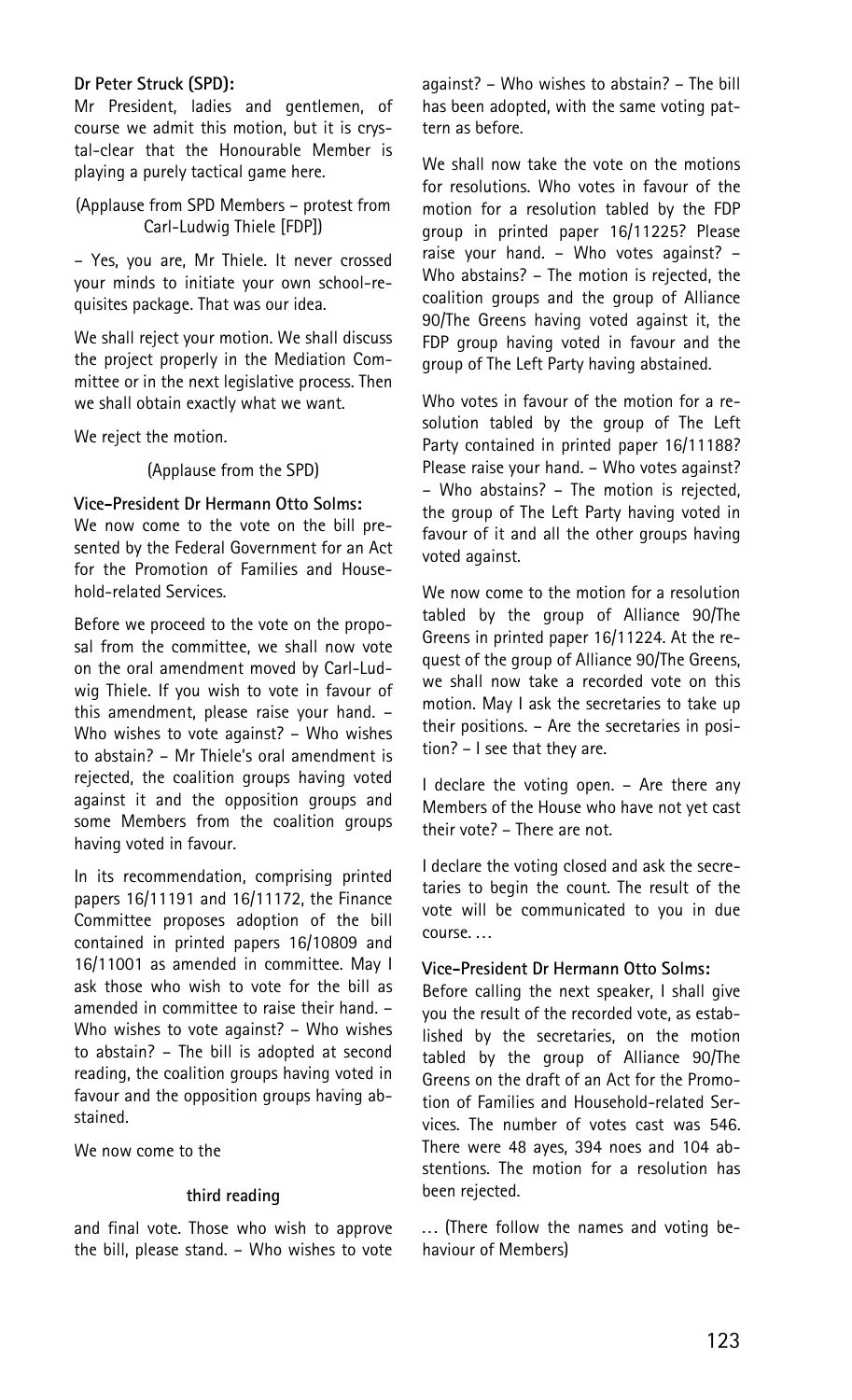The stenographic record shows that during the second reading, a motion for an amendment to the Federal Government's bill was tabled by the Member Carl-Ludwig Thiele. A vote was taken on this motion for an amendment first, so that the voting procedure could be simplified during the rest of the second reading. Instead of a vote being taken on each paragraph or section in turn, the text was voted on as a whole. The stenographic record also shows how votes are conducted at second reading, namely by a show of hands. Furthermore, it shows that a number of Members submitted written statements on the vote in line with Rule 31 of the Rules of Procedure; these statements were printed in an annex to the stenographic record. Written or oral statements on the vote allow Members to justify the way in which they personally have voted, in particular if they do not follow the party line.

If, as in the above example, a bill is adopted as it stands during the second reading, the third reading can begin straight away. During the third reading, the final vote is taken on the bill. The Members vote by rising from their seats when the President calls for votes for, votes against and abstentions. In practice the Bundestag often proceeds immediately to the third reading even if amendments have been adopted during the second reading. This is only possible, however, if at least two thirds of the Members present agree. Generally, at least two thirds of Members give their consent. If not, the third reading can only begin on the second day after distribution of the printed papers containing the amendments adopted.

The stenographic record in the above example shows that no further debate was held during the third reading. A debate is only held if a parliamentary group or at least five per cent of Members so demand. Moreover, individual Members are no longer permitted to move amendments during the third reading; only parliamentary groups or a group of Members of equivalent size may do so. Amendments may only refer to provisions that were amended at second reading.

Immediately after the bill's third reading, votes took place on several motions for resolutions which had been tabled by the opposition parliamentary groups on the Family Benefits Act. Resolutions are intended to show the view of the German Bundestag on certain items of business which are on the agenda. Generally, the resolution calls on the Federal Government to take a concrete course of action. Resolutions are an instrument often used by opposition parliamentary groups in order to set out their views on a matter under discussion. Motions for resolutions may be tabled by one parliamentary group or at least 5 per cent of Members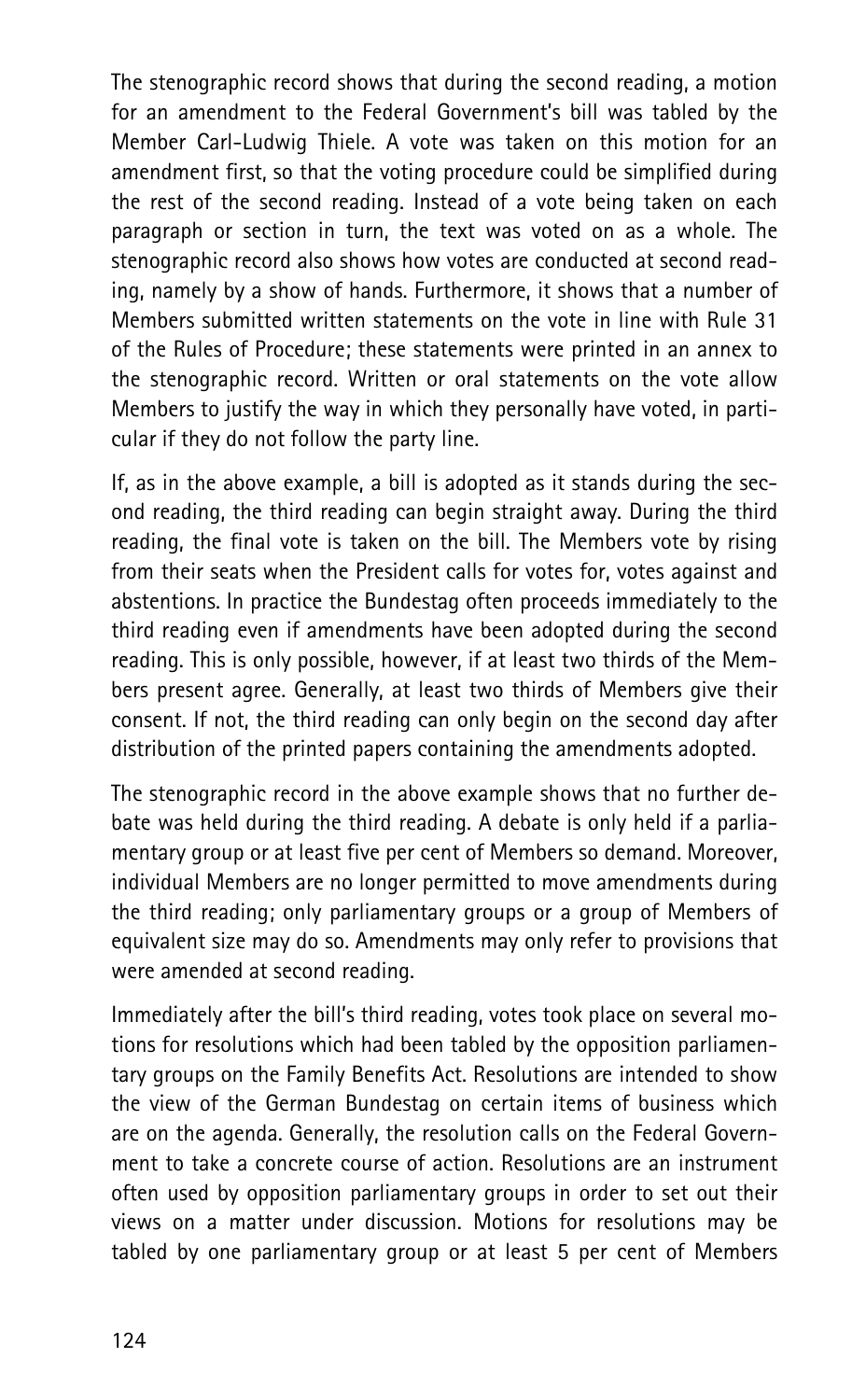(i.e. 32 at present) and are voted on at the end of deliberations on a bill or other item.

In our example, in addition to tabling a motion for a resolution, one parliamentary group demanded a recorded vote. Such a demand must be complied with, since this instrument is one of the rights guaranteed to minorities in Parliament. In votes of this kind, the stenographic record shows how each Member voted (see p. 70 et seq. for the procedures used in such votes).

A special category of bills are those relating to treaties with foreign states. These are dealt with in two readings only. In such cases, the Bundestag can only accept or reject the text as a whole. As the Federal Government negotiates the whole text of the treaty with foreign states, the Bundestag cannot subsequently amend parts of the bill.

# The passage of legislation in the Bundesrat

The Bundesrat is the forum through which the 16 Länder participate in the legislative process and administration of the Federation (see Article 50 of the Basic Law). As a matter of principle, the Bundesrat participates in the passage of every law adopted by the Bundestag. The extent of its participation, however, depends on whether the bill in question is one to which the Bundesrat may lodge an objection or one requiring the Bundesrat's consent.

In keeping with the Basic Law, it is more usual for bills not to require the consent of the Bundesrat in order to become law. In such cases, the Bundesrat may lodge an objection to the bill. If the Bundesrat wishes to object to a bill it must first ask the Mediation Committee to convene (for the mediation procedure, see below). The Bundestag can overturn an objection from the Bundesrat by an absolute majority, i.e. a majority of its Members; in some special cases, what is known as a ''double qualified majority'' is required (Article 77 (4) of the Basic Law; see p. 134). Thus, by holding another vote, the Bundestag can overcome the opposition of the Bundesrat and open the way for the law to be promulgated.

Where specifically provided for in the Basic Law, a bill requires the consent of the Bundesrat to become law. The Bundesrat may therefore exercise an absolute veto in such cases: if it refuses to give its consent, then the bill has failed. The Bundestag cannot override this veto, no matter how large a majority of its Members supports the bill, and even if support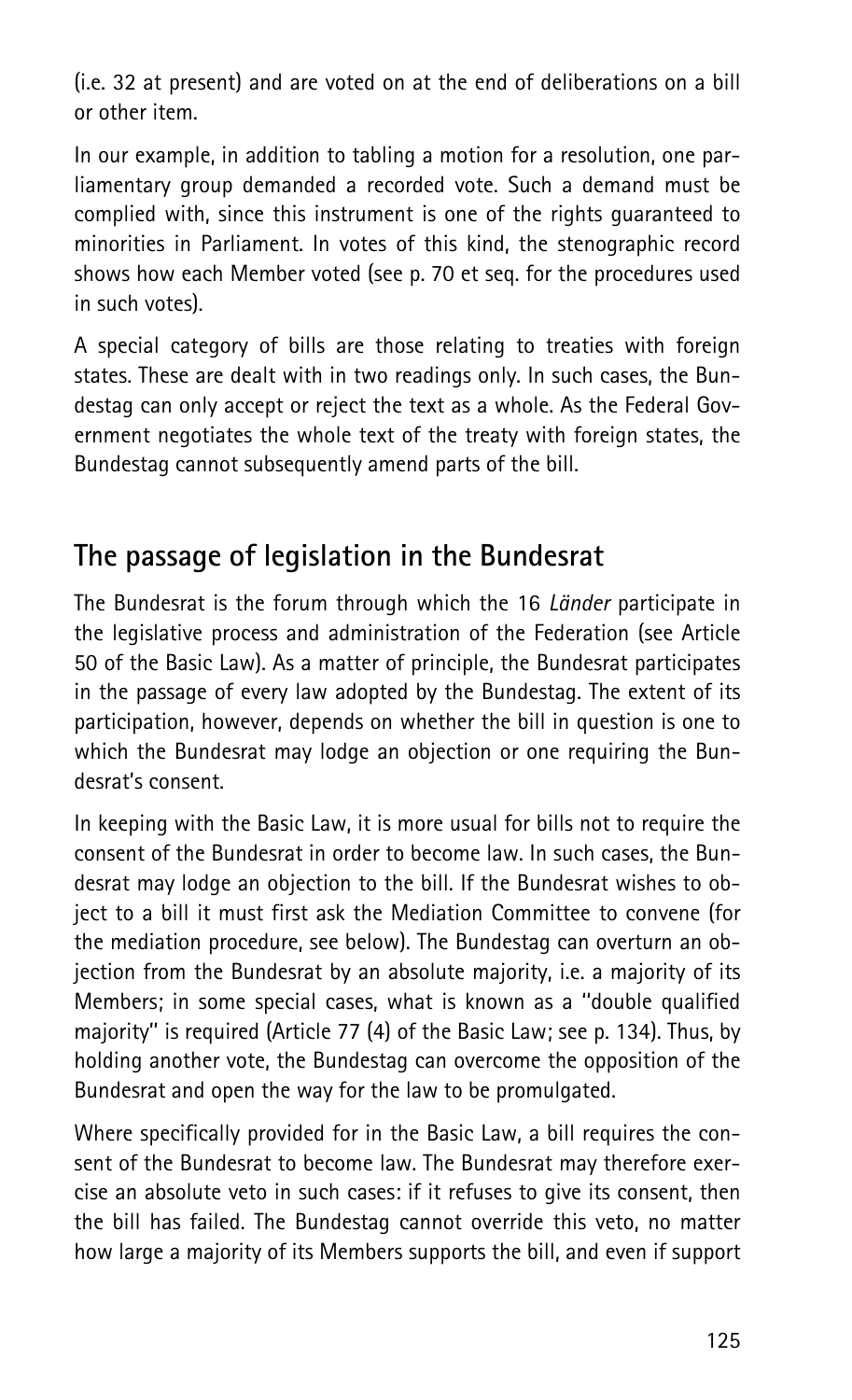for the bill is unanimous. A bill is considered to require the consent of the Bundesrat if it substantially affects the interests of the *Länder*. A bill may fall into this category if it affects the finances of the Länder or if it has a particular effect on the *Länder'*s execution of legislation, the organisation of the Land administrative authorities or the implementation of any other measures by the *Länder*. The reform and modernisation of the federal system which took place in 2006 modified the provisions governing which bills require the Bundesrat's consent. Since this point, the number of bills requiring the consent of the Bundesrat has diminished considerably; yet these bills still constitute almost fifty per cent of bills promulgated.

The question of whether the Bundestag is concerned with a bill to which the Bundesrat may lodge an objection or for which its consent is required is thus a key aspect of the legislative process and may determine whether the Bundestag in fact succeeds in having a bill passed. It is, however, not always easy to determine into which category the bill falls. Disagreements on this issue are not uncommon between the Federal Government and the Bundestag on the one hand and the Bundesrat on the other. The Federal Constitutional Court has had to decide more than once whether a bill requires, or should have required, the consent of the Bundesrat. If the Bundesrat fails to give its consent to a bill of this kind, then the bill becomes null and void.

In the above example, there was no doubt that this was a bill requiring the consent of the Bundesrat, since it is related to taxes from which some of the revenue goes to the Länder (Article 105 (3) of the Basic Law). However, the Bundesrat had substantive objections to the bill. Once the Bundestag had adopted the bill and, in keeping with Article 77 (1) of the Basic Law, had submitted it ''to the Bundesrat without delay'', the bill was discussed by the appropriate committees at the Bundesrat. During its 852nd plenary sitting of 5 December 2008, the Bundesrat concluded that it could not consent to the bill in the form proposed. The Bundesrat therefore decided to demand that the Mediation Committee be convened.

In the case of laws which require the consent of the Bundesrat, it is also possible for the Bundestag and the Federal Government to demand that the Mediation Committee be convened. The Bundesrat is not obliged to refer a bill to the Mediation Committee if it wants to defeat a bill by refusing to give its consent. Therefore, this provides the Bundestag and the Federal Government with an instrument to prevent the defeat of a bill, through a process of mediation.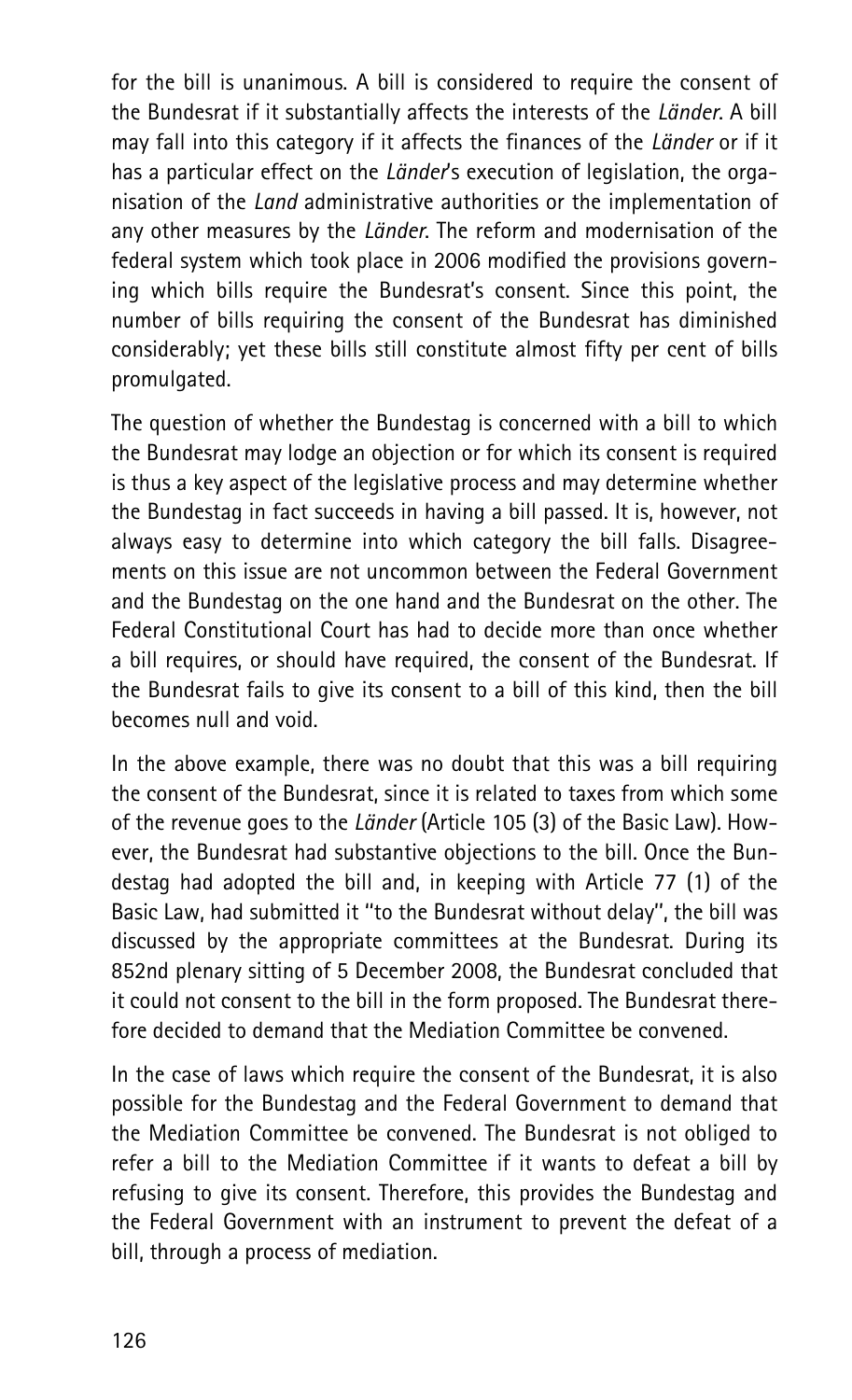5 December 2008

## Demand by the Bundesrat that the Mediation Committee be convened

## Act for the Promotion of Families and Household-related Services (Family Benefits Act – Familienleistungsgesetz)

A

During its 852nd sitting on 5 December 2008, the Bundesrat decided to demand that, pursuant to Article 77 (2) of the Basic Law, the Mediation Committee be convened with respect to the bill adopted by the German Bundestag on 4 December 2008 for the following reason:

Article 5a (new) – Financial Equalisation Act (Finanzausgleichsgesetz)

After Article 5, the following Article 5a shall be inserted:

### ''Article 5a Amendment of the Act regulating Financial Equalisation between the Federation and the Länder

Section 1 (1) of the Act of 20 December 2001 regulating Financial Equalisation between the Federation and the Länder (Federal Law Gazette I, p. 3956), as amended by Article 2 of the Eighth Act, dated 31 July 2008, amending the Municipal Finances Reform Act (Gemeindefinanzreformgesetz) (Federal Law Gazette I, p. 1626), shall be amended as follows:

1. After the tenth sentence, the following sentences shall be inserted:

''In order to compensate for the increase in child benefit with effect from 1 January 2009, the federal share under the fourth sentence above shall be reduced by 0.41 of a percentage point, and the share accruing to the *Länder* shall be increased by 0.41 of a percentage point. The share referred to in the fifth sentence above shall be increased from 1 January 2009 by a further 0.41 of a percentage point."

2. In the present thirteenth sentence, the words ''in the seventh to the twelfth sentences above" shall be replaced by the words ''in the seventh to the fourteenth sentences above".

Reasons:

...

The Bundesrat has also adopted the following resolution:

...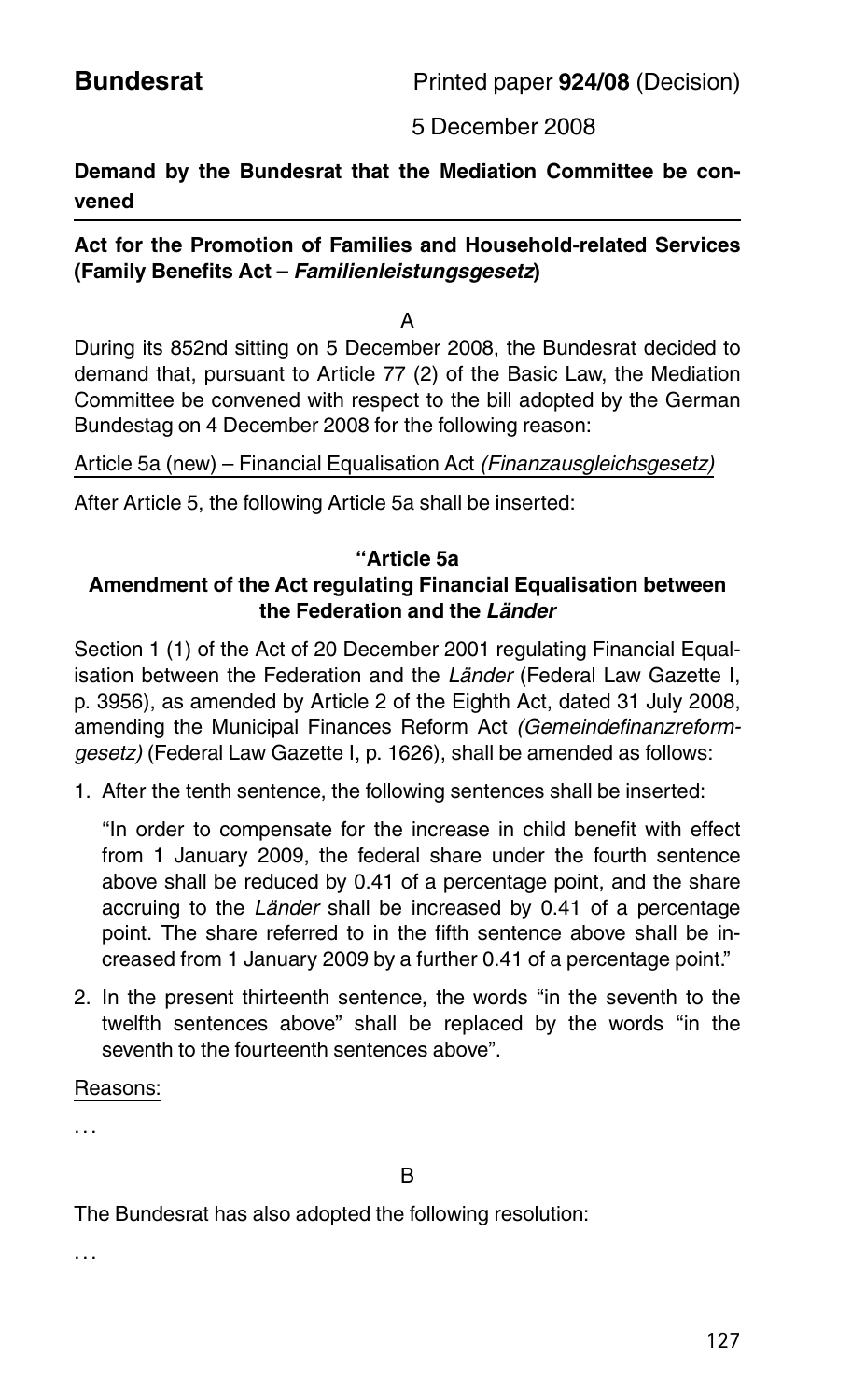The reasons for the decision show that the Bundesrat was not in agreement with the way in which the costs were to be shared out between the Federation and the *Länder* and had therefore demanded an amendment to the bill.

# The mediation procedure

The Mediation Committee is a joint body composed of representatives of the Bundestag and the Bundesrat. The Bundesrat representatives are 16 members of the Bundesrat, one for each Land, although they are not bound by instructions from their Land governments as they are when taking decisions in the Bundesrat. The Bundestag representatives are 16 Members of the Bundestag, who, in accordance with the principle that governs the composition of Bundestag committees, reflect the relative strengths of the parliamentary groups. The chairpersonship of the Mediation Committee alternates every three months between a Member of the Bundestag and a member of the Bundesrat. Meetings of the Mediation Committee are strictly confidential; minutes of the meetings are not made available until the beginning of the second electoral term following the one during which the meeting was held, i.e. generally not until at least 4 years have passed. It is argued that if meetings were not strictly confidential committee members would be unable to reach compromises with each other and would be put under pressure by their respective Land governments or political parties to refuse to make concessions on particular issues.

The frequency with which meetings of the Mediation Committee are convened not only reflects the extent to which the Federation and the *Länder* disagree over legislation but also mirrors the political constellation at federal level. If the political majority in the Bundesrat is not the same as that in the Bundestag, the two organs are more likely to disagree and thus more likely to convene the Mediation Committee. For example, in the three years of the 15th electoral term (2002 – 2005), when different parties held a majority in the Bundestag and in the Bundesrat, the mediation procedure was used in 90 cases, while under the grand coalition in the 16th electoral term (2005 – 2009) the Mediation Committee was convened only 18 times. However, this does not mean that the mediation procedure is exploited wilfully by one party or another, depending on the political make-up of the Bundestag and the Bundesrat. The fact that either the Bundestag or the Bundesrat resorts to the mediation procedure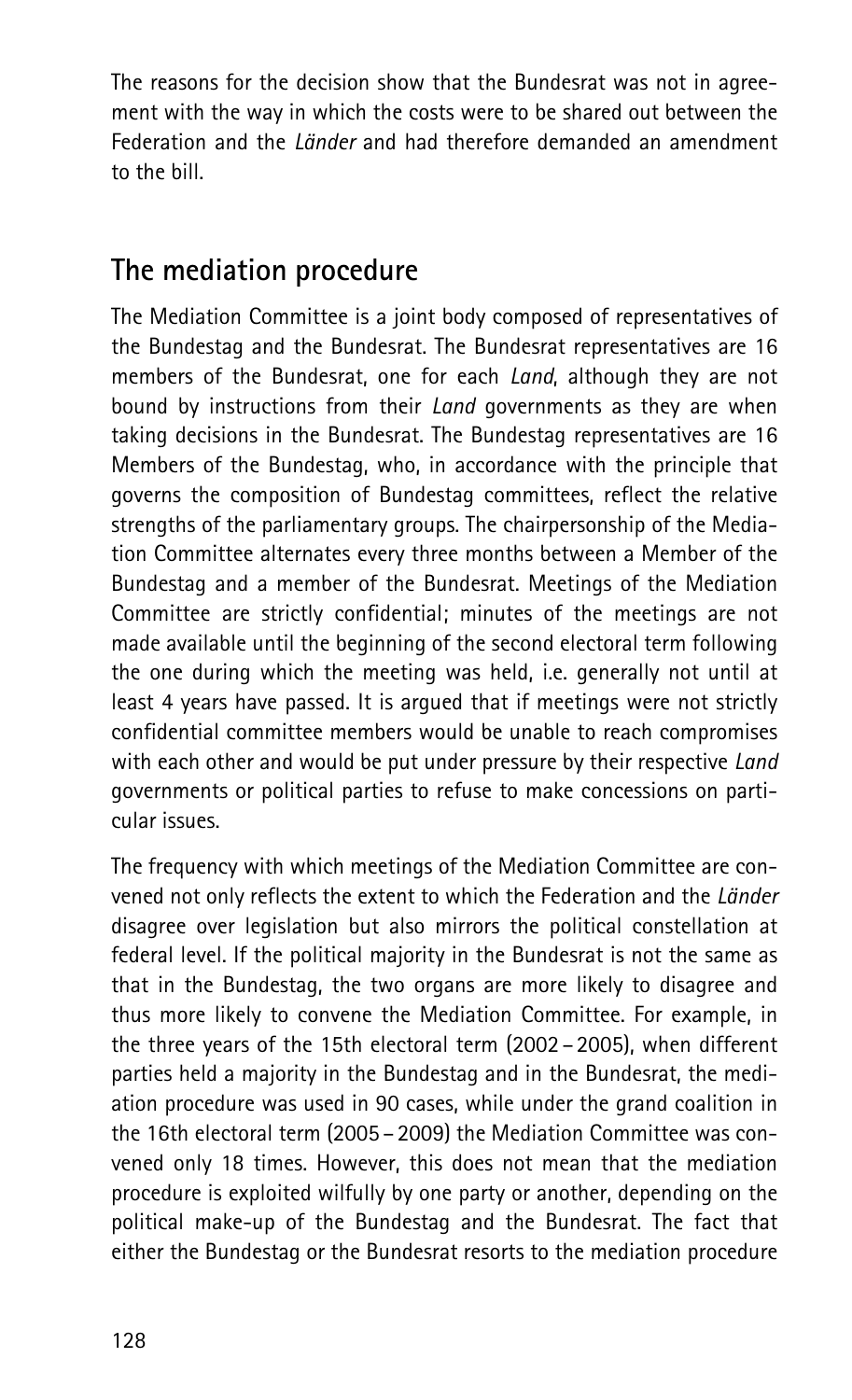simply reflects the parties' different policies at both federal and regional level and also shows that the Bundesrat, too, is of course a political organ.

The purpose of the mediation procedure is to amend the bill in question in such a way that the Bundestag and the Bundesrat are equally satisfied with the final result. If the procedure is to succeed, the Bundestag and the Bundesrat often have to compromise on what form they would ideally like the bill to take. The Bundestag and the Federal Government have to accept the proposals of the *Länder* on certain points, and the Länder are also obliged to make concessions to the Bundestag. When the deliberations are over, the Mediation Committee submits a compromise proposal to the Bundestag and the Bundesrat.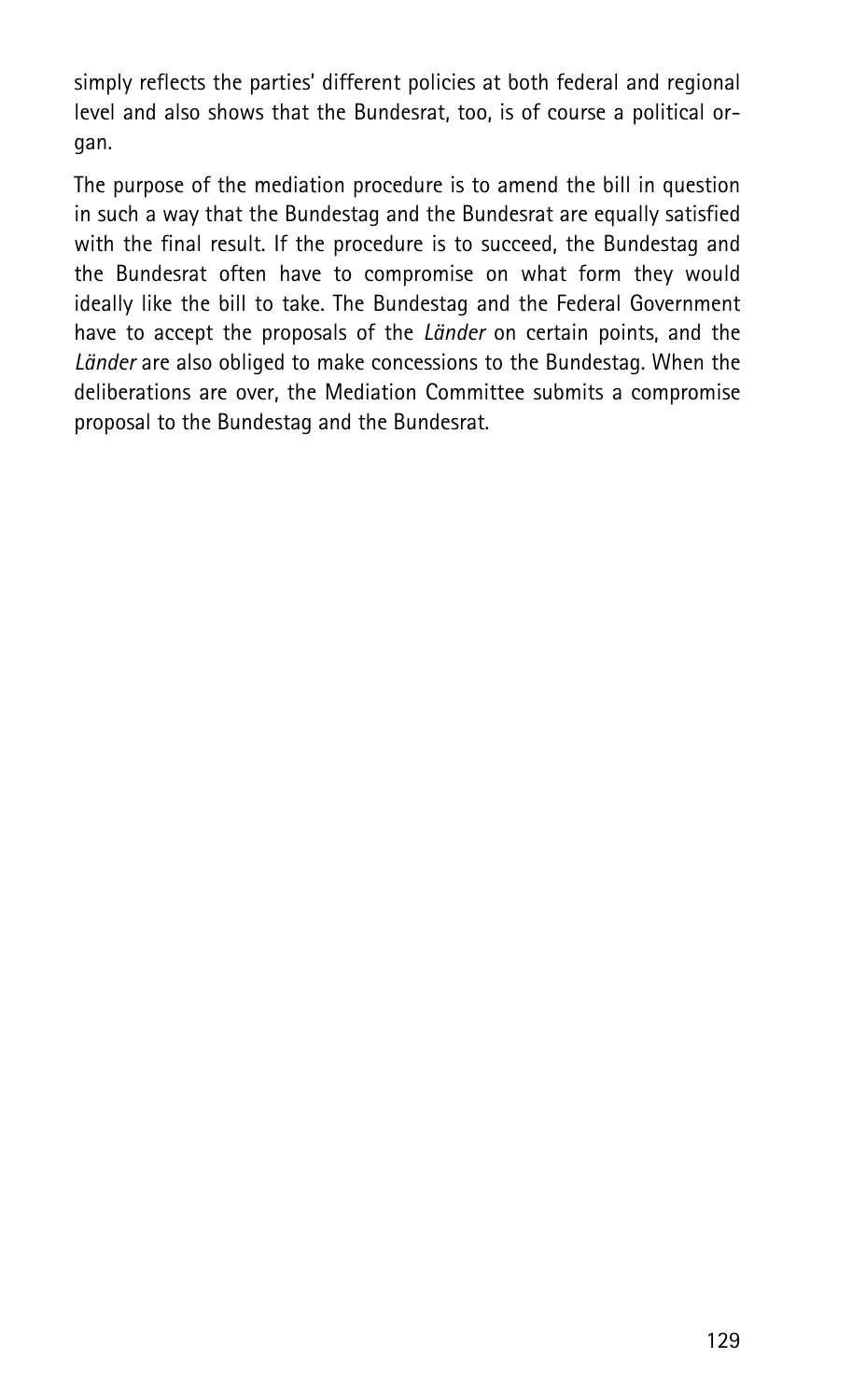17 December 2008

Recommendation by the Mediation Committee for decision

on the Act for the Promotion of Families and Householdrelated Services (Family Benefits Act – Familienleistungsgesetz) –

Printed papers 16/10809, 16/11001, 16/11172, 16/11191 and 16/11329 –

Rapporteur in the Bundestag: Dr Michael Meister, Member of the Bundestag

Rapporteur in the Bundesrat: Professor Ingolf Deubel, Minister of State

The Bundestag is requested to adopt the following recommendation:

The Act for the Promotion of Families and Household-related Services (Family Benefits Act – Familienleistungsgesetz) shall be amended in accordance with the decision annexed hereto.

| Jens Böhrnsen | Dr Michael Meister | <b>Professor Ingolf Deubel</b> |
|---------------|--------------------|--------------------------------|
| Chair         | Rapporteur         | Rapporteur                     |

for the Mediation Committee

Berlin, 17 December 2008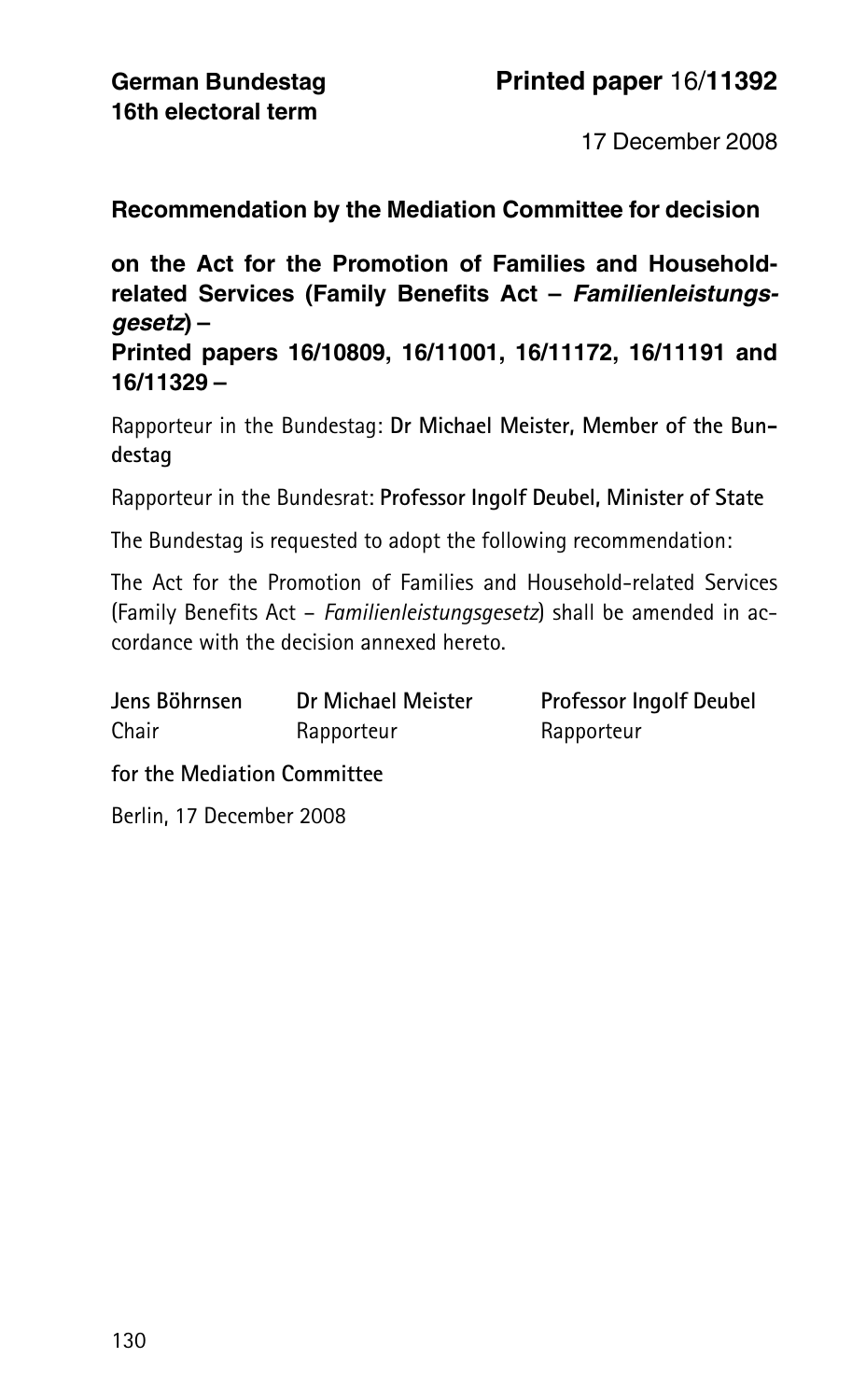## Annex

## Act for the Promotion of Families and Household-related Services (Family Benefits Act – Familienleistungsgesetz)

Article 7a (new) – (Section 1 of the Financial Equalisation Act)

After Article 7, the following Article 7a shall be inserted:

> ''Article 7a Amendment of the Act regulating Financial Equalisation between the Federation and the Länder

Section 1 of the Financial Equalisation Act (Finanzausgleichsgesetz) of 20 December 2001 (Federal Law Gazette I, pp. 3955 and 3956), as amended by ..., shall be amended as follows:

1. After the eleventh sentence, the following sentences shall be inserted:

''To compensate for the increase in child benefit with effect from 1 January 2009, the figures indicated in the fifth sentence above shall be adjusted by the following amounts:

in 2009 by EUR 794 000 000. in 2010 by minus EUR 281 000 000, and in 2011 by plus EUR 152 000 000.

The share indicated in the sixth sentence above shall be adjusted

- in 2009 by an amount of plus EUR 794 000 000,
- in 2010 by an amount of
- plus EUR 281 000 000, and in 2011 by an amount of
- minus **EUR** 152 000 000."
- 2. In the present fourteenth sentence, the words ''in the eighth to the thirteenth sentences above'' shall be replaced by the words ''in the eighth to the eleventh and in the fourteenth and fifteenth sentences above''.''

The Mediation Committee was thus able to come to a compromise proposal in this case. This provided for individual amendments to the Act adopted by the Bundestag, which were summarised in an annex to the Mediation Committee's recommendation.

If the Mediation Committee proposes that the bill be amended, the Bundestag must again take a decision on the bill (the so-called ''fourth reading''). The Bundestag is in theory free to decide whether it wishes to accept or reject the Mediation Committee's proposal. In practice, however, the Bundestag knows that if it were to reject the proposal, the Bundesrat could, depending on the type of bill, either lodge an objection or refuse to give its consent. In the first case, the Bundestag would then have to secure the necessary absolute majority or even a double qualified majority of its Members to try and override the objection, which is not always easy to achieve. In the second case, failure by the Bundesrat to give consent to the bill would mean that the bill had been defeated. The Bundesrat, which must take a decision on the bill following the ''fourth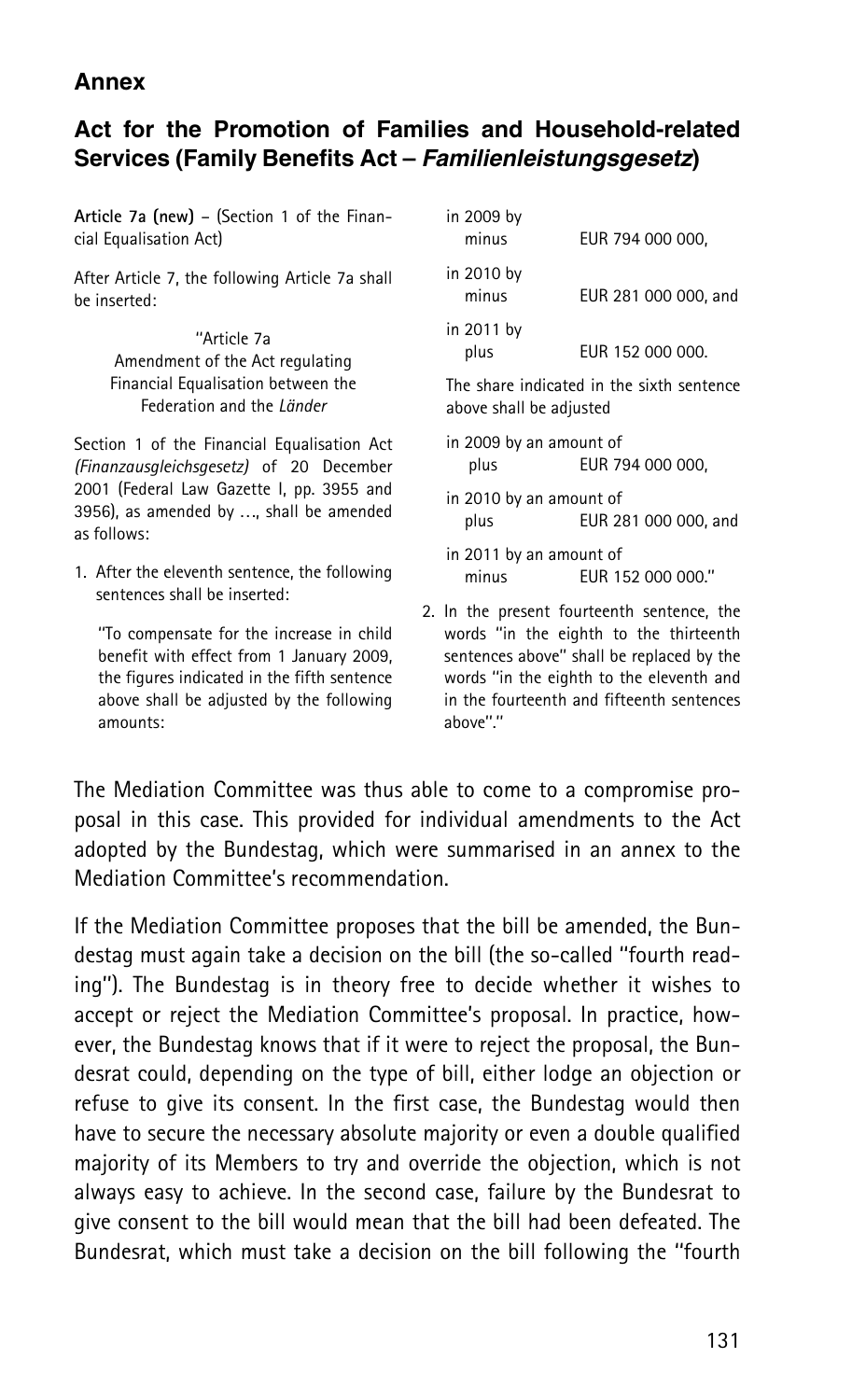reading'' in the Bundestag, can reject the compromise proposal and, depending on the type of bill, either lodge an objection to the bill or refuse to give the bill its consent. Alternatively, it can accept the proposal and either give its consent to the bill or refrain from lodging an objection.

The Bundestag has adopted special provisions to govern the way in which it votes on the Mediation Committee's proposal. Firstly, the Mediation Committee may stipulate, as it generally does if several amendments have been proposed, that in accordance with its Rules of Procedure which were adopted by the Bundestag with the Bundesrat's consent specifically for this purpose, the Bundestag should vote on the compromise proposal as a whole. The Bundestag therefore cannot adopt some provisions and reject others, since that would destroy the compromise reached through the mediation procedure. Secondly, the Bundestag is not permitted to hold a debate on the Mediation Committee's proposal; the parliamentary groups may only make statements on the proposal.

In the present case neither the rapporteurs nor any of the parliamentary groups had asked for the floor to make a statement during the deliberations in the Bundestag on the recommendation of the Mediation Committee. Thus it was possible to proceed to a vote immediately and the committee's proposal for amendment was adopted by a majority of the Bundestag.

German Bundestag – 16th electoral term – 196th sitting. Berlin, Thursday, 18 December 2008

## Vice-President Petra Pau:

I call supplementary item 3c:

Discussion of the recommendation of the committee established under Article 77 of the Basic Law (Mediation Committee) on the Act for the Promotion of Families and Household-related Services (Family Benefits Act – Familienleistungsgesetz)

– Printed papers 16/10809, 16/11001, 16/ 11172, 16/11191, 16/11329 and 16/11392 –

Rapporteur:

Dr Michael Meister, Member of the Bundestag

Who votes in favour of the recommendation of the Mediation Committee? – Who votes against it? – Who abstains? – The recommendation has been adopted, the CDU/CSU group and the SPD group having voted in favour and the FDP group, the group of The Left Party and the group of Alliance 90/The Greens having abstained.

The Bundesrat then also adopted the bill in the version amended by the Bundestag on the basis of the recommendation of the Mediation Committee, as the extract from the stenographic record of the 853rd sitting of the Bundesrat of 19 December 2008 printed below shows.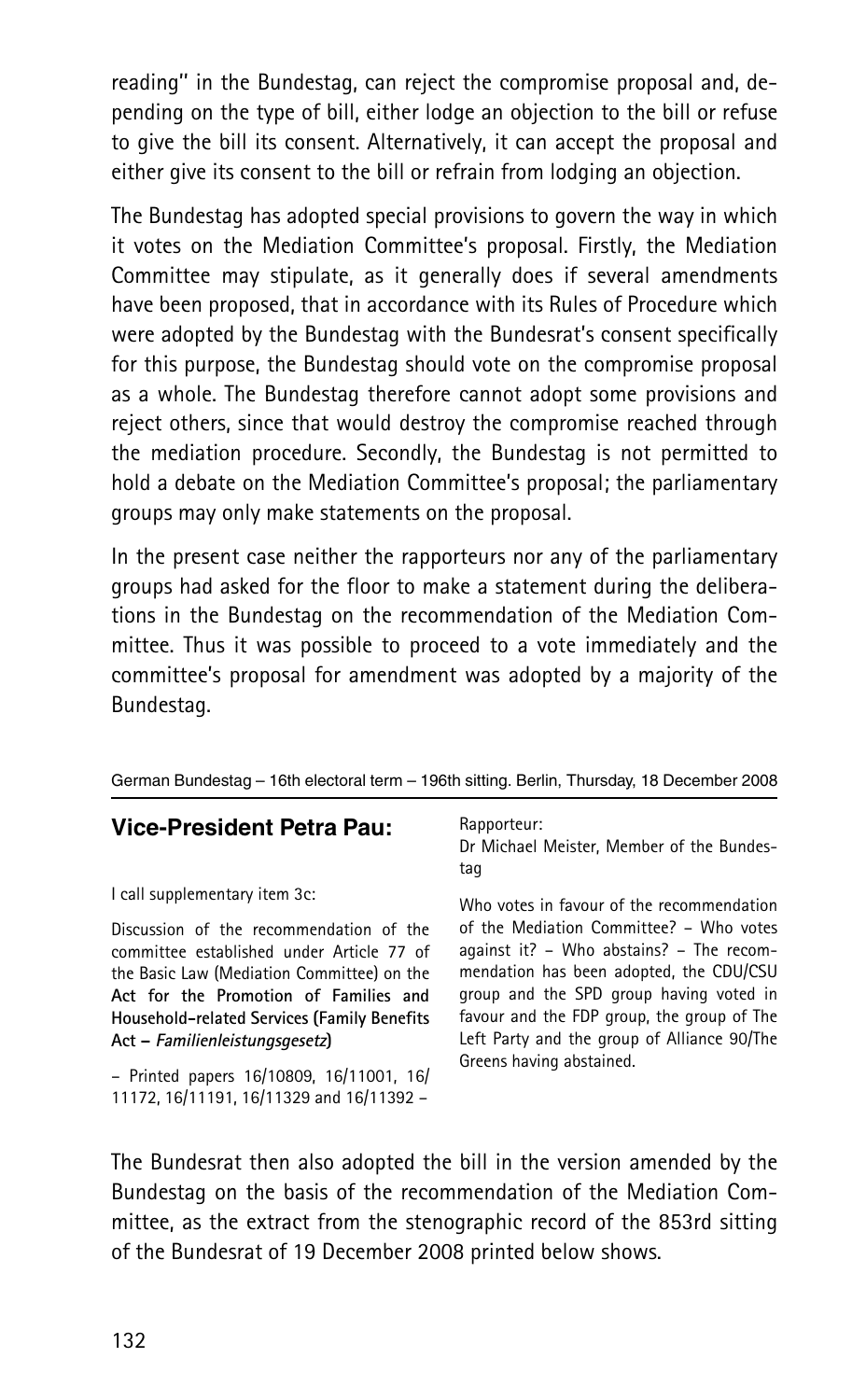## President Peter Müller:

...

We now come to item 78:

Act for the Promotion of Families and Household-related Services (Family Benefits Act - Familienleistungsgesetz) printed paper 972/08

This Act, too, has come back from the Mediation Committee. I call the rapporteur...

President Peter Müller: I thank the rapporteur for explaining the outcome of the Mediation Committee's deliberations and for his necessary and accurate clarifications on the substance of Article 106 of the Basic Law.

There have been no further requests to speak. – Mr Krautscheid, Minister for Federal, European and Media Affairs of North Rhine-Westphalia, has submitted an explanation of vote for the minutes.

We shall now proceed to the vote. If you wish to vote for the Act as amended by the German Bundestag on the basis of the compromise proposals made by the Mediation Committee, please raise your hand. – That is a majority in favour.

The Bundesrat has thus given its consent to the Act.

After the Bundesrat had given its consent to the bill, it could finally become law (see p. 135 below, The signing and promulgation of laws).

...

If this had been a law to which the Bundesrat may lodge an objection, rather than a law requiring the Bundesrat's consent, the following procedure would have applied after the referral of the bill to the Mediation Committee and the submission of the Mediation Committee's compromise proposal. Here, too, the Bundestag would first have had to take a decision on the Mediation Committee's compromise proposal in a ''fourth reading'' (see above). Once the Bundestag had adopted the proposal, the Bundesrat would then have had to decide whether to accept the bill as amended by the Mediation Committee's compromise proposal, and therefore not to lodge an objection to the bill within two weeks. The bill would thus have been passed. Special rules apply, however, to the further procedure in the Bundestag (the so-called ''fifth reading'') in the case of the Bundesrat lodging an objection. A motion to reject an objection by the Bundesrat can only be tabled by a parliamentary group or by a group of Members as large as a parliamentary group. No debate is held before the vote on the motion to reject the objection; however, statements can be made in which the parliamentary groups set out their positions. And since the rejection of an objection by the Bundesrat requires an absolute majority or even a double qualified majority in the Bundestag, if the decision to lodge an objection was passed by a two-thirds majority in the Bundesrat, the Rules of Procedure stipulate that the vote should take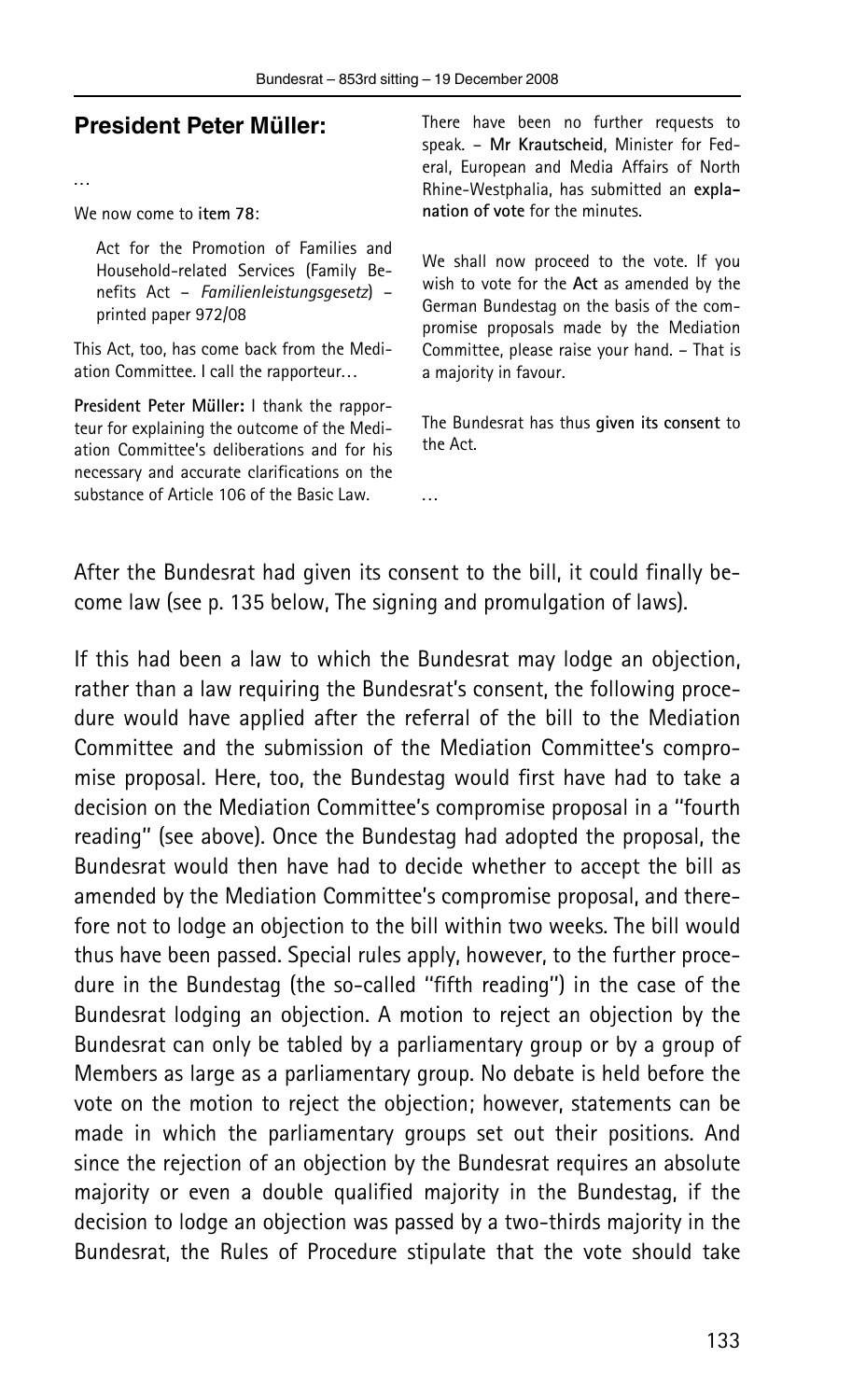place through a counting of votes (the so-called Hammelsprung) or a recorded vote. This is the only way to be certain whether the majority required to override the objection was achieved.

Currently, there are altogether 630 Members, which means that 316 votes are required for an absolute majority; the double qualified majority needed if the Bundesrat decides by a two-thirds majority to lodge an objection means that a two-thirds majority of those present and voting is required, but this must also consist of at least an absolute majority of the total number of Members. Such majorities are not particularly easy to obtain, especially if the opposition parties have voted against the bill and are therefore unlikely to oppose the objection lodged by the Bundesrat. In such a case, the parliamentary groups which form the majority in the Bundestag have to ensure that as many of their members as possible participate in the vote, in order to achieve the required majority.

In the case of bills to which the Bundesrat may lodge an objection, if the Bundestag rejects the Bundesrat's objection in this way, the bill has been passed and can become law.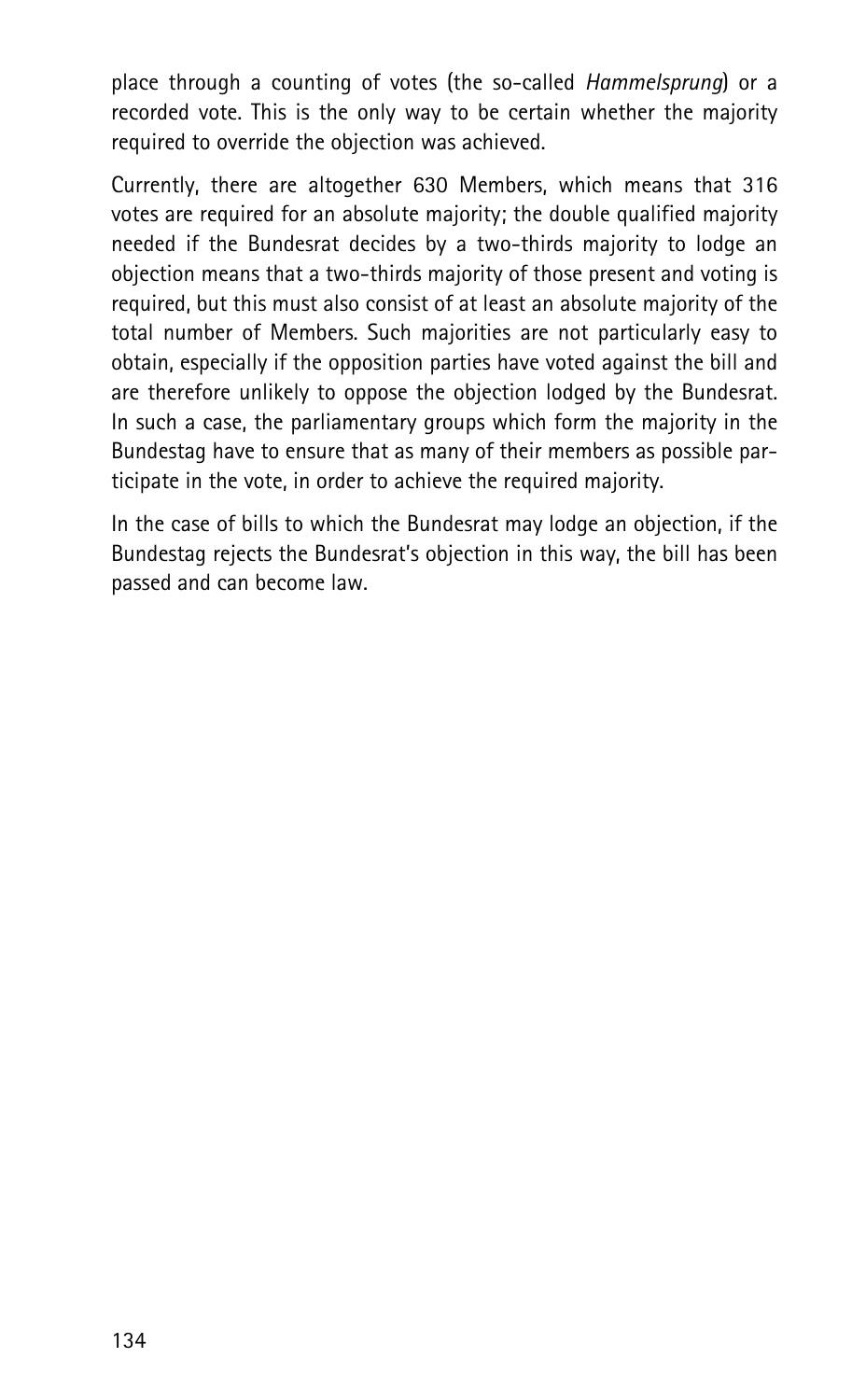# The signing and promulgation of laws

In keeping with Article 82 of the Basic Law, the above Family Benefits Act was sent to the Federal Government to be signed by the appropriate Federal Minister and the Federal Chancellor. This procedure, referred to as countersignature, is laid down in Article 58 of the Basic Law and ensures the validity of orders and directives of the Federal President. Following countersignature, the law was sent to the Federal President to be signed. Finally, it was promulgated in the Federal Law Gazette and took effect according to the relevant provisions.

# Federal Law Gazette

|                                                                                                                                                           | Part I                                                    | G5702                                                                                                                                                   |
|-----------------------------------------------------------------------------------------------------------------------------------------------------------|-----------------------------------------------------------|---------------------------------------------------------------------------------------------------------------------------------------------------------|
| 2008                                                                                                                                                      | <b>Published in Bonn</b><br>on 29 December 2008           | No 64                                                                                                                                                   |
| Day<br>.                                                                                                                                                  | Contents                                                  | Page                                                                                                                                                    |
| 22 Dec. 2008 Act for the Promotion of Families and<br><b>Household-related Services (Family Benefits</b><br>Act – Familienleistungsgesetz)<br>GESTA: D084 | FNA: 611-1, 85-4, 860-2, 860-12, 610-6-12, 610-10, 603-12 | 2955                                                                                                                                                    |
| of 22 December 2008 for the Promotion of Families<br>and Household-related Services (Family Benefits Act -                                                | Act<br>Familienleistungsgesetz)                           |                                                                                                                                                         |
| The Bundestag has adopted the follow-<br>ing Act with the consent of the Bundes-<br>rat:<br><b>Article 1</b>                                              | shall be amended as follows:                              | p. 4210 and Federal Law Gazette I<br>$(2003)$ , p. 179) and amended by<br>Article 1 of the Act of 21 December<br>2008 (Federal Law Gazette I, p. 2896), |
| Amendment of the Income Tax Act<br>(Einkommensteuergesetz)                                                                                                | amended as follows:                                       | 1. The summary of contents shall be                                                                                                                     |
| The Income Tax Act, as promulgated on                                                                                                                     |                                                           | a) The entry on Section 4f shall be                                                                                                                     |

19 October 2002 (Federal Law Gazette I,

a) The entry on Section 4f shall be worded as follows: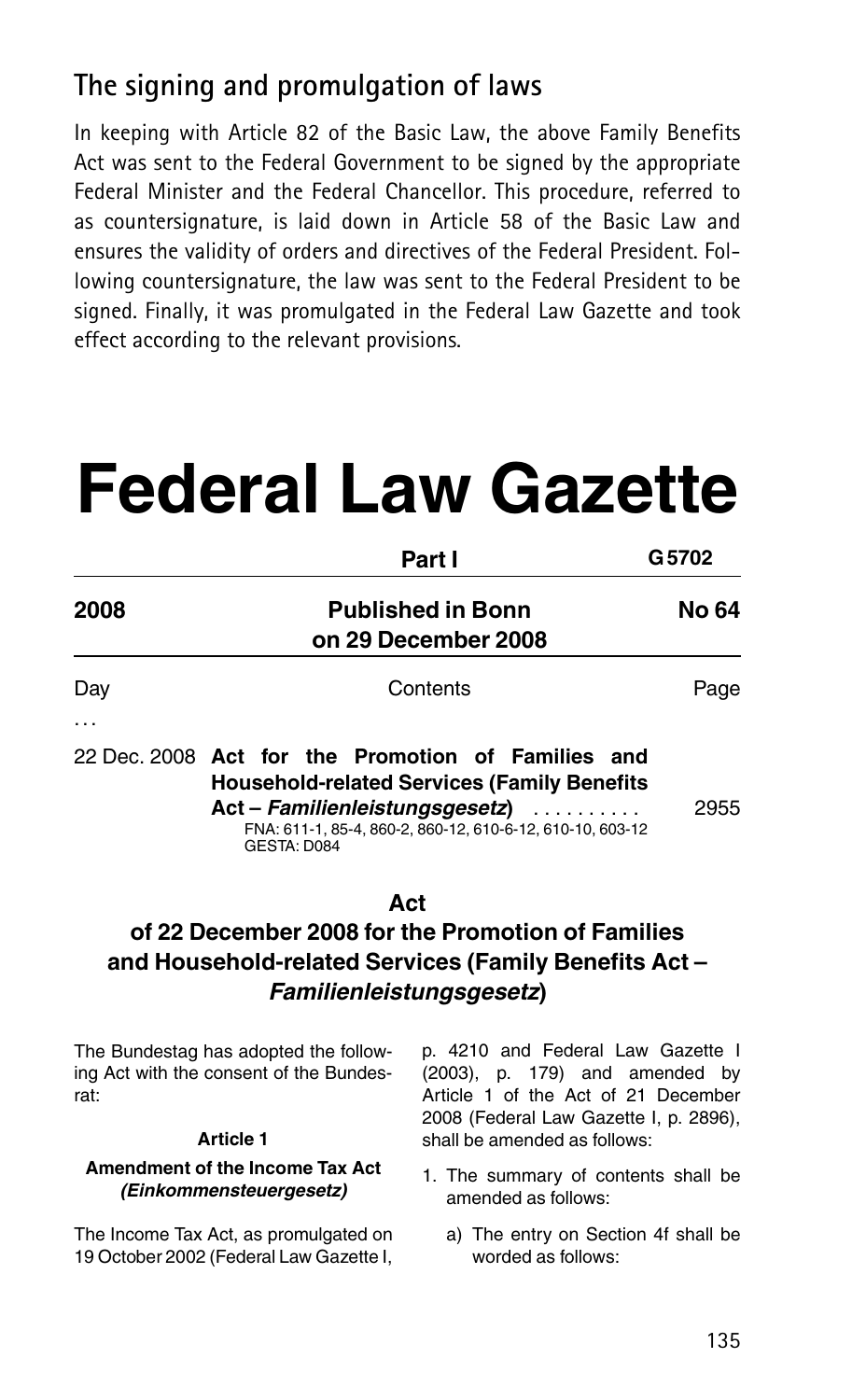''Section 4f (repealed)"

b) Before the entry on Section 5, the following entry on Section 4b shall be inserted:

''Section 4b Child-care costs

Section 9c Child-care costs".

c) The entry on Section 35a shall be worded as follows:

''Section 35a Tax relief for expenditure on household-related employment, household-related services and tradesmen's services".

2. Section 4f shall be repealed.

Article 9 Entry into force

(1) With the exception of the provisions referred to in the following paragraphs, this Act shall enter into force on 1 January 2009.

(2) Article 1 (16) shall enter into force on 2 January 2009.

(3) Article 3 shall enter into force on 1 August 2009.

The above law is hereby executed. It shall be promulgated in the Federal Law Gazette.

–

...

Signed at Berlin on 22 December 2008

Horst Köhler President of the Federal Republic of Germany

> Dr Angela Merkel Federal Chancellor

Peer Steinbrück Federal Minister of Finance

# The Budget Act

The federal budget is drawn up each year. It determines the level of federal revenue from taxes and duties, etc., and, more importantly, sets the level of federal expenditure for particular purposes. The federal budget as a whole is broken down into departmental budgets for each of the ministries and supreme federal authorities. Each departmental budget comprises a great number of titles and items giving detailed estimates of revenue and expenditure for the financial year. The budget is sometimes referred to as ''the government programme in figures'' as it shows exactly what measures the government plans to undertake in the coming year and the amount of funds it intends to spend in particular areas.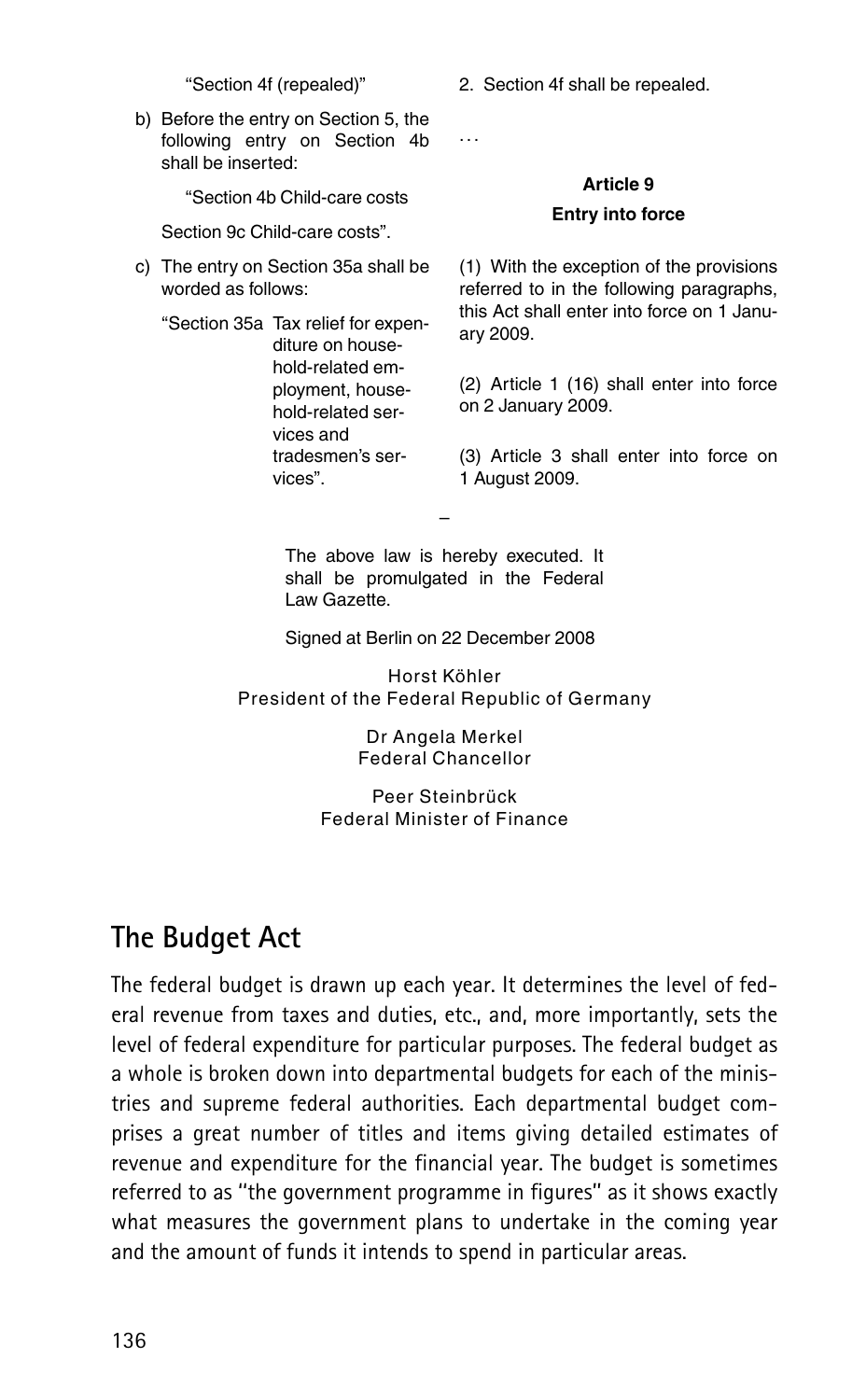The budget is laid down in the Budget Act. In other words, like any other law, the budget can only be approved by the Bundestag. The budget is submitted by the Federal Government to the Bundestag as a bill and can be adopted, rejected or amended by the Bundestag like any other bill.

The budget also stipulates how many civil servants and other staff the Federal Chancellor may employ and establishes their salary levels. This applies to each of the federal ministries and also to the Bundestag itself. Parliament thus decides how many staff may be employed, what qualifications they should hold and what duties they should perform. Moreover, the Bundestag also has the final say as regards the amount of funds the federal administration may spend on the various aspects of non-personnel expenditure. Of course, such decisions on revenue and expenditure cannot be made arbitrarily by the Bundestag. In most cases, the Bundestag is bound by previous legislation in which it has already established the volume of funds which must be set aside for particular purposes, as can be seen from our example. The use of a substantial part of the resources available for the financial year is predetermined by legislation on pensions and social assistance, laws concerning financial support for education and training, agricultural subsidies, the building of transport infrastructure and structural programmes, and previous decisions on armaments planning and other areas. Parliament therefore cannot simply decide to amend previous legislation via the Budget Act. Legislation is in place to ensure that no financial measures are introduced in the Budget Act on top of those which have already been decided upon. Numerous constraints of this and other kinds ensure, for good reason, that the budget does not have to be drafted anew each year. Parliament therefore only needs to debate and decide upon individual reductions or increases in revenue or expenditure each year. The budget debate is, moreover, highly significant in political terms. The debate frequently involves a long, hard struggle and heated public arguments between the Federal Government and the Bundestag, particularly between the government and the opposition parties, before agreement can be reached on the content of the budget.

The federal budget goes through the same procedure in principle as any other bill: a first reading in the plenary, the committee stage and a second and third reading in the plenary of the Bundestag. As the budget is only valid for one year, this procedure is repeated annually and usually lasts from September to December each year.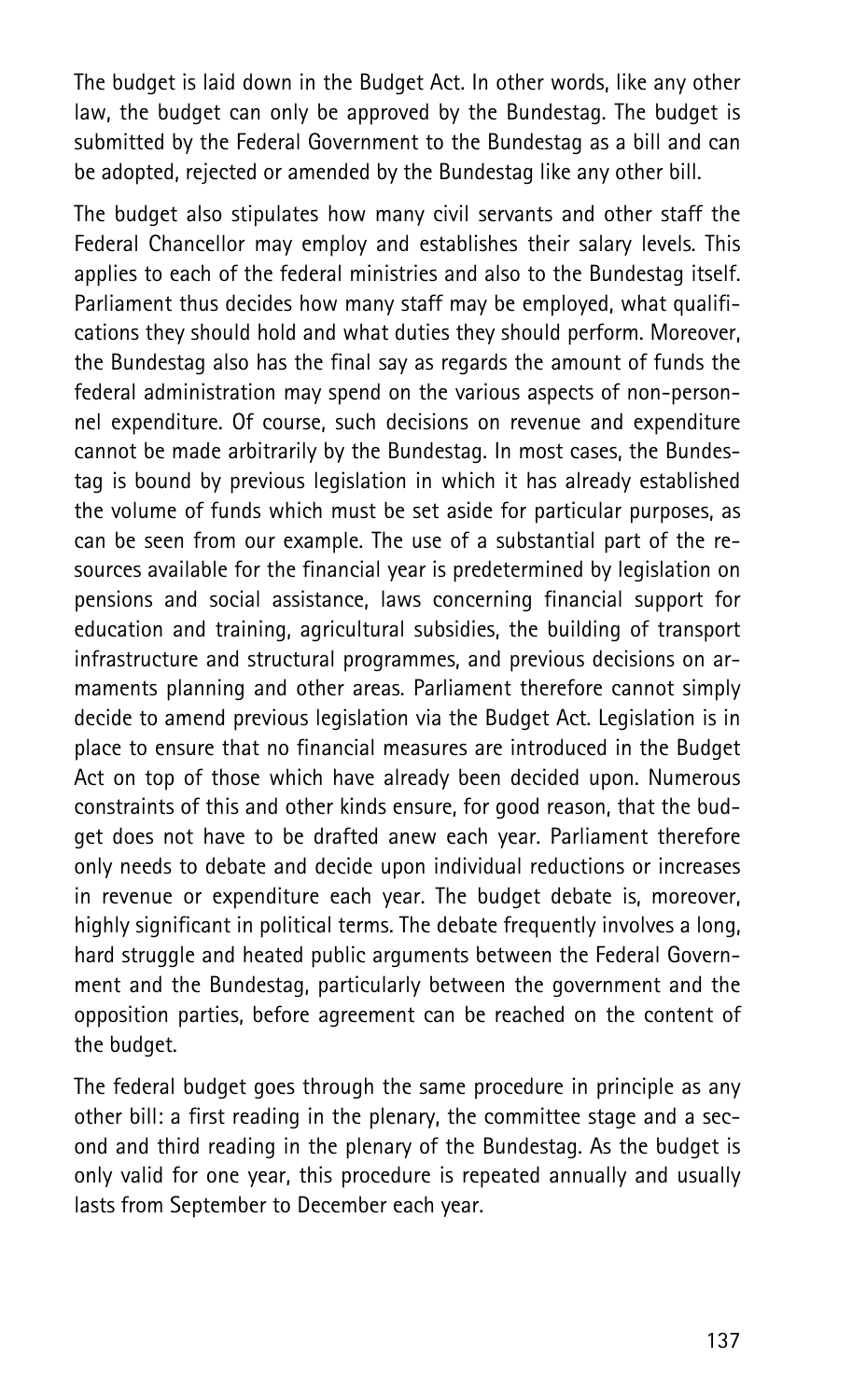# Final remarks

The legislative process in the Federal Republic of Germany is relatively complex. It was not, however, deliberately intended to be difficult to understand. Its complexity is simply the price which has to be paid for involving so many different bodies in the passage of legislation, for ensuring that often difficult subject matter is examined several times over, and for making available a wide range of information to all those interested in a particular subject. The complexity of the process ultimately reflects the demands of democracy and the rule of law. In places where such principles are disregarded, in totalitarian regimes and military dictatorships, the passage of legislation is a quick and easy affair – and by no means accidentally, laws tend to be unjust and ineffective.

A final look at the passage of legislation in Germany clearly reveals the reasons behind each stage in the legislative process:

- . Bills are drawn up by the specialised divisions in the relevant ministries, the subject matter of each bill being examined carefully, with information from the federal administration as well as from affected groups and other interested parties being taken into account.
- . Coordination between the individual ministries and in the cabinet helps ensure that bills conform to government policy and are also compatible with the scope and limits of the federal budget.
- $\bullet$  In the course of the initial deliberations in the Bundesrat, the Länder can draw on their experience of executing legislation when discussing the bill and can make their interests known.
- . The first reading in the Bundestag serves to inform the Members of the German Bundestag and the public that a legislative process is underway with regard to a particular subject matter and is to be debated in Parliament.
- . The detailed examination of the bill during the committee stage makes it possible for additional expert opinions and political viewpoints to be taken into account; moreover, it allows the views of the parliamentary groups to be incorporated in the bill and is often an opportunity for Members from different parliamentary groups to compromise and reach agreement on the content of the bill.
- . The hearings held by the committees are an opportunity to gather additional information from experts in the subject area covered by the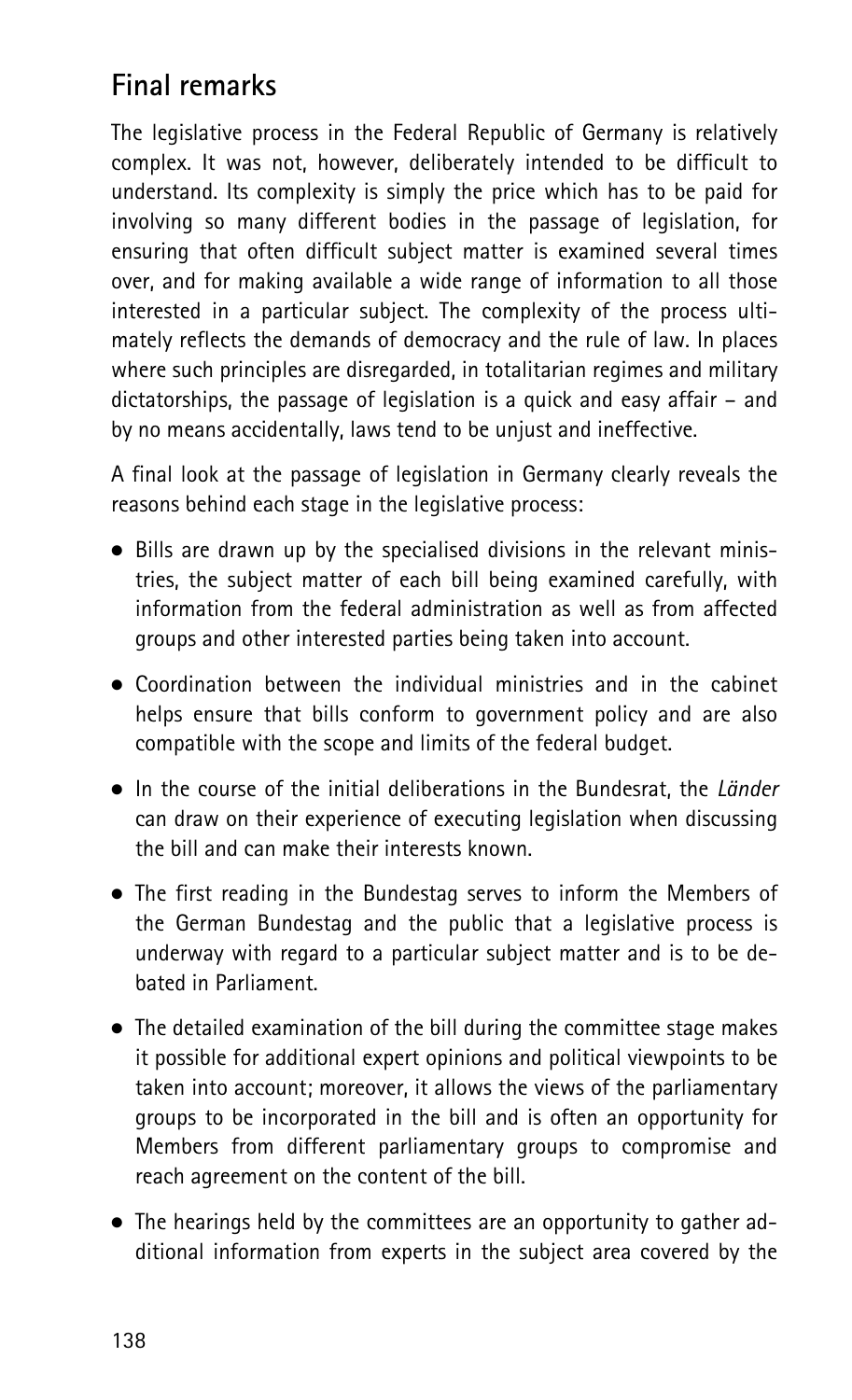bill; they increase public awareness of the issues at stake and give members of the public and interested organisations another chance to participate in the discussions.

- . During the second and third readings in the plenary of the Bundestag, arguments for and against the bill are debated and the opinions and arguments of the various parliamentary groups are put forward. Media coverage of the debate by newspapers, radio and television allows the public to form their own opinions on the bill on the basis of the arguments presented in the Bundestag. Finally, the bill is adopted.
- . The Bundesrat's renewed involvement after the adoption of the bill by the Bundestag serves to underline the federal structure of the Federal Republic and the important role played by the Länder in terms of the execution of legislation and the consideration given to regional disparities.
- . Under certain circumstances, the Mediation Committee may be requested to convene. This serves to ensure that the conflicts between the Federal Government and the Länder, which are an inherent aspect of the federalist structure, are resolved by way of compromise and that legislation which is binding throughout the Federal Republic can be passed.
- . Finally, it is possible for a law to be referred to the Federal Constitutional Court for judicial review, although this is not a common or compulsory step. This review ensures that each of the previous stages has been carried out in keeping with the law, as otherwise the item of legislation in question might be declared invalid. There are thus legal safeguards in place to ensure that the legislative procedure is conducted in keeping with the rule of law and in accordance with the Basic Law.

All this makes for a complex procedure, both for those who make the laws and for those who have to comply with them. Of course, everyone wishes from time to time that there were fewer laws, that they were less complicated and that the legislative process were quicker and more flexible. But the society for which these laws are made is not simple; it is complex, multifaceted, technically advanced and pluralist in terms of its goals, values and interests. Parliament, as the law-making body, has to reflect this. The demand for legislation – to eliminate unequal treatment, to meet justified demands, to avert possible dangers and to promote matters of importance – comes from society itself and not from the Bundes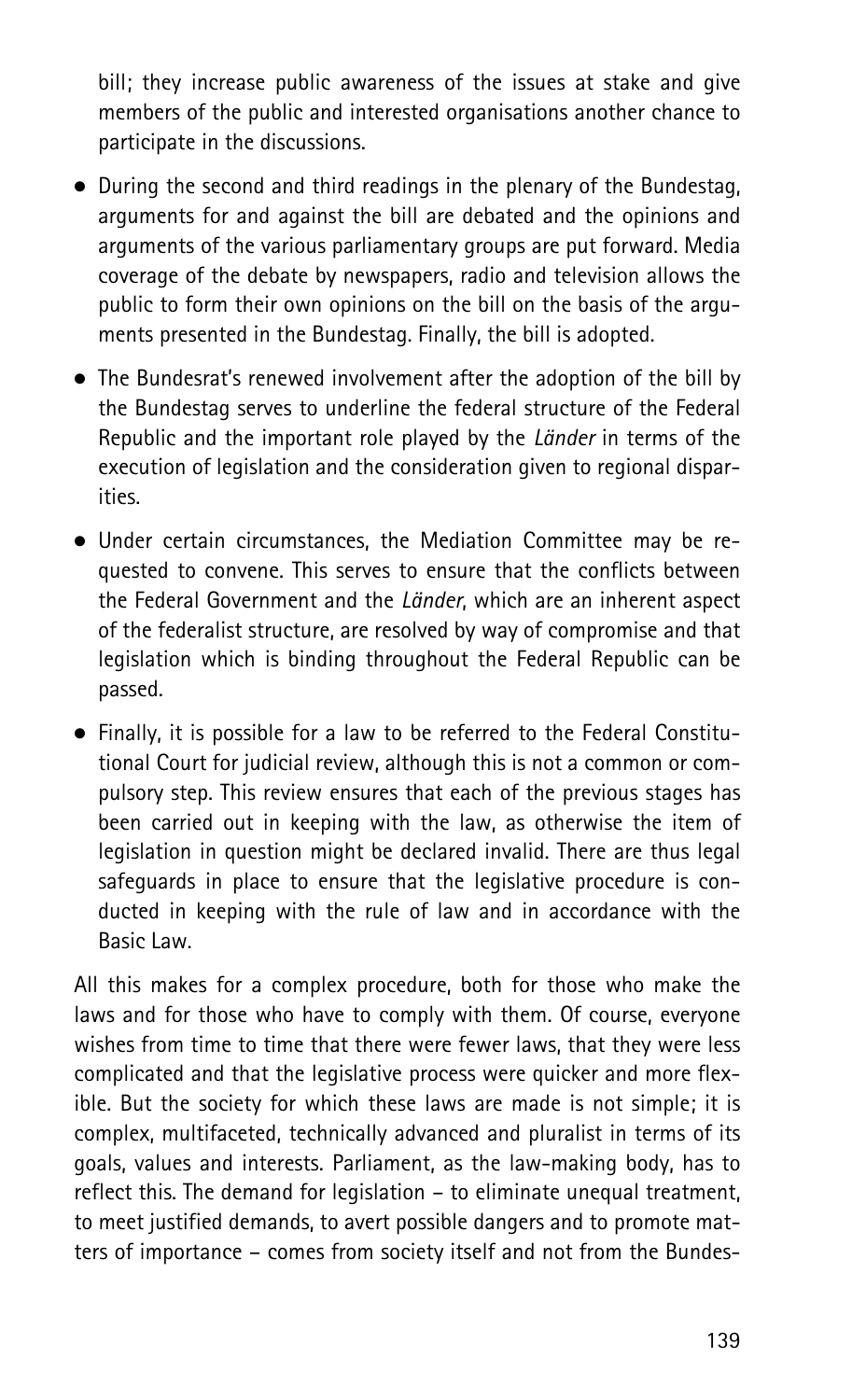tag. Parliament cannot refuse to adopt laws for which there is a demand and it cannot speed up the legislative process if a bill happens to be particularly controversial or concerns a complex subject.

The passage of legislation in Germany is ultimately a condition and integral element of the rule of law, democracy and freedom. Anyone who wishes to put the legislative process into practice, to participate in it or understand how it functions must be prepared for the substantial effort this involves.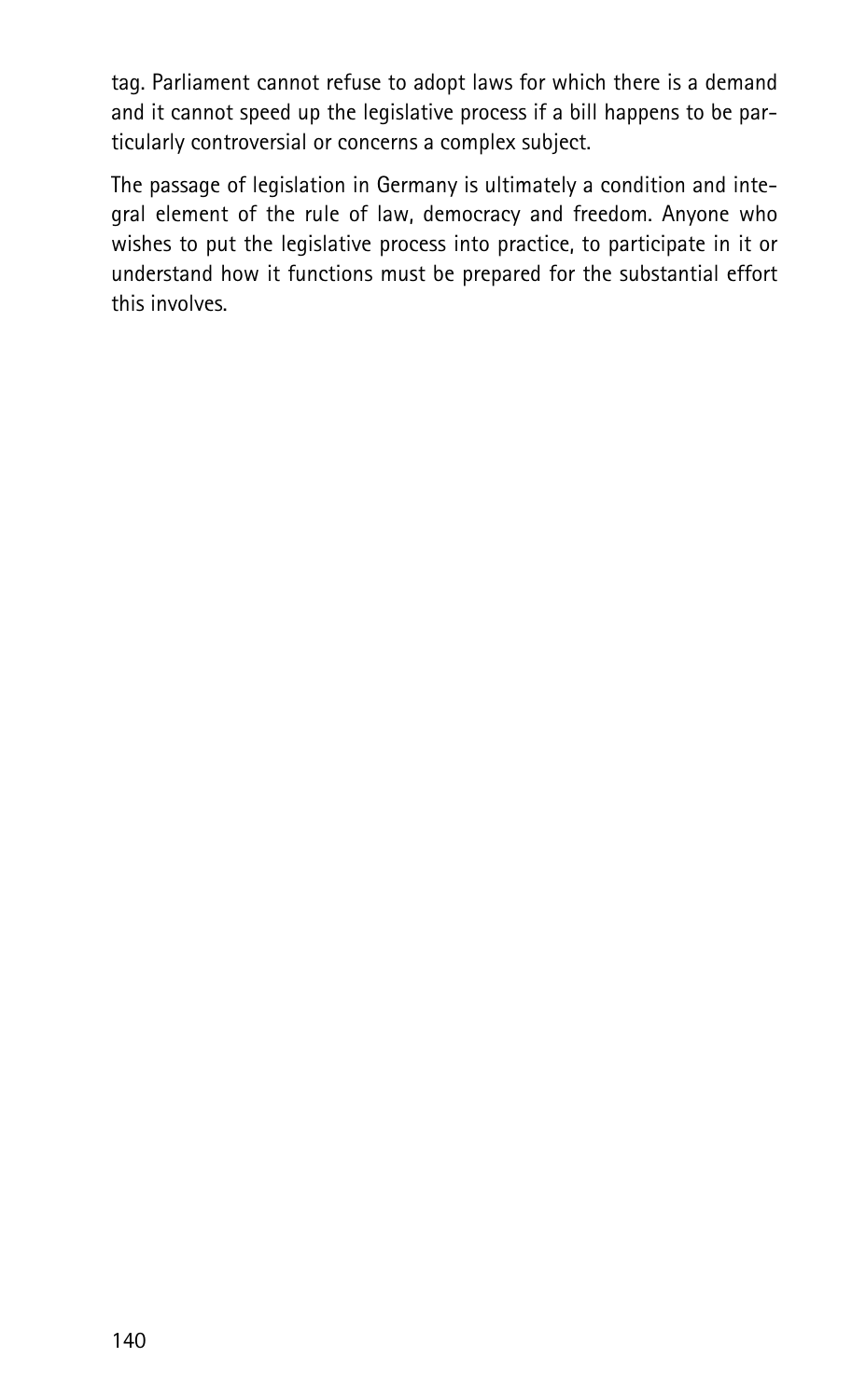# 3. Support for the Bundestag and its Members

Article 48 (3) of the Basic Law guarantees Members of the German Bundestag ''remuneration adequate to ensure their independence''. At the same time, the effectiveness of their political work is also dependent on human and technical resources, the various Members' allowances, as they are known, to which Members are also entitled under the Members of the Bundestag Act (see p. 16 et seq. above).

# Staff employed by the Members and the parliamentary groups

As far as personnel are concerned, Members have a certain maximum allowance enabling them to employ personal staff on a private contractual basis to assist them in their parliamentary work. If the conditions for the reimbursement of this expenditure are met, the Administration of the Bundestag pays the salaries to the Members' staff direct. It is up to individual Members to define, in line with their specific needs, the qualifications staff should have and the tasks they are expected to perform. Currently, some 4,500 staff are employed directly by Members, many of them on a part-time basis; around 50% work at the seat of Parliament and around 50% in Members' constituency offices.

The work of the parliamentary groups also requires material support and human resources. They employ a total of some 850 members of staff, whom they pay using grants from the federal budget. Some of them are policy advisers with academic backgrounds, some administrative assistants.

# The Administration of the German Bundestag

The biggest single organisation that supports the Bundestag is the Administration of the German Bundestag with its approx. 2,850 staff (full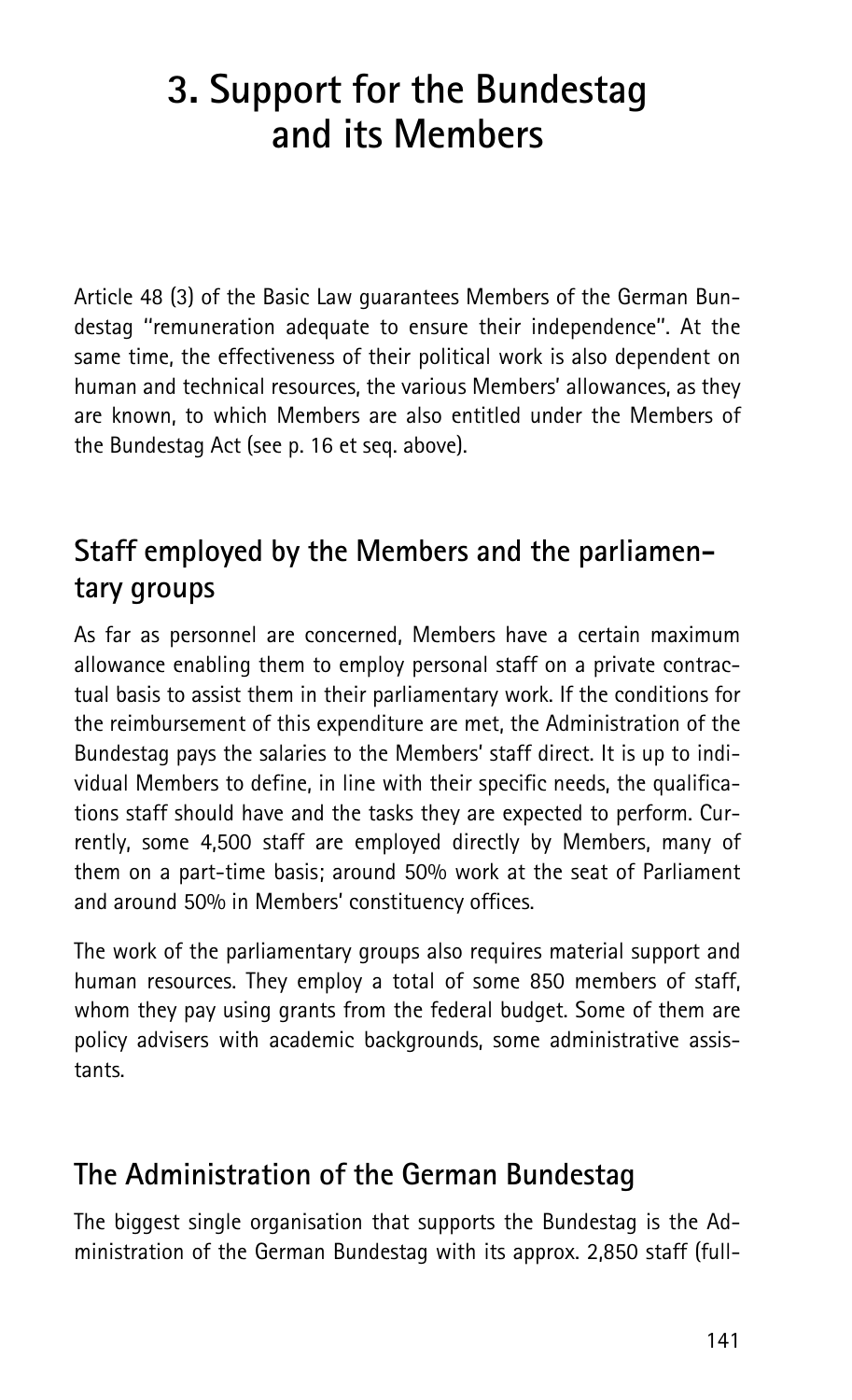time and part-time). The General Service Regulations of the German Bundestag outline its main functions as follows:

''The Administration of the German Bundestag is a supreme federal authority. It serves Parliament. Within the framework of the tasks assigned to it, and on the basis of the financial resources provided under its budget, it lays the foundations for the work of the German Bundestag in terms of organisational, human and technical resources.

The Secretary-General of the German Bundestag heads the Administration of the German Bundestag on behalf of the President and represents the President in business connected with the Administration.''

The Administration functions first and foremost as a service provider for Parliament and its Members. By contrast, it issues hardly any sovereign acts with external impact. The substantive preparation of legislation is not one of the Bundestag's core tasks; instead it is generally a matter for the federal ministries. The following account of the Administration's work is limited to a number of focal areas among its wide-ranging duties:

The Administration of the German Bundestag is divided into four directorates-general: Central Services; Parliament and Members; Research and External Relations; and Information and Documentation. These directorates-general are, in turn, divided into directorates and divisions. There are a number of organisational units that do not belong to any of the directorates-general, such as the Office of the President and the offices of the Vice-Presidents, the Press and Communications Centre, the Protocol Division and the Office of the Parliamentary Commissioner for the Armed Forces.

Within the Administration, the number of staff in the different career classes is currently as follows (approximate figures):

500 in the higher service, 600 in the higher intermediate service, 1,200 in the intermediate service and 600 in the ordinary service. Women make up more than 50% of the total number of employees.

## ▶ Central Services Directorate-General (Z)

Directorate-General Z is the administrative and technical backbone of the Administration of the Bundestag and provides the services that are essential to the smooth functioning of this large authority. It is divided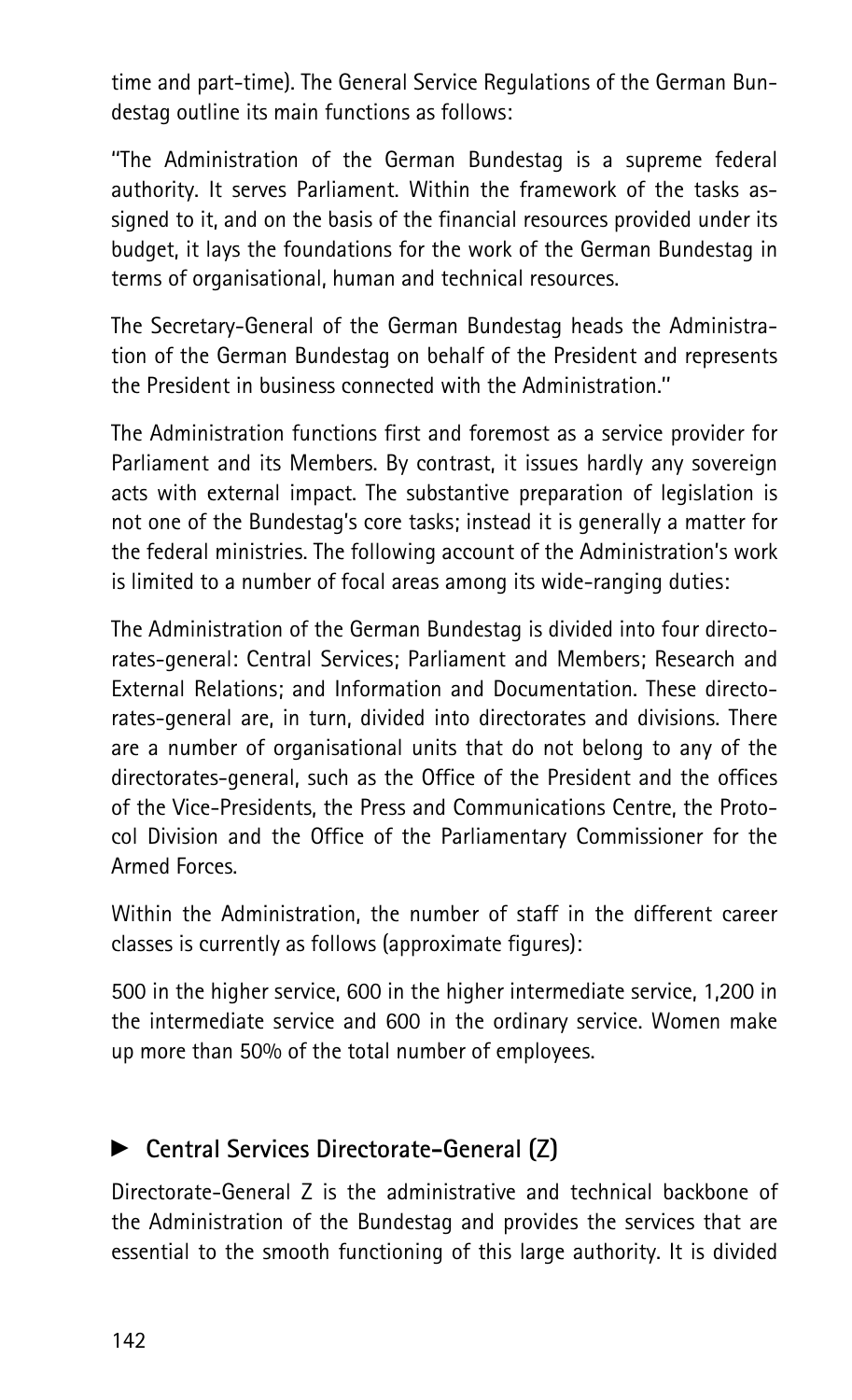into the following directorates: Central Administration, Law, and Technical and Operational Services, each of which contains several divisions.

The two personnel divisions in the Central Administration Directorate are dedicated to the recruitment, placement and support of the Administration's staff and are obliged to scrutinise candidates' professional aptitude and personal suitability with particular care when appointments are made. The Rules of Procedure of the German Bundestag require the prior approval of the Presidium to be obtained before staff in the middle and upper management levels are promoted.

Another division in this directorate serves as the point of contact for the Administration's staff on training, further training and social matters. And the Organisation Division supports Parliament's work by ensuring that administrative procedures run properly and efficiently.

In the Law Directorate, the Budget Division is responsible for preparing the annual draft budget for the German Bundestag in accordance with the decisions of the competent parliamentary bodies and for implementing the budget that is ultimately adopted, departmental budget 02. Including the Office of the Parliamentary Commissioner for the Armed Forces, departmental budget 02 provided for expenditure of approx. 764 million euros in 2015 (equivalent to roughly 9.42 euros per head of the population and a share of 0.26% of the total federal budget). The main areas of expenditure are as follows (approximate figures):

| Members' remuneration                  | 66 million euros  |
|----------------------------------------|-------------------|
| Members' expense allowance             | 31 million euros  |
| Members' staff expense allowance       | 172 million euros |
| <b>Bundestag Administration staff</b>  | 150 million euros |
|                                        |                   |
| Estate management                      | 44 million euros  |
| Visitors' Service and Public Relations | 17 million euros  |
| Grants to parliamentary groups         | 83 million euros  |
| IT equipment                           | 27 million euros  |

The Legal Affairs Division is responsible for dealing with general legal and contractual matters and for managing legal disputes, including representation before the courts. The Division also supports the work of the Commission on Internal Affairs set up by the Council of Elders.

The President of the Bundestag's proprietary and police powers in the German Bundestag's buildings (Article 40 (2) of the Basic Law) are implemented by the Police and Security Division. The Bundestag Police safe-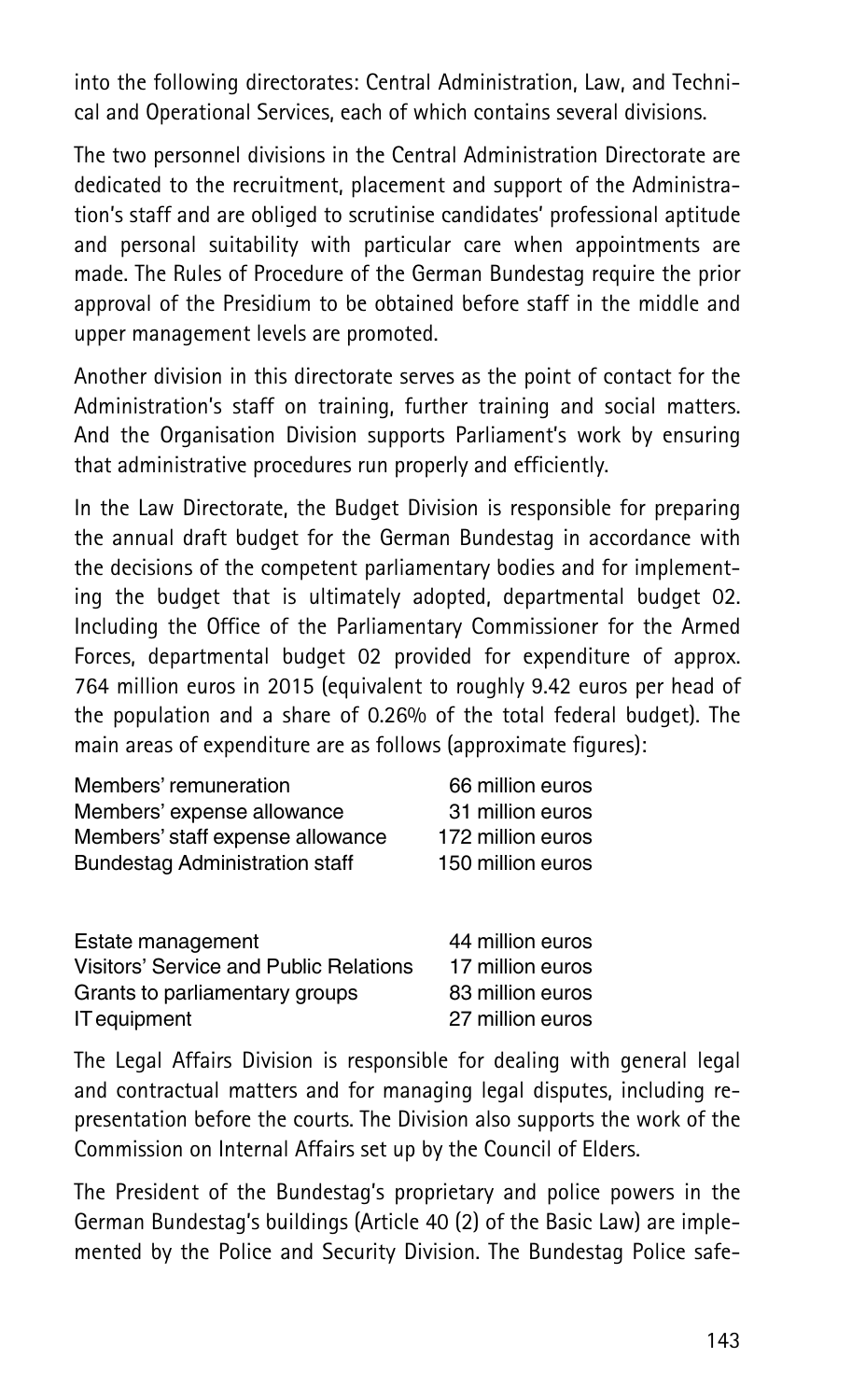guard public security and order in the Bundestag's buildings, which form a separate police precinct, and in this way help to ensure that Parliament can carry out its work.

Finally, a division in the directorate is responsible for personnel security controls and technical measures to ensure document security, as well as for data protection and the implementation of the Freedom of Information Act in the Administration of the Bundestag.

The Technical and Operational Services Directorate organises the Bundestag's infrastructure and is responsible for health and safety and fire safety.

The Building Planning and Properties Division coordinates the construction and refurbishment of parliamentary buildings and deals with matters relating to the management of parliamentary properties. It also includes the Secretariat of the Commission on Buildings and Room Allocation set up by the Council of Elders, which prepares the political decisions on the Bundestag's plans concerning its buildings and rooms.

The Building Maintenance Division manages the upkeep of all of the Bundestag's buildings, as well as being responsible for coordinating construction measures designed to ensure the safety of the buildings and for landscape maintenance.

Another division in this directorate is responsible for the planning and operation of technical facilities in the buildings, such as energy generation and supply, lifts, water supply and fire-extinguishing systems.

Technical and organisational support is also provided by the Central Support Services Division, whose sections include the plenary and committee assistance service, the internal courier and delivery services, the Sittings Office, the telephone switchboard and the car pool.

The Central Supplies and Logistics Division is responsible for the internal mail distribution and distribution of printed papers, office and business supplies, office equipment and cleaning, waste management, storage, and much more.

And finally in this directorate, the Procurement Division is responsible for carrying out the many procurement procedures that are necessary to meet the German Bundestag's demand for services and materials.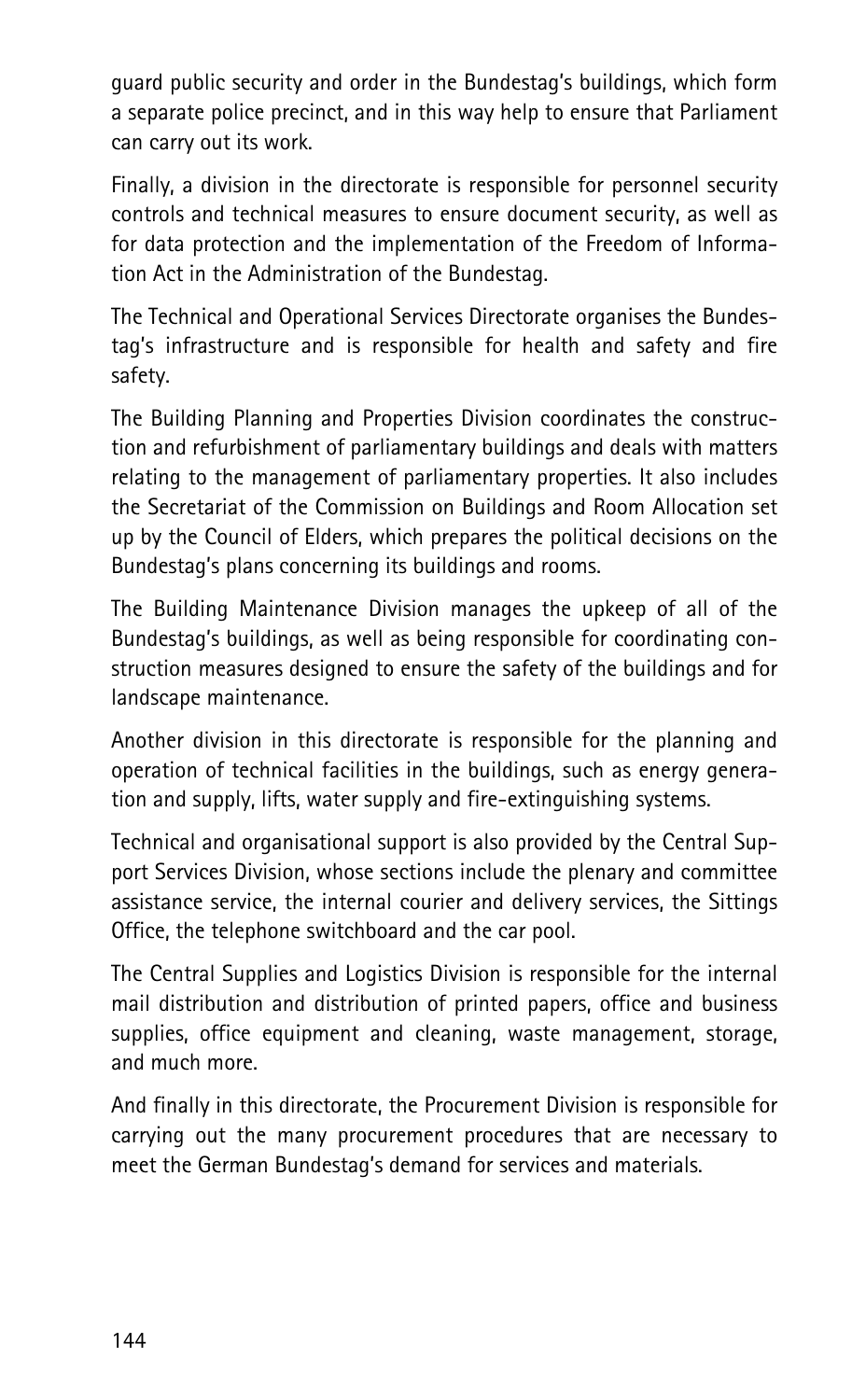## **>** Parliament and Members Directorate-General (P)

As its name suggests, this part of the Administration of the German Bundestag provides services that assist the parliamentary work of the Bundestag in a narrower sense. The Directorate-General is divided into four directorates: Parliamentary Services; Services for Members; Committees; and European Affairs.

The functions of the Parliamentary Services Directorate (PD) are centred on the work of the Bundestag as a whole, i.e. its plenary sittings, including their preparation and follow-up activities, as well as the duties of its governing bodies, in particular the President, the Presidium and the Council of Elders. It also supplies the staff of the plenary support service – who are seated behind the President's chair, and assist the President in the Chair in managing plenary sittings. In addition to this, the Directorate supports a number of specific committees and bodies of the Bundestag.

The Parliamentary Secretariat is the organisational unit that receives, processes and distributes all initiatives, motions and information about activities of relevance to procedures within the Bundestag: bills, motions and interpellations tabled by Members and the parliamentary groups, reports issued by the committees and all other items pass through this division, where they are edited and distributed. Another vital task is the preparation of the meetings of the Council of Elders, which deliberates on the procedures followed in the plenary and seeks to forge cross-party consensus on the questions that inevitably arise.

The Parliamentary Law Research Section provides advice on parliamentary law in the broadest sense, particularly the Rules of Procedure and constitutional law concerning Parliament. In addition, the Section draws up the speaking notes for the President in the Chair during plenary sittings, a summary of all the points on the agenda and the bills, motions for amendments, motions for resolutions, reports, interpellations, etc. that have been tabled on them. The Shorthand Writers' Service prepares the verbatim minutes of plenary sittings. Large parts of these minutes are available just a few hours later, and they are published in their entirety the following day. They are supplied to the Members and bodies of the Bundestag, as well as numerous external organisations – constitutional bodies, media corporations, academic institutions, associations, etc. The verbatim minutes are also accessible to the public via the Bundestag's website.

The Secretariat of the Committee for the Scrutiny of Elections, Immunity and the Rules of Procedure deals with all matters that relate to these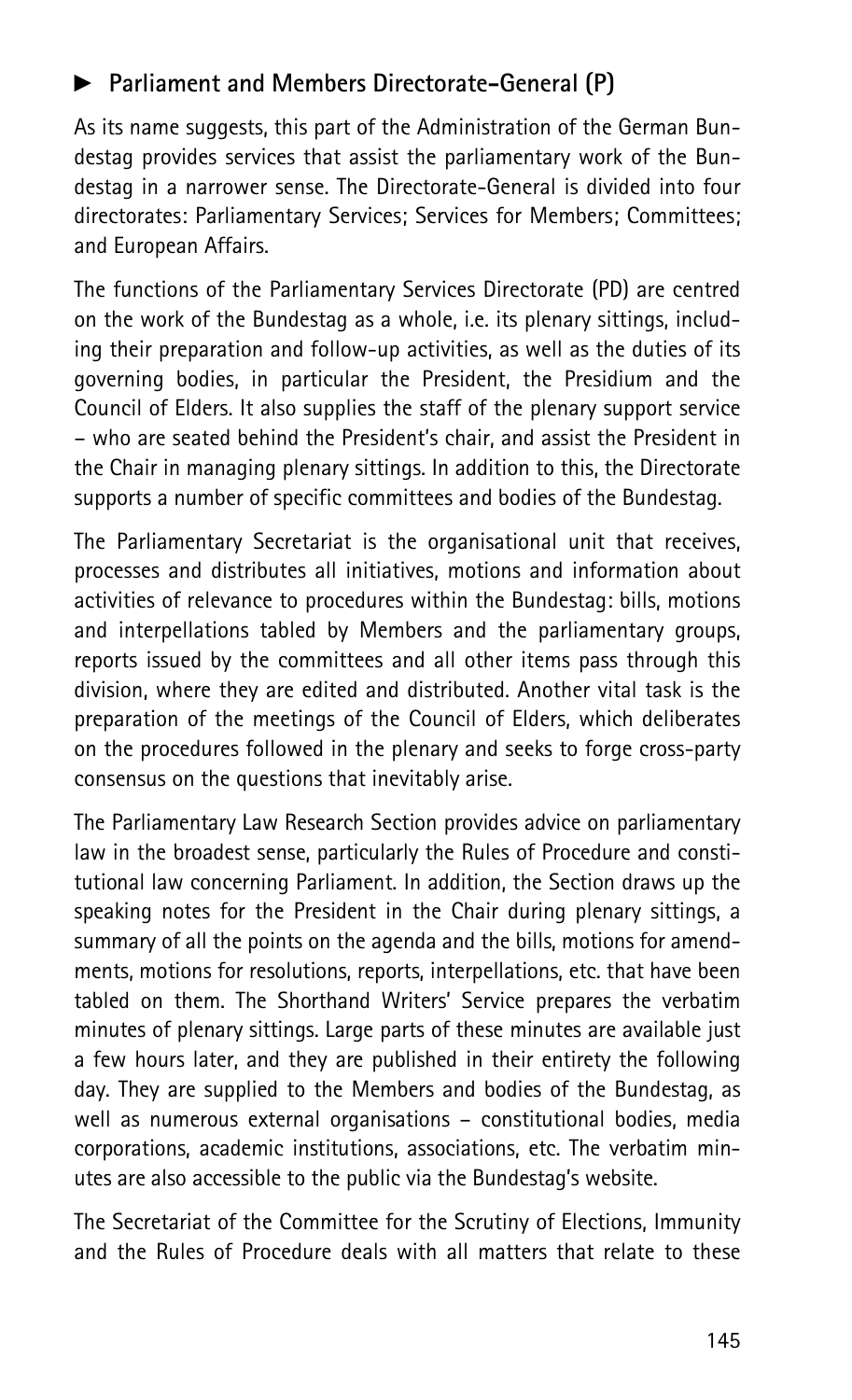fields. In this respect, it cooperates closely with the Parliamentary Law Research Section and the Parliamentary Secretariat, given that questions concerning the Rules of Procedures arise at all levels and, in particular, come to the attention of the Council of Elders over and over again.

Secretariat PD 5 supports a number of parliamentary bodies that are responsible for oversight of the Federal Government's intelligence services. These bodies are briefed at confidential meetings and ensure the Bundestag is able to exercise scrutiny over the executive's actions in this field.

The Services for Members Directorate (PM) concentrates on the performance of activities that assist Members in the exercise of their mandates.

The Remuneration of Members Division is in charge of all matters that relate to parliamentarians' rights under the Act on the Legal Status of Members of the German Bundestag, as well as the legal status of German Members of the European Parliament. These include, in particular, the benefits paid to active and former Members, as well as Members' remuneration, expense allowances, health insurance, and retirement and surviving dependants' pensions. Furthermore, the Division is responsible for the enforcement of the Code of Conduct under which Members of the German Bundestag have to disclose, among other things, any activities they engage in alongside their mandates and the income they earn from such interests, details of which are published in the prescribed form on the internet and in the Official Handbook of the German Bundestag. The Secretariat of the Commission on the Legal Status of Members of the Bundestag set up by the Council of Elders is also part of this division.

The Members' Staff Division deals with all issues of concern to the staff who are employed by the Members of the German Bundestag to support their parliamentary work in Berlin and their constituencies. Salaries, social insurance contributions and travel expenses are paid on Members' behalf within the parameters set by labour law and the provisions on the reimbursement of expenses. Furthermore, the Secretariat of the Commission on Members' Staff set up by the Council of Elders is based in this division.

The Party Financing, Land Parliaments Division is responsible, firstly, for relations with the Land parliaments, focusing especially on the regular conferences of their presidents and secretaries-general. Secondly, it administers the allocation of public funding to political parties: it calculates and disburses the funds to which the parties are entitled, publishes their statements of account and submits regular communications on party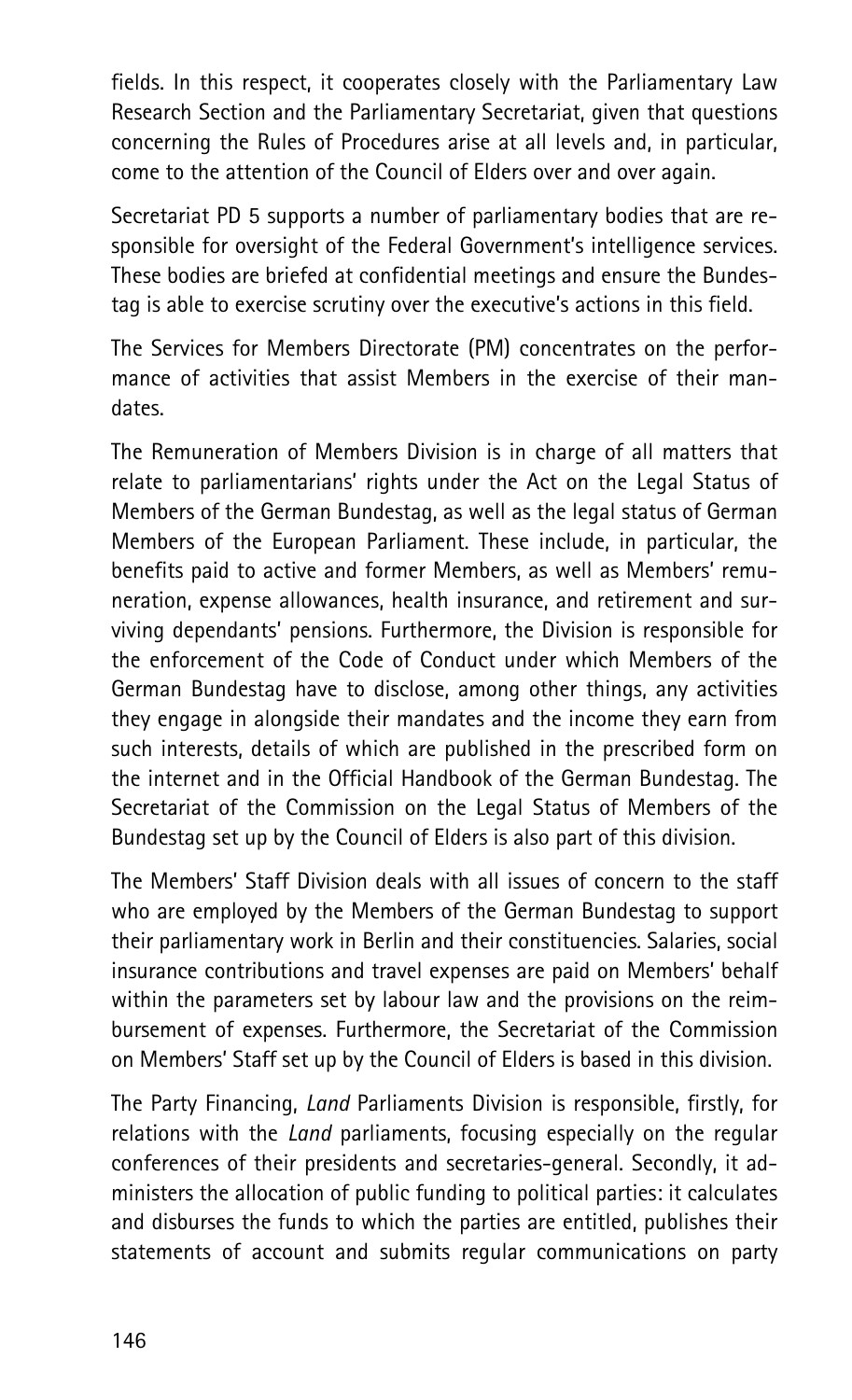financing to the President of the German Bundestag. To this extent, the Division falls within the President of the Bundestag's responsibility as an authority under the Act on Political Parties, who exercises an executive, rather than parliamentary, function in this context.

The core functions of the Committees Directorate (PA) involve the provision of support for the work of the committees through their secretariats. As set out above, the committees perform the bulk of the German Bundestag's legislative work. At present, the Bundestag has 23 permanent committees, to which committees of inquiry and study commissions are added in the course of an electoral term. Each has a small staff of employees at its disposal, who assist the work of the committee with their administrative, organisational and technical expertise, acting directly in accordance with the instructions and requirements of the committee chairperson.

The heads of these secretariats make suggestions concerning the scheduling of meetings and their agendas, help to ensure that all items of business, as well as the documentation required for their deliberation, are submitted to the committees in good time; that committee meetings are conducted in line with the Rules of Procedure and to schedule; and that the subsequent follow-up activities, e.g. the framing of recommendations for decisions and reports to the plenary, the drafting of minutes, etc., are carried out in an appropriate fashion. Their other tasks include providing substantive policy advice to the committee chairpersons and maintaining contacts with the ministries, parliamentary groups, parties and concerned associations.

The European Affairs Directorate, which was created in 2013 in response to the Bundestag's increased responsibility for European policy, supports the Bundestag's committees, parliamentary groups and Members in formulating the parliamentary response to legislative projects and political initiatives launched at the level of the European Union. The Directorate includes, firstly, the Secretariat of the Committee on the Affairs of the European Union, which provides administrative, organisational and specialist support for the Committee's work. A division responsible for fundamental EU issues and economic and monetary union issues deals with all fundamental issues such as the Bundestag's participation in matters concerning the EU, and analyses economic, budgetary and financial issues, including those relating to the stability of the euro.

Another division in this directorate is responsible for analysis, advice and prioritisation in relation to all other EU policy fields. The documents re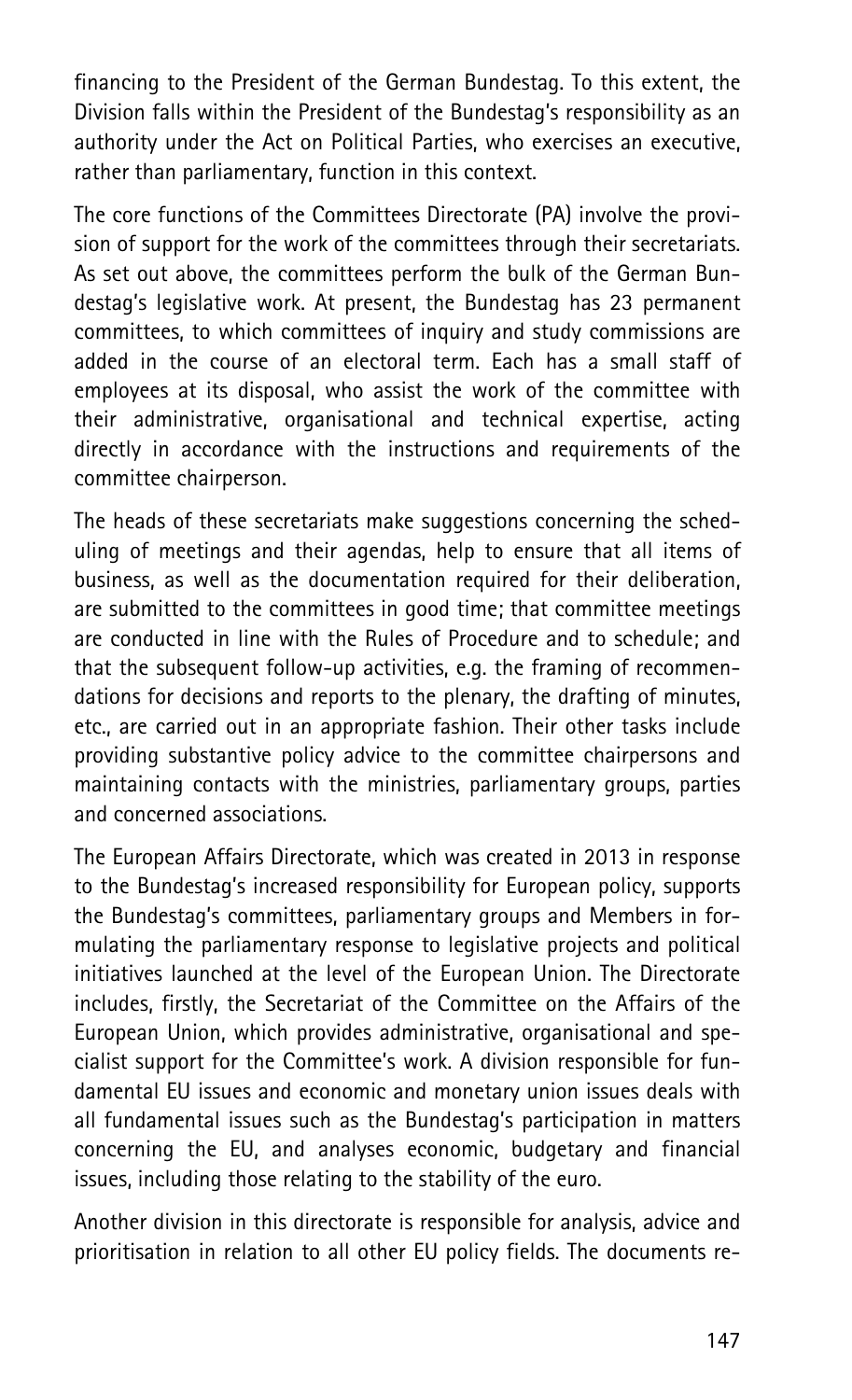ceived by the Bundestag are examined and assessed in terms of their relevance for deliberations and whether discussions are proceeding in line with the deadlines. Thanks to the EU Liaison Office in Brussels, the Members, committees and parliamentary groups of the Bundestag receive information about current political developments within the EU institutions at an early stage, in particular concerning planned legislative projects and the progress of current discussions. The European Affairs Documentation Division is the central unit for the receipt of all EU documents, which are catalogued and made available in the Bundestag's internal information system. And finally, the European Affairs Research Section, which is also part of this directorate, supports Members by producing expert opinions on request, carrying out research and publishing proactive briefings on European law and European policy.

## Research and External Relations Directorate-General (W)

The Research and External Relations Directorate-General consists of three directorates: Research Services; International Relations; and Petitions and Submissions.

The Research Services (WD) deal with enquiries from Members, who are able to request studies or reports on any topic of relevance to federal politics which are required by the Members in the exercise of their parliamentary mandates. There are at present 10 research sections, with a total of approx. 65 research staff, who support Members' work by presenting their findings concisely and comprehensibly in forms that are suitable for the purposes of political discussion. Each year, the research staff draw up between two and three thousand studies, overviews, dossiers, etc. Alongside this, the Research Services offer what is known as proactive briefing. This means they analyse topics that are attracting broad general interest or have recently come to prominence in political discourse in short briefings and background papers. A selection of the documents produced by the Research Services is made available on the Bundestag's website and is therefore accessible to the public as well.

The International Relations Directorate (WI) focuses predominantly on the German Bundestag's external relations at the supranational and international levels. The German Bundestag cultivates manifold links with parliaments in other states and supranational parliamentary organisations, and is consequently capable of collaborating and exerting influence within interparliamentary organisations, procuring information for the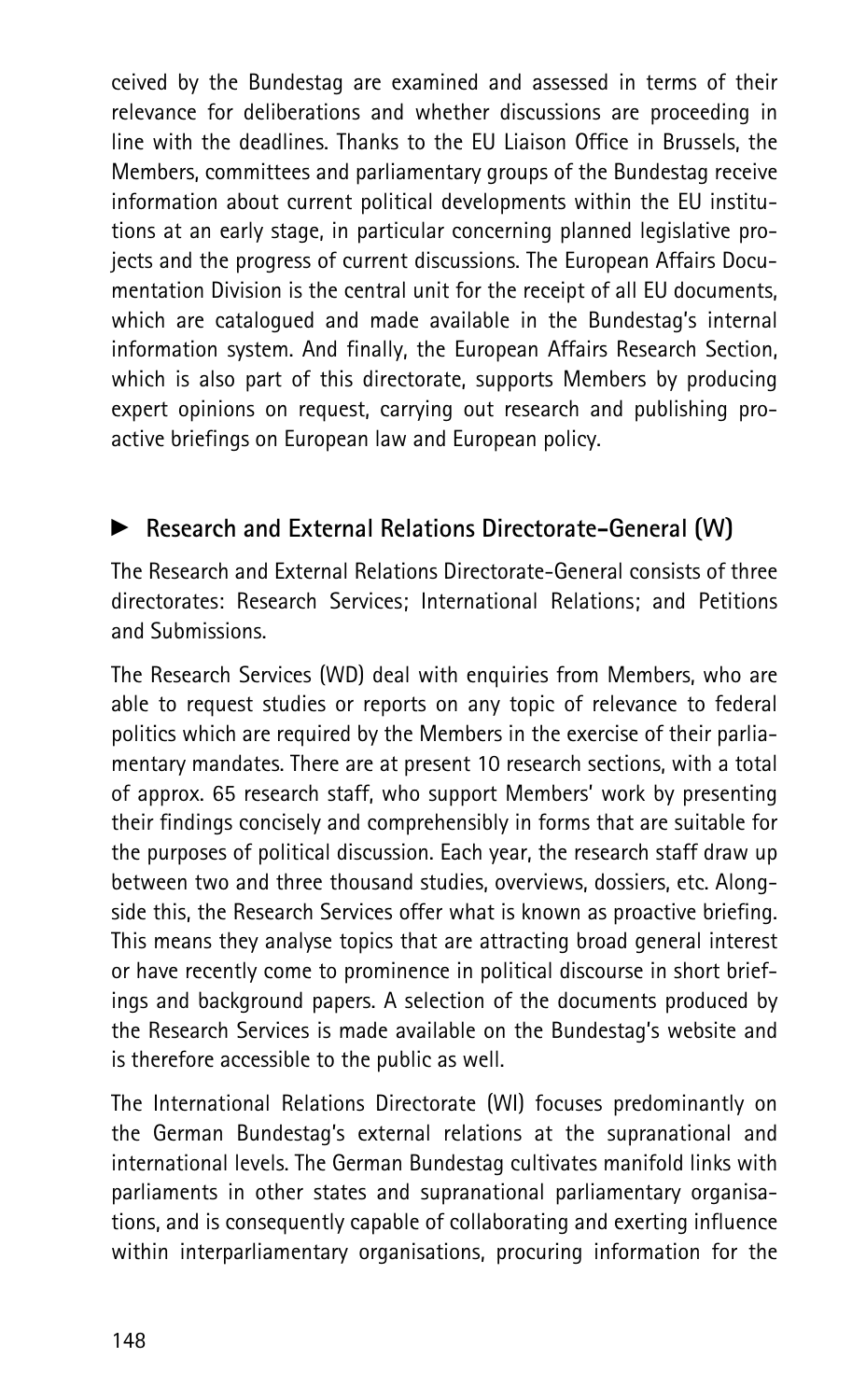German Bundestag's own deliberations and contributing to the promotion of parliamentary and democratic structures all over the world.

The Language Service supports the performance of these functions by translating texts required for the work of Parliament, providing conference interpreters for international events and visitors, and maintaining a database of specialist parliamentary and political terminology in German, English and French.

The International Parliamentary Assemblies Division assists the President of the German Bundestag when he or she is preparing for and attending conferences of parliamentary speakers from the European Union, the Council of Europe and the G8 countries. In addition to this, the Division supports the work of the Members of the German Bundestag who serve on delegations to interparliamentary organisations, such as the OSCE Parliamentary Assembly, the Inter-Parliamentary Union, the Parliamentary Assembly of the Council of Europe, the NATO Parliamentary Assembly, the Parliamentary Assembly of the Union for the Mediterranean and the Baltic Sea Parliamentary Conference.

The Official Trips and Trips connected with Members' Mandates/Parliamentary Friendship Groups Division is responsible for the whole range of official trips and trips undertaken by Members in connection with their mandates, in particular for handling the application and approval procedures that have to be followed, reimbursing travel expenses and drafting reports on the international activities and obligations of the German Bundestag. In addition to this, the Division assists the activities of the German Bundestag's bilateral and multilateral parliamentary friendship groups. There are around 50 of these groups, whose task it is to cultivate and intensify dialogue with the Bundestag's partner parliaments.

The International Exchange Programmes Division administers the Congress-Bundestag Youth Exchange programme, an exchange scheme for school pupils and young professionals run with the US Congress under which scholarships are awarded to approx. 360 applicants from Germany each year. The German Bundestag offers International Parliamentary Scholarships for higher education graduates from 28 countries, overwhelmingly in Central, Eastern and South Eastern Europe, but also the Arab world. Furthermore, the Division organises the Bundestag's Interparliamentary Training Programme and staff exchanges with other parliamentary administrations.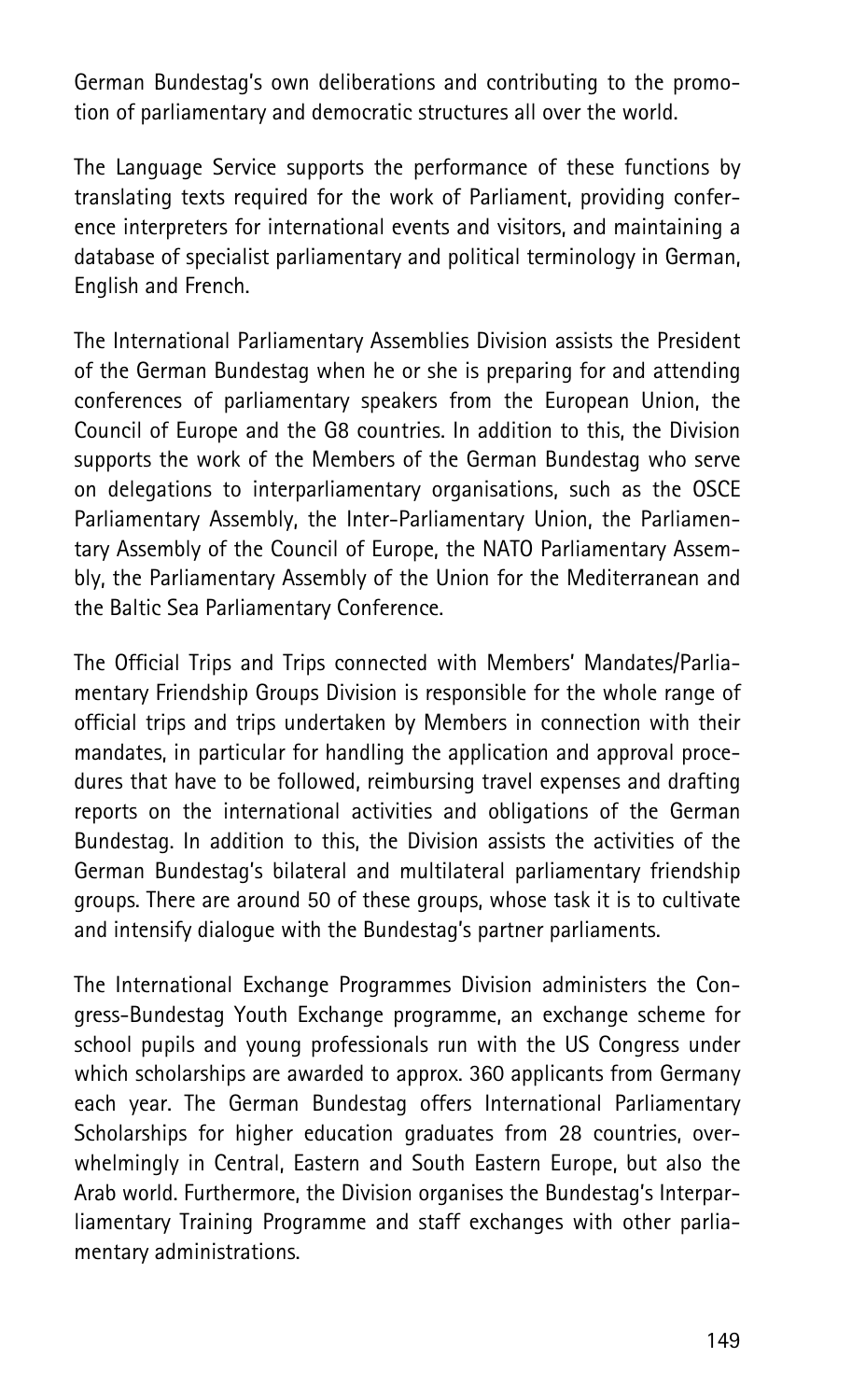The role of the Petitions and Submissions Directorate (Pet) is to support the Petitions Committee in its work. During the 17th electoral term, more than 15,000 members of the general public each year made use of their right, enshrined in Article 17 of the Basic Law, to address requests and complaints to the German Bundestag.

The Committee, with its 26 full members and 26 substitute members, is assisted by the Petitions and Submissions Directorate, which is divided into four divisions that deal with incoming submissions and a central secretariat. All the voluminous correspondence associated with the petitions procedure – during the 17th electoral term there were approx. 70,000 to 80,000 items of outgoing mail – is dealt with by about 80 Administration staff, who are also responsible for the drafting of the annual report on the work of the Petitions Committee.

## **EXECUTE:** Information and Documentation Directorate-General (I)

The role of Directorate-General I is the management and provision of information in the broadest sense. The Directorate-General is divided into three directorates: Library and Documentation; Information and Public Relations; and Information Technology.

The Library and Documentation Directorate (ID) is responsible for the gathering, organisation, indexing and documentation of information.

With its media holdings of about 1.4 million volumes, approx. 8,000 German and foreign specialist periodicals and a constantly increasing number of electronic publications, the Library of the German Bundestag is one of the largest parliamentary libraries in the world. Its collections are focused on politics, law, economics, social affairs and modern history. The Library subscribes to official gazettes and publications from more than 2,500 organisations. Books and papers are subject indexed and can be searched and ordered from any office using an online catalogue. Publications such as glossaries, dictionaries, legislative texts, legal commentaries and approx. 1,400 periodical titles are available electronically online. The Library offers a range of information tailored to parliamentarians' needs with lists of new publications, topic-based literature tips and internet links that are organised by subject and updated on an ongoing basis. On request, subject and information specialists compile reading lists, supply factual information and advise users.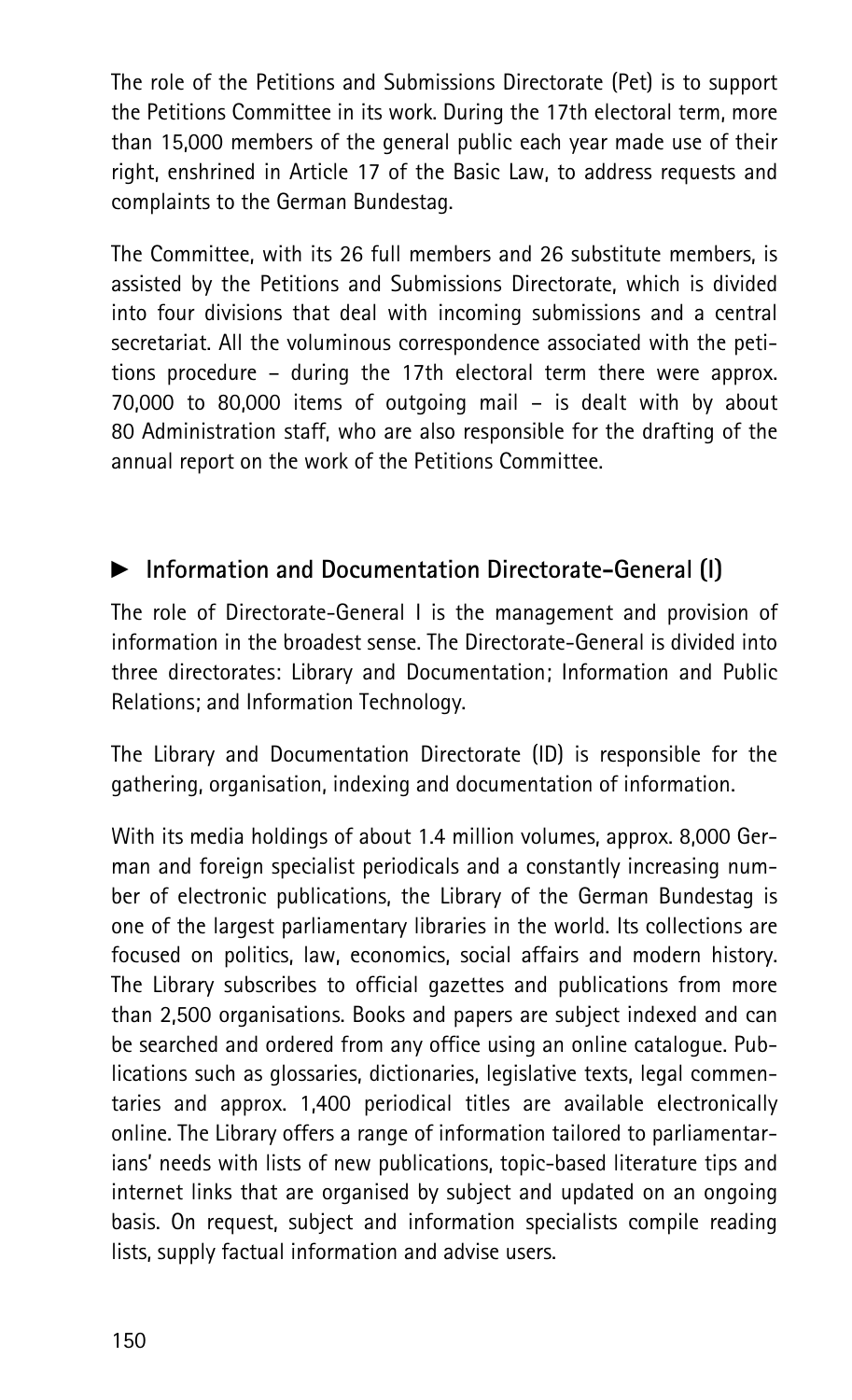The Parliamentary Archives index and make available materials that are produced in the course of the work done by the German Bundestag and its Administration. Further to this, they archive photographs and audio and visual recordings from all fields of parliamentary life. These holdings are complemented by digitally created images and a web archive, in which the German Bundestag's internet pages are periodically preserved. Both collections are available to anyone with access to the internet. The Parliamentary Archives draw up legislative dossiers on all the laws dealt with by the Bundestag, which offer a structured overview of the whole legislative process. They publish the Official Handbook of the German Bundestag, the contents of which include accounts of its organs and bodies, as well as biographical details of all Members of the German Bundestag. The Archives also issue the Data Handbook on the History of the German Bundestag, which offers a comprehensive survey of the work of the German Bundestag, and administer the Public List of Registered Associations, which details associations that represent the interests of different groups to the Bundestag and the Federal Government.

The indexing of the printed papers and minutes of plenary proceedings of the Bundestag and the Bundesrat is the task of the Parliamentary Documentation Division. It formally catalogues and subject indexes parliamentary materials that are placed in the public domain (minutes of plenary sittings, bills, motions, interpellations, reports, EU items, etc.), and adds them to the Parliamentary Materials Information System (DIP) operated jointly by the German Bundestag and the Bundesrat, which is available online on the German Bundestag's website. The system draws on various databases, for which more than 10,000 printed papers and 250 plenary sittings from the German Bundestag alone are analysed in detail each electoral term. These records can also be downloaded in full text.

The most significant of the products offered by the Press Documentation Division is its press review, for which it collates the most important reports and commentaries of the day from 24 daily and weekly newspapers. Furthermore, the Division maintains one of the largest press archives in Germany with 26 million press cuttings in paper and – since 1999 – digital form. It is directly accessible from each Bundestag office and grows daily by roughly 600 articles culled from 50 newspapers and periodicals. In addition to this, the Press Documentation Division supplies the individual Members and the committees with various topical articles from its archives that are relevant for them or their specific field of work. As part of its efforts to supply information proactively, the Division also assem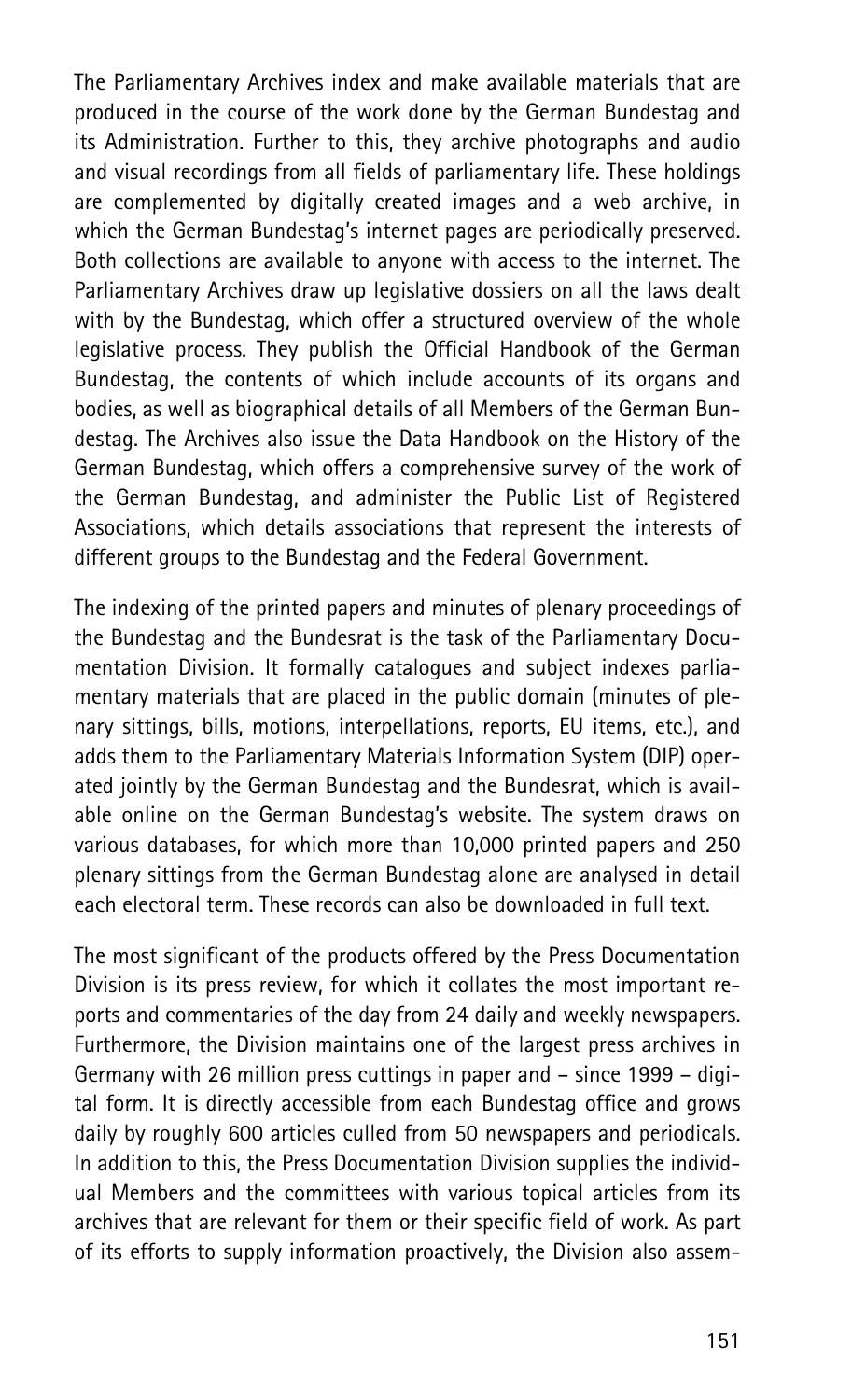bles dossiers of recent press articles about specific issues that are currently being raised in society.

The Information and Public Relations Directorate (IO) provides various services to support the Members in their work and shape the perception of the German Bundestag among the wider population.

The Visitors' Service organises visits by people interested in politics who have been invited to Parliament by Members. In addition to this, it also gives individual visitors and visiting groups without such invitations opportunities to take part in diverse educational activities (visits to plenary sittings, lectures, tours of Parliament, youth projects). More than one million visitors are welcomed to the German Bundestag each year. Tours of Parliament for foreign visiting groups are offered in numerous languages on request. The Visitors' Service is also responsible for a permanent exhibition on parliamentary history, Milestones – Setbacks – Sidetracks: the path to parliamentary democracy in Germany, which attracts approx. 300,000 visitors every year.

The Public Relations Division disseminates factual information about the work and functions of the Bundestag in diverse forms: brochures, leaflets, specialist literature, films and the new media, as well as presentations about the Bundestag at trade fairs and exhibitions. Furthermore, the Division arranges the mobile information unit's annual tour round Members' constituencies.

The Special Projects Division arranges the German Bundestag's own events (e.g. the Open Days when Parliament opens its doors to the public) and parliamentary exhibitions, in addition to which it is responsible for approving and supporting events held by third parties in the premises of the Bundestag and the surrounding public spaces. The artworks installed in the parliamentary buildings under the 'Art in Architecture' scheme and the Art Collection of the German Bundestag, which was founded in 1969, are curated by the Art in the German Bundestag Division.

The Information Technology Directorate (IT) is responsible for equipping all parts of the German Bundestag with information and communications technology, indispensable as it is for the work of Parliament. The Directorate is divided into five IT divisions, the main responsibilities of which are the operation of data processing centres and the relevant applications, the equipment of users with PCs (hardware and software), the provision of communications technology, the development of IT systems and new applications, and IT security. The Commission for the Use of New Infor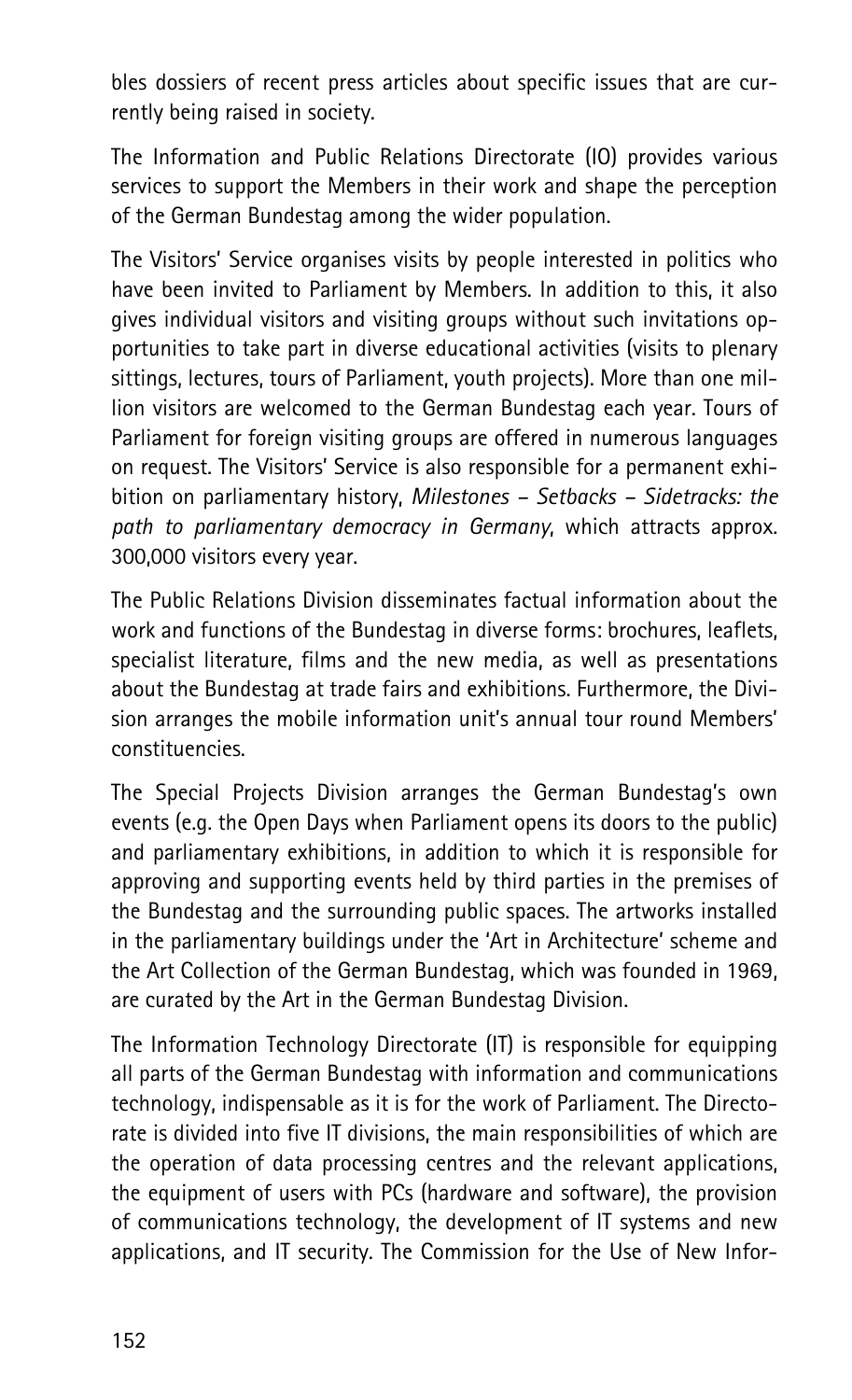mation and Communications Technologies and Media established by the Council of Elders constantly has to grapple with the difficulties involved in optimising the deployment of information technology, in particular the rapid, straightforward provision of information, the use of IT to simplify the daily routines of office management and smooth communications, e.g. with constituency offices.

Whenever software and hardware problems are encountered, help is on hand from the IT Service Centre based in the Directorate. The Bundestag's own IT training centre offers in-house training courses for users who work with standard applications and special software.

The PCs supplied to each Member when their offices are equipped with communications technology are connected to the Bundestag's own intranet, via which they have access to important information systems such as the ticker service (reports from news agencies), the Press Documentation Division, the Library and much else besides. Other external databases, internal tools and resources, and access to the internet are provided via the intranet.

#### $\blacktriangleright$  Press and Communications

The Press and Communications Centre reports directly to the President of the German Bundestag and performs the classic functions of press and communication work (contacts with the press, radio and television, parliamentary correspondence, etc.), in particular using modern online services.

The Centre issues press releases, furnishes the heute im bundestag information service with reports from the plenary and committees written by its professional journalists and publishes Das Parlament journal.

The Online Services, Parliamentary Television Division uses the internet (www.bundestag.de) to report on every aspect of the German Bundestag in a topical, transparent fashion that is responsive to the concerns of the general public. Events that take place in Parliament are covered in their entirety: from the agenda and the minutes of plenary proceedings to the transmission of all plenary sittings, as well as many public committee meetings and hearings that are broadcast live by Parliamentary Television. Not only that, it is possible to download the broadcast meetings of parliamentary bodies from the web archive as video-on-demand.